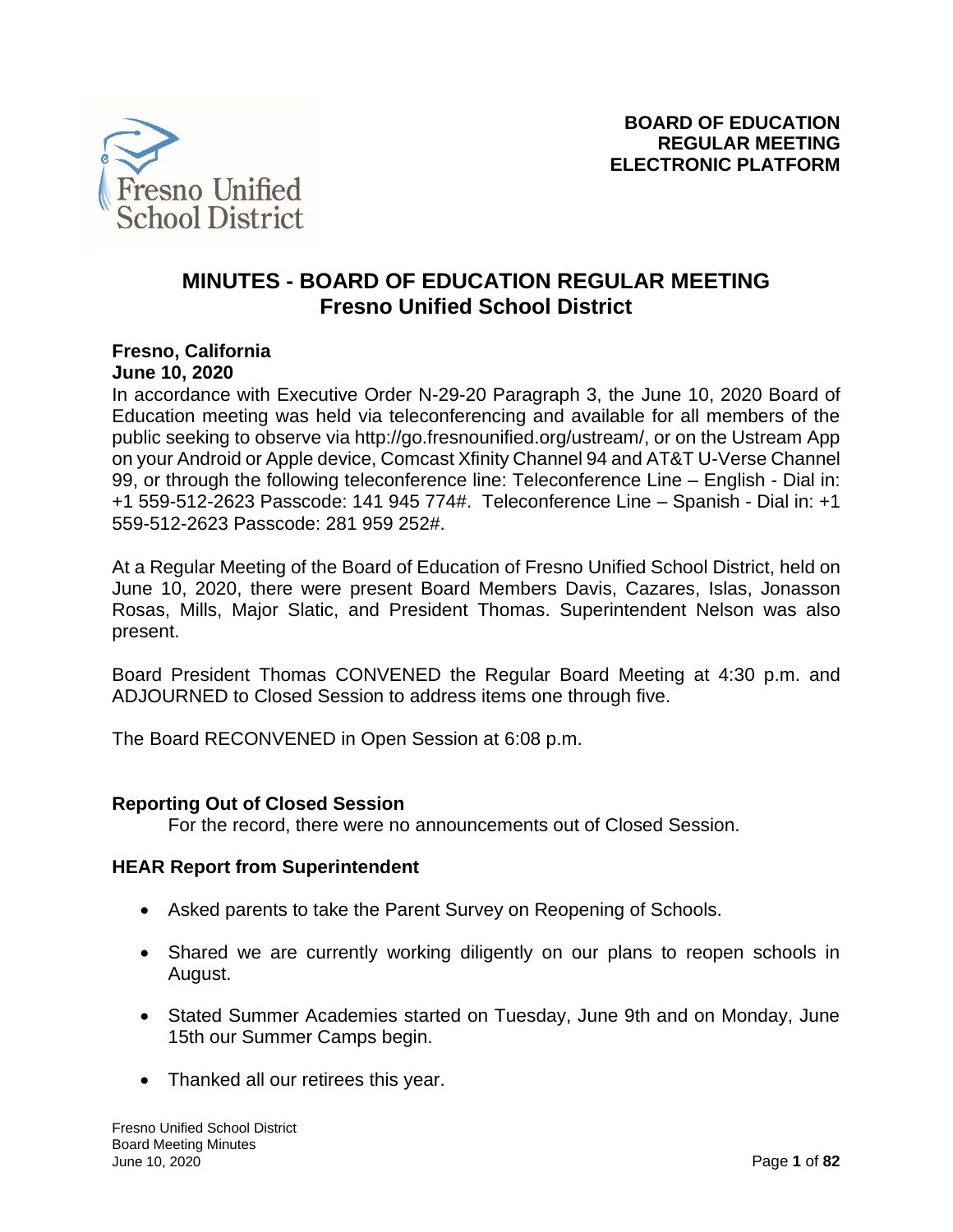- Shared with nearly 60,000 laptops, tablets, and hotspots now at home with students, a new Family Technology Support Center is available to support families with their district-issued technology.
- Shared this year's COVID-19 version of Innovation Day Innovation Day @ Home – was completed just last week.
- Shared Fresno Unified eSports League just completed its season last week. Sunnyside High School won the Fresno Unified eSports League Tournament – COVID-19 Edition
- Spoke to an issue our community has been grappling with -- the issue of police on our school campuses.

# **RECOGNIZED STUDENT BOARD MEMBERS**

For the record the Board recognized Joshua Camarillo of Edison High School and Richard Romero of Fresno High School for their service to Fresno Unified School District as Student Board Members for the 2019/20 school year.

## **BOARD/SUPERINTENDENT COMMUNICATIONS**

**Board Member Major Slatic** – Requested a Dashboard be created for the Special Education Program. Referenced article in *The Fresno Bee* by Isabel Sophia Dieppa regarding graduation rates of English Learners. Shared that he and other Board Members are not content looking at the data sets being provided for designated schools.

**Board Member Cazares** – Thanked Student Board Members for their service.

**Board Member Mills** – Thanked District Retirees for their service. Referenced comments made by Superintendent regarding students returning to school in August and requested the message be clarified, as parents have contacted her with concerns.

**Board Member Jonasson Rosas –** Congratulated the Student Board Members for their service.

**Board Clerk Davis** – Congratulated District Retirees for their service. Shared words in support of District Police Officers and SROs. Thanked Student Board Members for their services.

**Student Board Member Camarillo** – Shared the results of his survey with students pertaining to Police Officers on campus. Requested that surveys being provided to families be provided to students as well.

**Student Board Member Romero –** Requested if a survey is provided to students, it be provided to a diverse group, to make sure voices are heard of those that may be afraid of a police presence on campus.

**Board Member Islas** – Expressed the need for equal voice and the opportunity to reimagine what can be created together. Shared with her constituents she is reading public comments.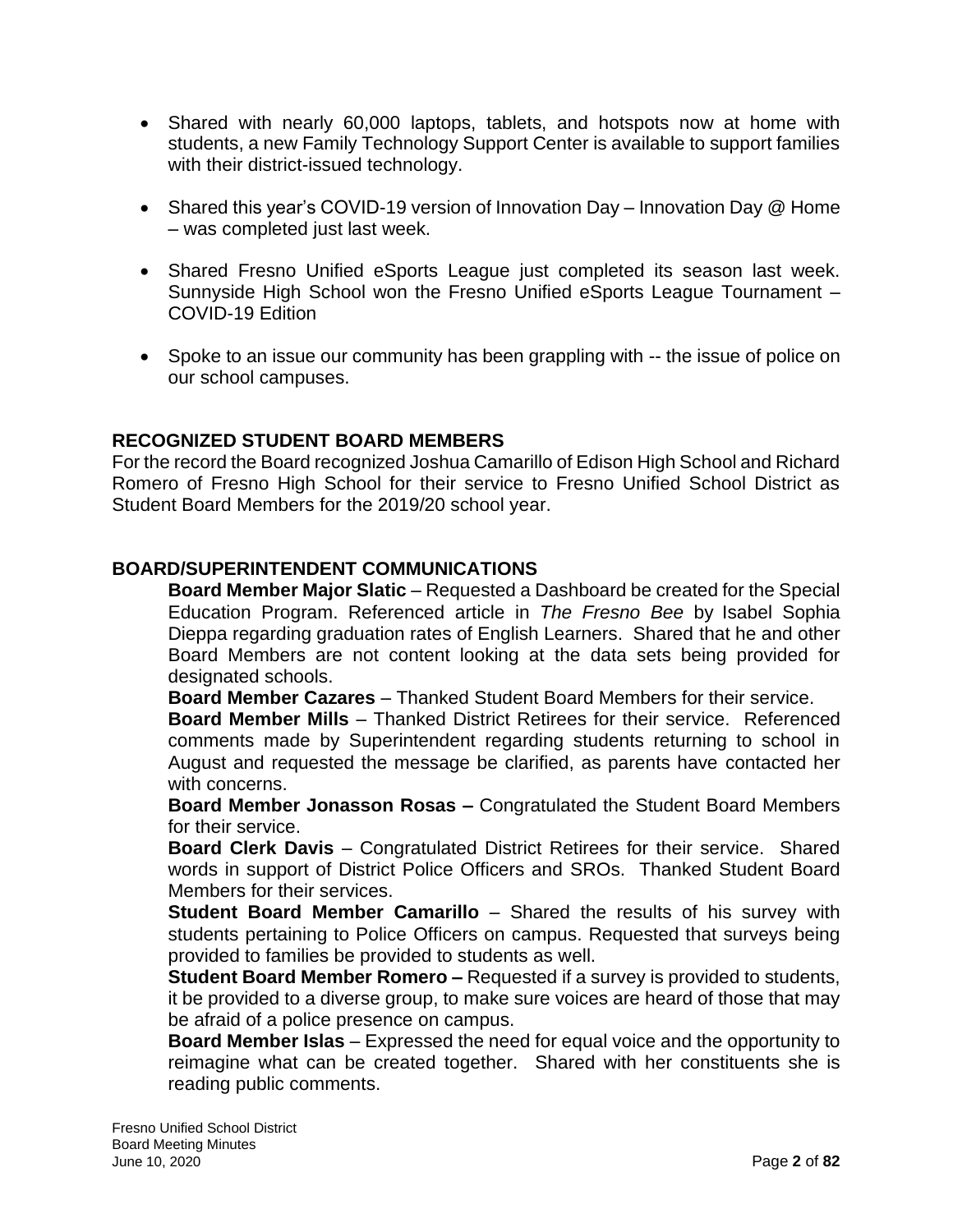**Board President Thomas** – Thanked Student Board Members for their service. Thanked the Edison Region Team. Apologized to those who missed the public comment timeline. Congratulated the District Retirees and Terri Edwards. Recognized Ruth F. Quinto and her team for their work to ensure the District is fiscally sound. Referenced the need for careful thinking when using social media.

# **OPPROTUNITY FOR PUBLIC COMMENT ON CONSENT AGENDA ITEMS**

For the record, there were no public comments for this portion of the agenda.

On a motion by Board Member Islas, seconded by Board Clerk Davis, the Consent Agenda was approved, apart from Agenda Items A11, A14, A15, A27, and A30, on a roll call vote of 7-0-0-0 as follows: AYES: Board Members: Davis, Cazares, Islas, Jonasson Rosas, Mills, Major Slatic, and Board President Thomas.

# **A. CONSENT AGENDA**

- **A-1, APPROVE Personnel List APPROVED as recommended,** the Personnel List, Appendix A, as submitted.
- **A-2, ADOPT Resolution, Order of Election, and Specifications of the Election Order for the November 03, 2020 Election ADOPTED as recommended, a** Resolution, Order of Election, and Specifications of the Election Order for the November 03, 2020 Election. California Education
- **A-3, APPROVE Minutes from Prior Meetings APPROVED as recommended,** the draft minutes for the May 06, 2020 Regular Board Meeting and the May 13, 2020 Special Board Meeting.
- **A-4, APPROVE the Special Education Annual Budget and Service Plans and Service Descriptions for 2020/21 APPROVED as recommended,** the fiscal year 2020/21 Special Education Annual Budget, service plans, and descriptions of services provided to students with

disabilities.

# **A-5, APPROVE Agreement with Central Valley Regional Center, Inc.**

**APPROVED as recommended,** an agreement with Central Valley Regional Center, Inc. (CVRC), to provide early intervention services for infants/toddlers, birth through age two, who reside within Fresno Unified School District, are clients of CVRC, and who have an Individualized Family Service Plan.

## **A-6, APPROVE Learning Genie 5-year Agreement**

**APPROVED as recommended,** a 5-year agreement with Learning Genie. The Learning Genie software application provides powerful and flexible tools to collect portfolio documentation for the Desired Results Developmental Profile (DRDP) assessment.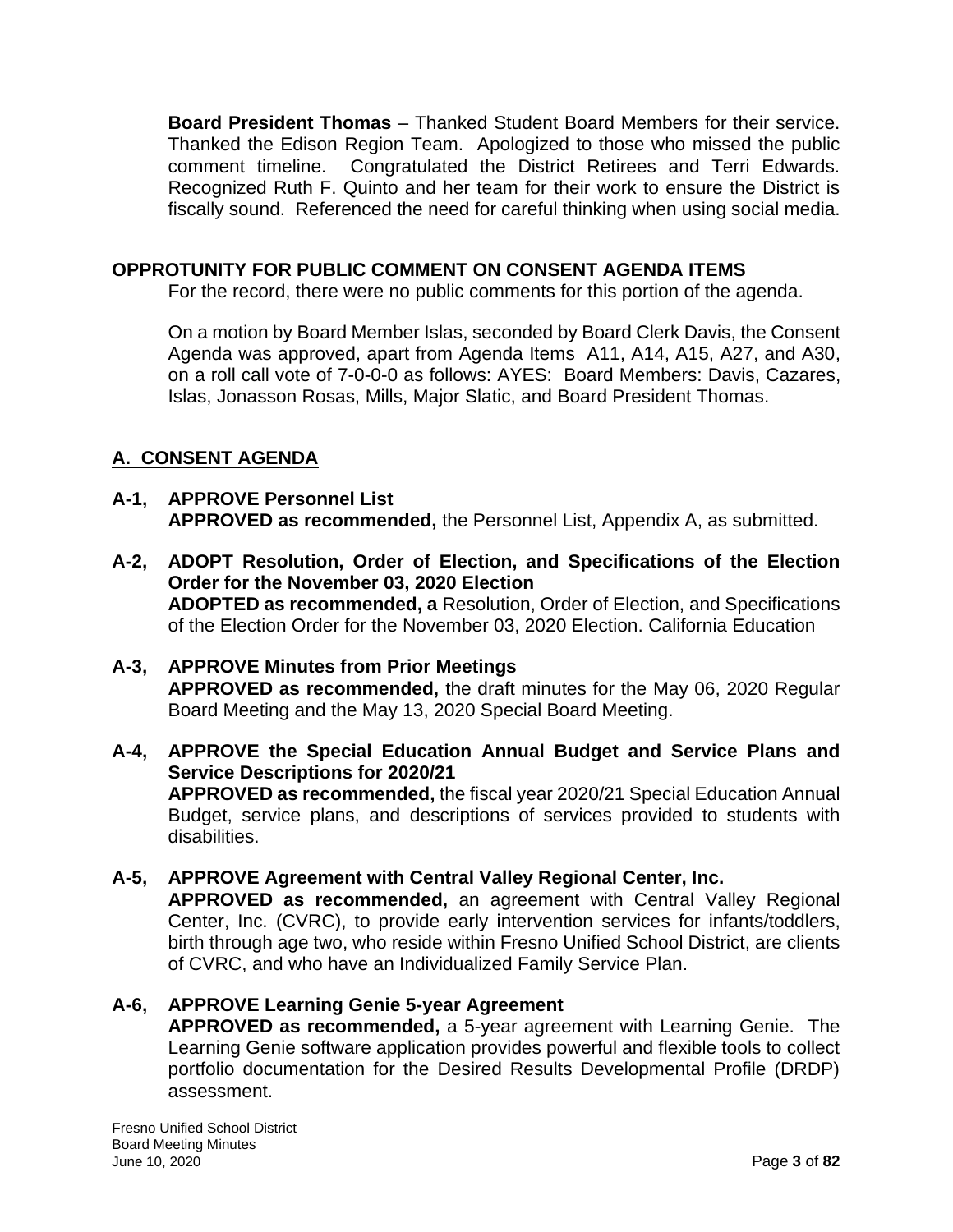- **A-7, APPROVE Amendment to the Agreement with Delta Health Systems APPROVED as recommended,** an amendment to the agreement with Delta Health Systems (DHS) to provide medical claims administration services on behalf of the district's self-insured medical plans.
- **A-8, APPROVE Amendment to Agreements with Claremont Partners APPROVED as recommended,** an amendment to the agreements with Claremont Partners for Joint Health Management Board (JHMB) health program integration and Prescription Benefit Management (PBM) consulting services.
- **A-9, APPROVE Renewal Agreement with Pinnacle Training Systems APPROVED as recommended,** a renewal agreement with Pinnacle Training Systems to provide employee wellness and fitness related services to the Joint Health Management Board (JHMB).
- **A-10, APPROVE Award of Bid 20-37, Edison High School Athletic Track Replacement**

**APPROVED as recommended,** information on Bid 20-37, to provide and install synthetic track surfacing system for Edison High School.

**A-11, APPROVE Award of Bid 20-39 Sections A and B, Hydration Stations for Elementary Schools Multipurpose Rooms: Anthony, Ayer, Bakman, Balderas, Calwa, Centennial, Dailey, Edison-Bethune, Ericson, Ewing, Forkner, Greenberg, Heaton, Hidalgo, Homan, Kirk, Lane, Leavenworth, Lincoln, Lowell, Mayfair, McCardle, Muir, Olmos, Pyle, Robinson, Storey, Thomas, Turner, Vang Pao, Vinland, Webster, Williams and Winchell APPROVED as recommended,** information on Bid 20-39 Sections A and B, to provide hydration stations (filtered water bottle filling stations) inside the multipurpose rooms/cafeterias at 34 elementary schools.

For the record, Board Members had comments/questions pertaining to Agenda Item A-11. A summary is as follows: Requested clarity on location of hydration stations on campuses and how the District can make them more accessible to students during the day. Requested clarification as to if Alternative Education and Adult Education sites have hydration stations, and for all sites to have hydration stations that are accessible to students while outside the classroom. Advocated for allowances of students to access water. Chief Operations Officer Karin Temple was available to provide clarity.

On a motion by Board Member Jonasson Rosas, seconded by Board Member Islas Agenda Item A-11 was approved by a roll call vote of 7-0-0-0 as follows: AYES: Board Members Davis, Cazares, Islas, Jonasson Rosas, Mills, Major Slatic and Board President Thomas.

## **A-12, APPROVE Award of Bid 20-42 Sections A - E, Exterior Painting for: Anthony, Balderas, Hidalgo, Homan, King, Leavenworth and Winchell Elementary**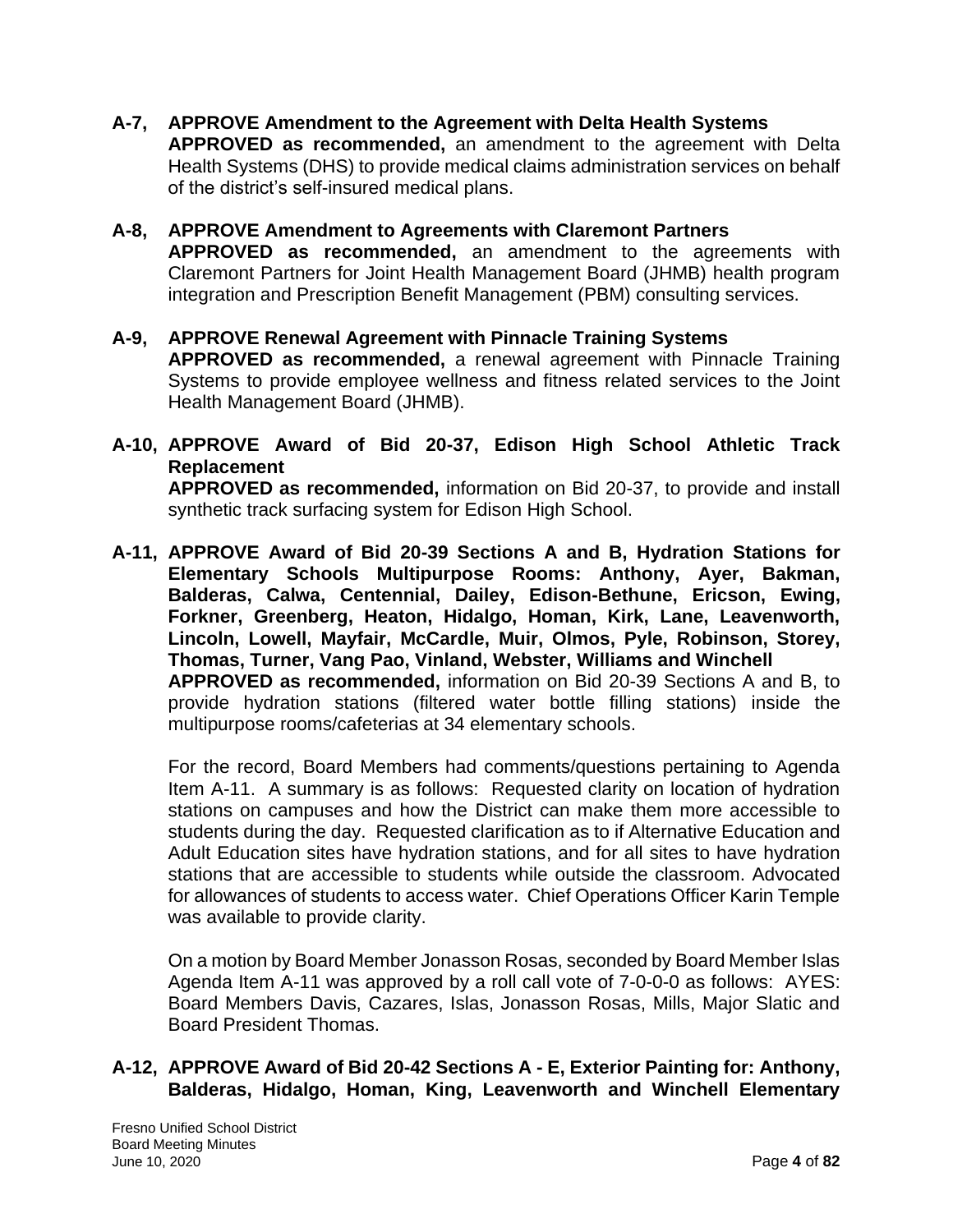## **Schools; Ahwahnee and Scandinavian Middle Schools; and Buildings at the Ventura and 10th Site**

**APPROVED as recommended,** information on Bid 20-42 Sections A – E, for exterior painting at nine schools and four buildings at the Ventura and 10th site during summer break.

- **A-13, APPROVE Award of Bid 20-48, Computech Middle School Parking Lot Improvements and Modular Classroom Infrastructure APPROVED as recommended,** information on Bid 20-48, to create a single pointof-entry, dedicated visitor parking area, and infrastructure for modular classroom buildings at Computech Middle School. person:
- **A-14, APPROVE Award of Bid 20-49, Juan Felipe Herrera New Elementary School APPROVED as recommended,** information on Bid No. 20-49, to build the new 80,000 square foot, 36-classroom Juan Felipe Herrera Elementary School on a district-owned 17-acre site at 5090 East Church between Peach and Willow.

For the record, Board Members had comments/questions pertaining to Agenda Item A-14. A summary is as follows: Expressed appreciation for this item. Requested clarification on information that the Award for Bid came in under budget. Made point that PLA did not raise the cost of project. Requested clarification as to if there is a risk to the construction of the healthcare center on campus. Expressed concern for the 90-day timeline and would like staff to return in 45 days for discussion if there is trouble getting a commitment. Chief Operations Officer Karin Temple was available to provide clarity.

On a motion by Board Member Jonasson Rosas, seconded by Board Member Cazares Agenda Item A-14 was approved by a roll call vote of 7-0-0-0 as follows: AYES: Board Members Davis, Cazares, Islas, Jonasson Rosas, Mills, Major Slatic and Board President Thomas.

## **A-15, APPROVE Award of Bid 20-52, Fresh Juice and Dairy Products**

**APPROVED with amendment,** information on Bid 20-52, to establish fixed pricing for delivery of fresh orange juice, milk and dairy products to 103 school locations.

For the record, Board Members had comments/questions pertaining to Agenda Item A-15. A summary is as follows: Commented that items like this speak to the District's value of providing healthy food options to students. Shared information regarding recommended nutritional value of beverages. Requested that future items similar to this include a requirement for nutritional analysis pertaining to caloric and nutritional density for Board Members to review. Shared information as to the amount of sugar in flavored milk and how much a student should have per day. Expressed concern with the ratio of flavored milk the district is purchasing. Expressed concern that students will not get the calcium needed because they will choose not to drink the plain milk as happened in the past. Supportive of seeking the reformulation of the sugar content of the flavored milk. Request for staff to get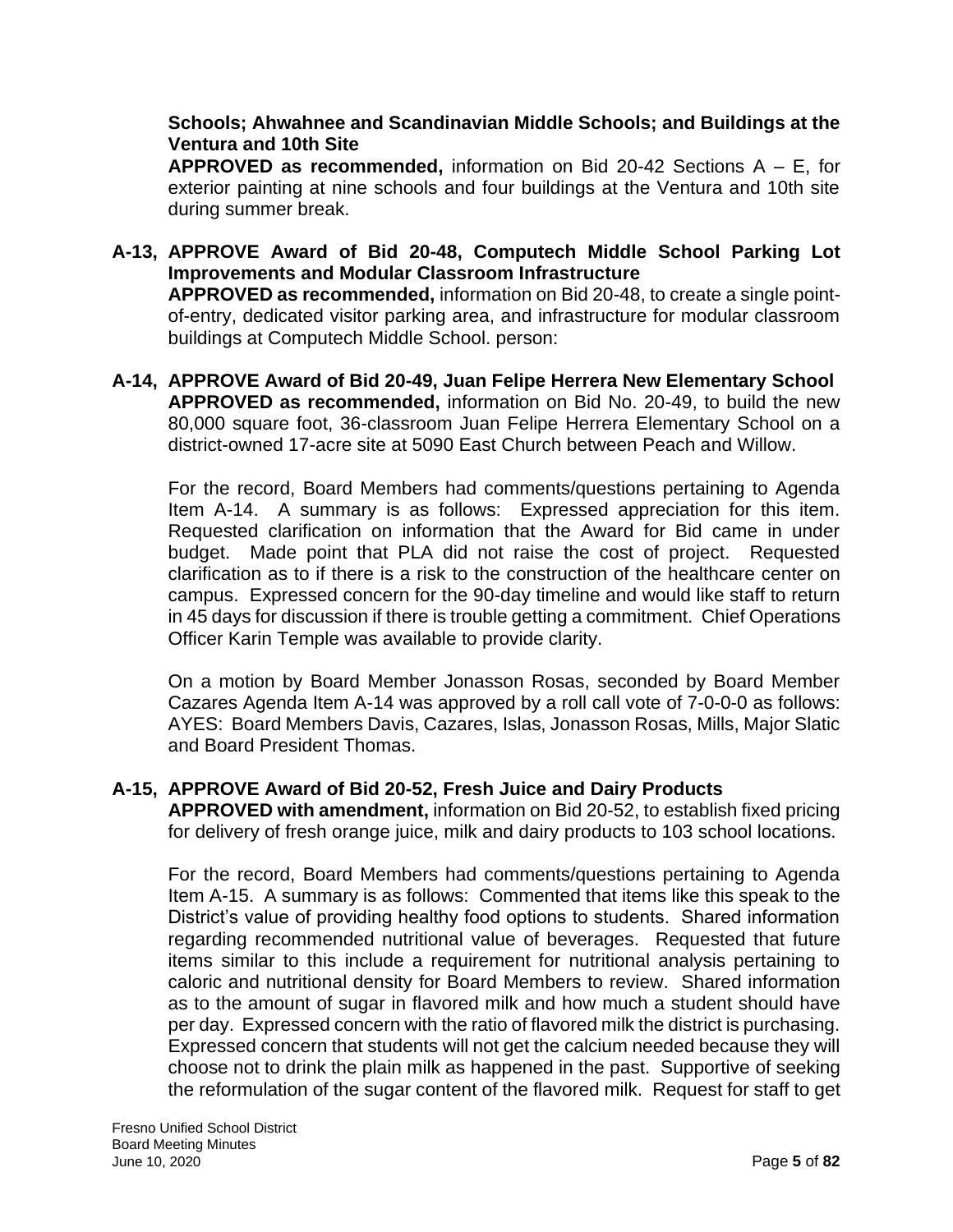District away from flavored milk as much as possible without jeopardizing funding. Chief Operations Officer Karin Temple and Legal Counsel Marybeth de Goede were available to provide clarity.

On a motion by Board Member Islas, seconded by Board Member Jonasson Rosas Agenda Item A-15 was approved with an amendment to reduce the number of flavored milk units purchased by 50% and redirected to the 1% milk units purchased. The motion passed by a roll call vote of 6-0-1-0 as follows: AYES: Board Members Davis, Cazares (with understanding it meets USDA guidelines), Islas, Jonasson Rosas, Mills (with understanding it meets USDA guidelines), and Board President Thomas. ABSTENTIONS: Member Major Slatic.

**A-16, APPROVE Award of Bid 20-54 Sections A and B, Modular Classroom Infrastructure for Ayer, Jackson, Lawless, Lincoln, Malloch Elementary Schools and Sunnyside High School**

**APPROVED as recommended,** information on Bid 20-54 Sections A and B, to provide infrastructure and utility connections for 14 modular classroom buildings at Sunnyside High School (three) and five elementary schools: Ayer (three), Jackson (two), Lawless (two), Lincoln (two), and Malloch (two).

- **A-17, APPROVE Award of Bid 20-55, Modular Classroom Infrastructure for Centennial, Eaton and Pyle Elementary Schools APPROVED as recommended,** information on Bid 20-55, to provide infrastructure and utility connections for six modular classroom buildings (two each) at Centennial, Eaton and Pyle Elementary Schools.
- **A-18, APPROVE Award of Request for Qualifications 20-13, Architectural/Engineering Services, and Request for Qualifications 20-14, Professional Services - Construction Related Consultants APPROVED as recommended,** Requests for Qualifications (RFQ) 20-13 and 20-

14, to provide a pool of qualified firms/consultants for use in support of the district's new construction, modernization, modular projects, and deferred and general maintenance projects.

- **A-19, DENY Claim GL20-0128-4726 DENIED as recommended,** a Claim for Damages by a minor, case GL20-0128- 4726.
- **A-20, DENY Claim GL19-1101-4892 DENIED as recommended,** a Claim for Damages for Leanne Moreno, case GL19- 1101-4892.
- **A-21, RATIFY Amendment No. 5 to the Agreement with Delta Health Systems RATIFIED as recommended,** Amendment No. 5 to the agreement with Delta Health Systems for the tele-health services program.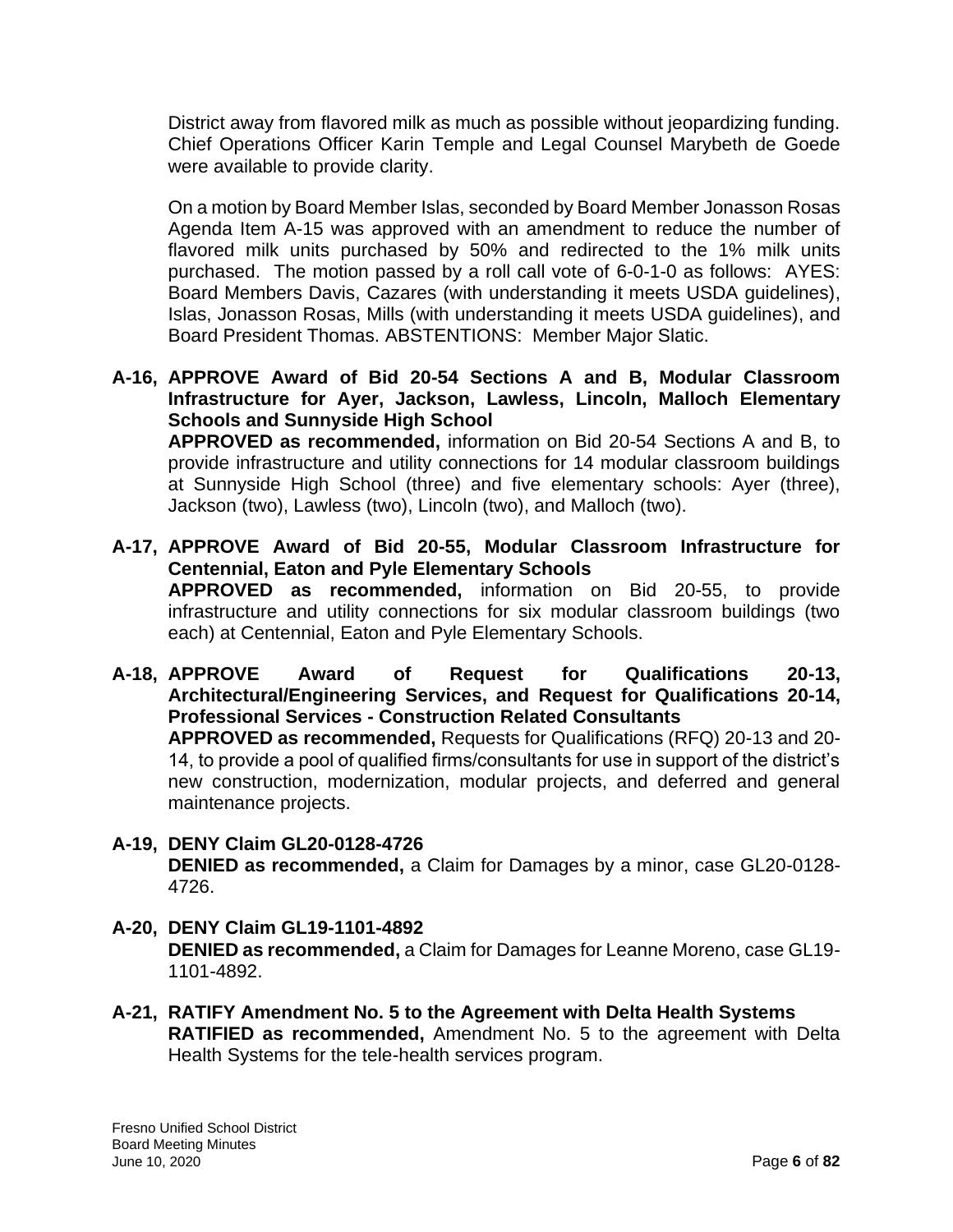# **A-22, RATIFY Amendment No. 3 to the Agreement with Envision Pharmaceutical Services, LLC**

**RATIFIED as recommended,** Amendment No. 3 to the agreement with Envision Pharmaceutical Services, LLC for prescription benefit services to active employees and pre-65 retirees.

**A-23, RATIFY Independent Contractor Services Agreement with The Foundation FCOE, Inc.** 

**RATIFIED as recommended,** an Independent Contractor Services Agreement between Fresno Unified School District, Early Learning Department and The Foundation FCOE, Inc.

**A-24, RATIFY Independent Contractor Services Agreement with Lightbox Collaborative, LLC**

**RATIFIED as recommended,** an Independent Contractor Services Agreement between Fresno Unified School District, Early Learning Department and Lightbox Collaborative, LLC for the development and design of the branding for 235 pages of the Language Leaning Project Toolkit and redesign of the Early Learning website to include an online training model, digital toolkit, and parent resources.

- **A-25, RATIFY Independent Contractor Services Agreement with PPL Studio, LLC RATIFIED as recommended,** the Independent Contractor Services Agreement between Fresno Unified School District, Early Learning Department and Lightbox Collaborative, LLC for the development and design of the branding for 238 pages of the Language Leaning Project Toolkit and redesign of the Early Learning website to include an online training model, digital toolkit, and parent resources.
- **A-26, RATIFY Independent Contractor Services Agreement with The Lustig Group RATIFIED as recommended,** the Independent Contractor Services Agreement between Fresno Unified School District, Early Learning Department and PPL Studio, LLC for the development and management of the Language Learning Project microsites which will include multiple components of professional resources and supports for Early Childhood Educators.
- **A-27, RATIFY the 2020/21 Grant Applications to the Fansler Foundation RATIFIED with amendment,** grant applications to the Fansler Foundation for Addicott Elementary School and Rata High School.

For the record, Board members had comments/questions regarding Agenda Item A-27. A summary is as follows: Thanked the Fansler Family for their support.

On a motion by Board Member Jonasson Rosas, seconded by Board Clerk Davis, Agenda Item A-27 was approved with an amendment for the District to set aside resources to purchase Sensory Room equipment if grant is not approved. The motion passed by a roll call vote of 7-0-0-0 as follows: AYES: Board Members Davis, Cazares, Islas, Jonasson Rosas, Mills, Major Slatic, and Board President Thomas.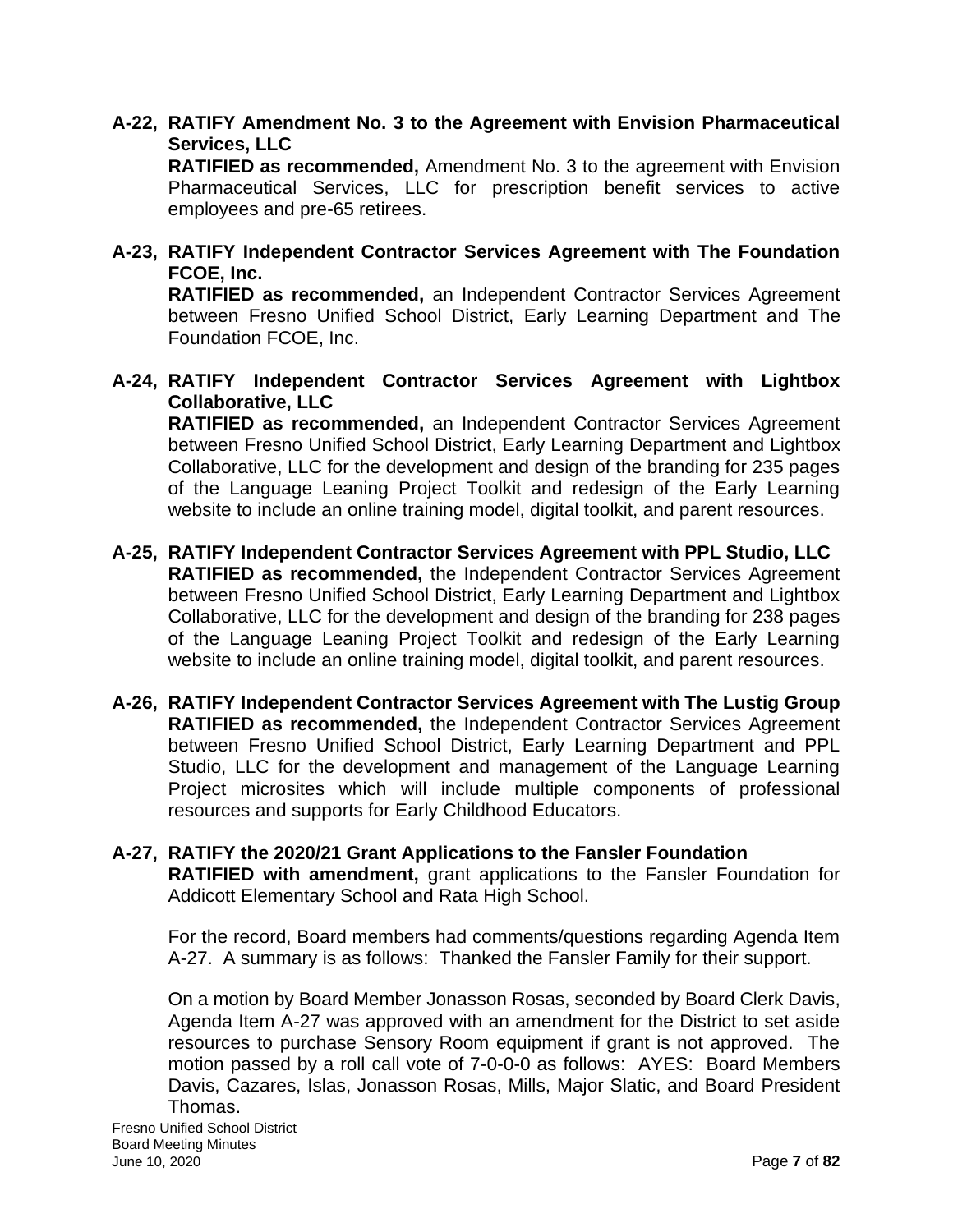### **A-28, RATIFY Grant Application to California Department of Education 2019 Inclusive Early Education and Expansion Program Grant and Acceptance of Grant Award**

**RATIFIED as recommended,** a grant application and acceptance of the grant award from the California Department of Education, Early Learning and Care Division - 2019 Inclusive Early Education and Expansion Program.

### **A-29, RATIFY Change Orders for the Projects Listed Below**

**RATIFIED as recommended,** information on Change Orders for the following projects: Bid 19-51 Sections B and C, Mechanical Improvements for Malloch Elementary School and Tehipite Middle School; Bid 20-10, Cambridge High School Student Services & Administration Office Improvements.

### **A-30, RATIFY the Filing of Notices of Completion**

**RATIFIED as recommended,** Notices of Completion for the following projects, which have been completed according to plans and specifications. Bid 19-20 Section A, Multipurpose Room Improvements for Roeding Elementary School and Cooper Middle School, and Bid 20-02, McLane and Roosevelt High Schools Ballfield Scoreboard Installation.

For the record Board Member Jonasson Rosas read a statement as follows:

Agenda Item A-30 concerns the ratification of Notices of Completion for several projects including Bid 20-02 for the installation of a ballfield scoreboard at Roosevelt High School. My residence is located within 500 feet of the southwest edge of the property comprising the Roosevelt High School site. Despite this proximity, ratifying the Notice of Completion on Bid 20-02 will have no measurable financial impact on my property because installation of the ballfield scoreboard was an improvement to the athletic field already in place at the site. Moreover, the impact on my property by the ratification of Notice of Completion of Bid 20-02 is indistinguishable from its effect to the majority of other properties within my Trustee area that are part of the Roosevelt High School attendance area. Notwithstanding the absence of any financial impact on my property, I am abstaining from this vote on Bid 20-02 pursuant to Board Bylaw 9270 in the express purpose of avoiding any appearance of any conflict.

On a motion by Board Clerk Davis, seconded by Board Member Cazares, Agenda Item A-30 was approved by a roll call vote of 6-0-1-0 as follows: AYES: Board Members Davis, Cazares, Islas, Mills, Major Slatic, and Board President Thomas. ABSTENTIONS: Board Member Jonasson Rosas.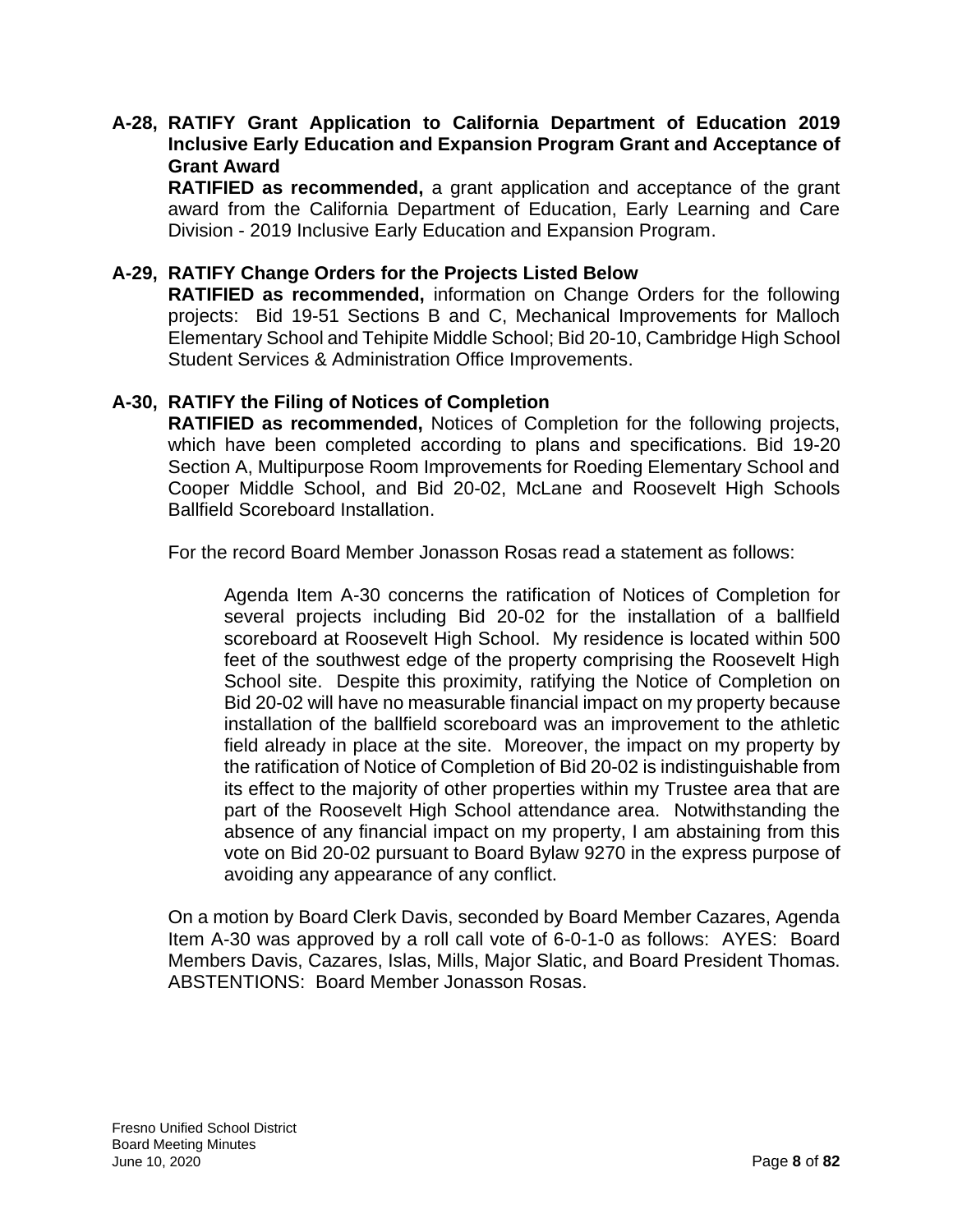# **UNSCHEDULED ORAL COMMUNICATIONS**

- **1. Michael W. Friend -** This is not the way to show respect, nor gratitude to the essential works (Food Service Worker, Teachers, Custodial Workers, Maintenance Workers,…) who kept serving FUSD students during the COVID-19 lockdown mandated by the State of California. All of them put their health in jeopardy to serve the students of FUSD. And now, FUSD has the gall not to contribute to JHMB when FUSD has a projected reserve of 113 million. Correct me where I am wrong, but this is how I see FUSD action. FUSD expects all FUSD employees to sacrifice their health, and their families health for the glory of FUSD, but FUSD refuses to protect the health of FUSD employees making the sacrifice FUSD expects. That is ludicrous. That is totalitarianism. That is wrong. Michael W. Friend.
- **2. Pastor B.T. Lewis -** Dear Fresno Unified Board of Trustees, These times are perilous because as a community we are obligated to remain extraordinarily cautious as we are still deeply affected by the impact of Covid-19 on our families and vigilant as the George Floyd murder has reminded us that as a society we continue to suffer from a deeply seeded root of racism and insensitivity in our city and in our nation. It has become imperative that we write to express our profound concerns regarding the awfully inappropriate public comments made by one of your Kings Canyon Middle School teachers, Marcy Barlow Barnhart. The blatant misuse of her personal Facebook platform spread quickly and broadly, and contributed to the overwhelming sense of hurt and pain suffered by every person who saw in George Floyd's murder a reflection of their own children and perhaps even themselves. Racism is still a pervasive problem in every segment of our community. The content of our character determines the then definition of our behavior. Given the egregious nature of Ms. Barnhart's comments, we are asking that you and the district move as quickly as possible to remove Ms. Barnhart from the district as we believe her behavior is a liability to the well-being of our children. We remain committed to the success of our District and giving every student in our District hope for a better quality of life for years to come. Thank you for your time and consideration. Sincerely Submitted, The BETC Leadership Team: Pastor B. (250-word limit reached).
- **3. Dr. John Minkler -** We want to offer support for an essential program at a time when non-traditional programs in the district are being cut because of the pandemic. I have been a consultant with the district, through the Civic Education Center, for the past 4 years. With our Democracy School Program at Terronez MS, students told us they were concerned about fighting, bullying and disrespect. In a search for support, we connected with Restorative Practices Office in DPI. Restorative Practices staff provided workshops for students and guided a process with us to create a plan for a Peacebridge mural, to be used by students in peer mediation of conflicts. Zerina Brown was wise enough to start a class this year on Restorative Practices. The mural is almost finished. You can see a video of Terronez students using the Peacebridge to solve a conflict, at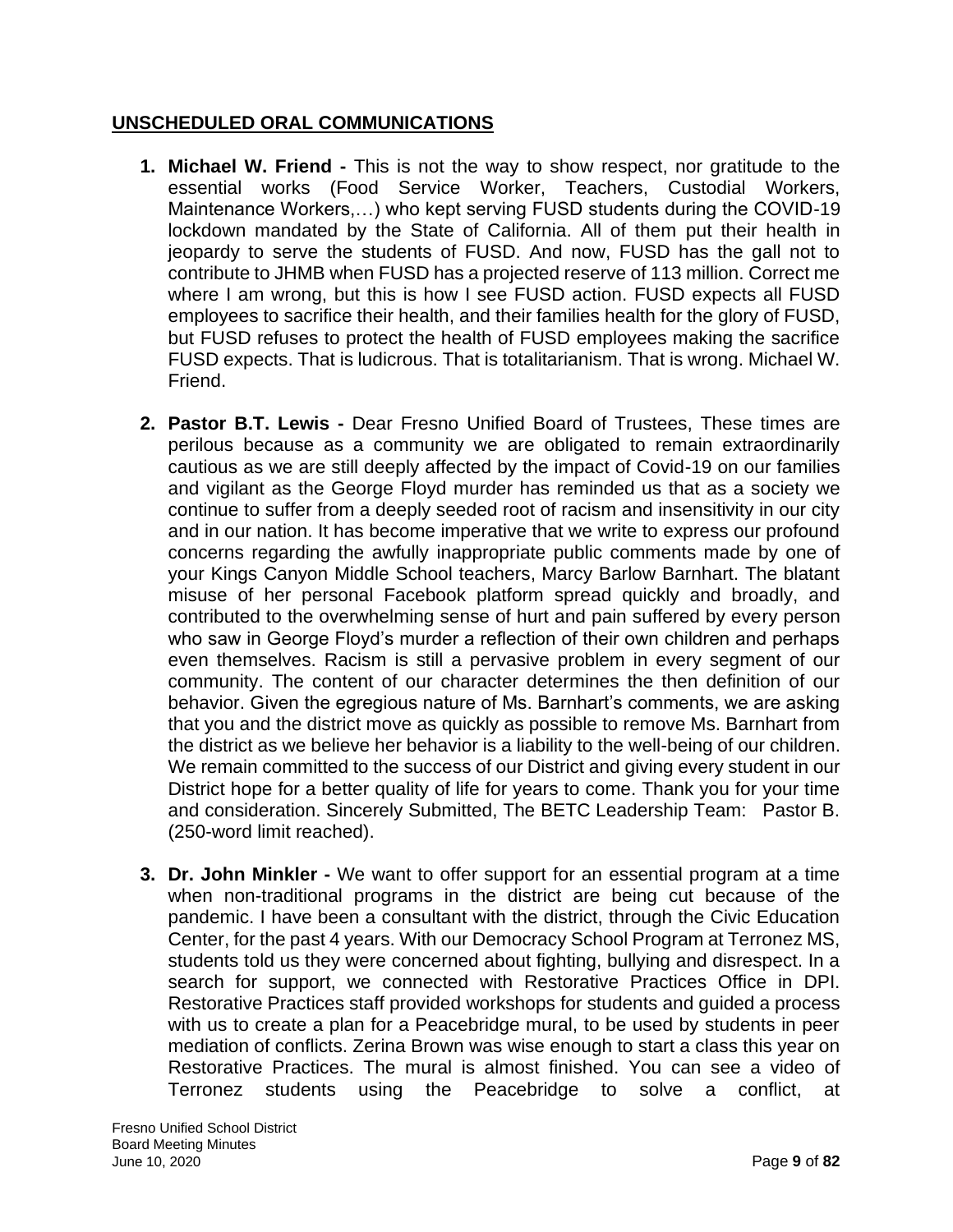www.civicedcenter.org. With the current racial protests and trauma from COVID-19 and social distancing, students will need these skills more than ever. I urge you to support the Restorative Practices program. Dr. John Minkler, Dr. Stephen Morris, Clinay Wills, Civic Education Center.

- **4. Alex Villar -** I would like to show my support for Restorafive Practice Counselors. The RSCP we had on our school site was awesome and had alot of knowledge. They are essential in providing social emotional support to our FUSD students. They are available to listen and provide hope to our students.
- **5. Andrea Dinosaur -** When I was in the 8th grade I had a big decision to make, either go to Yosemite high school in Oakhurst or find a school in Fresno/Clovis to attend. After seeing the hardships my sister faced while attending YHS due to ignorance and racism, I knew it was not a school for me to attend. I looked at Clovis high schools but, when I saw the campus I knew I just didn't fit into the sea of white. Luckily, University High School had just opened up and I was accepted to be apart of their second school year. I love that school. It saved my life. That may sound dramatic but, after attending a Clovis high summer school course (to get ahead not to retake a course), I knew deep down in my bones that University High School truly saved my life. The bullying I received in the two months I attended a history class at a Clovis HS were some of the most miserable months I've had. To further the pain of being bullied, I knew, even as a teenager with an undeveloped brain, that I couldn't go to anyone. School teachers and faculty upheld and even encouraged racism. If I were to vocalize my concerns I would have been demonized. So, I kept my head down. I vowed I would never return or support Clovis in anyway after that. Their true colors had been shown and it was clear that white is the only color they use (250-word limit reached).

# **B. CONFERENCE/DISCUSSION AGENDA**

**B-31**, **HOLD Public Hearing, DISCUSS and ADOPT Fresno Unified School District's 2020/21 Proposed Budget, Education Protection Account and ADOPT the COVID-19 Operations Written Report**

Staff presented and held a public hearing, and the Board of Education discussed and adopted the Fresno Unified School District's 2020/21 Proposed Budget and Education Protection Account and the COVID-19 Operations Written Report for the Local Control and Accountability Plan. The Proposed Budget included the multi-year projected budget for the Unrestricted General Fund. The agenda item also described factors addressed in the 2020/21 Proposed Budget and issues affecting the multi-year projections for 2021/22 and 2022/23.

For the record, the Public Hearing was formally opened.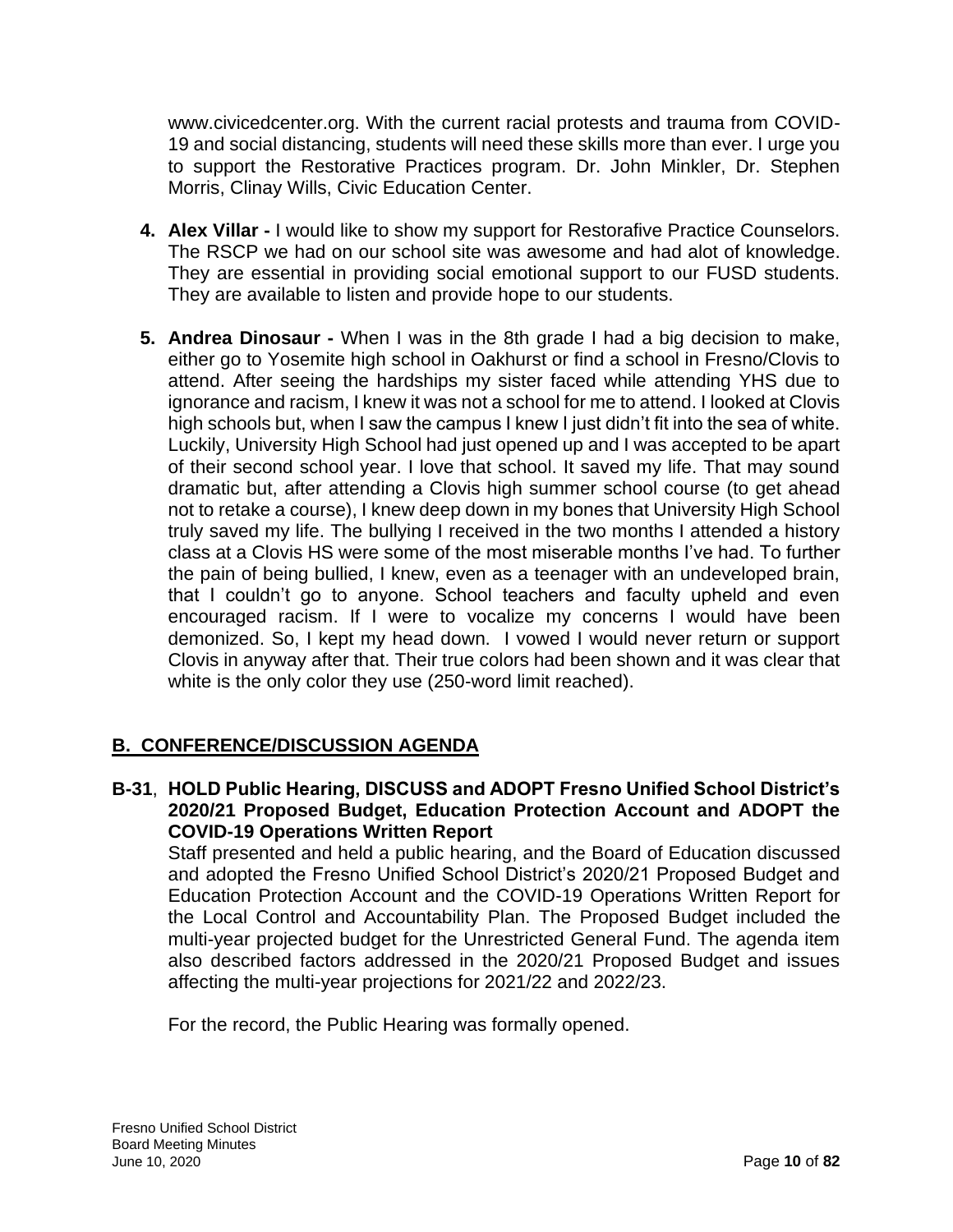# **OPPROTUNITY FOR PUBLIC COMMENT ON AGENDA ITEM B-31**

For the record there were 254 public comments to address Agenda Item B-31.

- **1. Tim Haydock** Hello, I have a child in FUSD and work with teens and young people across the city. There are many barriers to equitable and good education in Fresno, but none has a more lasting negative impact on our students of color, especially Black students than the continued presence of FPD SROs on campus. Please end this practice and reinvest those dollars into measures that actually create safe and healthy environments, such as counselors and more resources for students. This is the least a school district can do to ensure student safety and success. -- Tim Haydock, 626- 375-6513, [t.e.haydock@gmail.com](mailto:t.e.haydock@gmail.com)
- **2. Sara Ingles** As the SLP Union rep, I demand they preserve the healthcare reserves, suspend any trigger language that increases premiums and/or reduces healthcare coverage, and add additional sick days for employees as we attempt to re-open schools. A pandemic is NOT the time to cut healthcare for your workers.
- **3. Erin Holland** My name is Erin Holland and I am an Elementary School Teacher. I propose for the 20-21 budget that FUSD use money from the reserve of \$113 million. I further recommend preserving the healthcare reserves, suspend any trigger language that increases premiums and/or reduces healthcare coverage, and add additional sick days for employees as we attempt to re-open schools. Schools should have adequate resources for social emotional support for students and plenty of sanitizaiton supplies as well. Please use the FUSD reserves and save our healthcare. We have earned our benefits and work hard for them. Sincerely, Erin Holland.
- **4. Susan Koontz** Not only should you delay adding six new Designated Schools, but you should also get rid of ALL the Designated Schools. Data shows that the huge amount of money spent is not resulting in the student progress/achievement expected. Use that money to put into our health fund reserve.
- **5. Eileen Fisher** I urge the Fresno Unified School Board to preserve the healthcare reserves, suspend any trigger language that increases premiums and/or reduces healthcare coverage. I also urge the board to show they care for all employees health by adding additional sick days for employees as we attempt to re-open schools. My appreciation to you all for working diligently to open our schools. Eileen Fisher, F.U.S.D. Certificated teacher.
- **6. Jami Tanimoto** Good afternoon, I'm Jami Tanimoto FUSD 1st grade teacher B-1 SCHOOL BUDGET. I am asking the board to consider preserving the healthcare reserves, suspend any trigger language that increases premiums and/or reduces healthcare coverage, and add additional sick days for employees as we attempt to reopen schools. Thank you for considering these items as you plan for 2020-21 school year. Jami Tanimoto.
- **7. Janna Hall** As a Fresno Unified Certificated Teacher and member of the FTA, I am demanding that you do the following: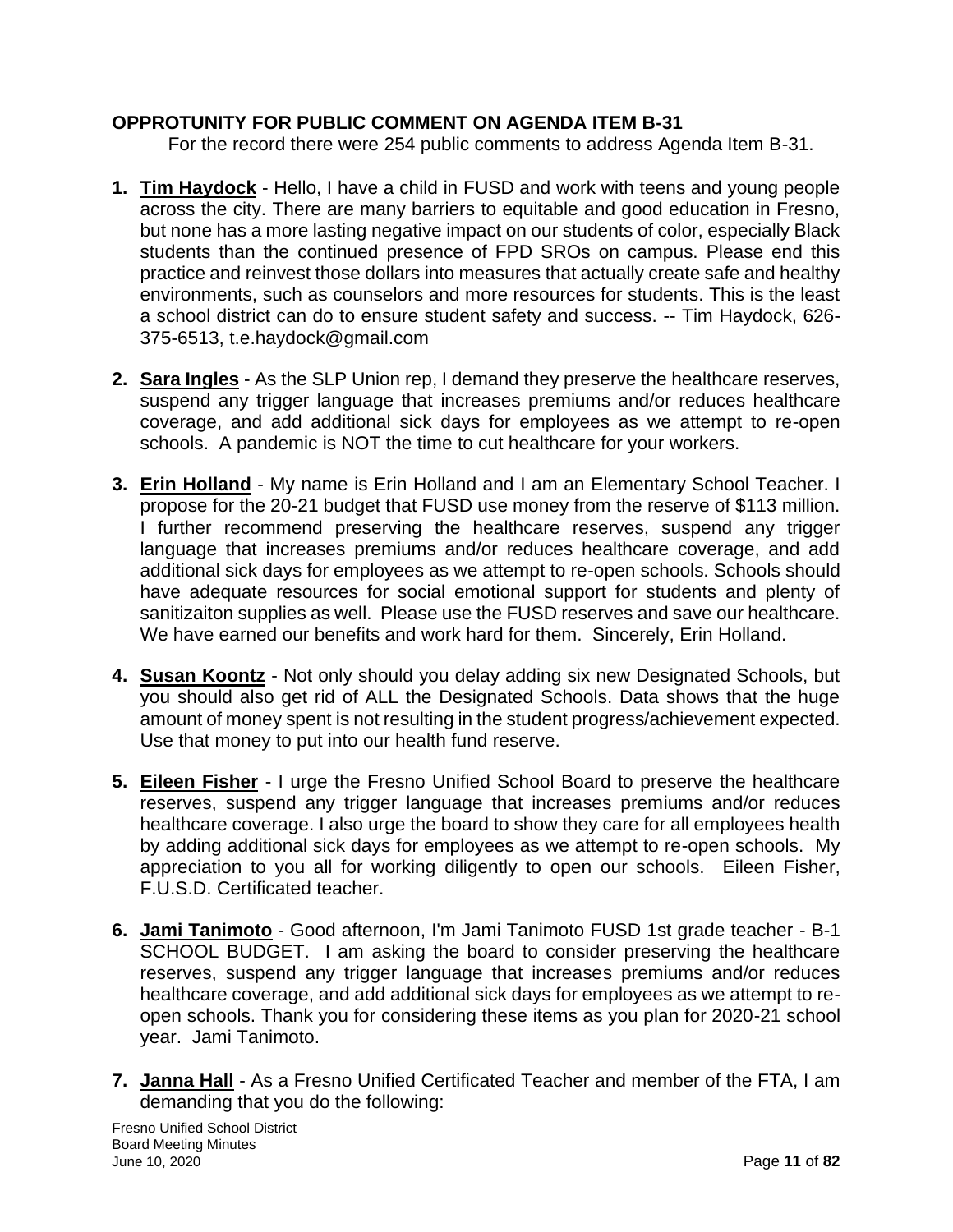- Preserve healthcare reserves
- Suspend any trigger language that increases premiums and/or reduces healthcare coverage
- Add additional sick days for employees as we re-open schools

This can easily be accomplished by doing the following:

- Delaying the implementation of the 6 new Designated Schools and preserve the Designated Schools that already exist
- Sending 15% of TSA's to the classroom based on the needs of each school
- Using a portion of the \$113 Billion Dollar Reserve to make up the difference this would mean only using about \$5 million of the reserve and still preserving \$108 Billion in the reserve. After all, what other situation than this would demand use of some of the Reserve Fund.....this is exactly what the Reserve Fund should be used for (a world-wide pandemic is no-one's fault and therefore it only makes sense to use the Reserve Fund for just such a situation as this.....if there ever would be a situation to use a portion of the reserve, it is this situation.) There would be plenty left in this fund while preserving salary and benefits for ALL teachers and staff as it stands right now and is the right thing to do in this case. Thank you, Janna Hall.
- **8. Suzanne LaMontagne** I beg of you to keep our healthcare benefits intact! In the midst of a pandemic with 90 new cases being diagnosed overnight, reopening of shops & schools, & a predicted resurgence in cases this fall - this is NOT the time to cut our healthcare!!! Returning to an 80/20 plan will negatively impact my family much more seriously than losing my designated overtime. As a teacher at a designated school, I would greatly prefer that the DS program be suspended until it is once again affordable. The pay cut will definitely hurt, however, I believe that without this urgent supply of funds to the budget, other things that are more crucial for teachers' livelihood will be lost. Otherwise cuts to our healthcare fund, cuts to student/teacher supports, furlough days, and layoffs will become an inevitability. Please look at the bigger picture!!! Suzanne LaMontagne.
- **9. Catherine Cossette – Voice Message (Transcribed)** Hi, I am calling to comment on the school budget item, I believe is B31 for the upcoming school year, my name is Catherine Cossette, I am a teacher in the Fresno Unified, I am very concern about my health care being affected with the new budget, I'll like you to please sit down and talk with the teachers union. Thank you.
- **10.Chris Finley** Please support students and teachers and end designated schools and fund health care. It is your duty to serve the communities that depend on your vision and leadership. Today you must stand for those that are in need.
- **11.Crystal Arredondo** I stand with FTA and we ask that these items be addressed and approved.
	- 1) Use a small portion of the vast general fund reserve to help the healthcare fund keep up with the impending healthcare coverage costs.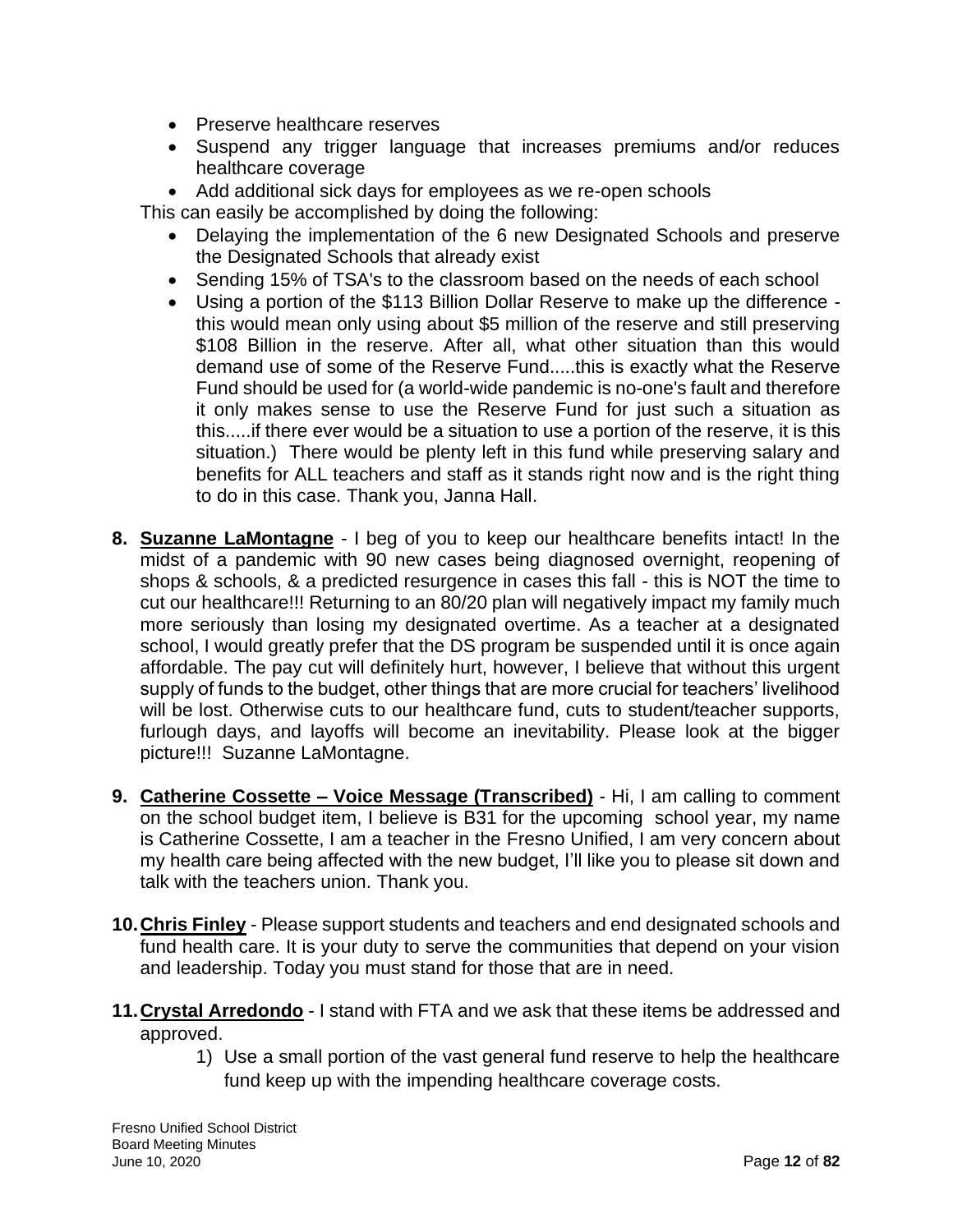- 2) Suspend any trigger language that would result in an automatic increase to healthcare premiums and/or healthcare coverage costs.
- 3) Increase the annual number of sick days for all FUSD employees.

Thank you, Crystal Rodriguez, FUSD Teacher

- **12.Kathy McDonell** Superintendent Nelson. Members of the Board. The proposal to institute "low impact" cuts/savings as outlined by FUSD is unconscionable. By merely delaying designating more schools, returning only 20% of TSAs to the classroom, even considering cuts to or rising costs of employee health care (IN THE MIDDLE OF A PANDEMIC!) and not touching one cent of the reserve, is NOT "low impact". It is not helping--only hurting. The reserve is designed for a "rainy day". Ladies and gentlemen, to take slight liberties with a quote by Wilford Brimley's character in Absence of Malice: "The last time we had a (rainy day) like this, Noah built hisself a boat." I believed we had moved past the era of excluding teacher voices in major decisions. This unilateral move on the part of FUSD is certainly reason to believe we have not. I ask the Board not to adopt any of these weak, harmful measures and to listen to what FTA is proposing. Please, not only do the right thing--don't do the wrong thing! https://www.youtube.com/watch?v=cvYj0qwt3ow
- **13.Yvonne Stout-Barrett** I think we should stop designated schools! It has not increased numbers and is a huge waste of the budget! We teachers do not want our health care benefits decreased, especially at the time of this virus! We do not want to start the school year virtually!
- **14.Mary Linares** It is imperative that during this time of crisis we all work together to make things work. It is important for the district to preserve the healthcare reserves, suspend any trigger language that increases premiums and/or reduces healthcare coverage, and add additional sick days for employees as we attempt to re-open schools. This will help lessen the detriment of the massive budget crisis for all parties involved. Thank you!
- **15.Cynda Caskey** Hello school board members, my name is Cynda Caskey and I am a SPED teacher in FUSD. I have two young children and a husband, all of whom are on my health insurance. The health and safety of my family is my highest priority. When I had c-sections for both of my girls I had to pay thousands of dollars over two years just to cover each of their births. I am currently pregnant and terrified at the thought of potentially getting sick and needing to pay for any high costs of care that I could potentially need. It is vitally important that you preserve the healthcare reserves, suspend any trigger language that increases premiums and/or reduces healthcare coverage, and add additional sick days for employees as we attempt to re-open schools. I long to get back to the classroom, but I worry what a potential cut to our healthcare could mean for me and my family. Thank you.
- **16.Aly Harrison** I am a 21-year high school teacher in Fresno Unified fighting cancer. Please preserve the healthcare reserves, suspend any trigger language that increases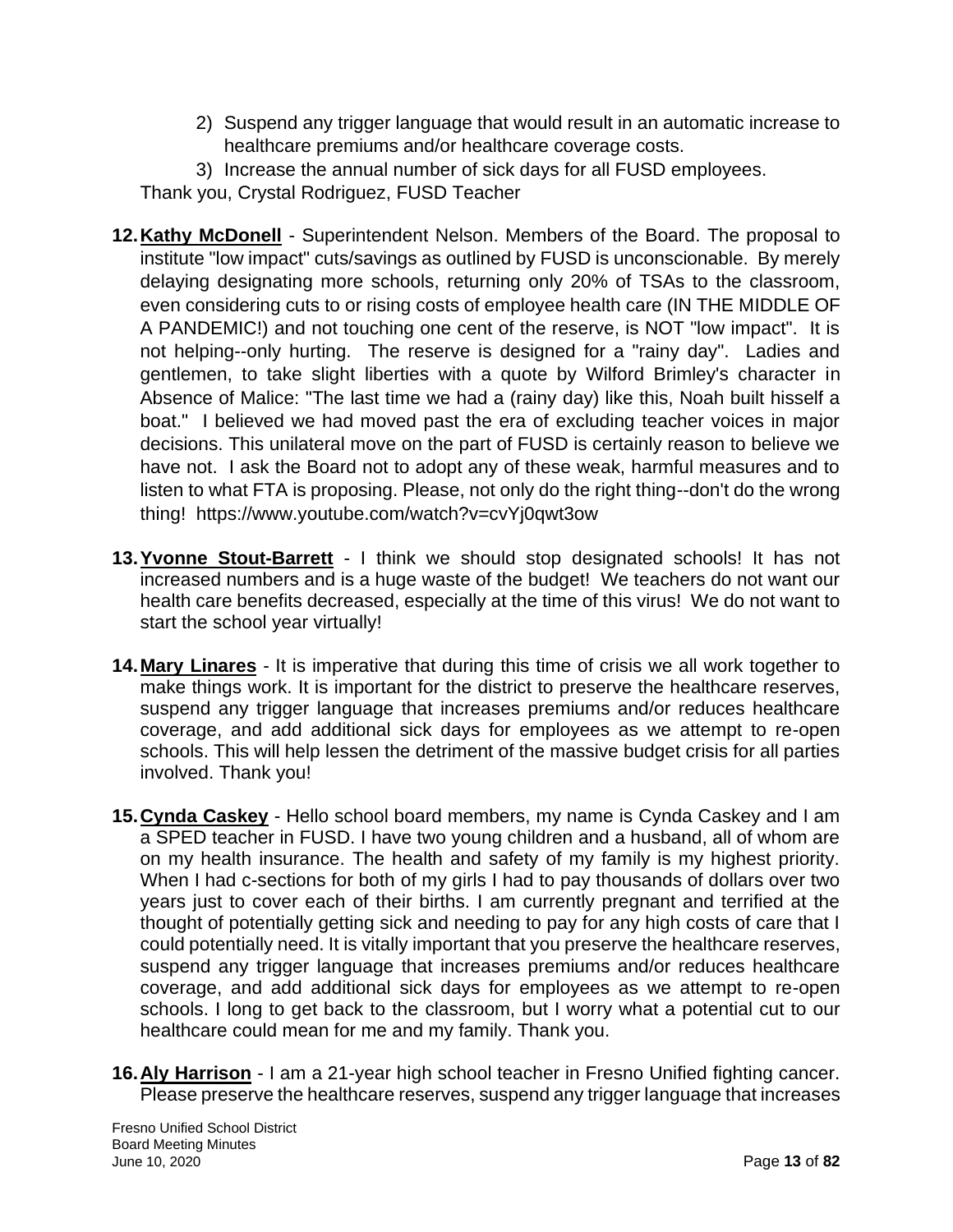premiums and/or reduces healthcare coverage, and add additional sick days for employees as we attempt to re-open schools. This pandemic has caused enough stress on us please do add more by reducing our healthcare coverage or increasing premiums. Personally, this cancer and pandemic have taken so much from me (canceled scans and surgeries). I count on my FUSD family to help me fight it! During all this, I've been there for my kids, my students. I love them with all my heart. Please be there for me. Be there for all of us working to uphold our traditions of excellence in Fresno Unified. Thank you, Aly Harrison.

- **17.Michael Noakes** Dear Public Comment: The BOARD and management should be given credit for building/maintaining a healthy reserve (11% or so), when (if memory serves) a 2% one is typical and required. A pandemic seems to be an appropriate time for using a small portion of it. Also important is to address the rest of the shortfall in a way that avoids negatively impacting student learning and those who provide it with a minimal course of action. There should be a plan to cover the loss proportionately, say a fourth from each proposed area (benefits, designated schools, reserve, TSAs). Simply, that means 87.5/12.5 for benefits, opening one-two instead of four-six new designated schools, a quarter of the shortage from the reserve, and removing 2.5 days from all TSA contracts. That same idea (the removal of days) could be implemented with each designated contract, if the decision makers believe adding the four-six sites is imperative. This way, nearly everyone participates in resolving the unexpected and unprecedented occurrence, as applying the burden to only one group is grossly unfair. Sincerely, M. Noakes, Ed.D., 559-528-2511.
- **18.Kathy Pauls** I would like to go on record acknowledging that making a budget in these uncertain times is difficult. I appreciate how you are taking every measure to keep the classroom a safe place. I am concerned about our insurance - we need to keep that protected now and, in the future, as we do not know the long term affects that this virus may have in addition to the added stress educators have as we are working hard at meeting the needs of our children. Thank you for listening, I am in favor of using some of the reserves to preserve our Health Care in the future. Stay safe and healthy, Kathy Pauls.
- **19.Rafael Carranza, Jr.** Hello, a concerned teacher about budget. FTA has an Excellent plan that is a win win for everyone. In times of uncertainty, we don't know what could happen but I feel our healthcare is number 1. I know budget is a concern and if we cut our designated schools, there is money available for everyone. Ask FTA for a vote regarding budget and you'll see that us teachers are for cutting designated schools until we are able to get back on track in terms of budget. Please work with FTA. I am a designated school teacher and I'll take a pay cut to help every other teacher in this district and save our healthcare and all the benefits that the district has given us.
- **20.Mina Smart** I am a teacher at a designated school. I can understand eliminating designated schools in order to address the deficits. However also having cuts to our healthcare would seriously effect me as well as other teachers and their families. We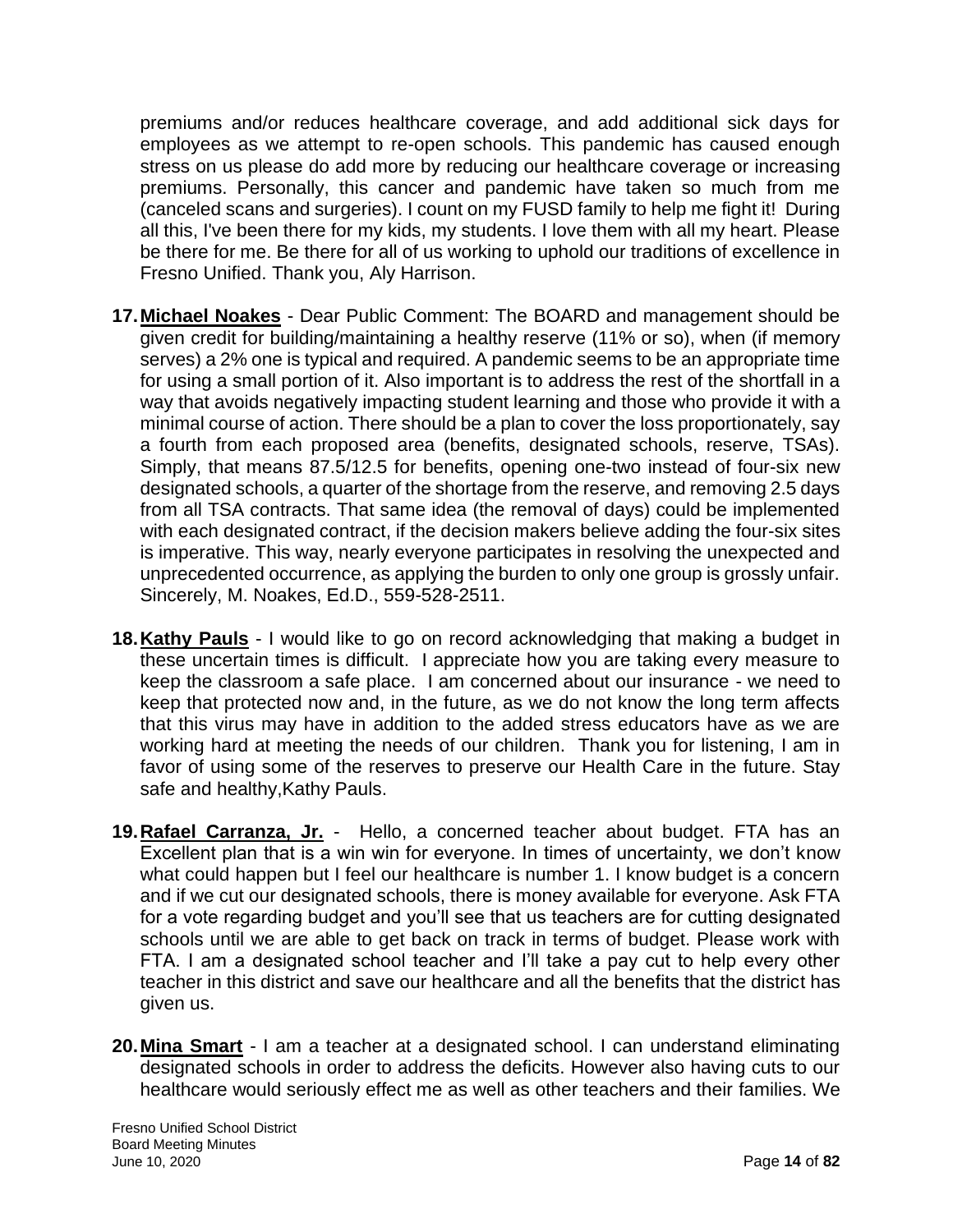have learned from the past that it is highly unlikely that we would be able to get that back at the percentage of coverage that we have now. I personally suffer from an autoimmune disease as well as digestive issues. teachers at my school suffer from health issues and some spouses too. I need our insurance to say the same ESPECIALLY since we would be getting a huge pay cut with the elimination of designated schools. Thank you for your consideration.

- **21.Jina Perales** Good evening, This is concerning the upcoming budget meeting on the agenda, B-31. As a long time employee I am anxious about the budget cuts that we will be facing in the next 3 years. For the good of the whole district financially, cut designated schools as opposed to health care. The last thing I want are my benefits cut and the district dipping into the reserves this year. We have not faced the worst of the cuts, the following year is going hit us harder. I understand that many of these teachers will lose their extra salary, but we have to look at what is good for the entire district, not a select few schools. We don't even know what this next school year will look like and all of these teachers are worried about losing their extra pay. Designated needs to go, all it does is divide the district, employees, and schools. Keep our health care at 90/10, our SEL coaches, and our jobs!
- **22.Laura MacBride** The current plans to meet the budget shortfall are not sufficient. Not only that, but they don't appear to be in partnership with FTA or the other unions. FTA has several plans that would effectively close the budget gap, and create a situation where there is a measured approach to the cuts. The current proposals may look good in that they don't lay off employees or cause direct cuts to healthcare. This only scratches the surface. The district has done this before. No, the cuts to healthcare aren't immediate, but the healthcare fund will dwindle rapidly due to these changes. Then, just in time to reopen negotiations, the healthcare fund is in fiscal crisis, requiring employees to pay higher premiums, and more out of pocket. We have a reserve, use some of it! We shouldn't JUST use the reserve, but preserving all of it at all costs is not reasonable. Designated Schools are an unnecessary, expensive item that haven't proven effective overall. The language in the FTA contract allows the board to eliminate them. At \$27 million a year are they worth it? Please consider FTA's plan. There is a better way to do this. Thank you, Laura MacBride.
- **23.Danielle Villarreal** I first would like to thank the board for searching for an equitable approach for balancing the budget, especially in regards to keeping our current Designated Schools. As a teacher who has served in DS for 5 years, I have seen the enormous growth that this model has on students and teachers alike. Having an additional 30 minutes everyday has allowed my students to excel and make incredible leaps both academically and social-emotionally. I have personal data, both quantitative and qualitative, that will support those claims. Second, I ask that the board preserve our healthcare reserve and eliminate any tigger language that increases heath care premiums and/or reduces coverage, now or in the future. We are in an ongoing global pandemic and this is not the time to consider any possible cuts to our healthcare, however inconspicuous they may seem. We need to be healthy to continue moving our students forward. Additionally, I ask that the board consider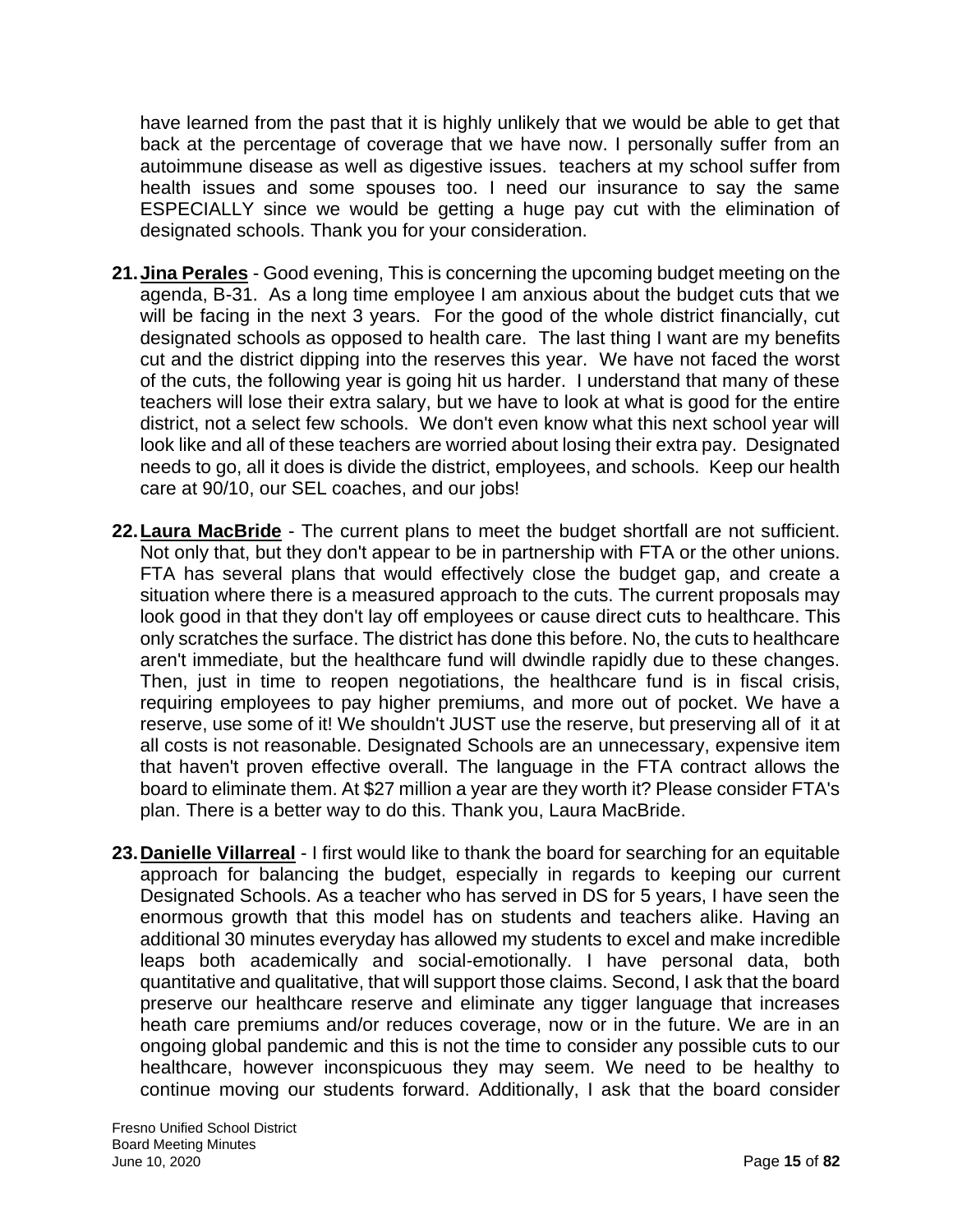adding sick days for any employee diagnosed with COVID 19, as there is an enormous risk in being infected when we return. If diagnosed, one may need to choose between quarantining longer than the 10 sick days currently allotted or risk returning to work and putting others at risk due to no remaining sick days. Thank you. Sincerely, Danielle Villarreal, an elementary school teacher.

- **24.Michael Dunlop** Dear Fresno Unified School Board, I am writing this email to ask you to preserve healthcare reserves, suspend any trigger language that increases premiums and/or reduces healthcare coverage, and add additional sick days for employees as we attempt to reopen schools. We all need to do our part in this recession, but please do not allow our healthcare costs to be increased or cause us to have our healthcare coverage to be reduced. Thank you for your consideration. Michael Dunlop, Music Teacher, Fresno Unified School District.
- **25.Jeannine DerManouel** Esteemed Board Members and Colleagues: The one thing we can agree on is this is an incredibly difficult time for so many reasons. Therefore, I am choosing to convey my concerns regarding proposed budget cuts. I am including evidence to support my claim that we must maintain SES supports at their current levels. The Covid-19 pandemic and the devastating murder of George Floyd demand that we do not walk away from our commitment to social emotional support systems, including the reduction of our restorative justice counselors, and our restorative practices TSA. I believe the board and leadership need to fully understand what the fall will look like from the lense of our students. They, along with us, have endured circumstances that have even led us to question our own mental health at times. The RJ team has specialized skills which directly support students' abilities to be process harm, become peacemakers, and to work diligently to acquire skills to strengthen our school community. In addition, they have used those skills to work DIRECTLY with staff. We NEED them more than ever.

https://vimeo.com/338576381 REFLECTION https://vimeo.com/297767954 STUDENT VOICE https://vimeo.com/240188580 TAKE WHAT YOU NEED https://vimeo.com/287190462 RESPECT AGREEMENTS

Conversely , FUSD employs 21 Climate and Culture Specialists who serve as an additional layer of advisors on our campuses. Sincerely and with all due respect to these individuals. this additional layer of advisors have no direct impact on meeting the needs of our students and they don't work directly with them. The board stated the top **(250-word limit reached)**

**26.Amanda Peterson** - Members of the School Board & Superintendent Nelson, My name is Amanda Peterson, I teach at Sunnyside HS. I appreciate your leadership and focused efforts helping our students, families, and staff navigate these unusual and sometimes frightening times. Making budget decisions when funds are decreased is never easy, and given the health concerns in the community, it is even harder. Please consider postponing establishing new designated schools and please consider temporarily suspending all designated schools. It seems to me that these measures maximize harm reduction in our entire system with very little negative impact. Doing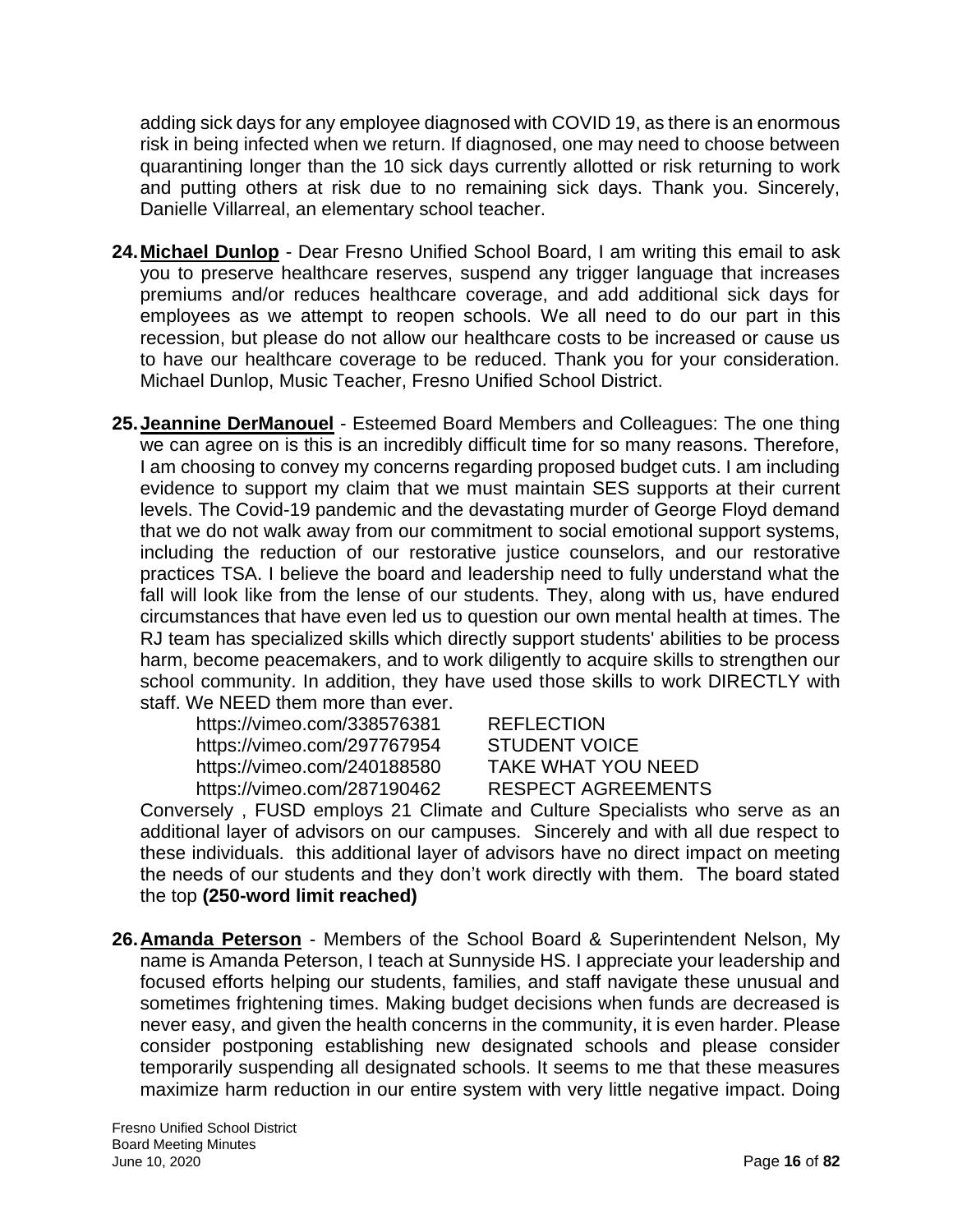so creates space to enhance sick leave to safe guard against the spread of COVID 19 in our schools and community and would provide parents, students, and staff with confidence to return to school. Sincerely, Amanda Peterson.

- **27.Judy Packard** We have a reserve of \$113 million for a reason. That more than amply covers the 27 million that we are falling short and our projected budget for the 2020/2021 school year. so use the reserve that's the money that we earned and put in there that's what it's for and leave the school site alone .our students are going to need more support than ever because they're going to have been traumatized by having been stuck inside with some very dysfunctional families. Some of the high school students have had to take on two and three jobs to make up for mom or dad getting unemployed. So do the right thing and take it out of the reserve. that's what it's for. Sincerely, Judy Packard.
- **28.Virginia Colvin** Please look at taking away 1/2 (5) of the DS schools training/meeting days and help to insure our health care cost will be met Incase there is a short fall in this area. This plan is a "meet in the middle". We do not know how our upcoming year will look, but we will still need to meet the needs of our students. I have been at a DS school since day 1, and the training/meeting hours were good for the first 2 years. After that is was just busy hours we had to put in and they didn't help my students. Every DS school is different, some use their hours to put up paper in their rooms to meeting 8 hours on Saturday or a holiday to plan for next quarter, (scope and sequence, which is already done) I understand many rely on this overtime pay, and yes I would miss that as well, but I would give it up to insure our health costs are covered and TSAs can help our students that will will need services even more. So please cut DS school to only 5 training days and make them meaningful for all current DS schools, delay the new 6 DS schools, add funds to our health care and look at the TSAs jobs to ensure that they can work with students, not just do cafeteria duty. I thank you for having our kids in your hearts and minds especially now.
- **29.Jay Sanchez** As a teacher of FUSD, I am concerned that our health benefits may be at risk as the budget is balanced, especially if there is a large, 113 million, reserve. I request, strongly, that decision makers at FUSD keep in mind that teachers and other employees in the classroom are routinely exposed to many students and are in danger of getting contaminated with many diseases, including COVID-19. Therefore, it is imperative that such employees be protected with appropriate physical (masks, disinfectants, distancing, etc) barriers and be provided with high quality, fully funded, health care. Sincerely, Jay J. Sanchez, Roosevelt High School.
- **30.Claudia Diaz Garcia** Hi, My name is Claudia Diaz Garcia a Teacher in FUSD. Its super important to me and my family that we have adequate health coverage. Especially in this pandemic crisis. FUSD, I demand you to "preserve the healthcare reserves, suspend any trigger language that increases premiums and/or reduces healthcare coverage, and add additional sick days for employees as we attempt to reopen schools. If cuts are needed, then suspended/terminate all the designated schools and use that money to allocate funds for health care.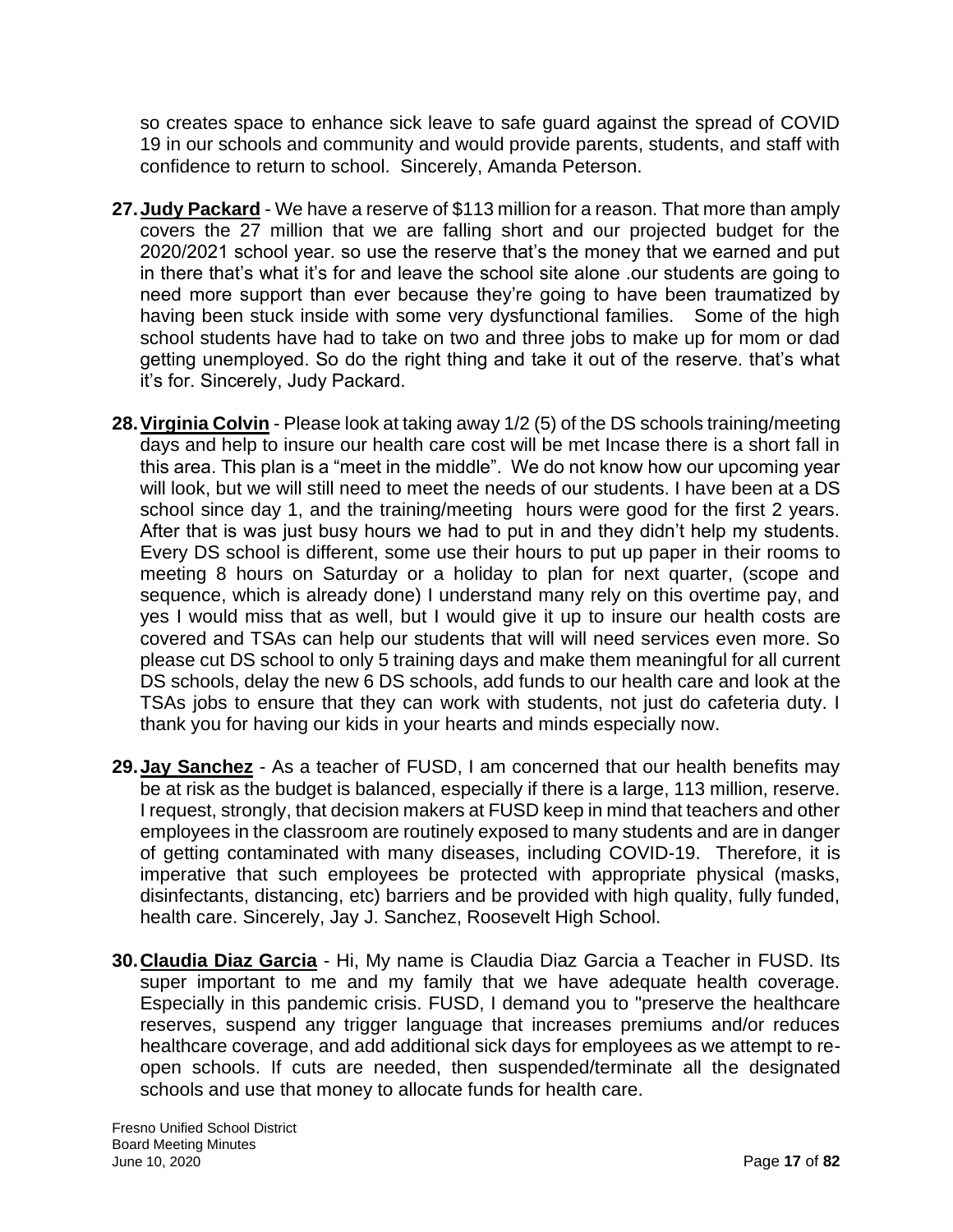- **31.Leticia Cervantes** To Whom It May Concern: I am a mother of three boys, 12, 6, and 2 and we are a single income home. I am critically ill and in need of my healthcare. The burden of medical bills and lack of proper health care can cause me my life. That is why I am asking that you preserve the healthcare reserves, suspend any trigger language that increases premiums and/or reduces healthcare coverage, and add additional sick days for employees as we attempt to re-open schools. I have been working for the district since 2006 and have given to our community all of what I can. I am a teacher and therefore I SERVE my community. By not taking care our basic needs such as healthcare; it will hinder our state of mind, our tranquility and most importantly, our health. If I am not healthy …I can not work. All I am asking is that you look after us and provide us with the proper care that will allow us to serve our students, our community. Please give us the RESPECT we so well deserve as the professionals that we are and make sure that our NEEDS are also met. I understand that this is an unprecedented time, and COVID-19 has already taken many lives. Please give me the opportunity to stay well and be able to take care of my little ones who need their mother. Thank You, Leticia Cervantes.
- **32.Linda Ramsey** Dear Superintendent Nelson and Members of the School Board: I am a third grade teacher at Powers-Ginsburg. I am also a member of the Fresno Teacher's Association. I am disheartened to discover that the district is even considering a budget move that will affect teachers' healthcare benefits during a global pandemic. As we prepare to go back to school in August, at clear risk to our own health, it is inconceivable that we are getting the message that the district thinks our health isn't a priority. On top of that, the district has made the proposal to reduce healthcare coverage and possibly increase premiums without even discussing it with our union! My disappointment is compounded by the feeling of betrayal: the union's relationship with the district had improved greatly in the past year and we had such hopes to work together in support of our students. Please do the right thing and show you care about the health of educators – do NOT cut healthcare benefits. Use the reserves, if necessary, to fund this vital backbone to support teachers' health and well being. Sincerely, Linda Ramsey
- **33.Wendy DenBesten** Please ignore the previous email from my account. It was an unfinished version of my official comment which follows. My name is Wendy DenBesten and I am a teacher at Bullard High School. As you consider the FUSD 2020-21 budget, please keep in mind the on-going health, welfare, and learning needs of our students and staff. I support FTA's recommendation to Superintendent Nelson and the school board to do the following:

-Use a small portion of the vast general fund reserve to help the healthcare fund keep up with the impending healthcare coverage costs.

-Suspend any trigger language that would result in an automatic increase to healthcare premiums and/or healthcare coverage costs.

-Increase the annual number of sick days for all FUSD employees.

Now is the time to dip into our general fund reserves. Focus these resources on maintaining and supporting student and staff health and emotional well-being, and on preparing students and staff for effective learning and instruction during this pandemic. Sincerely, Wendy DenBesten.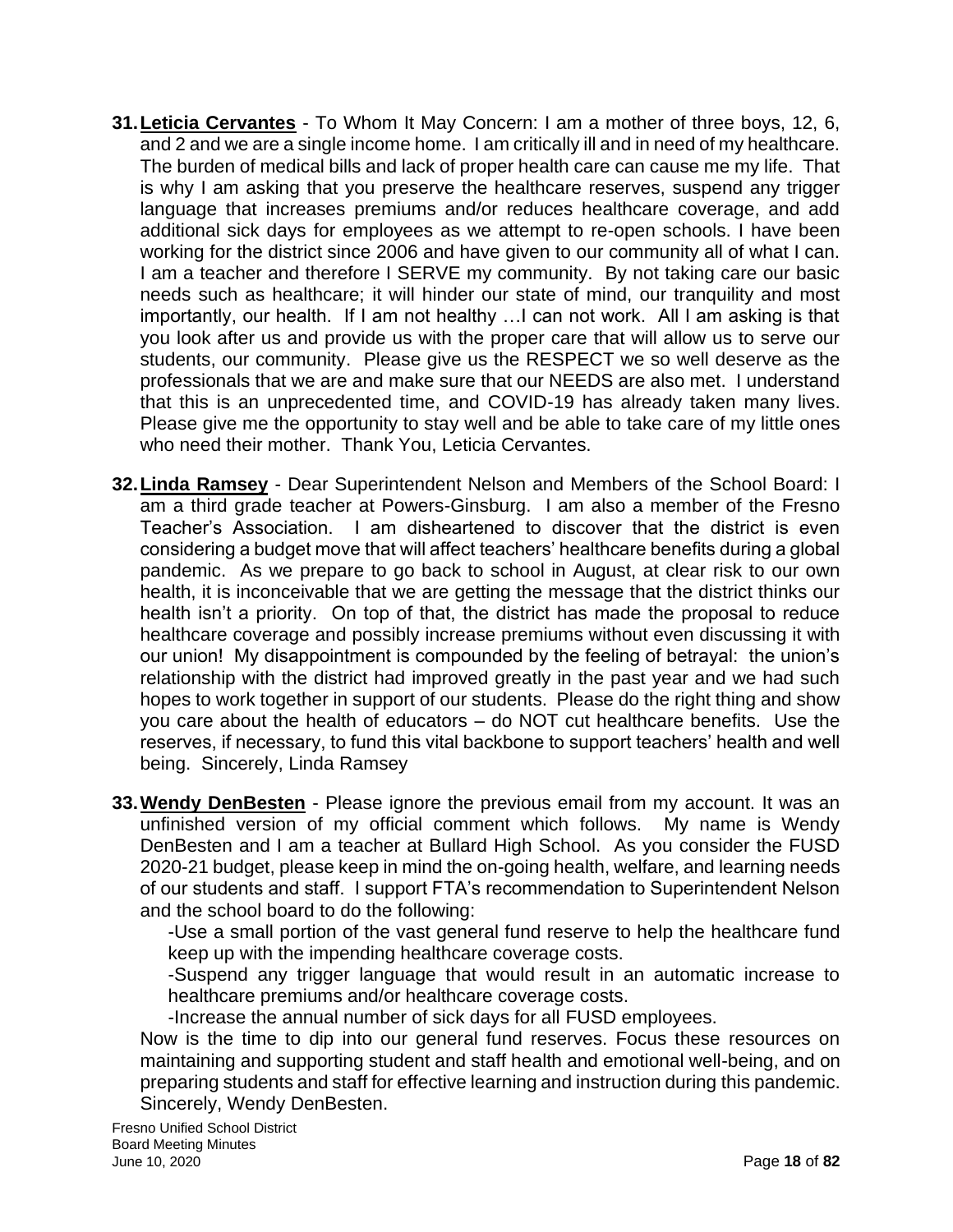- **34.William Swanson** School Board Members: I implore, and caution, you to do all in your power, including allocating a part of budgetary reserves, to protect the financial strength of the employees' benefit plans. After serving 12 years on the Joint Health Management Board, I remain aware that few outside-the-classroom issues are as important to the frontline educators and support people of the district than healthcare. As staff and students gear up to return to schools in this episode of extraordinary health challenges, healthcare takes on an even more critical place in everyone's mind. Continued affordable access to healthcare (I applaud JHMB's recent changes to Plushcare), eliminating the spectre of higher premiums and/or lower coverage by freezing language that allows those two items to change against the favor of members, and providing additional sick days to allow members to tend to their health, will help alleviate concerns over the inherent dangers of providing in-person education in the presence of an unprecedented viral pandemic. Thank you, William Swanson.
- **35.Imelda Ortega** Dear School Board Trustees: I am writing this letter to oppose cuts to the 2020-2021 school budget that include increases in costs of health premiums to district employees and reductions in healthcare coverage. I am also asking that district employees receive additional sick days to combat the spread of COVID19. Increased health premiums, reductions in healthcare and lack of employee sick days will only demoralize staff and result in possible increase in spread of the illness. Employees will avoid seeking medical treatment to avoid out of pocket costs and possibly expose other employees, students, and families to illness due to lack of sick days. I ask that you continue to work with labor partners to find a solution to the current budget shortfall that is less harmful to employees, students and families of FUSD. Sincerely, Imelda Ortega.

#### **36.Andriette Smith**

June 7, 2020, Dear Superintendent Nelson and trustees of the board, In these unprecedented times, a major concern of ours is our healthcare plan. We realize that budget cuts are unavoidable, however, preserving our health care plan is something that benefits all Fresno Unified employees. Steps need to be taken to avoid cutting our healthcare and to avoid increasing our costs. We can use a small portion of our general reserve to help the healthcare fund keep up with the impending healthcare coverage costs and suspend any trigger language that would result in an automatic increase to healthcare premiums and/or healthcare coverage costs. All labor parties need to work together to find a solution that benefits all. We all need to work as a team to pursue this goal. Sincerely, Andriette Smith, Second Grade teacher, Fremont Elementary.

## **37.Gail Garabedian**

Hi. Why do we not use some of our budget surplus?

## **38.Sarah Rojo**

My name is Sarah Rojo and I'm writing in regards to agenda item (B-31 School Budget). I would like you to preserve the healthcare reserves, suspend any trigger language that increases premiums and/or reduces healthcare coverage, and add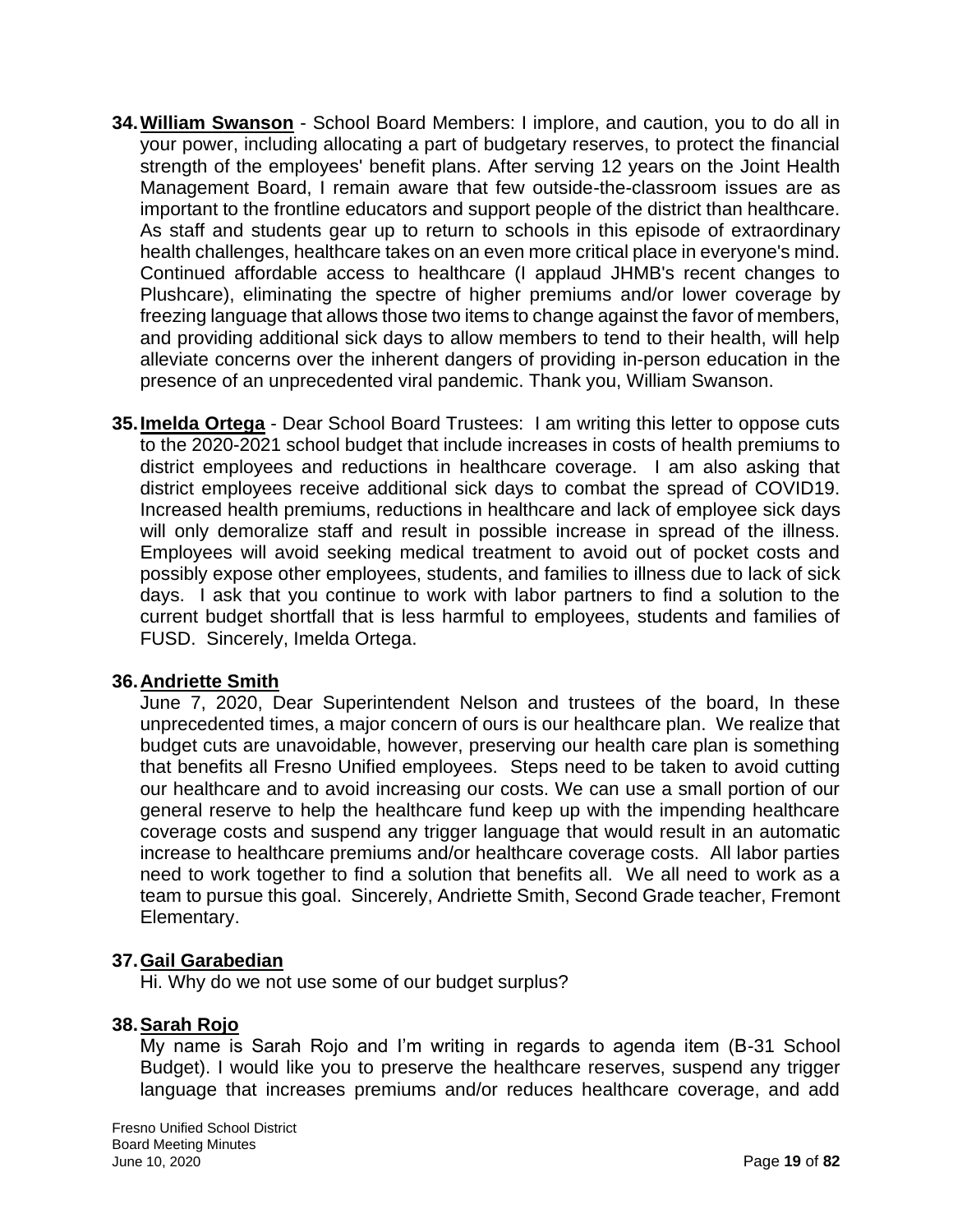additional sick days for employees as we attempt to re-open schools. Words cannot explain how essential our healthcare coverage is for all of us during this global pandemic. Thank you!

### **39.Steve Ledesma**

In an email to membership, FTA stated that in order to help cover a projected \$27.4M budget shortfall next school year, that the District would not use any of its projected \$113M reserve to help preserve our healthcare and prevent future premium increases/healthcare coverage costs. What is the purpose of this District reserve if not to help preserve healthcare in a global pandemic? What has the District used this reserve for in the past?

## **40.Guadalupe Andrade**

My name is Guadalupe Andrade commenting on B-31 Budget discussion. Please preserve the healthcare reserves, suspend any trigger language that increases premiums and/or reduces healthcare coverage, and add additional sick days for employees as we attemp to re-ooen schools. Your consideration to preserve healthcare during a pandemic seems to be a wise choice. An organization is only as healthy and strong as its workers. Keep the FUSD family healthy.

### **41.Jana Eller**

Dear Fresno Unified School Board Members, I'm writing to you to demand that you preserve the healthcare reserves, suspend any trigger language that increases premiums and/or reduces healthcare coverage, and add additional sick days for employees as we attempt to re-open schools. As a teacher for Fresno Unified during this global pandemic, I am willing to go back to teaching in my classroom in August, however, I need to know that my healthcare premiums and coverage will not change and that if I were exposed to Covid, either by a student, parent, or school staff member and became sick or needed to self-quarantine for 14 days, that I would not be required to use all of the 10 sick days allotted to me for the 20-21 school year and that any related healthcare needs due to Covid would be 100 percent covered. Raising my healthcare premiums, reducing my healthcare coverage and forcing me to use all my sick days for Covid related illness or imposed quarantines due to exposure at school, is UNACCEPTABLE and would be a HUGE financial strain on my household! Please do not sacrifice the health and well-being of the employees of Fresno Unified! Please do the right thing for the dedicated employees of Fresno Unified and find ways to make up budget gaps that do not negatively impact employees that work directly with the most important part of Fresno Unified, our students and families! Thank you for doing the right thing. Sincerely, Jana Eller, Teacher, Kratt.

## **42.Sara Medina-Baker**

Dear Fresno Unified Board Members, I am writing to you regarding the agenda item, B-31 School Budget. If we have learned anything over the last few months during the pandemic shutdown, it is the important role teachers play in the lives of our children and our community. Once again with an economic downturn, teachers are facing potential cuts to their healthcare among other things. We should be taking care of the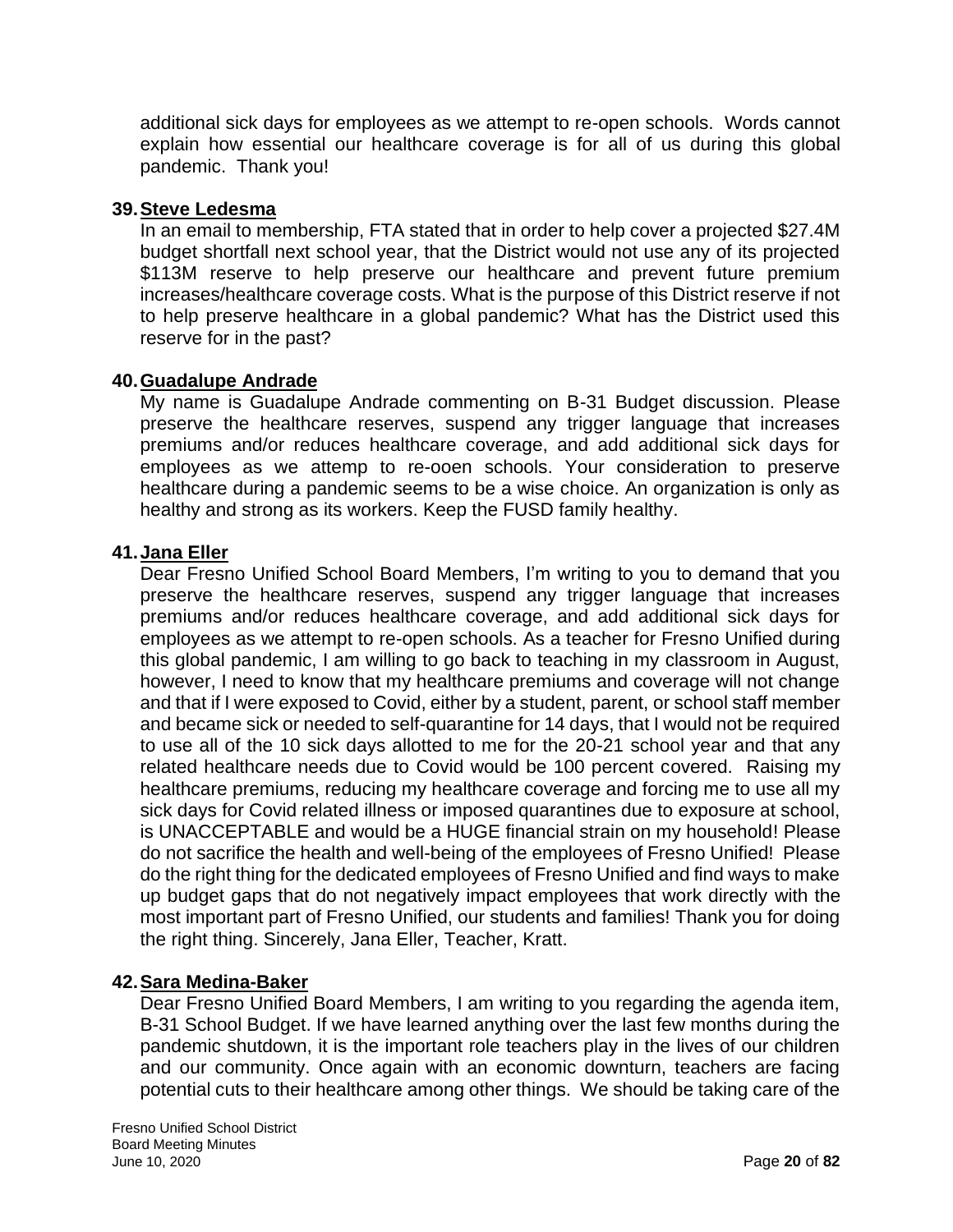people who lovingly teach and care for our children. We have learned that it takes a village to raise our kids, and teachers are on that frontline every day. The Fresno Unified School District's plan to address the budget shortfall is an unacceptable solution. Currently, FUSD's projected reserve is over \$113 million. Part of that reserve should go to support educators who serve the most vulnerable, povertystricken population within our country. I am calling on FUSD to do the following:

- 1) Use a small amount of the general fund reserve to help the healthcare fund keep up with healthcare coverage costs.
- 2) Suspend any trigger language that would result in an automatic increase to healthcare coverage costs and premiums.
- 3) Increase the number of annual sick days for all FUSD employees.

With the current state of unrest in this country, these children are our best hope to continue building a better future. By taking care of our educators, we take care of our children. Thank you for your time and support in this matter. Sincerely, Sara L. Medina-Baker.

## **43.Nancy Witherow**

Thank you for your service on the Fresno Unified School Board. I respectfully request your consideration of the Fresno Teacher's Association's plan to reallocate Designated Schools resources (\$27 million) in a way that will help close the deficit, keep over half the resources at the current designated schools for students/educators, give flexibility to plan for the reopening of schools, and preserve the healthcare fund for 10,000 employees. According to our CBA, Article 65, Designated Schools, 4.2, reads, "Due to the uncertainty and volatility of state and federal funding, it's understood and agreed that this Article shall terminate if for any reason there exists an inability for full funding through LCFF or successor legislation." These are uncertain times in state and federal funding and the continuation and expansion of Designated Schools is a major expense that could be utilized in more cost effective and prudent ways. Thank you for your consideration, Nancy Witherow.

# **44.Luz Cheng**

I demand that the board preserve the healthcare reserves, suspend any trigger language that increases premiums and/or reduces healthcare coverage, and add additional sick days for employees as we attempt to re-open schools. Respectfully, Luz Cheng.

## **45.Jessica Miguel**

To Whom it May Concern, Fresno Unified currently pays for fully uniformed cops on all High School and Middle School Campuses. We the people are asking for the divestment of police and SROs by FUSD and the Fresno Unified Board of Trustees. We demand a conscious investment in youth, such as implementing school-wide and district-wide restorative justice practices, and programs geared toward building cultural sensitivity and positive school climates. In addition to a commitment by FUSD to the DSC California Parent Demands for Racial Justice, found at cutt.ly/stoppushout. In addition, we call on FUSD to pay more then lip service to Black and African American students by making sure they are receiving culturally relevant counseling,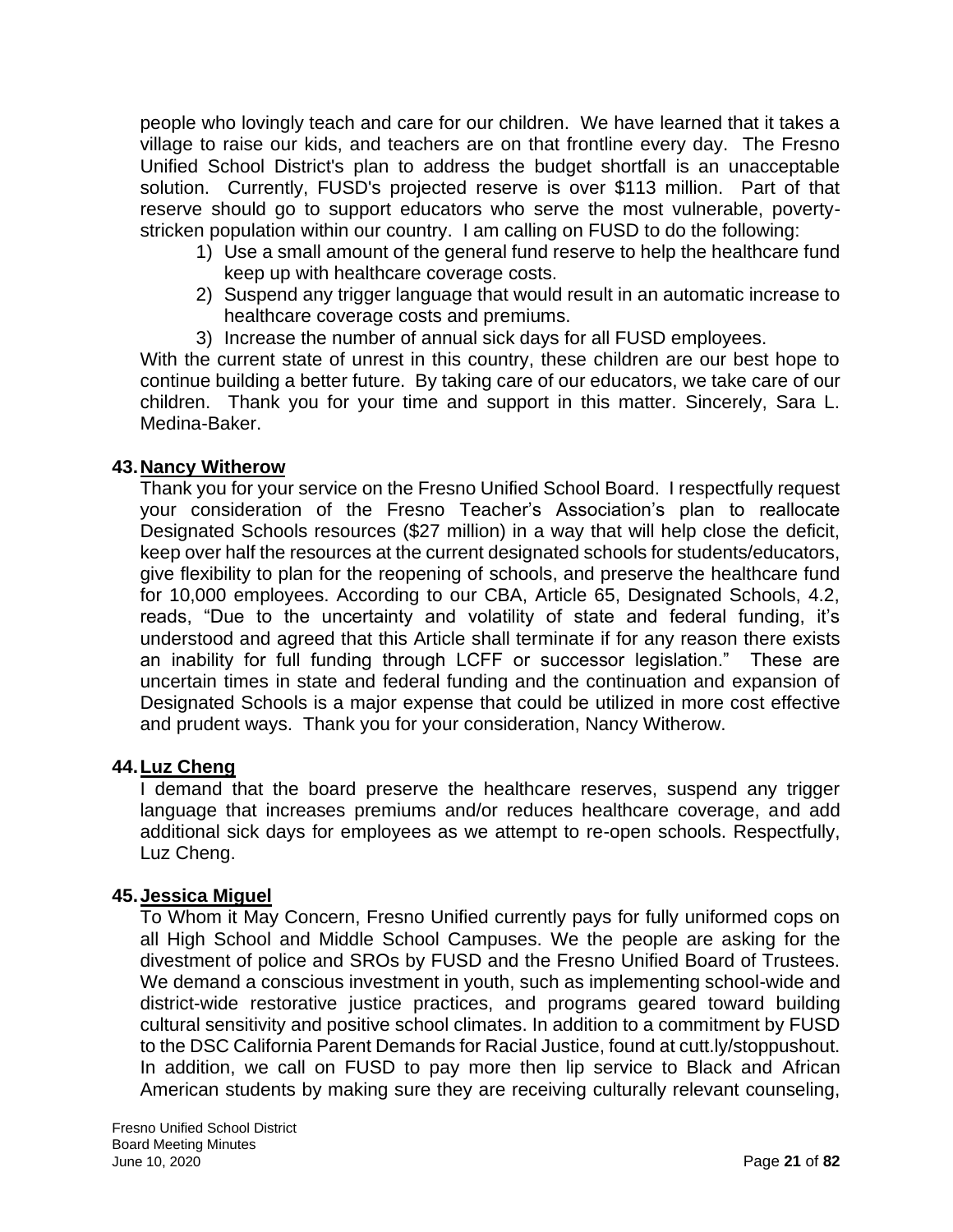access to A-G requirements, and increasing the amount of diverse teachers and curriculum to students. Implementing an Ethnic Studies curriculum would be a great first start. Black Lives Matter.

## **46.Abigail Smurr**

Hello, I'm concerned about the health care impact as well as increased premium or reduced healthcare coverage. Thank you, Abigail Smurr.

# **47.Kristin Weatherson – Voice Message (Transcribed)**

Hi, my name is Kristin Weatherson, I am a Fresno Unified teacher. Who has worked many years for this district. I have seen our healthcare cut from 100% down to what it was to the 80, this should be the last thing that you cut. I would approve and appreciate that you go into the um your health funding that you have set aside the general, I not thinking of the correct word, um to cover the general fund reserve, to cut our health, to be able to continue to give us the healthcare that we deserve. I'm actually in favor of not supporting the designated schools at this point because that would be equitable. If you cut their hours and that comes down to what the rest of the schools are getting, so they would not be losing money; however, if you cut the money for our healthcare funding we are all taking a huge hit. Where the other way is more equitable because you are cutting down funding but they also for the designated schools, but teachers would also have hours cut so that is equitable besides having us all pay more for our healthcare service that at this time should be the last thing we should be cutting. Alright, thank you and I hope you vote with the teachers and I am also disappointed that we've lost the openness of talking to the union and that Mr. Nelson hasn't met with the district. I feel like we've been working real hard to mend our conversations and to have open collaboration and conversation, but it looks like that's been cut which is disappointing. Thank you, bye bye.

## **48.Errin Topolovec**

Please preserve the healthcare reserves, suspend any trigger language that increases premiums and/or reduces healthcare coverage, and add additional sick days for employees.

I am sad that it seems that you are not working with FTA. Benefits should not be cut during a pandemic. Please reconsider FTA's ideas. Sincerely, Errin Topolovec.

## **49.Nicole Jennison**

I am calling on the Board to use a small portion of general fund reserve to help the healthcare fund and keep up with impending coverage costs, suspend trigger language that would result in increases to healthcare premiums, and increase the number of sick days for all FUSD employees. In the time of this pandemic and resulting economic crisis, it is unconscionable that FUSD would refuse to use even one dollar from their reserve to protect employees. If ever there was a purpose to a reserve, this is it. The FUSD School Board must act to protect the health of their employees and by extension the students and families of FUSD.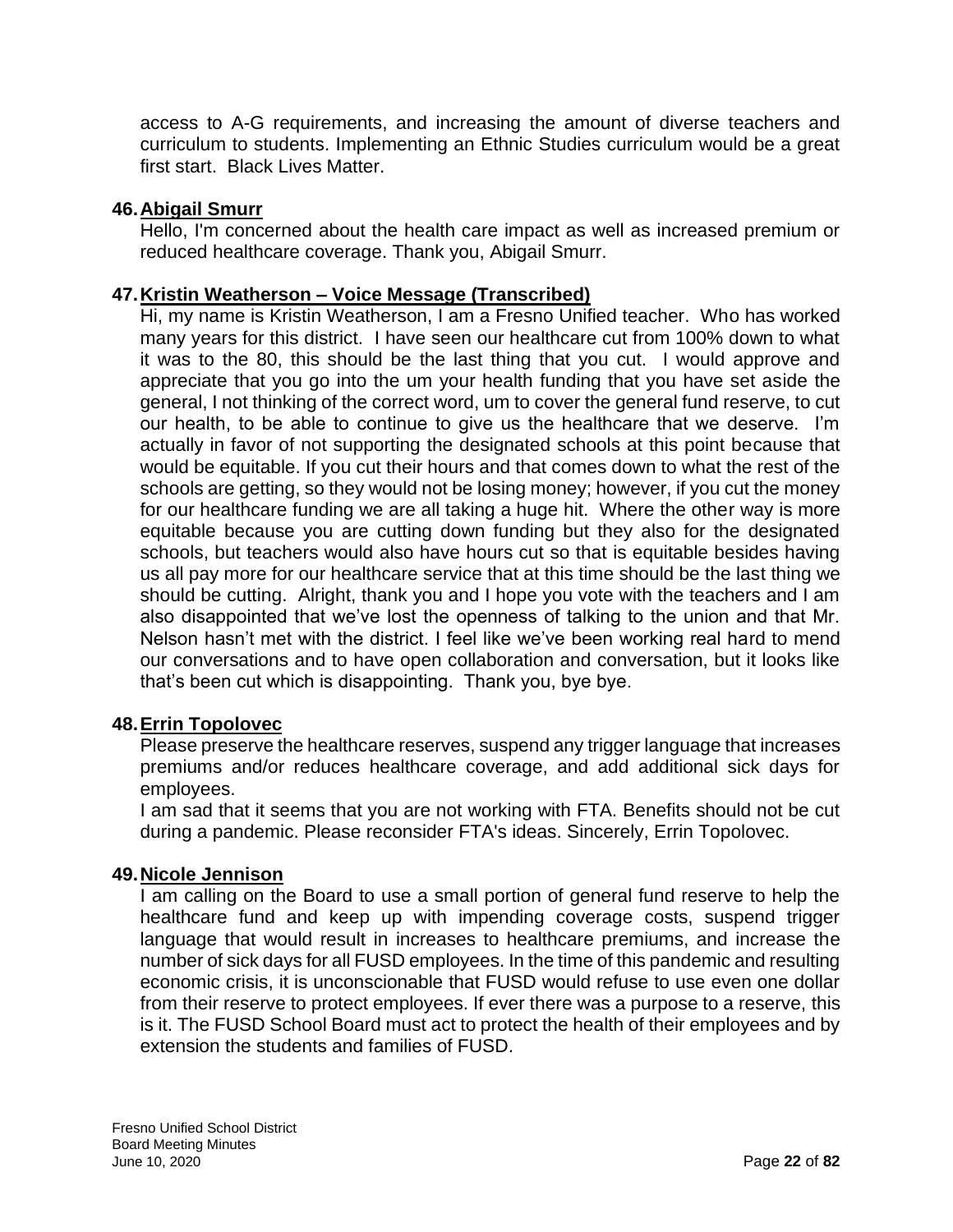### **50.Mike Badasci**

The email says the \$ shortfall was due to Covid19. How?

### **51.Cyndi Hickey**

I know board members do not take district issues lightly. I'm writing to petition you to Preserve our healthcare. My husband lost his job and is not sure when/if he would get called back. Cease any trigger language about increase healthcare costs and please figure out a way to increase teachers sick day. In this time of uncertainty all of the above makes sense. Also lets work on adhering to the article in regards to DS sites but still giving them the support they come to rely on. Again I know much thought goes into how to navigate issues and come to a sound plan, but this is my voice for you to think about as you make decisions that will impact our community.

## **52.Troy Barnett**

I humbly ask you to consider the following when making adjustments to the school budget.

- 1) Use a portion of the vast general fund reserve to help the healthcare fund keep up with the impending healthcare coverage cost.
- 2) Suspend any trigger language that would result in an automatic increase to healthcare premiums and/or healthcare coverage costs.
- 3) Increase the annual number of sick days for all FUSD employees.

Please also consider cutting many of the paid outside district consultants – surely there is a couple of million we can save by doing this. I thank you for your consideration.

#### **53.Nayely Madrigal**

Hello my name is Nayely Madrigal. I am emailing you in regards to B-31 School Budget. I am asking that you preserve the healthcare reserves, suspend any trigger language that would increases premiums and/or reduces healthcare coverage and that you add additional sick days for employees as we attempt to re-open schools.

#### **54.Jane Wagner**

Years ago benefits for teachers were negotiated in lieu of salary. In my 38 years of teaching those benefits have been chipped away at with no compensation for the salary they represented. With the current situation, it appears once again that teachers will be asked to pony up to keep FUSD solvent. How about using some of the reserves!?!? The only time you are "free" with money seems to be when you are buying out contracts of the revolving door of superintendents! Why not give back to teachers who have given faithfully over the years?

#### **55.Khrystyna Velychko**

I demand you preserve the healthcare reserves, suspend any trigger language that increases premiums and/or reduces healthcare coverage, and add additional sick days for employees as we attempt to re-open schools.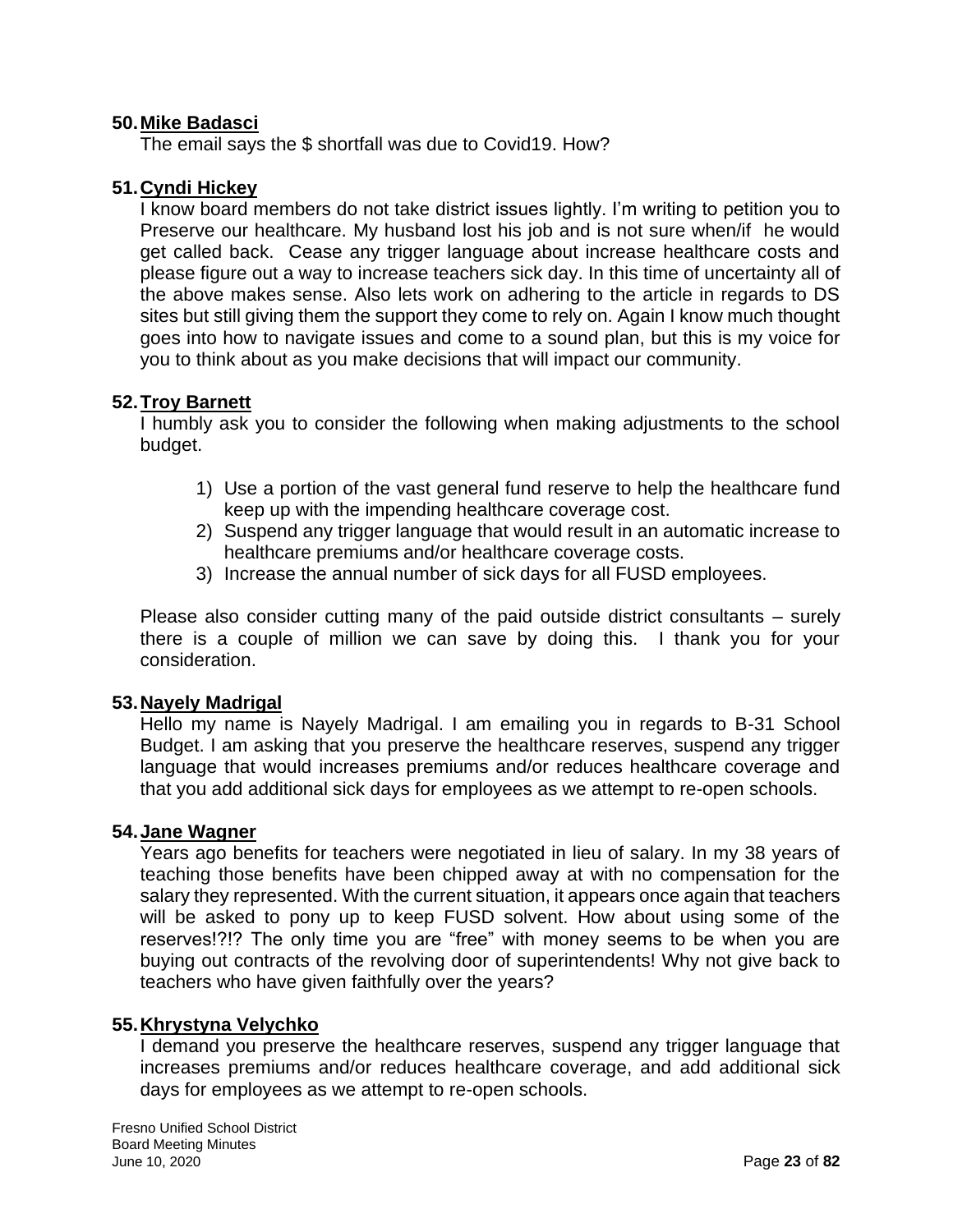### **56.Vicki Downum**

My name is Vicki Downum. I have been a PE Teacher In FUSD for 33 years.The district has had many ups and downs in that time. We have stood together and it had worked out. We developed a reserve together. PLEASE if there was ever a time to spend a portion of the reserve. OR a more important way of spending some of the reserve. I do not recall. Please spend some of the reserve protecting everyone's health care plan NOW is the time.

I have also been made aware of language in the CBA that could change the healthcare costs.(trigger language) Please in the middle of a global pandemic. Do not change or hinder our current health care coverage or costs. In fact, with teachers worrying about not only their children but, their parents. It seems an increase in personal / sick days may be something to consider. Vicki Downum, Tenaya Middle School

### **57.Edith Marin**

Hi, My name is Edith Marin and I am emailing in response to B-31 School Budget. I am asking that you please preserve the healthcare reserves, suspend any trigger language that increases premiums and/or reduces healthcare coverage, and add additional sick days for employees as we attempt to re-open schools. I also ask that you eliminate any designated school sites to help with budget costs. Thank you for your time! With Gratitude, Edith Marin, Autism 1st-3<sup>rd</sup>, M.A. Special Education.

### **58.Racheal Moni**

I am emailing to demand that the new school budget preserve the healthcare reserves especially during a pandemic, suspend any trigger language that increases premiums and/or reduces healthcare coverage, and add additional sick days for employees as we attempt to re-open schools. Schools are being prematurely opened which is risking the health of teachers, students and their families. How will we keep teachers, students and families safe? How will social distancing requirements be met? How will students have masks? By reopening early, the district is risking the lives of thousands. Please take this into consideration. Racheal Moni.

## **59.Kathryn Franson**

Trustees, In your effort to cover the shortfall in funding, I ask that you do not neglect to address our healthcare benefits by reserving the healthcare reserves. In addition, I ask that you suspend any trigger language that increases premiums and/or reduces healthcare coverage, and add additional sick days for employees as we attempt to reopen schools.I recognize the importance of maintaining a healthy reserve, but what is the point of having a reserve, if when needed, the decision is to cut programs instead of dipping into the reserve? It is completely illogical. Thank you for your consideration. Kathryn Franson.

## **60.Martha Haro**

To the Fresno Unified School District School Board and Superintendent Nelson, This pandemic has left all of us, and continues, in places we never imagined. But, one thing I kept constant was staying in contact with my students and my dedication to my job as an educator. Which I believe is with most educators of Fresno Unified.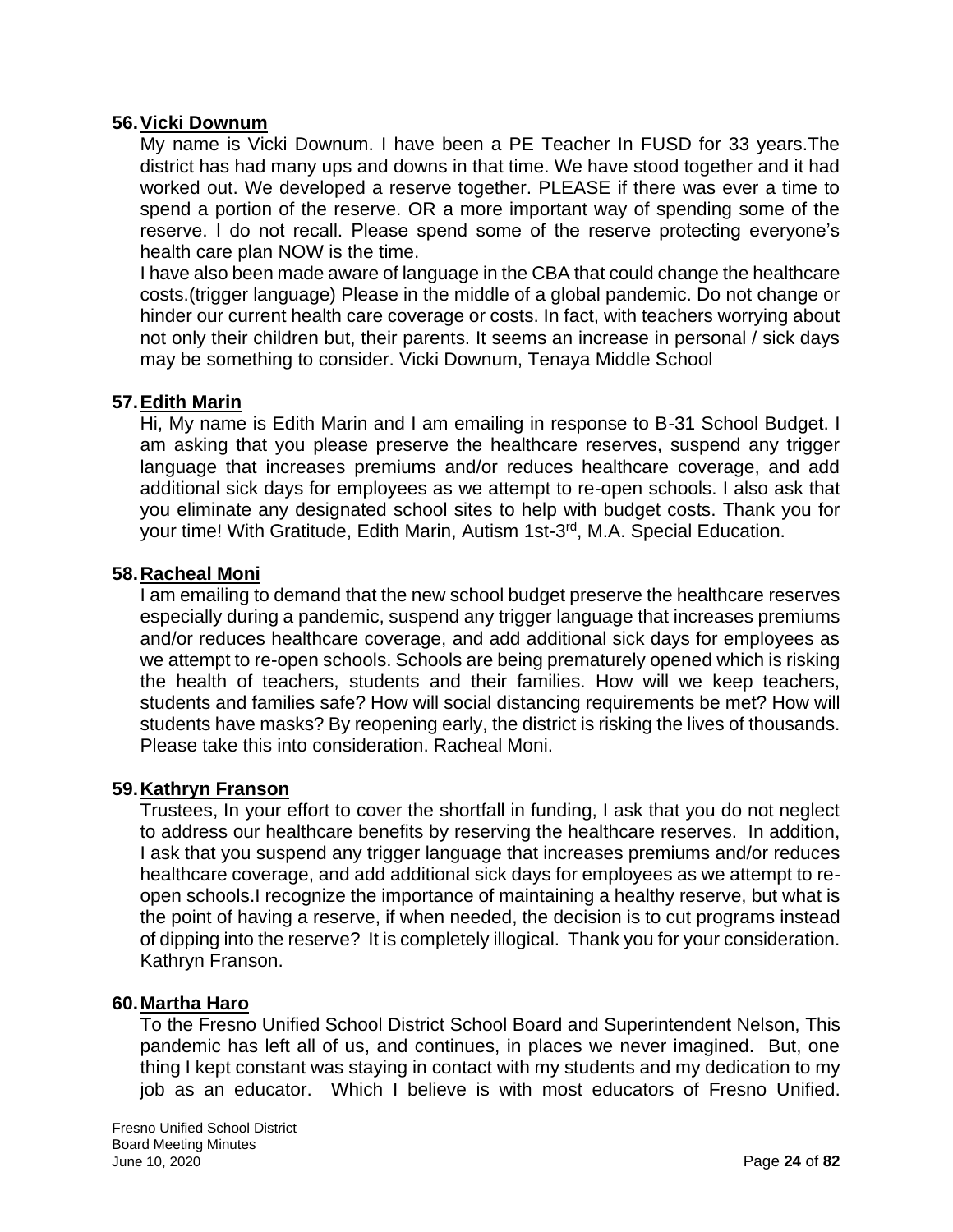Therefore, I ask that you seriously consider preserving the HealthCare reserve, preserve our current premiums and preserve our current healthcare coverage. We are taught to take care of ourselves as humans so we can be better people which absolutely leads to happy and healthy educators. We are told repeatedly that we are appreciated and are thanked for our dedication, which is appreciated, but when our healthcare coverage is reduced and/or premiums are increased, that actions speaks louder than words. Thank you for your time. Martha Haro, 5th grade teacher, Addams **Elementary** 

### **61.Mary Rosenberg – Voice Message (Transcribed)**

Instead of cutting our healthcare for teachers, designated schools should be returned back to regular, non-designated schedule. Any new administrative position created in the last two years should be defunded and eliminated. Instead of cutting healthcare for the teachers or instead of cutting any teacher or any classified position at all. Thank you.

### **62.Anna Garza**

Hello my name is Anna, I am concerned about the future of my coverage. I believe that we the employees of FUSD cannot be effective educators without the capability of taking care of the physical and mental health of ourselves and our families. In the current environment, healthcare coverage is essential. For this reason, I am asking the board to preserve the employee health care budget, suspend any trigger language that increases premiums and/or reduces healthcare coverage, and add additional sick days for employees as we attempt to re-open schools.

#### **63.Emily Brandt**

FUSD should itemize budgets transparently and stop burying programs such as Student Resource Officers in their budgets. Members of the Community, parents, students and staff have a right to know how their taxpayers money is being spent. FUSD should not be in the business of using law enforcement employees on school campuses or engaging in other programs such as "Shot-Spotter," PAL (Cops and Kids and Youth Leadership Council) and other FPD programs for children and youth and should redirect these funds to student supports (social workers, counselors, culturallyspecific partnerships & more), and stop the regular presence of School Resource Officers on school campuses. These programs have not not reduced police brutality by FPD nor the number of police shooting of unarmed youth. These programs have not reduced youth fear of police nor decreased the violence with which police handle youth. In fact, it FPD has, like other police departments, been under investigation for police brutality and do not serve as good role models to anyone in our city. Thank you for your serious consideration of this matter. Emily Brandt, FUSD Teacher, Bullard High School, Retired.

#### **64.Karen Prudek**

Dear FUSD Board, Please consider preserving the healthcare reserve, suspend any and all trigger language that increases premiums and/or reduces healthcare coverage, and add additional sick days for employees. Additionally, please strongly consider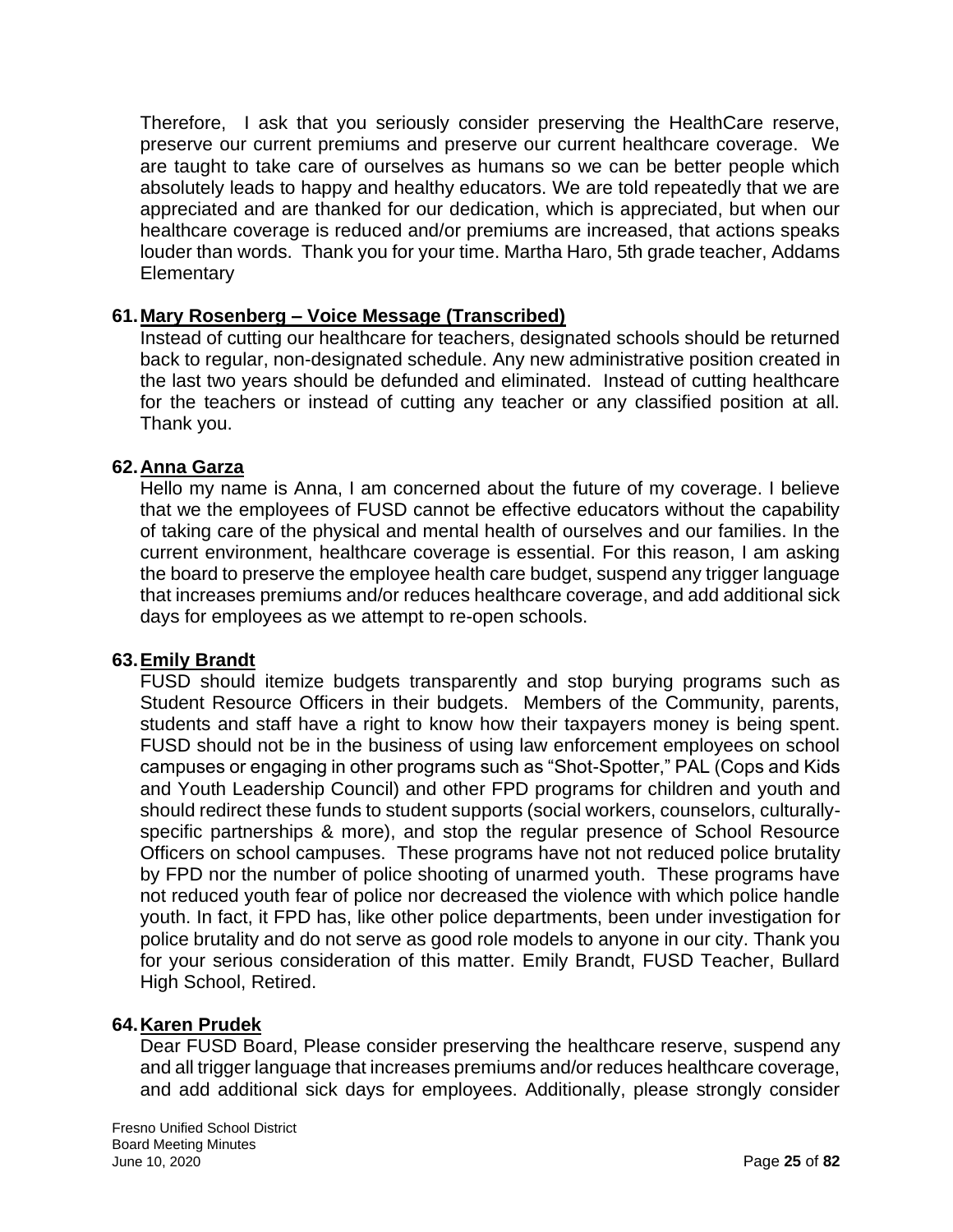dismantling the Designated schools, sending TSA'S and instructional coaches back to classrooms, and use just 10% of the district's projected \$113 million reserve. Thank you for your time and thoughtful consideration of these requests. Sincerely, Karen Prudek.

## **65.Sham Nersesian**

Please fund the designated schools new and old. Get rid of the coaches (TSA's downtown) that do not work directly with our students of need. This is an equity issue. That the designated school students perform as high as they do is because of hard work on the part of the teachers. Only two schools in the Bullard Area Slater and Lawless would be designated. Both have socio-economic reasons why the extra time is needed and wanted by parents.

## **66.Maria Ferry**

Hello, My name is Maria Ferry. I've been an employee of FUSD for more than 20 years. I want to encourage you to leave our health benefits as they are. I feel as if our teachers have been in a tug of war battle for all of my teaching career until just last year. When we reached a 90/10 agreement, I finally felt like we were better together working hand in hand with our district and that our health and families were finally cared for by our employer Fresno Unified. Please do not take that away. Sincerely, Maria Ferry.

## **67.Rachel Cloud Oliveira**

Please take police out of school, and cut all ties to the police. Please fund social workers, food, after school programs, and connections to resources for students! Thank you! Rachel Cloud Oliveira.

## **68.Darlene Smith**

Darlene Smith, B-31 School Budget. Please use a portion of the general fund to preserve our health benefits. Suspend any language that results in an automatic increase to health care premiums or cost. Please consider defunding DS schools as it is not equitable to all students.

## **69.Michelle Kasner-Goodell**

Michelle Kasner-Goodell, B-31 School Budget. Please use a portion of the general fund to preserve our health benefits. Suspend any trigger language that results in an automatic increase. Please consider defunding DS schools, as it is not equitable to all. Sincerely, Michelle Kasner-Goodell.

## **70.Cathy Haynes**

In the best interest of our student's education. Budget cuts need to be made in the district office. We have an absurd number of over paid personnel who do not actually make a difference in the quality of a child's education. If the down town office's personnel was cut in half we'd save millions of dollars, we could provide more for students and the community who pay our salaries. It seems each year we invent a new 140-150,000 job, for no good reason. Let's start putting kids and teachers first. #defundthedistrictoffice, Cathy Haynes, Edison High School, Social Studies / English.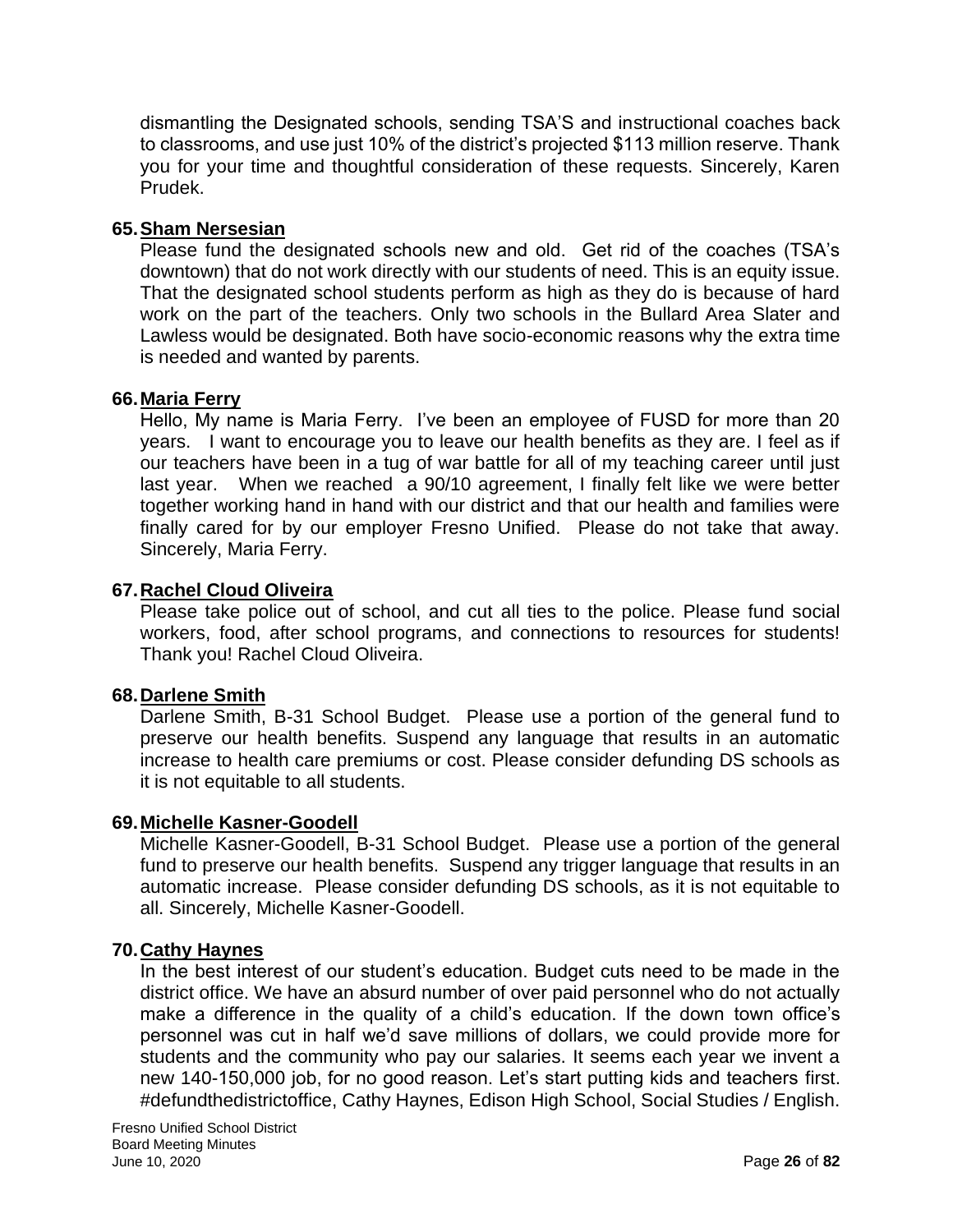## **71.Juan Jaimes**

Hi, My name is Juan Jaimes and I just want to give my input for our future and our kids future.

Growing up in fresno and as well attending FSUD. I got to understand how we don't really have anyone to guide us to build a better future for ourselves. The Schools are focusing to much in having more securities or even cops in campuses. Therefore cutting off the funding from the Cops and focus on providing more counsolers to our schools and guide our future to the right direction.

# **72.Julianna Phoukhao**

Hello, I am pleading FUSD to implement a 2020-2021 Fiscal Budget centered around preventive and holistic care for our students and staff. I urge you to decrease the presence of police and decrease any police funds. The FUSD budget needs to support our communities in need—especially our communities of color and low-income communities. Faculty and staff should also reflect the school they serve; we need to hire and promote more People of Color. What is your plan to hire more Black, Lao, Khmer, Hmong, and Native American teachers? Additionally, to better serve their community, all FUSD staff members need cultural and diversity training. Thank you for your time, Julianna Phoukhao.

# **73.Julie Rodriguez – Voice Message (Transcribed)**

I would just like to say that if designated schools are going to remain, that I think that they should not be paid the entire amount of their allotted time because it looks as though we will open with a modified schedule, so the thirty minutes extra every day will most likely not occur. So, I do not think it is necessary for people to get paid for time they are not putting in. As far as that goes, I think if designated schools are so good, then the six schools who voted to take part that they should be allowed to be designated schools as well this year, and I think since schools are going to need so much extra support that all those TSAs should go ahead and stay at those sites for just this year. Thank you.

## **74.Daisy Cruz**

Hello, There needs to be changes in budget priorities. I am sharing my support to defund the police presence in middle schools and high schools. It should be put into funding for youth programs, counselors, social workers, and psychologists. This will ensure students wellbeing and provide them to support to be successful. Best, Daisy Cruz, Health Educator, Fresno Barrios Unidos.

## **75.Amy Sepulveda**

When I was a first year teacher I saw a campus resource officer put his hands on a 12 year old student's neck and push her against the wall. When I saw her the next day I asked if she wanted to talk to a counselor, but our only counselor was not there that day, so our student did not receive help. I have seen officers grab students so violently that it has left bruises on their wrists. I have heard too many "he was arrested today" when asking where my 12 and 13 year old boys went since they are not in my room receiving their rightful education. It is really simple. Defund the police. There is no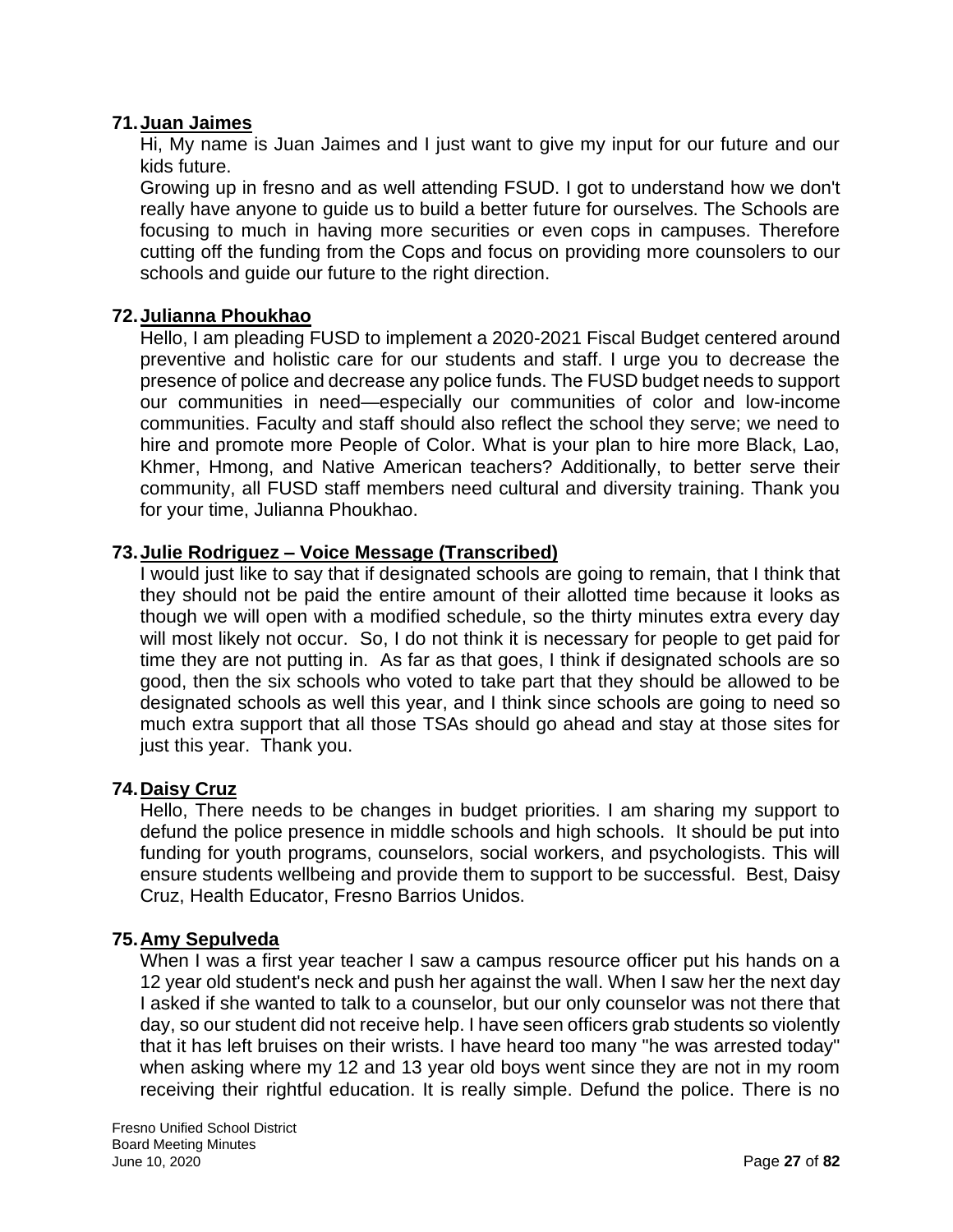reason to have more police officers than counselors in our district. We need to do better for our youth. That is our job.

## **76.Felicia Espinosa**

FUSD, Take School Resource Officers out of schools, stop the contract for police on campus and create a safer space for all students. Stop criminalizing children. This needs to be one, of many steps, FUSD takes towards ending its school-to-prison pipeline. There is no time to wait, Felicia Espinosa.

## **77.Amy Murillo**

Dear Board Trustees and Superintendent Bob Nelson, First and foremost, I would like to thank and commend you for your collaborative approach with designated schools as we face tough budget cuts and decisions for the upcoming 2020-2021 school year. In 2014, the district initiated10 designated school sites and increased to 40 sites by 2019. As the current budget proposal supports the 40 designated school sites for one more school year, I respectfully ask you to make a long-term commitment to the preservation and prosperity of designated schools. I believe this long-term commitment and continuation of designated schools should also include progress monitoring and accountability to facilitate fiscal responsibility. Therefore, I would like to respectfully suggest that a long-term plan include a Designated School Department to be established to oversee, manage, support, and assist in coordinating services for designated schools. In addition to the Designated School Department, I respectfully ask for a Designated School Committee, consisting of DS teachers, be established to collaborate with the Designated School Department. Collaborative progress monitoring with an agreed upon criteria for success can determine whether sites are maintained or eliminated. With this in place, we can better decide whether to limit or expand designated schools and funding. As a designated teacher, I believe this moment has afforded us an important opportunity to give designated schools the specialized attention they need to maintain and refine a model that best serves the most socioeconomically disadvantaged students of our district. Respectfully and with sincere appreciation, Amy Murillo.

## **78.Kim Vasquez**

Hi! My name is Kim Vasquez. I am a kindergarten teacher at Ewing Elementary. I am writing to request that you change your writing in the budget plan for our healthcare funds. It is not enough for the District to "maintain" our healthcare as it is with no changes. We all know that there are going to be increase for many things and you need to use some of our reserves to go into our healthcare for premiums and deductibles to stay the same and not go up. Please preserve healthcare reserves, suspend trigger language that increases premiums and/or reduces healthcare coverage.

## **79.CL Ayala**

I am Valley-born and Fresno-educated. I live in FUSD Trustee Area 5. I attended four FUSD schools and graduated from Roosevelt High School. I've facilitated classes at nearly every high school, as well as several middle and elementary school campuses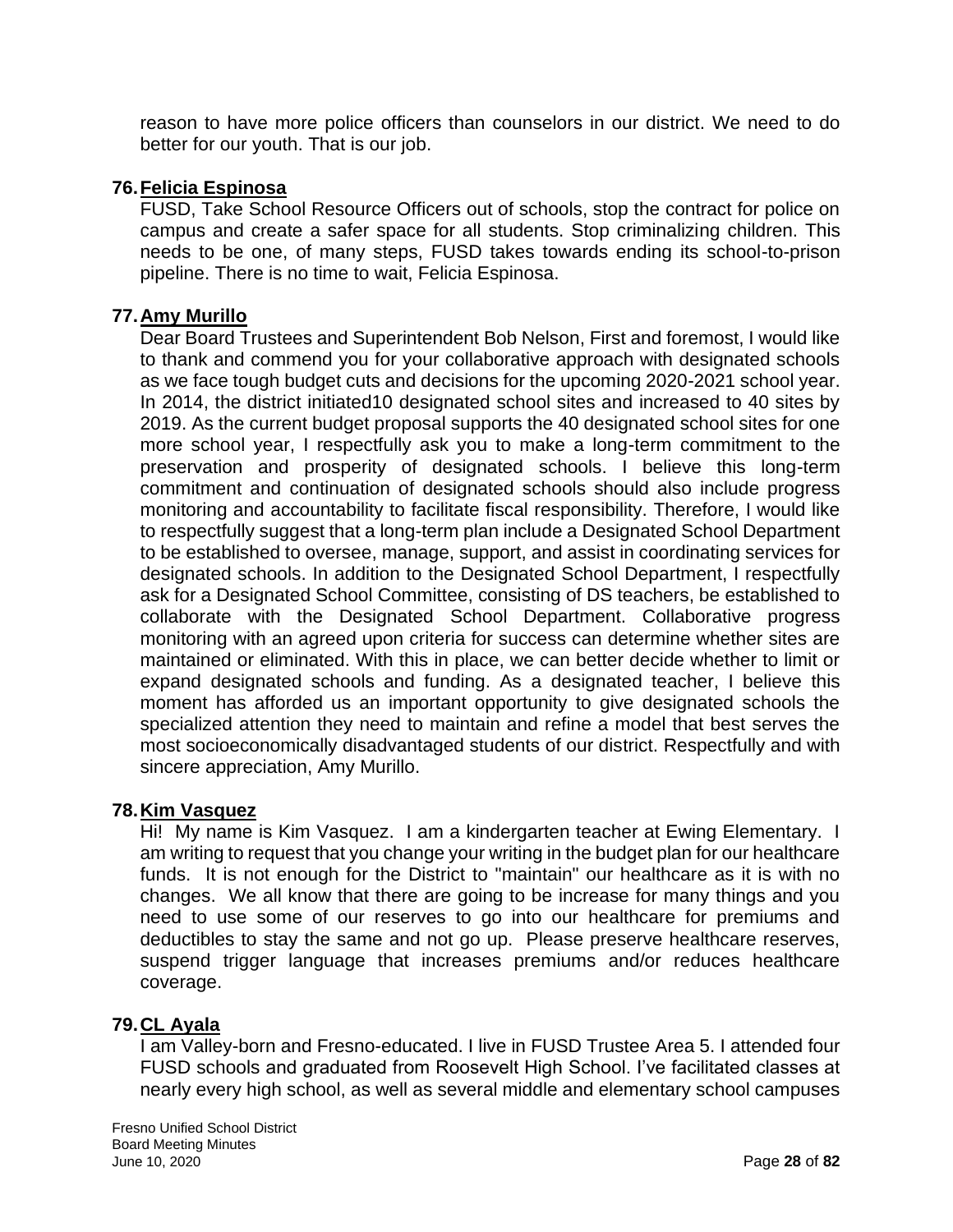in Fresno Unified in my time as a substitute teacher and Health Educator with Fresno Barrios Unidos. FUSD is in crisis, and punishment is not the answer. I support the immediate and unequivocal divestment from and removal of Police and other Law Enforcement from every single campus in Fresno Unified. Invest in processes and programs TODAY that make police-free schools possible. Come to community for help in developing this process. Rely upon youth and parents as experts in their own lived experiences. Trust that they know what they need. Our kids deserve more than punishment and violence. They deserve discipline that comes from a place of love and compassion. They deserve support services, social workers, restorative practices, arts, ethnic studies, BIPOC representation in the classroom AND administrative offices. Students of color deserve a pipeline to community leadership and economic viability. They deserve culturally relevant and reflective curriculum, and participatory processes they are welcomed into. They deserve to feel safe, seen, and heard. They deserve room to grow. Law enforcement does not do any of these things. But there are leaders in community who can. Invest in them. Further, I want every single Board Member who takes FPOA or other law enforcement contributions to cop to the amount, and recuse themselves **(250-word limit reached).**

## **80.Selena Rojas**

My name is Selena Rojas and I am a Freshman at Mclane High School. I demand that you remove cops from our campus. It's gotten to the point where im afraid to go to school. Cops make my peers and I feel unsafe. I should feel safe and motivated to go to school and learn but instead I'm feeling criminalized. Invest the money in the youth instead!

## **81.Dr. Gay Cauchi**

To Whom It May Concern: I support FTA's stance on protecting our health coverage, particularly in this time of pandemic. You should "preserve the healthcare reserves, suspend any trigger language that increases premiums and/or reduces healthcare coverage, and add additional sick days for employees as we attempt to re-open schools." Sincerely, Dr. Gary Cauchi.

#### **82.Eugenia Rose**

Eugenia Rose, Agenda item (B-31 School Budget), PLEASE !!!

- 1) Use a small portion of the vast general fund reserve to help the healthcare fund keep up with the impending healthcare coverage costs.
- 2) Suspend any trigger language that would result in an automatic increase to healthcare premiums and/or healthcare coverage costs.
- 3) Increase the annual number of sick days for all FUSD employees.
- 4) Please consider removing funding for Designated School since they are not equitable to all.

Thank You, Eugenia Rose.

## **83.Julie Bounchareune**

Dear Board Trustees, My name is Julie Bounchareune and I am a community member who has worked with youth in the Fresno area since 2008. Time and time again, I hear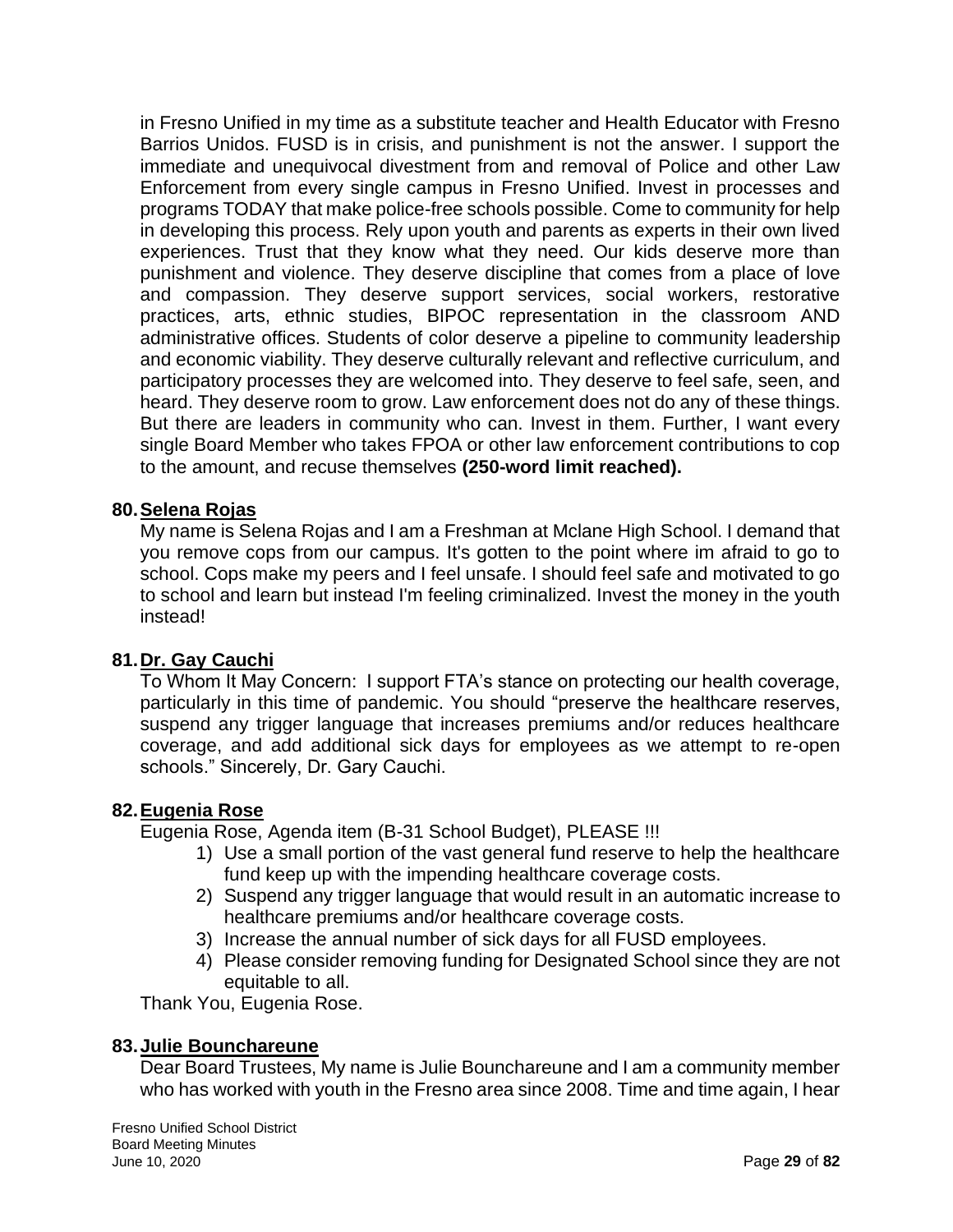students talk about how they feel harassed and criminalized by officers at their schools. You even have Officer Lee Harris also known as Officer Slam, who is known for slamming students to the ground at McLane High School! Data shows that by having officers on campus, it funnels students into the school-to-prison pipeline versus sending students to college or other career tracks. I am writing to ask the board to END all police contracts and reallocate funding to mental health services and wellness centers for students. I hear great things from students of the Bear Cave at Yosemite Middle School and the meditation club at Sunnyside High Schools. Students need a safe space just to be themselves and get the help they need. Safety does not equal law enforcement. The Fresno Police Department already receives over 50% of the general funds from the city's budget. It's time to DEFUND THE POLICE, instead of our education system! Best, Julie Bounchareune

## **84.Suzanne Sweet**

Dear FUSD School Board, I would ask that you carefully and thoughtfully consider to NOT DE-FUND our Health Care Reserves for FUSD Teachers. This is extremely important to ALL educators in our district. We voluntarily sacrificed our health care under former Supt. Hanson in 2008 and sadly that costly mistake took almost 10 years to reverse! We are just getting back on our feet and we fought hard to receive back our full benefits. Why are we constantly negotiating our Health Care Benefits with FUSD??? It's not right. Please remember how diligent and faithfully FUSD teachers work every single day of the year helping, educating and advocating for our students. Let me remind you that Fresno is the 2nd worst city in the entire country to raise children, not children of affluence But the very children enrolled in FUSD. Teachers face monumental obstacles and challenges!!!!! Please don't disrespect us by chipping away at our Health care reserves and please suspend any trigger language that increases premiums and/or reduces healthcare coverage, and add additional sick days for employees as we attempt to re-open schools. Thank you, Suzanne Sweet, Duncan Poly HS.

## **85.Liliana Trejo**

My name is Liliana Trejo and I would like the FUSD district budget will preserve healthcare budget and do not increase the cost and reduce healthcare benefits.

# **86.Shelby King**

In consideration of the 2020/2021 budget, I'm calling on Fresno Unified to end its partnership with Fresno Police, remove all School Resource Officers from our schools, and no longer fund ShotSpotter technology. According to policescorecard.org, twentythree people were killed or seriously injured by Fresno police officers between 2016 and 2018, and a disproportionate number of these people were Black. This evidence of unnecessary force and implicit bias in the police department should inspire those with our students' best interests at heart to conclude that the police have no place in our schools, and to redirect those funds. The budget for SROs and ShotSpotter technology should instead go toward proactive, humanizing, trauma-informed resources and programs to benefit the emotional, mental, and physical well-being of our students. By hiring social workers and school psychologists in place of SROs,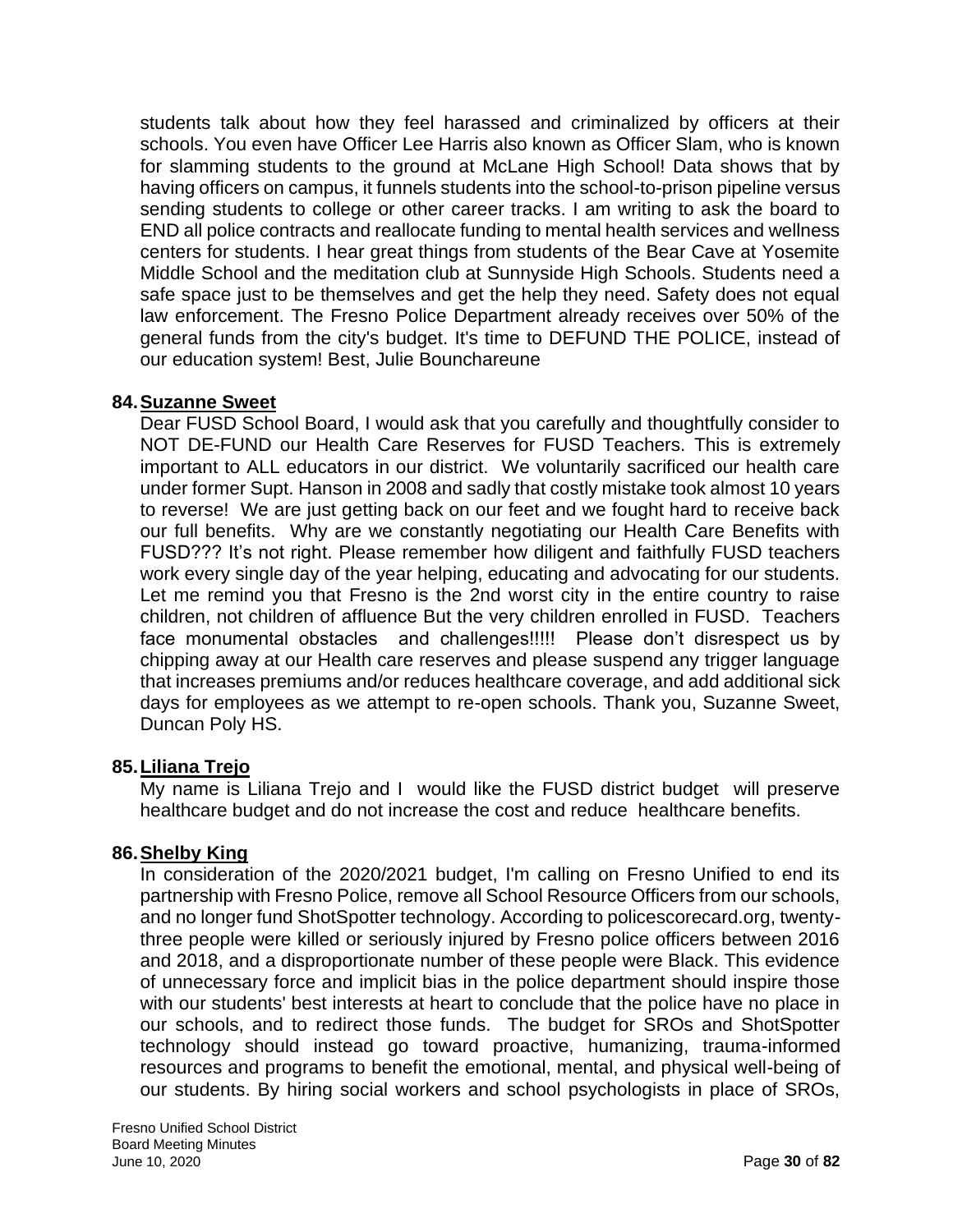students will benefit from the expertise of a professional with specialized understanding of human behavior. This means that more students will receive individualized support, rather than being introduced to the justice system via their school. Students are kids, and Fresno Unified schools should be a place where students learn from their mistakes. The Board of Education should implement behavior intervention specialists in place of police, who have purely punitive and carceral means at their disposal. This way, Fresno Unified can support students in their growth rather than punishing them for it.

## **87.Linda Samuelian**

To our Superintendent Nelson and distinguished Board Members, my name is Linda Samuelian and I am currently a teacher , but have been in various positions during my 30 years at FUSD I am a positive passionate teacher who got into teaching to see students succeed and become the best of their potential . So when I read about budget cuts / personnel movements , I naturally got concerned . I was shocked that TSA's who were involved in students emotional well being could be moved to the classroom . I understand very well the role of a TSA -having been one many times , I know the essential TSA that have Direct impact on students emotional should not be movedthat would be foolish to the accomplishments FUSD has in place and their effectiveness can be measured through data . They are essential during this very unprecedented emotional time . But many are NOT as essential directly to students - i.e instructional coaches for teachers , principals on special assignments , etc that number may or may not be the numbers that are mentioned ( 20%,30%) -it could be more . This move would ease the budget . The next move is data driven and obvious -No new designated school funding and take away from current designated schools to keep and maintain the health fund for teachers . I also know EVERY measure should be taken to NOT touch the health benefits of the teachers who are the soldiers to **(250-word limit reached).**

## **88.Rhianna Beaumont-Lamb**

Good evening, I am writing to request that you consider employees' health needs during this uncertain time. If an employee contracts Covid or is forced to quarantine during the school year, can we make sure that extended sick days are added for that employee who was exposed? Currently we have 10 sick days, but even for the mildest Covid cases people are asked to quarantine for 14 days. For those with weaker immune systems, recovery will most likely take much longer. Therefore the need for additional sick days due to being exposed at the workplace is an urgent need. Also, our health care will be utilized more by employees during this time, and we need to make sure it is funded and made a priority. Additionally, due to the structure of our campus, most of our classrooms have sealed windows and interior facing doors, and our HVAC system seems to occasionally shut down. Even if we are able to distance students and lower class sizes, respiratory droplets can travel as far as 19 feet depending on the momentum of the cough. With no open windows and unreliable access to ventilation, this will put everyone in that classroom at risk. Teachers are willing to do whatever we can to help our students learn and feel loved and cared for during this time, so please guarantee funding for our healthcare and create a safe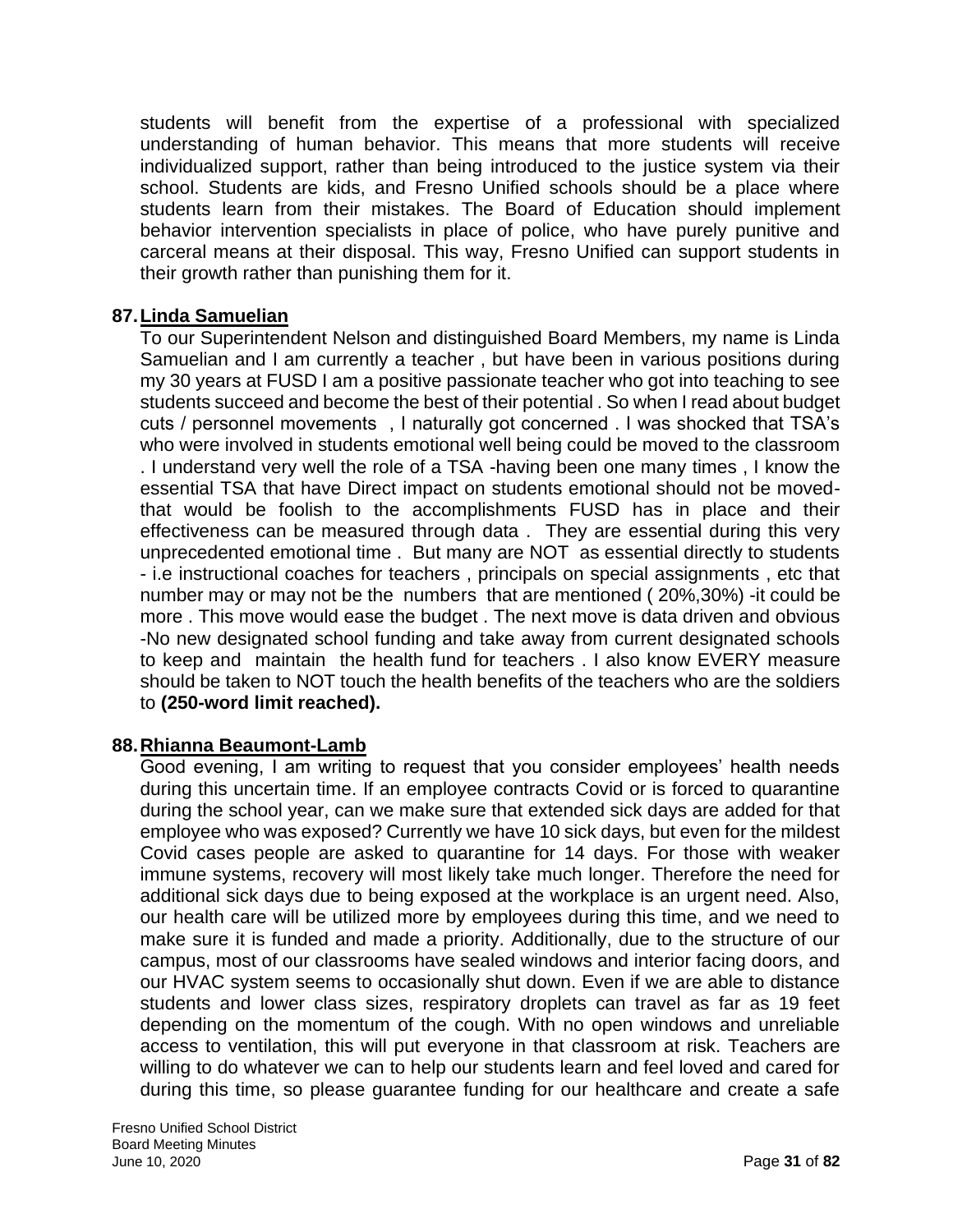work environment, so we can continue to provide a high-quality education to our students. Sincerely, Rhianna Beaumont-Lamb, English **(250-word limit reached).**

### **89.Melody Drumm**

From: Melody Drumm, a music teacher at Kratt, Starr, and Tenaya. Agenda Item: B-31 School Budget. I write this message as a teacher who has deep concern for her students, fellow teachers, and the future of the district. I urge the school board and superintendent to do everything they can to honor the three healthcare needs that FTA identified at the beginning of June. The needs are listed below. Healthcare is paramount to the future success of the district.

- 1) Use a small portion of the vast general fund reserve to help the healthcare fund keep up with the impending healthcare coverage costs.
- 2) Suspend any trigger language that would result in an automatic increase to healthcare premiums and/or healthcare coverage costs.
- 3) Increase the annual number of sick days for all FUSD employees.

I have held weekly after school tutoring sessions for my music students since I came to the district in 2017. I have never requested to be paid for these after school sessions. I have gifted my time to the district so students could successfully perform for Christmas Tree Lane, Fox 26 Choirs of Christmas Broadcast, Twelfth Annual Middle School Character Counts Banquet, Arthop, and State of Education Luncheon. I and other teachers will not be able to easily give our students extra time if our healthcare needs are not met. Extra hours take a toll on our health. We need to know that the district will take care of our health so we can freely serve **(250-word limit reached)**.

## **90.Ernesto Saavedra**

Hello School Board Members, My name is Ernesto Saavedra and I am a former FUSD alum graduating from Fresno High School in 2003. I am calling to demand the complete defunding and removal of the Fresno Police Department and School Resource Officers on FUSD school campuses. Police do not belong in a place of learning. Their presence further perpetuates and upholds the systemic racism Black, Brown, and other youth of color already face everyday. FUSD has an opportunity to be innovative and invest in the well being of our youth. We need more social emotional school counselors, restorative justice policies and practices, resources for undocumented students and investments in uplifting the beautiful diversity Fresno has by making ethnic studies courses graduation requirements.Now is the time to take a stand and for FUSD to send a message of solidarity, love and support for our Black and Brown youth and other youth of color. Thank you.

#### **91.Abigail Janzen**

Hello School Board Members, My name is Abigail Janzen and I am a resident of Fresno, CA. I am calling to demand the complete defunding and removal of the Fresno Police Department and School Resource Officers on FUSD school campuses. Police do not belong in a place of learning. Their presence further perpetuates and upholds the systemic racism Black, Brown, and other youth of color already face everyday. FUSD has an opportunity to be innovative and invest in the well being of our youth.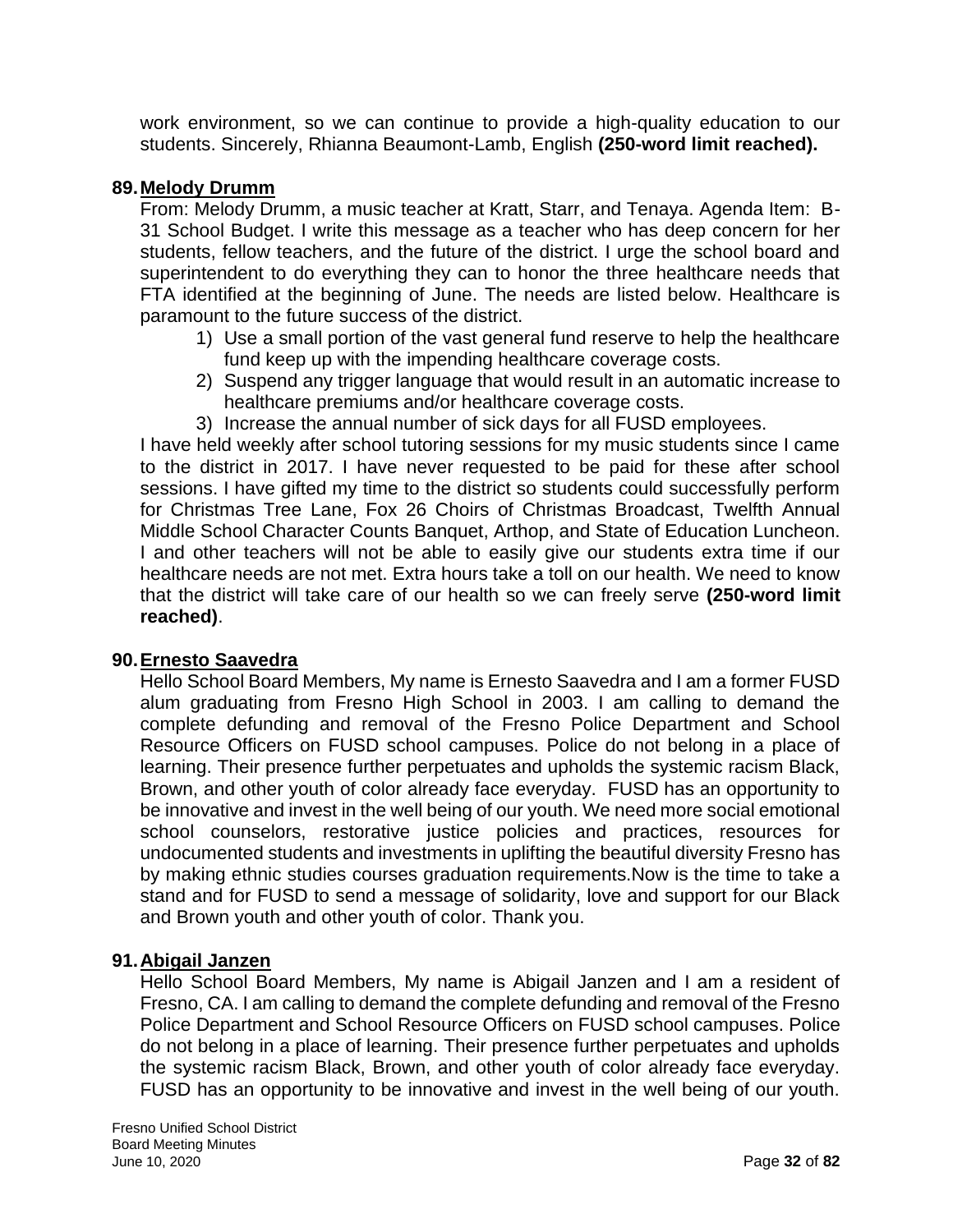We need more social emotional school counselors, restorative justice policies and practices, resources for undocumented students and investments in uplifting the beautiful diversity Fresno has by making ethnic studies courses graduation requirements. Now is the time to take a stand and for FUSD to send a message of solidarity, love and support for our Black and Brown youth and other youth of color. Thank you.

## **92.Shannon Creviston**

Please take steps to protect our health care coverage. During a global pandemic it is imperative that Fresno Unified protect their members from increased health care costs or cuts to our benefits. The recent collaboration between FUSD and FTA has been such a great thing to see when compared to the tumultuous times just a few years ago. Please look after the people who will come into contact with children every day even at the peril to our own personal health. Thank you.

## **93.Carribean Fragoza**

Dear Members of the FUSD School Board, I am the mother of an eight-year-old child that attends Manchester Elementary and previously attended Ewing Elementary. I am writing to compel you to disband your relationship with Fresno Police Department and to remove police presence from all schools in the district. I have personally witnessed how the community, especially in less affluent areas have no faith or trust in the police. In fact, I have been deeply disturbed by how their presence on and around campus increases anxiety noticeably among students and parents. There is good reason for this as Fresno Police Department's history and ongoing habit of using unnecessary force against Fresno residents, especially people of color, is a well-known fact. Heartbreakingly, even very young students know this to be a fact. Now is the time for you to act and DO THE RIGHT THING. Our country cries for this change NOW. Remove all police from Fresno Unified campuses immediately. Sincerely, Carribean Fragoza.

## **94.Curtis Sisk**

Please do not reduce funding for our health care. I understand we are in a budget crisis but the overlying crisis is directly related to health care. As we all return to the classroom it is likely that many of students and teachers will be infected and some need to be hospitalized. Asking us to pay more for health care at this time is unreasonable.

## **95.Esmeralda Gamez**

Dear Board Trustees, My name is Esmeralda Gamez and I am a community member who has worked with youth at various FUSD high schools since 2017, as well as attended McLane High School 2007-2011 and have siblings who currently attend FUSD. I have heard and have seen students harassed and antagonized by officers at their schools. When I attended McLane High School to as recently as late last year, I've seen that Officer Lee Harris is still working for McLane, who is known as Officer Slam because of how aggressive Harris is with students. Many of the students that I've talked to have felt victimized, targeted and judged as unworthy or troublesome by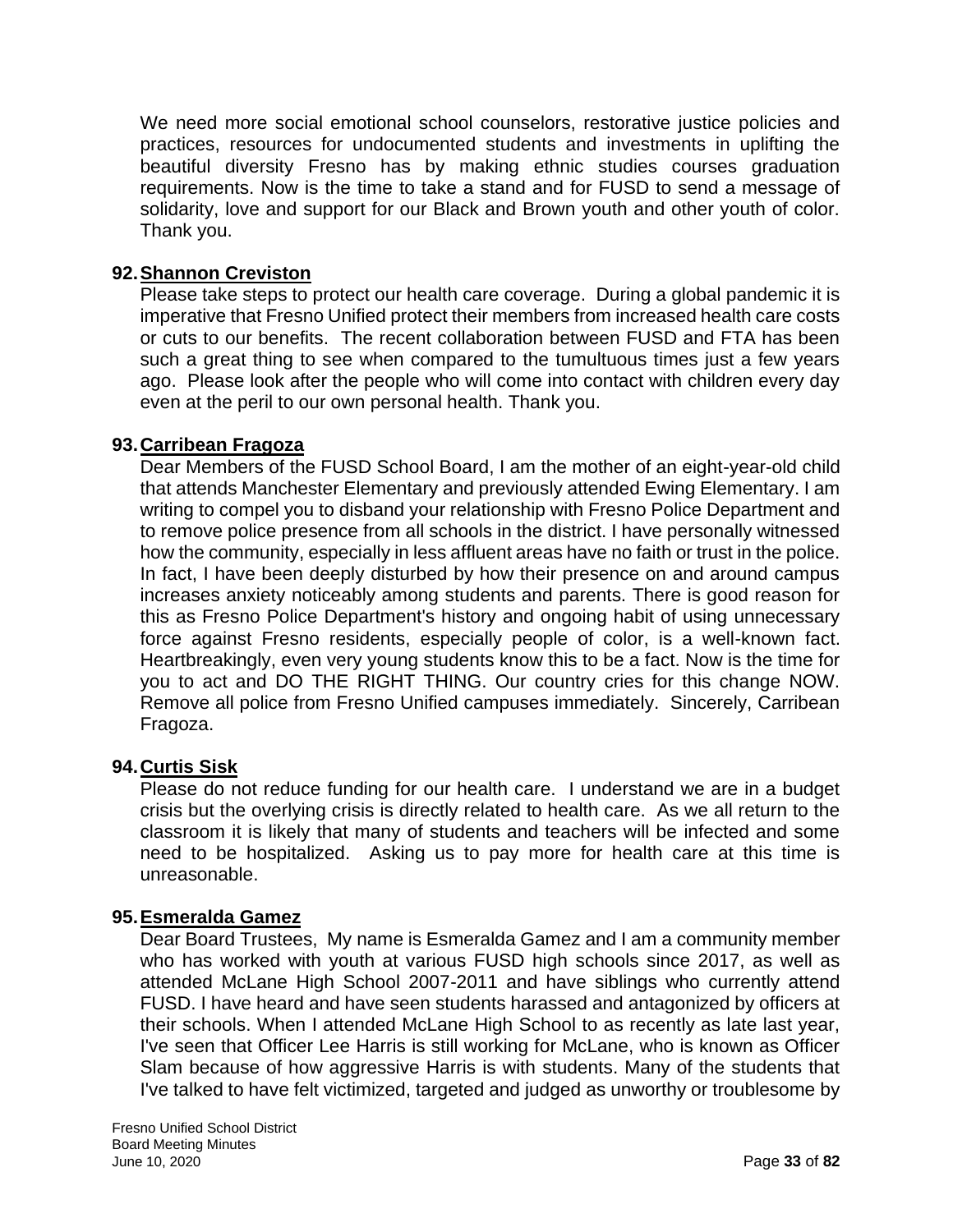these campus officers, and often teachers call the officers into the classroom to deal with misbehaving students, instead of trying to work with the students and promote healthy communication, emotional welfare and self esteem. I am writing to ask that the board reallocate funding to mental health services and support programs for students, and end contracts for police on campuses. I know students would be happier and do better in school if they had support and healthy communication, instead of being treated as future criminals whenever they misbehave. Students need safe and healthy spaces to receive help they might not get at home and this is not done by having police on campuses. It's time to help our students and show them we care about them, and don't see them simply as future criminals to deal with.

# **96.Cynthia Pretzer**

In looking at our potential budget shortfall, it makes the most sense to me to eliminate designated schools and increase funding for after-school tutoring. I am a teacher at a designated school, and although I love the extra income, I know from experience that I have the biggest impact on my students by providing small group after-school tutoring. No amount of extra professional learning or grade level meetings or common formative assessments can produce near the same academic benefit as strategic small group intervention with their teacher, away from the distractions of the rest of the class. Besides that, teachers at non-designated schools don't need to work 10 to 12 hours a day, which makes them more rested, healthier, and energetic. This seems like the most practical sacrifice and strategic plan of action for our district, and with the increased funding for intervention, I believe we would actually see significant academic gains! I would also request that you preserve our Health Care reserves and suspend any trigger language that reduces our health care coverage and/or increases our premiums. Thank you.

## **97.Delia Martinez**

To whom it may concern: My name is Delia Martinez a teacher, who would like to share my opinion about agenda item B-31 School Budget. Please consider to:

- 1) Use a small portion of the vast general fund reserve to help the healthcare fund keep up with the impending healthcare coverage costs.
- 2) Suspend any trigger language that would result in an automatic increase to healthcare premiums and/or healthcare coverage costs.
- 3) Increase the annual number of sick days for all FUSD employees.

I ask of this because I come from a one-income family. My youngest daughter was born a preemie, at the age of 3 she was hospitalized for one week and the medical bills were high on both occasions. No one knows the future but we all know medical bills can bring a burden to any family especially with the family having to cover a greater percentage of the medical bill. Hope you have this in mind when making the final decision. Sincerely, Delia Martinez.

## **98.Carol Padilla-Shaath**

As a teacher (as well as parent) with the Fresno Unified School District, I would like to comment on Agenda item B-31. I understand that the health and economic crisis has negatively impacted state budgets and therefore, public school funding. However, I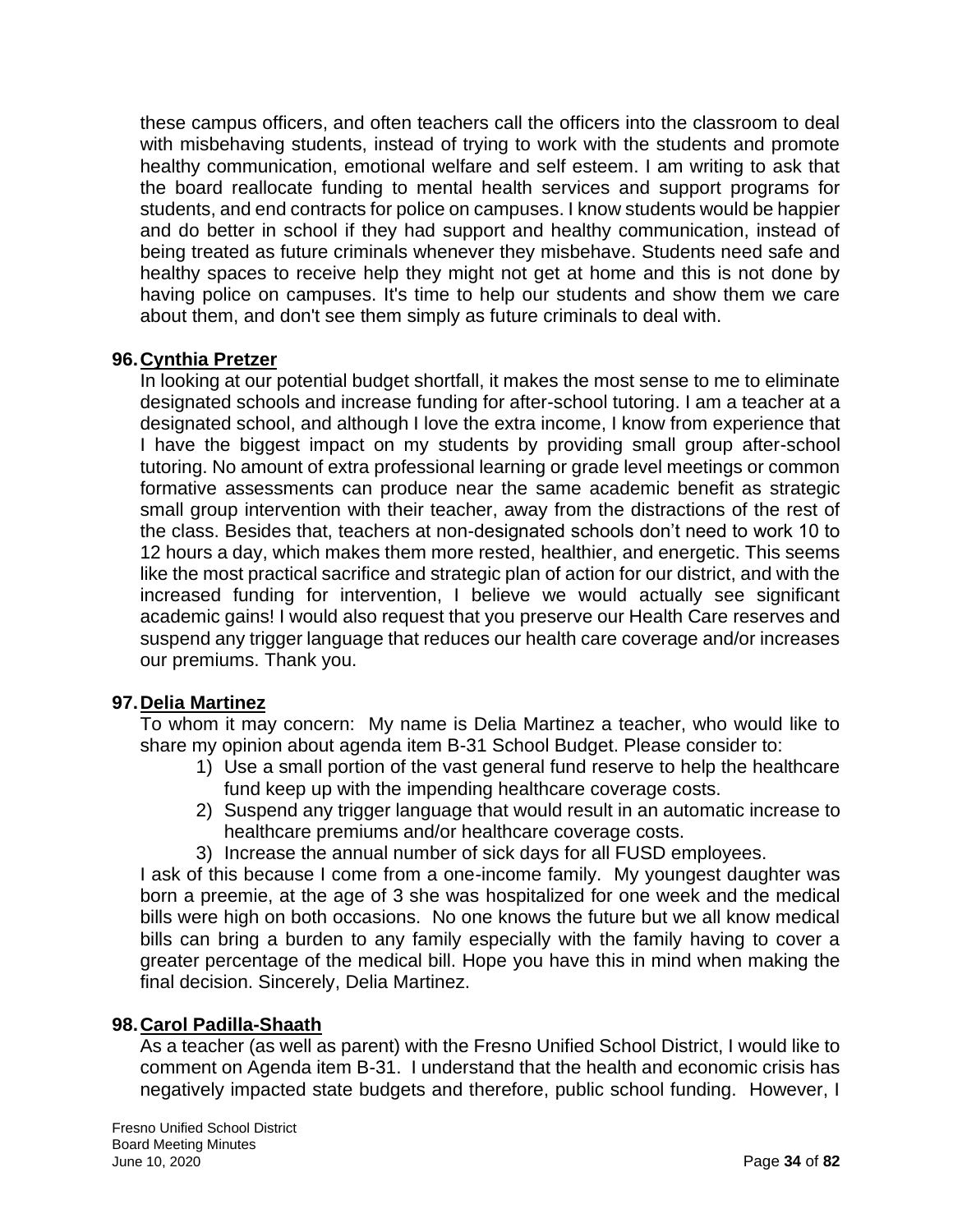am calling on Superintendent Nelson and you, the school board to do the following:

- 1) Use a small portion of the vast general fund reserve to help the healthcare fund keep up with the impending healthcare coverage costs.
- 2) Suspend any trigger language that would result in an automatic increase to healthcare premiums and/or healthcare coverage costs.
- 3) Increase the annual number of sick days for all FUSD employees.

Teachers are the frontline, essential workers in educating our children and young people as well as a lifeline for the families of our district. This is a time for the FUSD Board to stand behind their teachers; to preserve their salaries and their healthcare. Our community is counting on teachers during these uncertain times and teachers over and over have demonstrated their commitment to their students, their families and this community. Now the teachers are counting on you, the FUSD Board, to the same. And as a parent of a FUSD high school student, I am expecting you to do the same.

### **99.Luis Hernandez**

Hello School Board Members, My name is Luis Hernandez and I am a resident of Fresno, CA. I am calling to demand the complete defunding and removal of the Fresno Police Department and School Resource Officers on FUSD school campuses. Police do not belong in a place of learning. Their presence further perpetuates and upholds the systemic racism Black, Brown, and other youth of color already face everyday. Now is the time to take a stand and for FUSD to send a message of solidarity, love and support for our Black and Brown youth and other youth of color. Thank you.

#### **100. Liza Robinson**

Dear Members of the Board, I am a TK teacher at Columbia Elementary (a designated school), a graduate of Fresno High School, and a parent of a student at Edison High School. As you can see, much of my life is and has been affected by Fresno Unified School District. This may be the case with you as it surely is with many of our Fresno Unified families. I tell you this because I hope while you are making your decisions on the 2020-2021 budget you don't just look at the numbers but also look at the lives you affect with the decisions you make. Under Superintendent Bob Nelson the District has really focused on caring for our students, their families, and all who work for Fresno Unified. I believe this has made an enormous difference for all of us, and we should continue this culture of caring in all the decisions we make. Please remember to care for our students especially as you make your decisions. I understand that we are facing financial difficulties, and I realize cuts will probably need to be made. My hope is that we do not let our most vulnerable suffer as those cuts are made but, instead, do everything in our power to give them even more support during these extra challenging times. Sincerely, Liza Robinson.

## **101. David Bouttavong**

Good afternoon Superintendent Nelson and Board Trustees, My name is David Bouttavong, I use the pronouns, he, him, his and reside in Trustee Mills district. I am part of the Laotian and LTGBTQ+ community in Fresno. I am asking that FUSD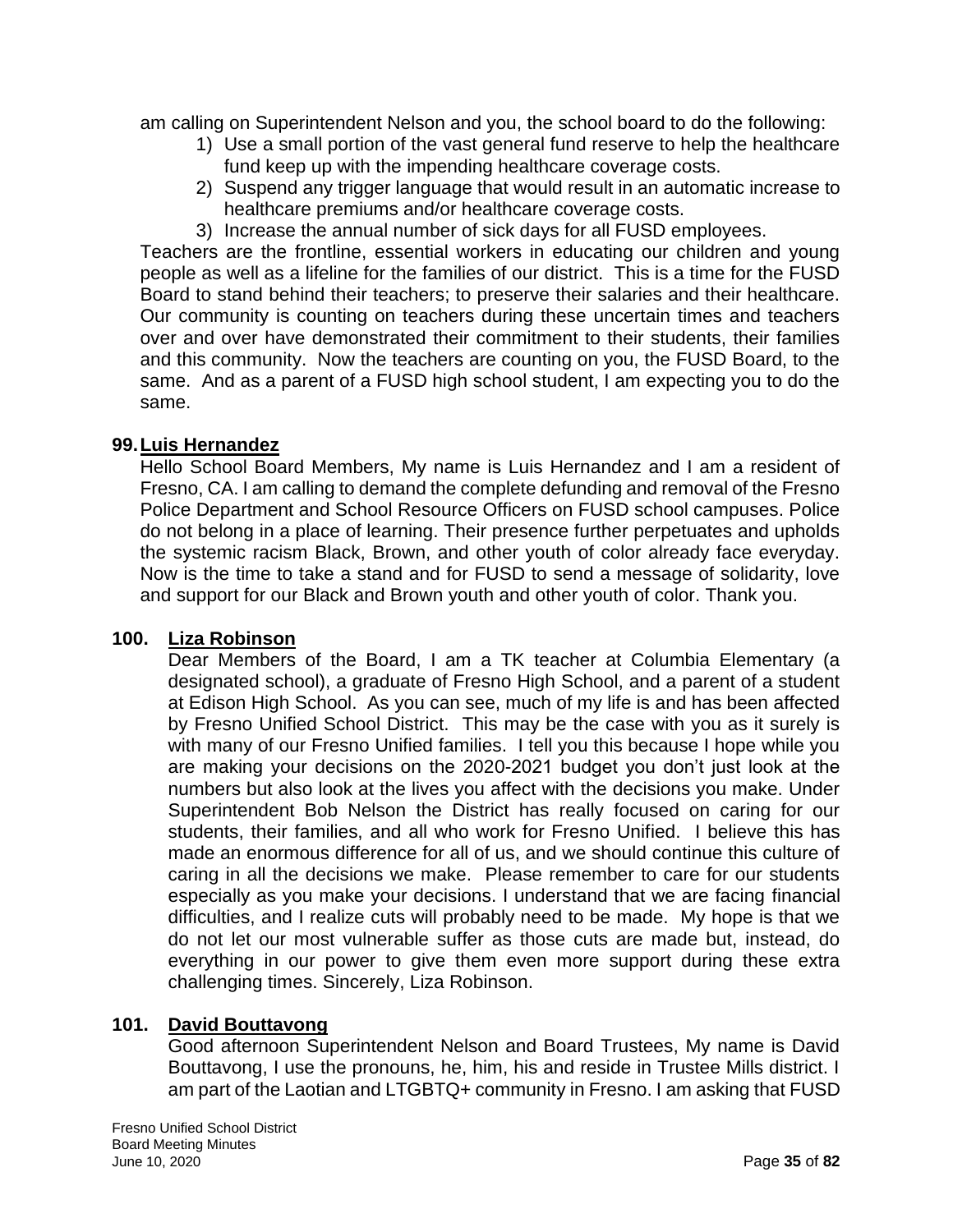divest funding and end contracts with law enforcement. As a longtime community educator it is important that we center the needs of students and invest in their wellbeing. Safety DOES NOT mean continued police on campus. It means having more counselors, counselors that reflect the students' community. Safety is making sure we have language equity. We have students who are sitting in class for an entire year not understanding what the teacher is saying or the material in front of them. Schools must invest more in community wellness rooms/centers/staff of color and ability. Safety is when our students feel supported and cared for by the staff they are with daily.We need you to listen to students and families who have been impacted the most by the school closures, pandemic, financial hardships, and the call to value Black Lives. Our students need a path to successfully complete their diploma and get college ready, not a path that sets our Black Lives on the school to prison pipeline. Put students first, not law enforcement. Thank you.

# **102. Leana Enos**

Superintendent Nelson and Respected School Board Members, Re: B-31 School Budget. There is a shortfall in the projected 2020-19 district budget. The measures that are being taken to mediate this shortfall are short sited. Cut Designated Schools funding. The district is looking for "low-impact" cuts/savings. Studies have shown no significant rise in testing scores at these sites yet, the district persists in funding the program. Benefit the whole district instead of a select few. Exercise your rite as a School Board, discontinue funding of the Designated Schools Program. Fund District Healthcare. In the middle of a worldwide health pandemic, district healthcare is not being addressed. Preserve the healthcare reserves, to avoid any reduction in healthcare coverage for members. Suspend any trigger language that increases premiums and/or reduces healthcare coverage. Add additional sick days for employees as we attempt to re-open schools. Health and Individuals are the districts most important resource. Invest in that, fund District Healthcare. I appreciate the District working towards keeping all Permanent Employees and maintaining the current Basic Annual Salary Schedule. Thank You for your thoughtful consideration of these matters.

## **103. Efrain Botello**

My name is Efrain Botello. A proud graduate of Roosevelt High, Class of 2015. For the past 5 years after my graduation, I have grown to become a community leader with the support of Fresno Barrios Unidos and most recently graduated from Fresno State. That wouldn't have been possible without the investment that Community Based Organizations made on my development. The truth is that in order to grow, students only need to be invested in. In my experience, I saw too many of my peers struggle to make it out of high school, let alone get into a university. Instead of policing our students, let's support those who are struggling through social emotional resources such as counselors, psychologists, mentors and culturally responsive services/programs. I sent each board member plus the superintendent a letter written by the Fresno Education Justice Coalition with a list of Youth Demands and Priorities created by youth and students. Please take a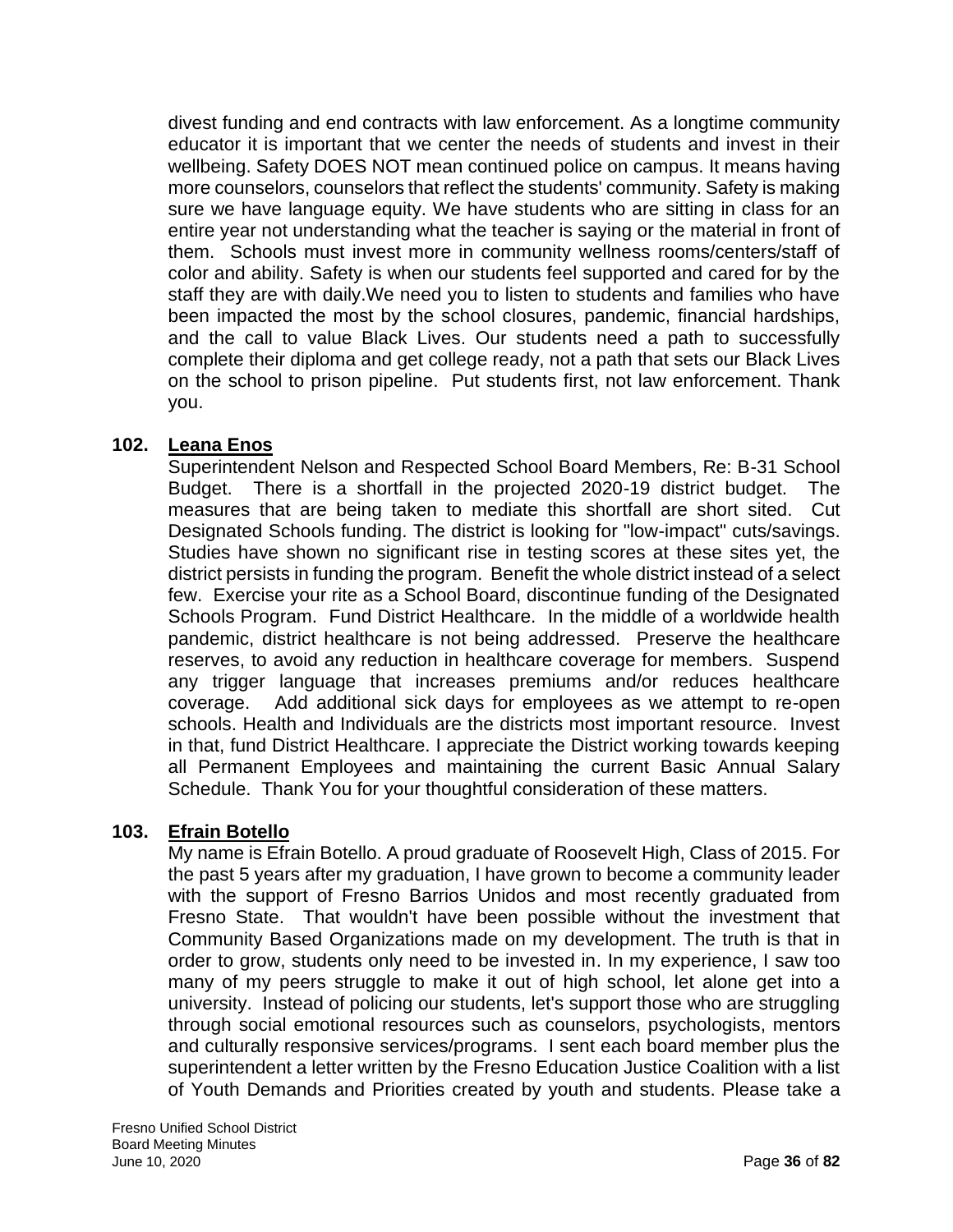look at it and we encourage you all to tap into our youth as thought partners in reimagining the future of FUSD. The most important point that I want to drive is that police have no reason to be on our campuses. From my experience, they were only used as a disciplinary and scare tactic instead of genuinely engaging with students. Let's stop pretending like police are capable of working with youth. Leave that up to the youth development professionals. No cops on campus. More counselors, psychologists, and community based organizations!

### **104. Kimberly Baca**

I am asking that my school board follows the advise of the Fresno Teachers Union. I would like to see the following actions be enacted:

- 1) Use a small portion of the vast general fund reserve to help the healthcare fund keep up with the impending healthcare coverage costs.
- 2) Suspend any trigger language that would result in an automatic increase to healthcare premiums and/or healthcare coverage costs.
- 3) Increase the annual number of sick days for all FUSD employees.

Both my husband and myself are teachers and we are disturbed by the language that the district is not using at least some of our reserves. Our healthcare has been hard fought and we would hate to see it become at risk particularly during a pandemic. We as teachers will be putting ourselves at risk going back in the classroom. It would be foolish to not have our healthcare funding on thin ice. Thank you. Kimberly Baca, Thomas Elementary.

### **105. Lupita - Voice Message (Transcribed)**

Hi this is Lupita and I'm calling regarding the budget cuts that will be occurring in our district. I'm suggesting that they eliminate the money that goes to the designated sites and save that money as a reserve for healthcare for our employees districtwide, and for what we will need in the fall when we go back to work with students and also if that money is needed for food for families or other costs that maybe involved that we are not aware of right now but I would like for the district to take that money away from designated sites because it is a divisive issue and it has divided the district and we are not unified on that issue and in order to eliminate a lot of problems in the future, my recommendation is that we eliminate that money from the designated school sites completely and use that money wisely. Thank you.

### **106. Peggy Munoz**

To whom this may concern, I am writing this email to ask you the school board to preserve the healthcare reserves meant for FUSD employees. As a FUSD teacher it is important that the board suspend all trigger language that increases premiums and/or reduces healthcare coverage. Finally, it is also important to add additional sick days for employees as we work to re-open schools. Thank you for you time and consideration. Regards, Peggy Muñoz.

### **107. Kimberly Paniagua**

Hello there, I am writing to ask that FUSD preserve the healthcare reserves,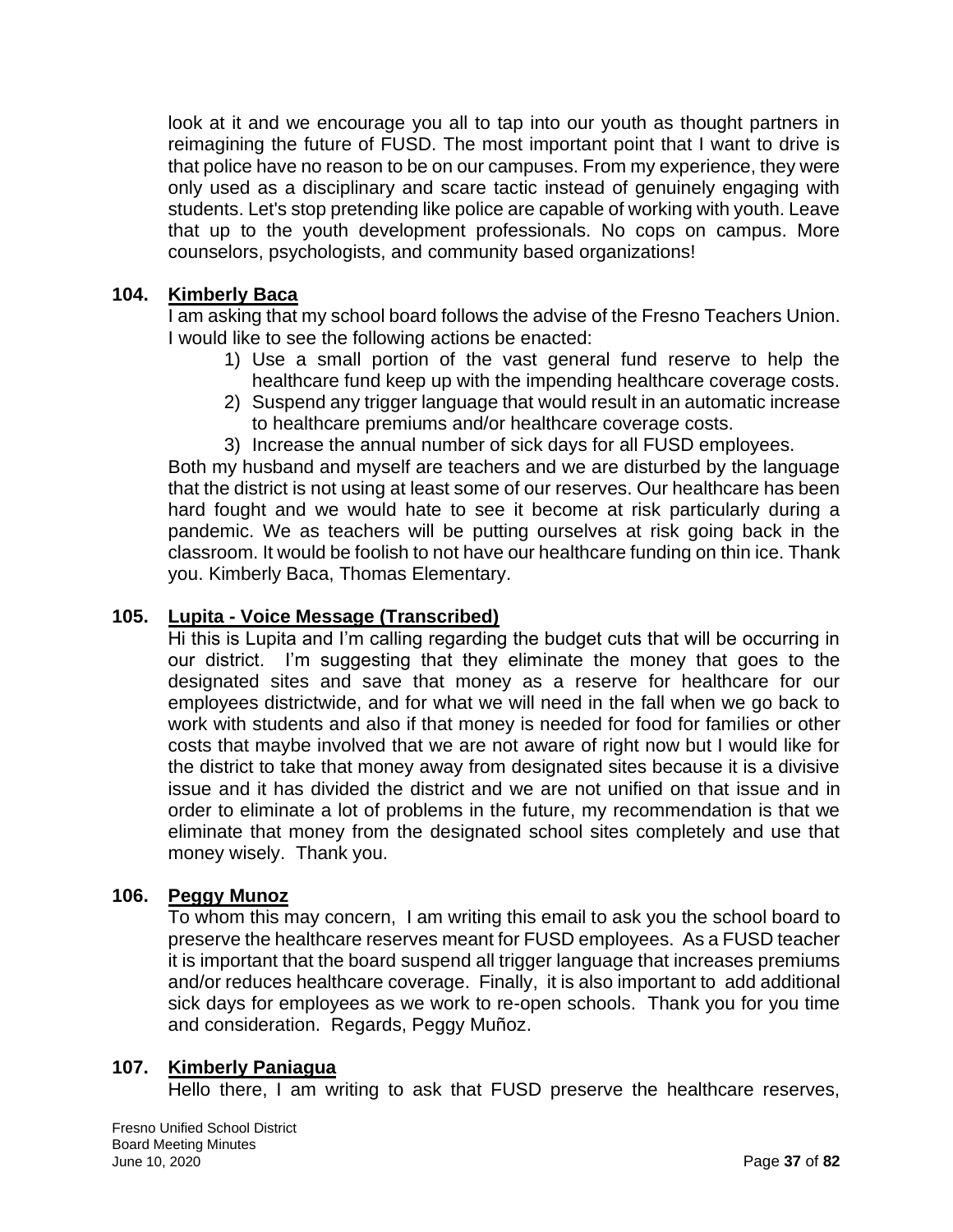suspend any trigger language that would increase premiums and/or reduce healthcare coverage, and ask that additional sick days for employees be added. As a teacher who unfortunately suffers from an incurable autoimmune disease, this issue is of the utmost importance. I consider myself lucky to be employed by the district this past year and provided the healthcare coverage that has been allotted. Even without any complications concerning my disease, my out of pocket contributions were plenty on a new teacher salary. I fear for what I could potentially have to pay if my disease were to be out of balance and my healthcare coverage lessened. To be the healthiest version of myself for my students, I kindly ask again that the district preserve our healthcare reserves, suspend any trigger language that would negatively affect our current healthcare provided, and add additional sick days we we continue to navigate through this pandemic. Thank you for your consideration, Kimberly Paniagua.

### **108. Larry Ramirez**

Counselors not cops! Your academic counselors are pushed to the LIMIT with hundreds of students on their caseloads as well as your social workers! How can any concrete connections and progress be made with students when your staff are meeting with students in an assembly line fashion, churning out 15min meetings once a semester for each student. You're failing your students!!! We need academic counselors, mental health services, peer support programs, wellness centers, culturally responsive behavioral health services, arts programs!

#### **109. Jacoby Arax**

To whom it may concern: Please do not neglect our healthcare coverage and preserve our funds as we are in the middle of a pandemic. Thank you for your consideration in maintaining our current coverage. Jacoby Arax.

### **110. Jennifer Rojas**

Fresno School Board, My name is Jennifer Rojas and I am a FUSD alumni and older sister to McLane high Freshman. I am here again strongly urging you to end the contracts with Fresno PD and do not give this overly funded entity another dollar. I have heard countless stories of young people being criminalized while at school. It is an injustice to go to school, a place of learning, and not feel safe. It is an injustice to all of us when schools center discipline and not healing. Funnel our students to healing centers and not prisons. Fresno PD has shown us time and time again that they do not serve us, have you listened? Given the current moment, maybe you're listening now. Police and safety are not synonymous. True safety goes far beyond police and centers community thriving and wellness. The time is now! en comunidad siempre, Jennifer Rojas, 93702.

#### **111. Denise Wall**

I want all Certificated and Classified personal to be on the front line and welcoming our students back in August. However, with Co-vid 19 uncertainties, how can you even consider not fully funding the health care insurance for all your employees who will be potentially exposed to Covid -19 when the chances for exposure will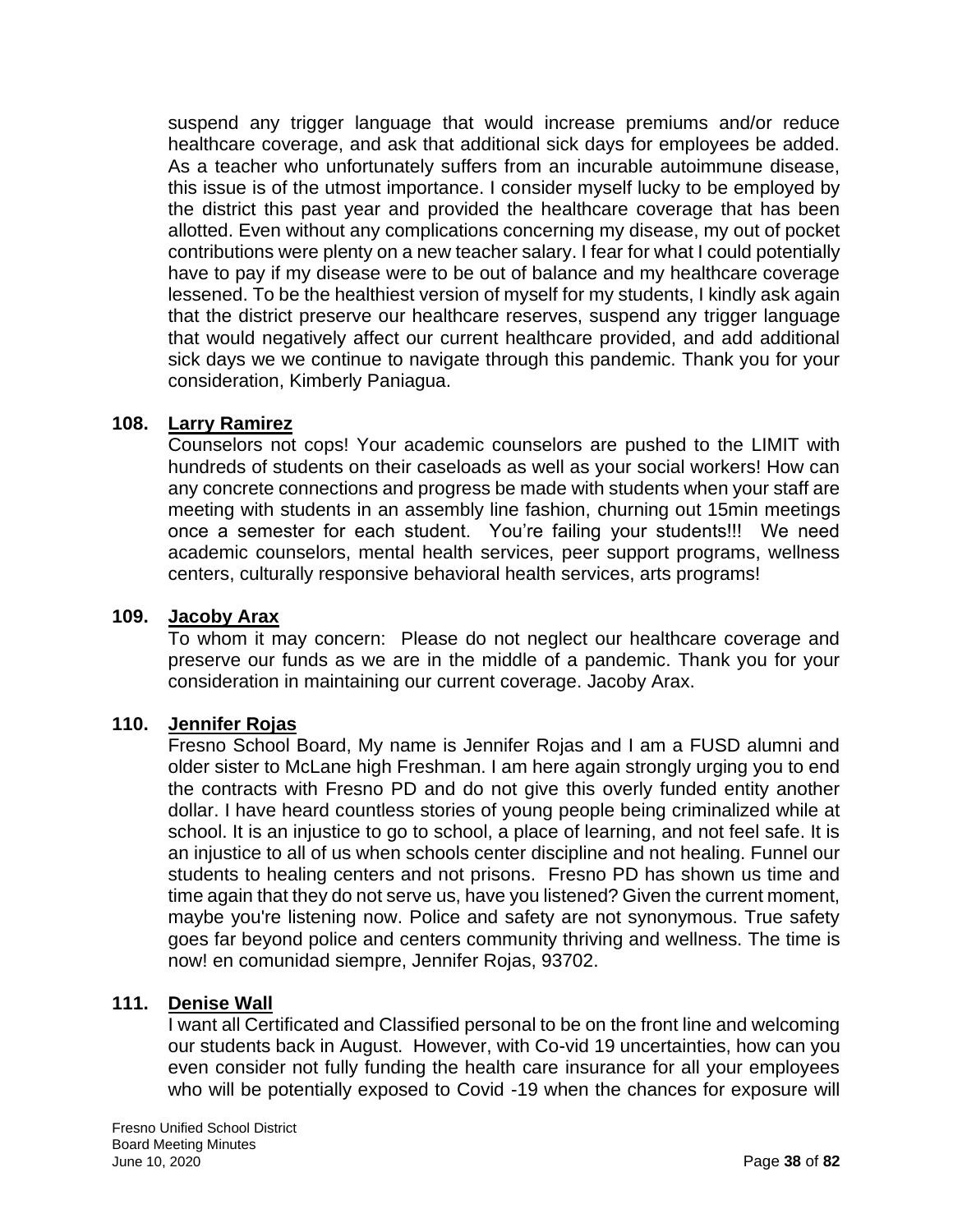increase significantly by students from every area coming into the classroom. This is not the time nor the appropriate circumstances to be stingy with the budget. These teachers/employees need to have the best insurance possible. We need our employer to know how much we love our jobs and the children we serve. Please don't put us in the situation of not having the proper insurance. Please consider either using some of the 113 million dollars that you have in reserve or allowing FTA to modify the Designated School program freeing up 27 million dollars.

## **112. Patricia Dahl**

Last week there was discussion regarding the 6 new designated schools and if their implementation should be delayed or not. It was asked if the schools have already started planning for this status. As a staff member at one of these sites, the answer is, Yes! To name a few ways, calendars have been decided, parents have been notified, IEPs have been written with increased minutes and TSAs have been hired. In addition, for the first time, you have 6 schools where the staff has actually voted in support of this plan. All other previous schools were named designated whether they wanted the designation or not. If the other schools retain designation, then the 6 new schools deserve it as well.

### **113. Dolores Ayala**

Fresno Unified School Board, My name is Dolores Ayala and I am a proud Duncan Polytechinical graduate, Class of 2017. Since graduating from Duncan, I have dedicated myself to better understanding the why systems of power impact me and the youth in my community that I serve. Because of this I have come to the realization that having police officers on out school campuses is not safe. Having police officers does not make the youth in my community feel safe. Rather it makes them feel as if they are prisoners on their own campuses. They do not feel that they are being protected from any potential threats that may come from the outside. These officers are threats to our students and their wellbeing. They criminalize our youth for the smallest things or any inconveniences they cause the officers. Our students students deserve to come to campus, eager and ready to learn. They deserve to feel safe on their campuses, they do spend 8 hours on these campuses, not including extracurricular activities. I urge you, do not continue the contract with FPD to have police officers on campuses. COPS DO NOT BELONG IN SCHOOLS. In community, Dolores Ayala.

### **114. Grisanti Valencia**

Hello School board members, My name is Grisanti Avendaño and I am a Fresno Unified Alumni and as well as my whole family and in a few years my nephew will also join the Fresno Unified Family. I am asking the districts to divest from police and end contracts with the Fresno Police Department. It is important that we center the needs of students and invest in their wellbeing. Through my years in fresno unified as a student, mentor and advocate having a police officer on campus has never equaled safety. In my schooling when I count the school staff that I trusted there are a multitude of examples of teachers, janitorial staff and dance instructors.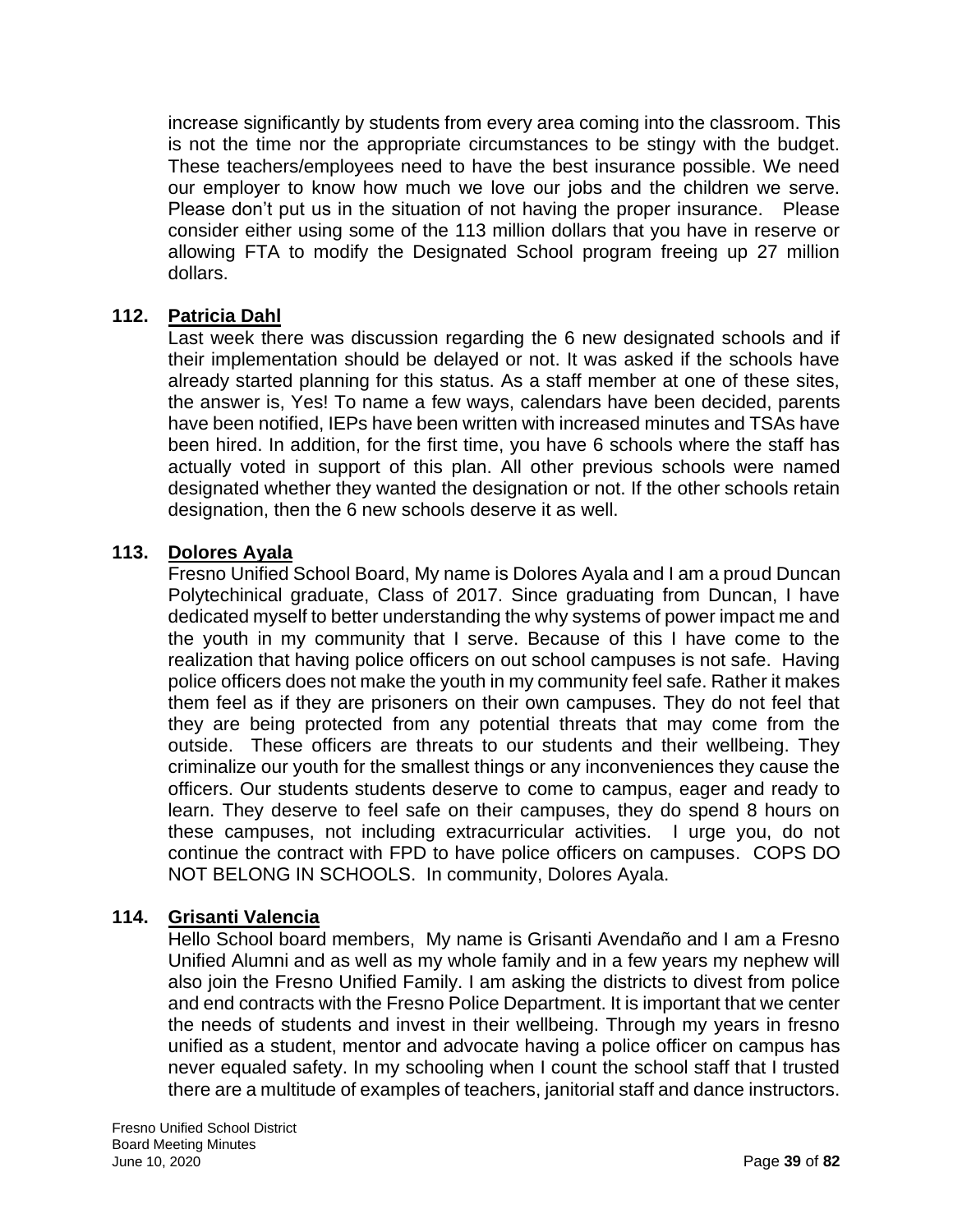We need to envision and take steps to create a world where we center those more marginalized and impacted by racist policies. As a youth organizer there was never a day where students don't feel policed by the presence of Police officers in uniform on campus. I am asking you to listen to students and families as experts in their lives experience and experts in what needs they have in creating safety in their schools which as a governing body you have the power to do. If as a district we invested in holistic practices, healers of color and more therapists and counselors we'd have a much better support system within schools and have that echo through communities. in community, Grisanti.

### **115. Josefa Vega**

Hello, I, as a former FUSD student and community member that works with youth request that the board support the welfare of students rather than investing dollars in punitive enforcers. I want police off our campuses. If the issues youth face such as hunger, lack of mental health services, lack of stable housing and lack of adequate medical coverage were addressed there would be no need to allocate tax dollars to a violent organization with the hopes that they may deescalate situations. I want members of the board to understand how counterproductive it is to invest in police rather than working toward getting communities' most basic needs met. Defund police and invest in students. In community, Josefa Vega.

## **116. Tori Foley**

I have been a teacher with the district for over 25 years. I'm glad you are asking for our input.

- 1) I would like our health coverage to stay the same and suspend any language regarding increasing premiums or decreasing health coverage.
- 2) Do not add six new Designated schools.

### **117. Jose Magno**

Hello School Board Members, My name is Joses Magno and I am a parent and resident of Fresno, CA. I am calling to demand the complete defunding and removal of the Fresno Police Department and School Resource Officers on FUSD school campuses. Police do not belong in a place of learning. Their presence further perpetuates and upholds the systemic racism Black, Brown, and other youth of color already face everyday.

FUSD has an opportunity to be innovative and invest in the well being of our youth. We need more social emotional school counselors, restorative justice policies and practices, resources for undocumented students and investments in uplifting the beautiful diversity Fresno has by making ethnic studies courses graduation requirements.

Now is the time to take a stand and for FUSD to send a message of solidarity, love and support for our Black and Brown youth and other youth of color. Thank you.

### **118. Kamari Wilson**

Kamari Wilson, 12th grade, Edison High School. I am an African American. 53%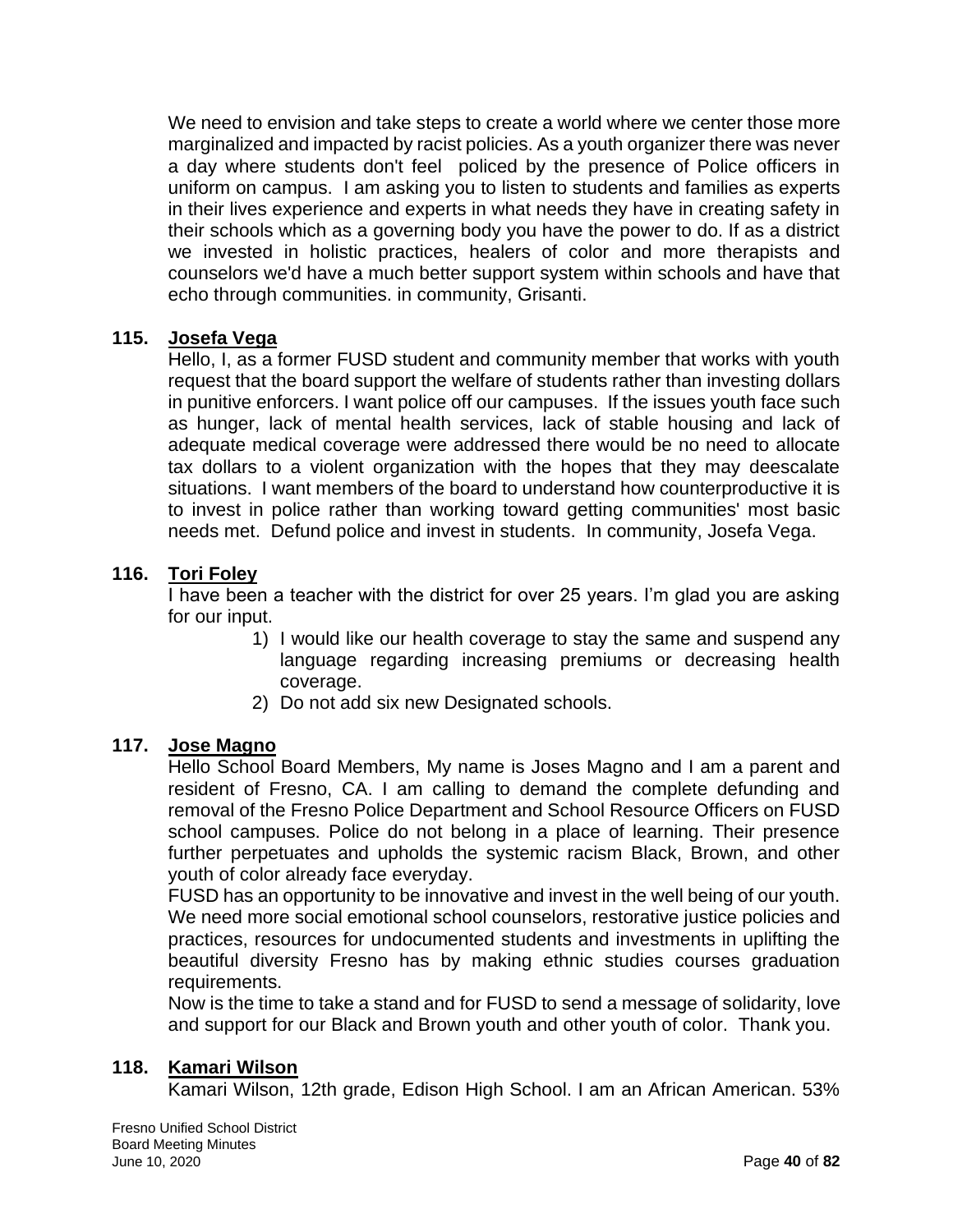of FUSD money should not be going to police officers because some of them can't even do their jobs properly. They get paid to protect us but most of us don't feel safe around police officers. I feel like 53% of our money is too much because that is more than half our budget that can be used on more beneficial things for the students and schools. For example, we need more money for school supplies. Most school supplies we have, teachers have to come out of their own pockets and while some teachers have requirements of certain materials students need to buy; while some parents can't afford these items for their kids. Also, we need better food at school because some students don't eat at home and have no choice but to eat the low-grade food that is provided by the school. Schools can use that money for sports, every school sport can use money for equipment and being able to enter tournaments etc. because most coaches have to use their own money. Also, we need more school counselors, there are too many students assigned to one counselor and it makes it hard to set appointments. I urge the district to agree to do a 2020-21 Budget revision in September so you have a chance to hear from students & families to inform your decisions, especially those most impacted by learning loss.

## **119. Marissa Corpus**

My name is Marissa Corpus and I am a community member and a former FUSD student.I am asking the district to divest from police and end contracts with the Fresno Police Department. As a community member it is important that we center the needs of the students and invest in their wellbeing. Safety DOES NOT mean continued police on campus. Safety means investments in arts, wellness centers, counselors, and student-led activities. We need you to listen to students and families who have been impacted the most by the school closures, pandemic, financial hardships, and the call to value Black Lives. Without the voices of vulnerable students and families, your decisions will fail to address our needs. I trust that as a board that is meant to serve our students you will invest in our youth's safety and future.

### **120. Lori Davis**

I am a 33 year veteran teacher for Fresno Unified. I teach kindergarten at Toby Lawless Elementary School in the Bullard region. Our staff voted to become one of the six new schools to be Designated for the 2020-2021 school year. It is of great concern that the board is negotiating to eliminate our site off of the Designated School schedule for next year. Our students need that extra time and access to more instructional minutes during the day to help prepare them for their future. If you ever have a chance to come and visit our school site, it is a microcosm of every ethnicity and country throughout the world. These EL students need that extra time and support to give them more opportunity to learn the language. In many cases, they do not have the help or guidance needed in their home environment due to the language differences. Please reconsider and not eliminate our school site from the Designated School schedule for next year. I appreciate your help in this matter, Lori Davis.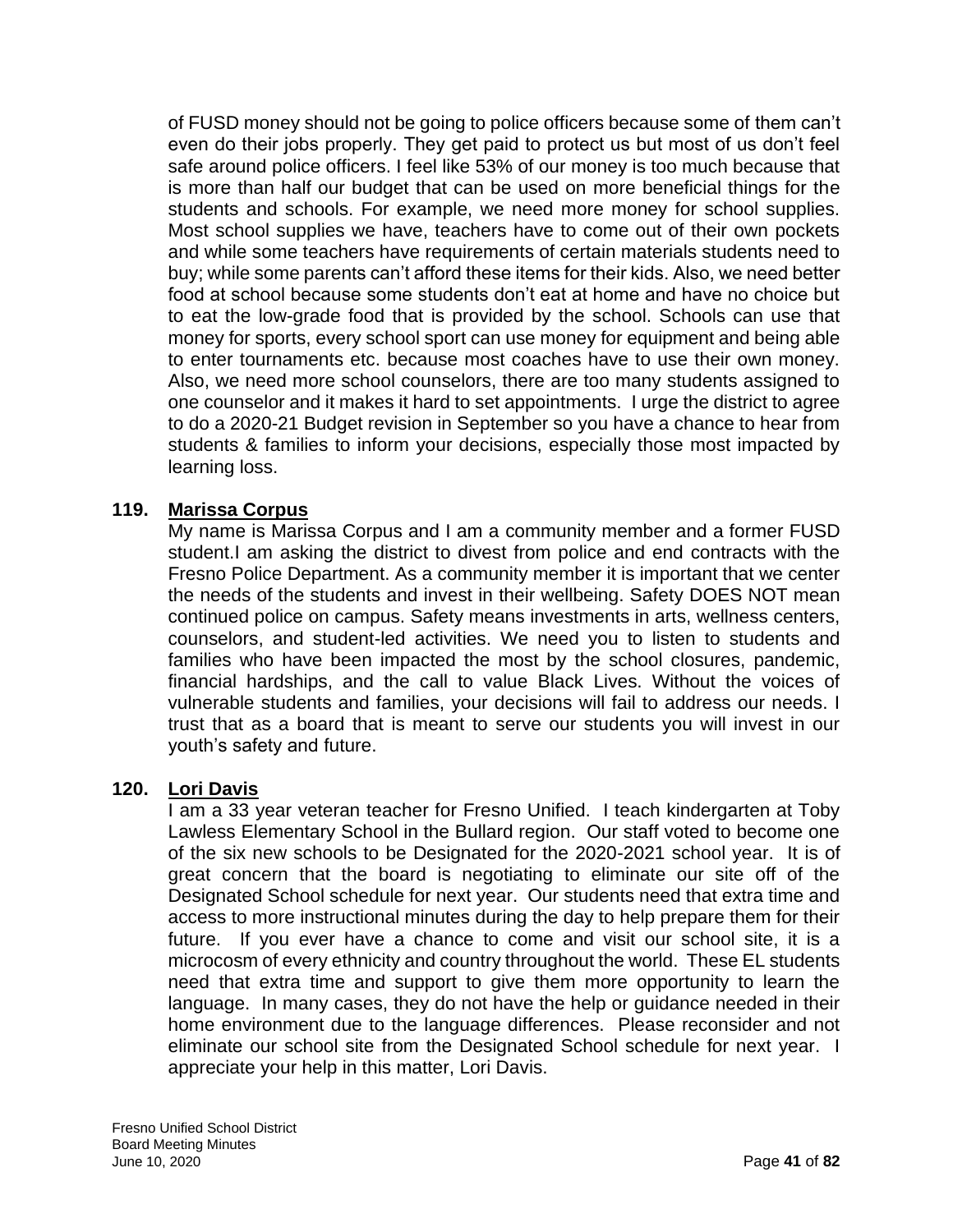# **121. Angelica Garcia**

Fresno School Board, My name is Angelica Garcia, I am a FUSD alumni, Class of 2010. Within my past ten years after graduating high school I have taken pride in becoming a community leader with the support of Fresno Barrios Unidos where I have been employed for the past eight years. My job at Fresno Barrios Unidos has always been helping our community, and by helping them we listen to our community members like parents and young people. Way too often I've heard such horrible experiences that our young folks go through at school from comments that teachers make to them, to police officers making school campuses feel unsafe. One thing that I feel like is unclear to a lot of adults is the simple fact that our children don't live in a "perfect world". Our community members come from HARD PLACES, where they lack a lot of the simplest things like love, and attention. This is why I urge you to invest in our youth, by hiring trauma informed staff, and implementing practices that focus on healing and mental health, school counselors and navigators to support our youth with needs like food, and housing. Invest in their wellbeing so that they have the opportunity to focus on things like math and english. I ask that you move away from funding Fresno PD, policing and putting fear into our young folks will not solve anything. Understand that our population needs people who understand them and want to help them develop **(250-word limit reached)**.

### **122. Shawn Brown**

Shawn Brown, Senior, 12th Grader at Edison High. I am an African American. I believe students and families deserve a say in these budget decisions because a huge amount of them live in poverty or can't afford their own food. Some students go to school hoping and waiting to see food in the cafeteria as soon as possible. Some Families can't provide for their kids as most can. Families and students are connected because the kids in the families are students in schools. We need you to listen to students and families who have been impacted the most by the school closures, pandemic, financial hardships, and the call to value Black Lives. Without the voices of vulnerable students and families, your decisions will fail to address our needs. In my opinion I feel like 53% of the budget for police officers are exorbitant. In my opinion we are losing trust into these police officers to do their job professionally and correctly. Schools need more percentage of the budget, Edison high itself doesn't have two gyms so they have to share gyms with middle schools. Edison doesn't have the most pleasing foods, the support system at every school needs to increase and we also need more attention towards school socialist & counselors.

I urge the district to agree to do a 2020-21 Budget revision in September so you have a chance to hear from students & families to inform your decisions, especially those most impacted by learning loss.

### **123. Roberto Rosales-Castro**

Hello, I am a former Fresno Unified alumni and I am asking the district to divest from police and end contracts with the Fresno Police Department. As a student/community member, it is important that we center the needs of students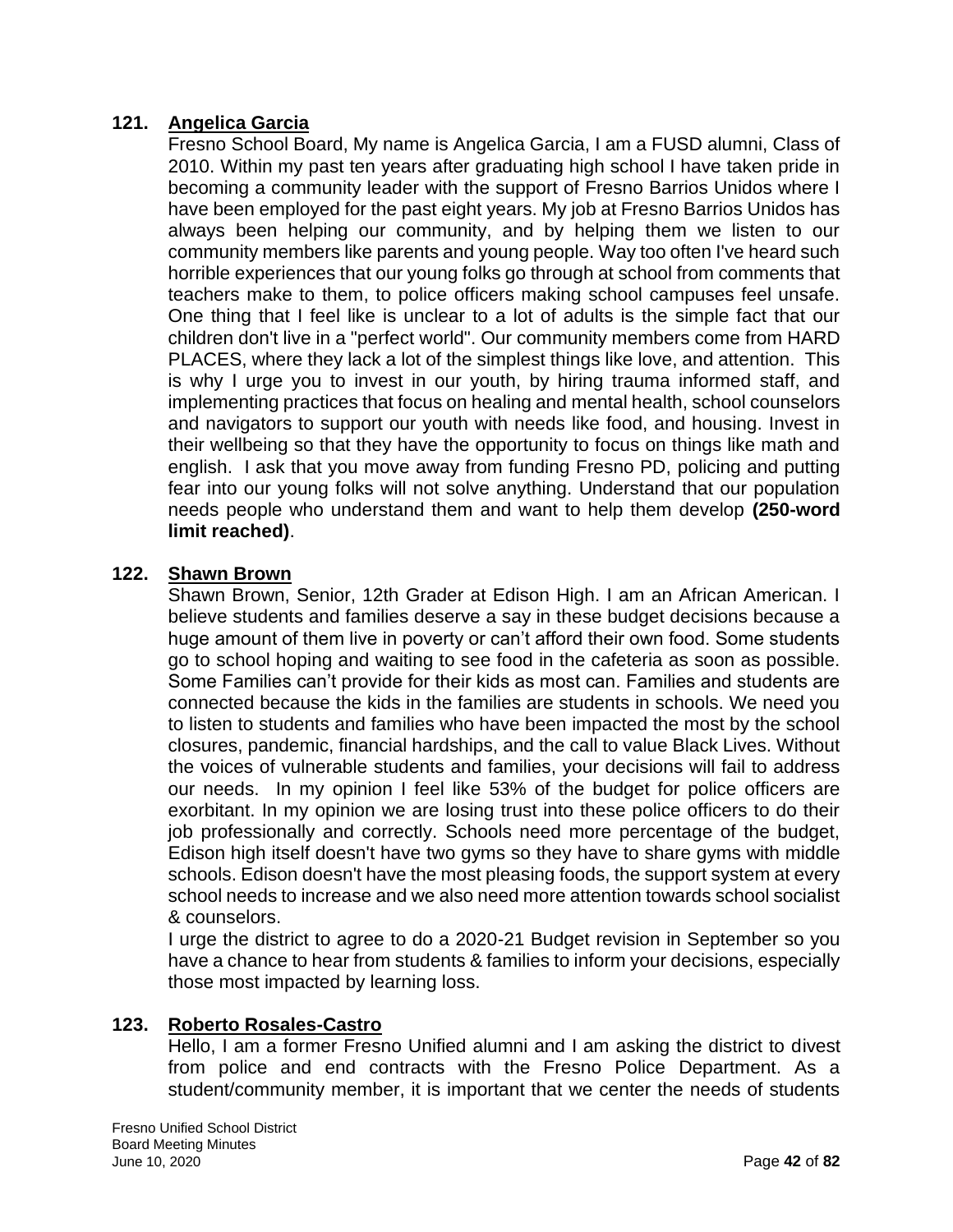and invest in their wellbeing. Safety DOES NOT mean continued police on campus. Safety means investments in academic counselors, mental health counselors, and social workers. We need you to listen to students and families who have been impacted the most by the school closures, pandemic, financial hardships, and the call to value Black Lives. Without the voices of vulnerable students and families, your decisions will fail to address our needs. As a former foster youth, I know how hard it was mentally, academically, and emotionally to succeed in school when my high school could not support me with my needs at the time. I beg you to think of the most disenfranchised students who need your help.

## **124. Citlaly Gonzalez**

I am student. I am asking the district to divest from police and end contracts with the Fresno Police Department. As a student/community member it is important that we center the needs of students and invest in their wellbeing. Safety DOES NOT mean continued police on campus. Safety means investments in mental health and wellness centers. We need you to listen to students and families who have been impacted the most by the school closures, pandemic, financial hardships, and the call to value Black Lives. Without the voices of vulnerable students and families, your decisions will fail to address our needs. As a student of color I have never felt safe in the presents of a police officer and having them at school make me feel uneasy. I rather have a counselor that I could talk to or having a class dedicated to ethnic studies where we can have open discussions on these issues.

### **125. Malisa Ervin**

I urge the Board members to pass a budget that allocates some of the reserve money in the first two years to supplement the health fund. The District's budget proposal withholds any reserve spending until year three of the proposal. Given the current economic downturn, it is unreasonable to not use the reserve money that is intended to address the very shortfall that we are experiencing currently. Waiting to use the reserve money until the third year of the budget proposal may very well see an economic rebound occur, thereby making the spending unnecessary. As such, it does the teachers little good to have the money spent in three years when the challenges we face are in the present.

### **126. Kaitlyn Martinez**

I am a first generation Mexican-American Fresno State student asking the district to divest from police and end contracts with the Fresno Police Department. As a student/community member it is important that we center the needs of students and invest in their well being. Safety DOES NOT mean continued police on campus. Safety means investments in counselors, wellness centers, arts, ethnic studies, and comprehensive reproductive health curriculum. We need you to listen to students and families who have been impacted the most by the school closures, pandemic, financial hardships, and the call to value Black lives. Without the voices of vulnerable students and families, your decisions will fail to address our needs. Thank you for your consideration, I hope to see Fresno Unified implement some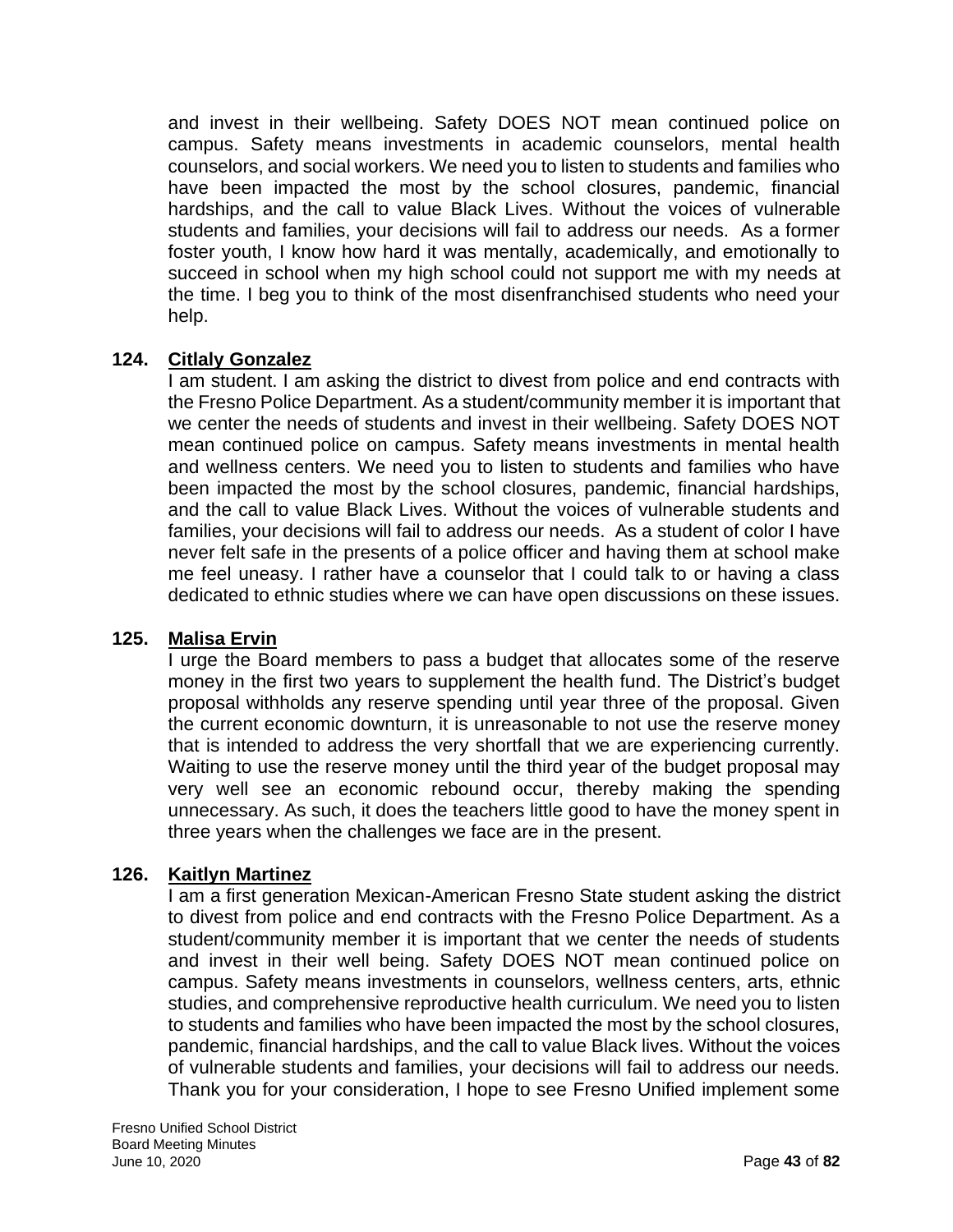positive changes for our youth, the future leaders and representatives of our community. Sincerely, Kaitlyn Martinez.

### **127. Michele Larson**

B-31, Michele Larson, Leavenworth Elementary, SDC teacher 3rd/4<sup>th</sup>. Let me start by saying that this is the first time that I've had any kind of confidence in our superintendents. Bob Nelson is amazing. I'm not going to lie, this COVID19 situation has scared me to death. I have nightmares about my loved ones and students succumbing to this illness, as well as some major panic attacks. Something I never really had before. The one thing that has kept me going is knowing that my husband and I are adequately covered medically. It's more than just a piece of mind for us. Please consider returning newly deemed designed schools for this next school back to non-designated. Our health and well-being may take a hit with this virus. Thank you.

### **128. Julie Rankin**

Please reconsider your thoughts on health care contribution for next several school years. During these uncertain times this could avoid future conflict and financial strife for employees.

### **129. Christopher Michael**

Just a note that I am concerned with our health fund and the lack of funding coming from the general reserve. There seems to be a shortfall in the years to come, and in the state of a global pandemic, we should not be cutting health care costs.

### **130. Eddie**

I'm Eddie, a 10th grade transgender man at Edison High. I believe students and families deserve a say in these budget decisions because we're experiencing what goes on in schools. Generations change depending on what is going on in the world around us, so we know what we need more than anyone. We have ideas and important information about what should be going on in schools, and how it should be done. We know what specific help we need, and how we can improve. But if we aren't listened to, we can't get those changes and fulfill those needs, which drastically affects our school experience and overall education. I personally can't speak for every issue and experience, because there are things I haven't experienced and I don't have a right to decide or talk about experiences I don't have. However, I can speak for myself. I'm a transgender kid with mental issues and ADHD. I believe that LGBTQ+ students, and students with mental issues and disabilities aren't always getting the help they need. Different students have different needs, everybody learns at different paces. Some people learn by reading, by writing, by listening, etc. These ways of learning aren't always considered, and neither are mental issues that can come with this. I urge the district to agree to do a 2020-21 Budget revision in September so you have a chance to hear from students & families to inform your decisions, especially those most impacted by learning loss.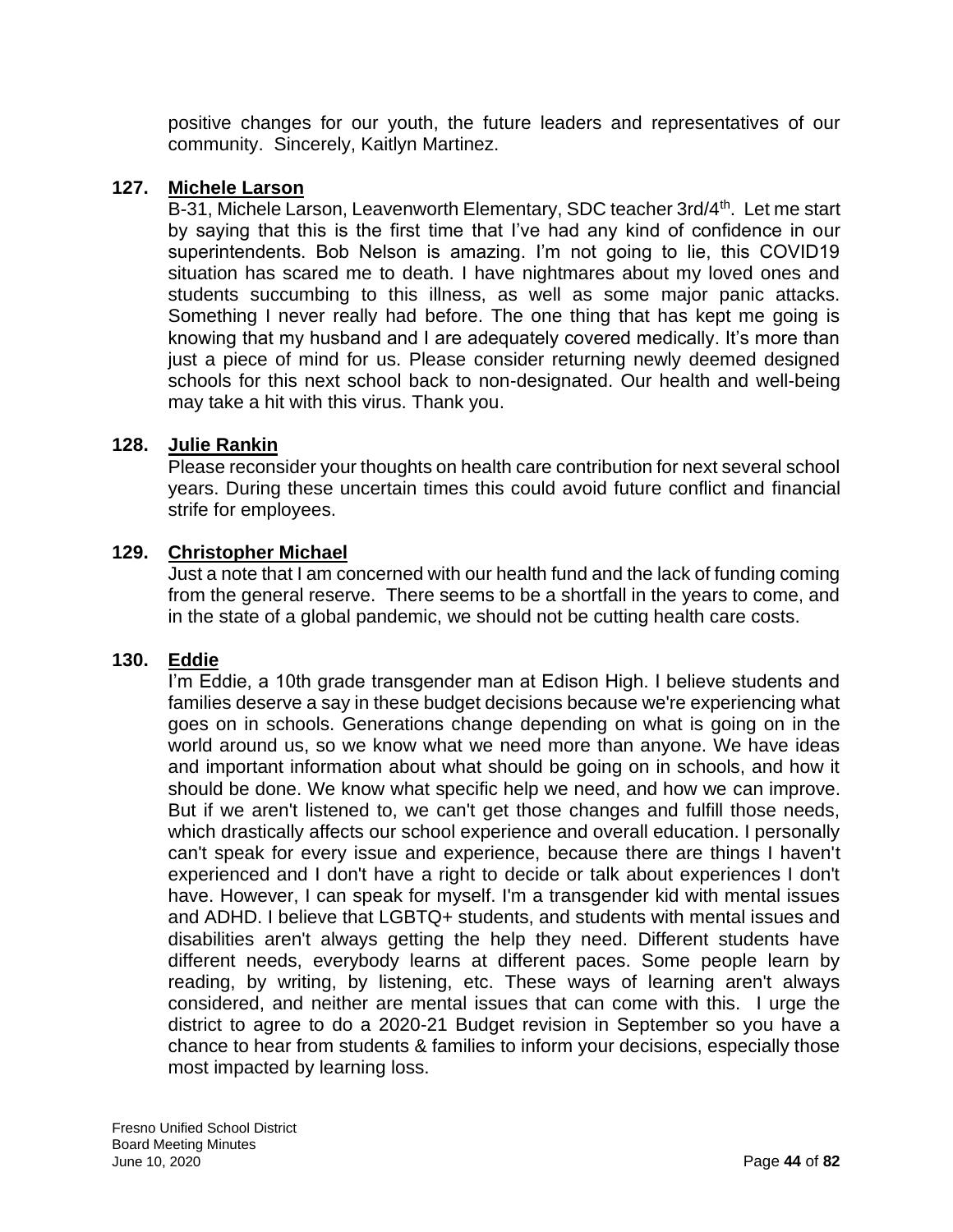### **131. Justine Esparza**

My name is Justine Esparza and I am a college student at Fresno State and community advocate. I am asking the district to divest from police and end contracts with the Fresno Police Department. As a student and advocate, it is important that we center the needs of students and invest in their wellbeing. Safety DOES NOT mean continued police on campus. Safety means investments in decolonizing education and creating a healthy environment for our students to grow. This means investing in Ethnic Studies, teaching our students histories that empower them rather than suppress images of their communities. Additionally, creating avenues for comprehensive sex education, because our parents did not get the information that is so relevant to our health. Our schools need inclusive spaces where all students, especially queer youth and/or youth of color feel safe. Investing in education heals our communities. Investing in the healing of our communities would make the police obsolete. We need you to listen to students and families who have been impacted the most by the school closures, pandemic, financial hardships, and the call to value Black Lives. Without the voices of vulnerable students and families, your decisions will fail to address our needs.

## **132. Kathleen Villarreal**

Hello, Please do not take away the contributions to the health fund in B31. Not making the contributions to the fun is taking a HUGE risk with the health, well being, and financial health of the members of our district. Please listen to the input of your employees. I know this is a hard time, please don't make the future harder than it needs to be.

### **133. Angela Gudmunson**

I am writing to ask that as you consider the upcoming budget please do what you can, use what you can from the general fund reserve to help the healthcare fund keep up with the impending healthcare coverage costs, and suspend any trigger language that would result in an automatic increase to our healthcare premiums and/or healthcare coverage costs. I also want you to know that the restorative practices tsa's have made a great impact on my teaching and the way I develop and maintain relationships with my students and even within my family. The skills they develop are so crucial right now, and I hope they will be there for us all in the fall. Additionally, funds must be set aside for much more assistance in distance learning. We are treading on an unknown path, and I have great concerns about how much more support our children will need. Thank you.

### **134. Sonja Andrews**

Sonja Andrews, 10, Edison. I am afrolatina, a part of the LGBTQ community. I believe students and families deserve a say in these budget decisions because they are the ones affected by these decisions and should have a say in how their lives change. We need you to listen to students and families who have been impacted the most by the school closures, pandemic, financial hardships, and the call to value Black Lives. Without the voices of vulnerable students and families, your decisions will fail to address our needs. Many parents have left their work for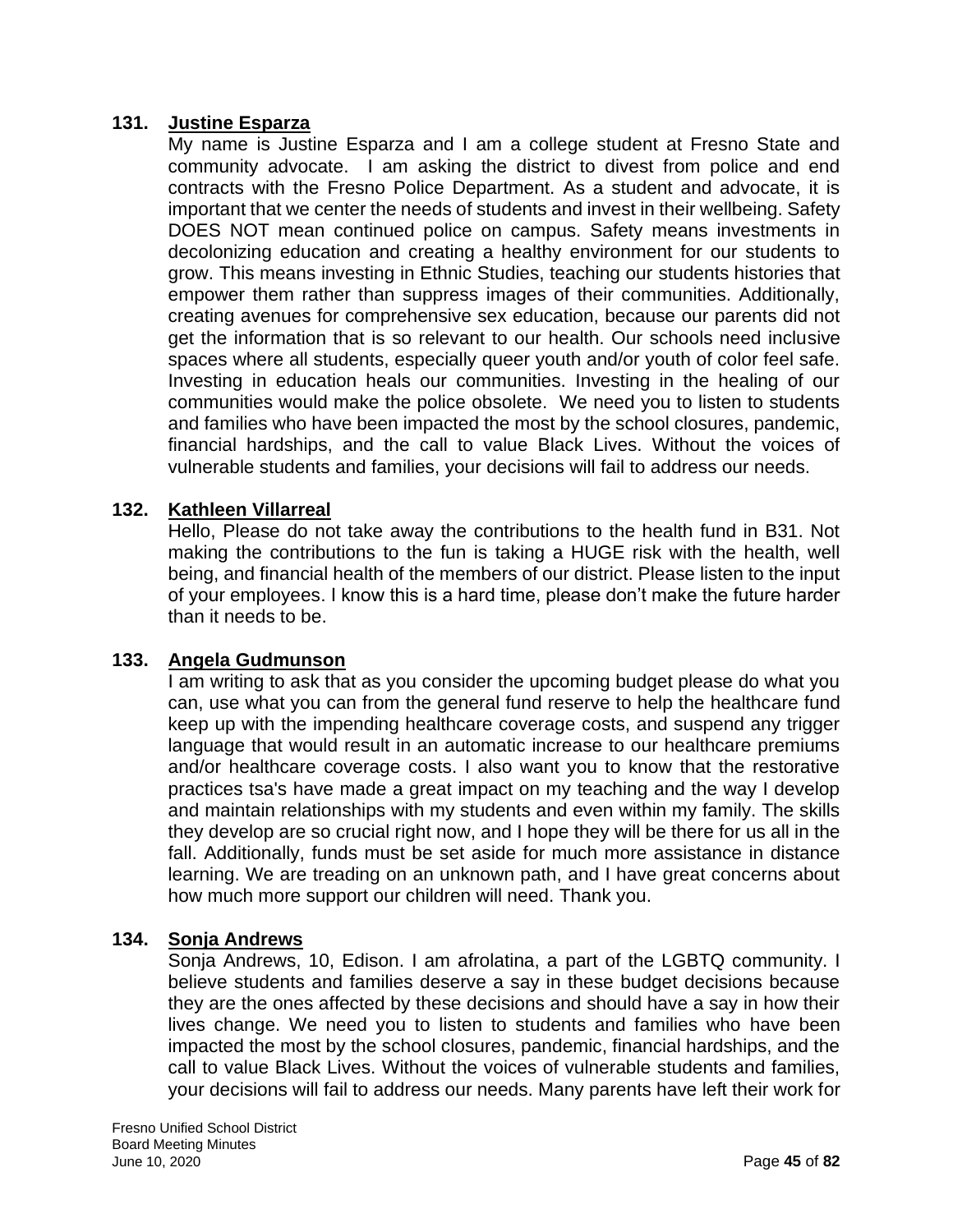the safety of their families, my mother is on unemployment and as the sole source of income in our household it is stressful for her and our family. I urge the district to agree to do a 2020-21 Budget revision in September so you have a chance to hear from students & families to inform your decisions, especially those most impacted by learning loss.

### **135. Sharon Nersesian**

The six new designated schools need to be instituted year 20-21. It is an equity & access issue for students of color and socio-economic issue. I believe only Slater and if approved Lawless are the only designated schools in the Bullard Area. The others don't have the same needs. Our students need the opportunities of more time with good teachers. Our parents want more for their children too. Thank you.

### **136. Charles Olson**

Since this is Covid-19 related, obviously, so healthcare should be hands off!!! Trim the fat from the top. There is too much spent on non-classroom areas……

### **137. Renee White**

To whom it may concern, I am writing to ask you to please consider agenda item B31 to utilize resources in the general reserve to offset to help fund the healthcare. It is not enough to just maintain the money. We need your input of the 2.5 million and the 3 million. During this unknowing time of the COVID-19, more than ever, we need assurance of health care. Please be proactive not reactive. Thank you for your time and consideration.

## **138. Dana Cruz – Voice Message (Transcribed)**

Good Evening, this is regarding item B31. My name is Dana Cruz. Please consider moving some general fund reserves over to the healthcare fund reserve to prevent increases in premiums, deductibles and co-pays, and to ensure there are no healthcare coverage cuts before June 30, 2022. Thank you for your consideration.

#### **139. Hana Jarrah**

To Whom It May Concern: I am writing this email to express my concern and worry with your budget proposal. It is imperative we use the reserves for the upcoming year so our health care is not impacted. Please let's be proactive instead of reactive as we move forward in the upcoming school year. There are many unknowns as we are navigating this pandemic but knowing that we have money in the reserves and utilizing it effectively will be more beneficial in the long run. It is also my deepest hope that teachers on special assignments will remain in their role. We provide a tremendous level of support to our administrators, teachers and students and eliminating those positions will set us back. Thank you for your time. Respectfully, Hana Jarrah.

#### **140. Scott Holm**

Good evening Trustees, I understand the difficulties you are facing when making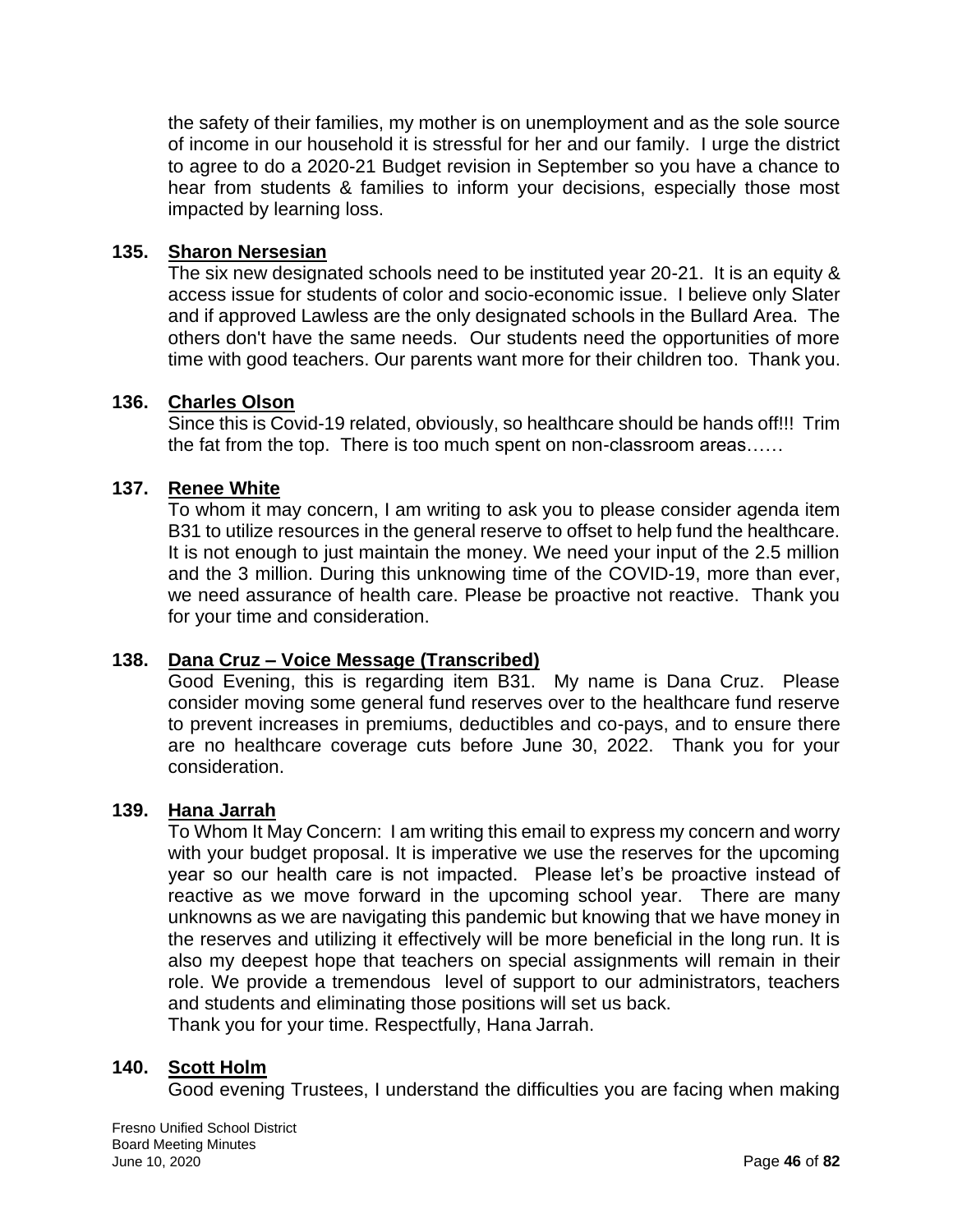decisions about the budge for 20-21 school year. I am extremely disappointed to hear that FUSD, while claiming it will not be cutting health care contributions, IS IN FACT DOING SO by not making the small increases it had intended to, into JHMB for the next 2 school years. It is very disheartening to see the district going back to its mantra of maintaining a huge reserve (and we see how you are hiding 60M of it in your special line item) and ignoring the position you put your employees at with the scenario of increased health care premiums in the very near future. Even when FTA offered a MOU of contributing and being able to take your contribution back out if JHMB doesn't use it?! You are ERODING THE TRUST that we all worked so hard to build!! Why would you even consider adopting a scenario that reflected that? By continuing the contributions, FUSD could take the high road and continue to build that relationship with FTA. Remember, it takes a long time to build trust and one thing can kill it. Place yourself in our shoes...do the right thing, please!

## **141. Tracey Havens**

To Our Esteemed Leaders of Fresno Unified, As I am ending my 24th year in Fresno Unified, I am aware that it is common for our district to face challenges. None, however, has matched those which we are facing today. COVID 19, the budget, racial tensions, educating our kids in a meaningful way, calming the fears of staff, parents and students, and pleasing the masses. Any ONE of these are ridiculously challenging, yet you as leaders are faced with them all. I have also never been more confident in a Superintendent and the leadership in our district and FTA leadership as I am today. You have shown us that you can come together to respectfully find common ground which is fair to all parties. I know you can do this again. It seems only right to utilize some of the reserve funds for the next three years to contribute enough to prevent employees from having to incur hikes in premiums and/or lower coverage, not to just maintain the current contribution as required by law, due to the budget crisis. This is what the reserve is meant for and the time has come to use some of it. Please! I also respectfully ask that the board members are provided information on the daily roles and responsibilities of Instructional Coaches, TSAs, and Climate and Culture Specialists, as many were not informed or were misinformed about the direct impact we have on students, through our support of teachers, administrators, leadership teams, PLCs and **(250 word limit reached).**

### **142. Shannon Reyna**

I am one of the teachers at one of the 6 schools that voted to be designated this coming year. I believe we should be able to continue with that because we voted for it, and we collaborated and voted on many items that affect our staff. It would be unfair to leave us out of our right to be designated. Please contribute to the Healthcare Fund to secure our healthcare future. Shannon Reyna.

### **143. Meuy Nguyen**

Hello School Board, My name is Meuy Nguyen and I am a SPED teacher with the district. I am a single mother of a 10yr old daughter who is covered under my health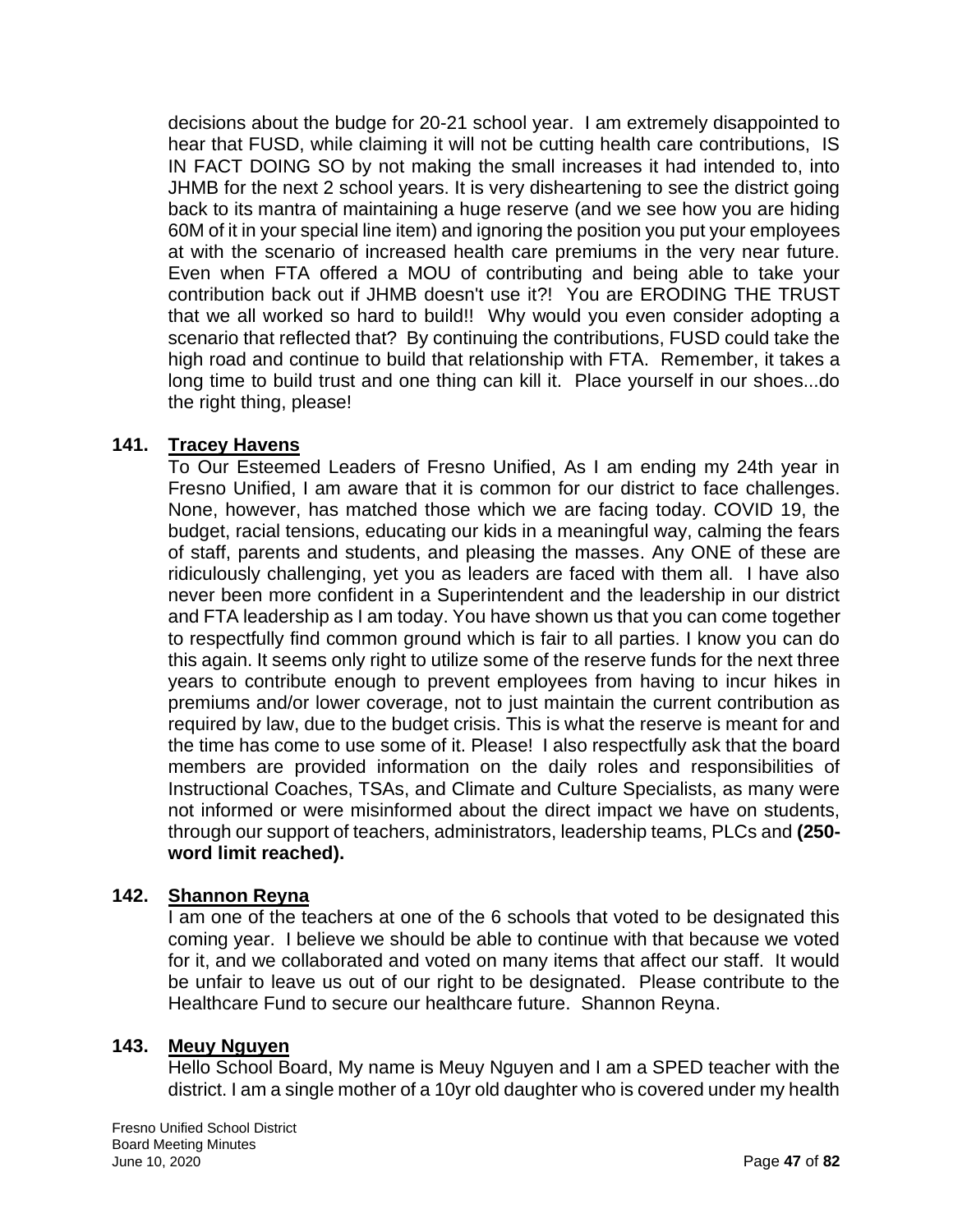insurance. The health and safety of my family is my highest priority. I long to get back into my classroom and support my students, but I am concern about potentially getting sick and needing to pay for any high costs care. It is vitally important that you preserve the healthcare reserves, suspend any trigger language that increases premiums and/or reduces healthcare coverage, and add additional sick days for employees as we attempt to re-open schools. Thank you for your consideration.

### **144. John Jackson**

The Budget section titled "Other Assignments" has a sub line item "Utilization of Reserve Fund for Future Years." If the money being set aside for utilization in future years is not being used for the immediate future year to shore up our health care fund reserves, then perhaps you could explain the meaning of "Utilization" and "Future" in the line item title.-- John Jackson, 4th Grade (Teacher), Vang Pao Elementary.

## **145. Angelique Contreras-Hatcher**

Dear board, I am writing you to urge you to allocate some of the reserve monies to the Heathcare reserves for limited impact to all employees during this time of uncertainty. This isn't the time for employees to worry about additional costs a long with the increased stress of new learning we are doing. I also, believe it is time for you to really look at the data of designated schools and see if what we are paying for is really making an impact on student learning. I left a DS school because the 80 extra hours were not beneficial for the teachers nor the students. I believe there is more beneficial things to do with all that monies like increasing RTI supports, smaller class sizes, counseling for students, etc. Thank you for your time and consideration.

### **146. Genaro Garcia**

Valerie F. Davis, Claudia Cazares, Veva Islas, Elizabeth Jonasson Rosas,Carol Mills, J.D., Major Terry Slatic USMC (Retired),

Please FUSD Health Fund by continuing to fund it as was estimated back in March 4, 2020 which was estimated to increase by \$383 in 2020/21 and an additional \$469 in 2021/22 equating to \$2.5 million and \$3.o million, respectively. As the Good Book states in Proverbs 3:27-28.

27 Do not withhold good from those who deserve it,

when it is in your power to act.

28 Do not say to your neighbor,

"Come back later; I'll give it tomorrow"– when you now have it with you.

May God be with us all through these hard times and may God help us to help each other. Amen.

# **147. Tracy Grubb- Voice Message (Transcribed)**

Hi this is Tracy Grubb and I am calling about agenda item B31. I was hoping that our wonderful school board and district could move the general reserve over to cover the healthcare costs for the next two years. We are facing unprecedented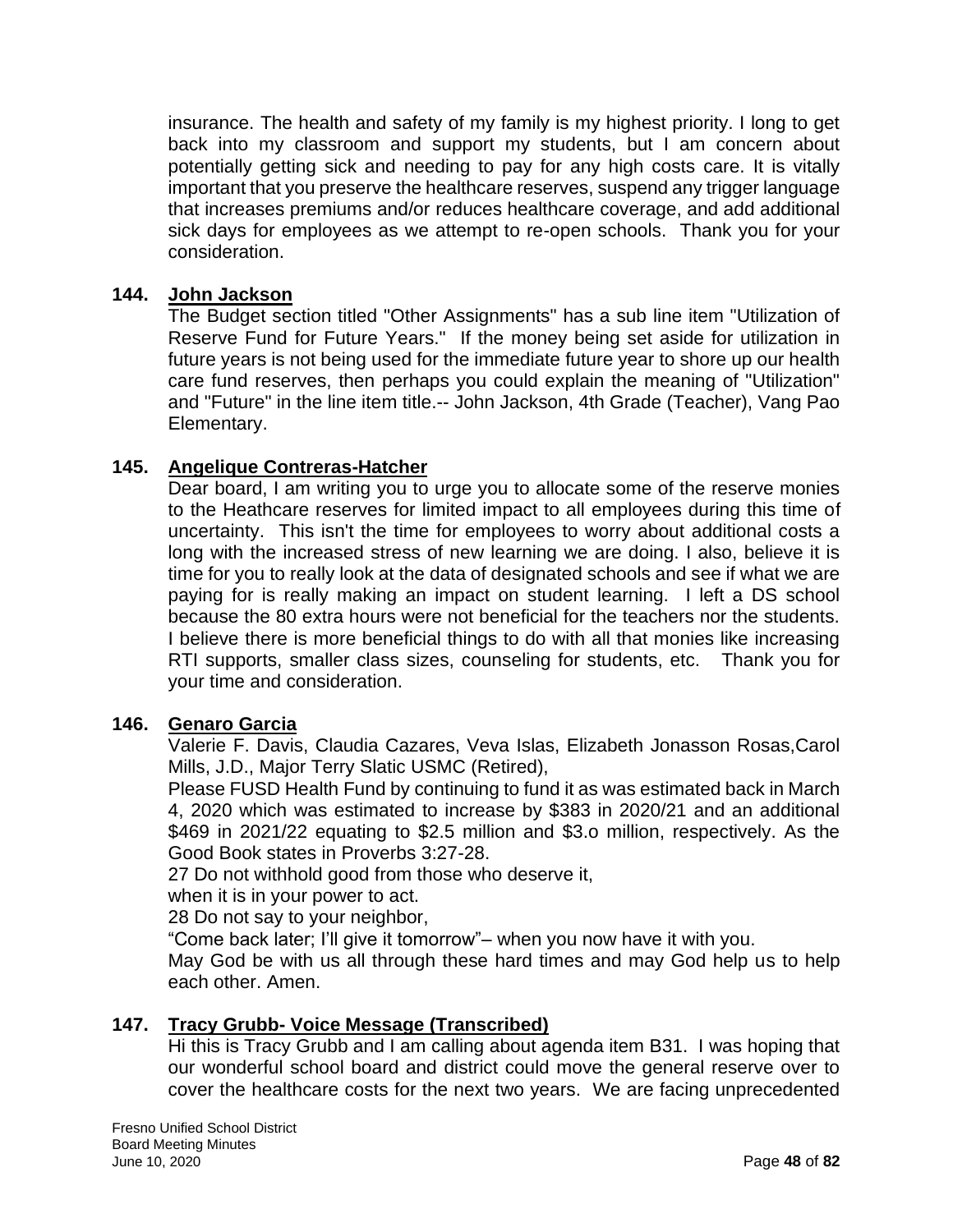times and it would be nice for this teacher to know that my healthcare costs were covered. Especially with the danger of going back into school with the kids and the pandemic. Thank you so much, bye bye.

### **148. Imelda Carrillo**

I am Imelda Carrillo. I would like to address agenda item B31. I am asking that you please move money from the general reserve fund to the health care fund. It is very important that we see a proactive response during these unprecedented health concerns. Keeping up with the cost of health is very crucial. Thank you.

### **149. Virginia Castellanos**

Good evening board members, My name is Virginia Castellanos, I am a teacher with FUSD. My concern has to do with our healthcare. I am a single mom of two children and need to meet all of my children's needs. It is my understanding that the reserve has more than enough funds and that the district can use some of that when it is in a budget crisis. Since there is enough money there why are you not using more funds for our healthcare? We deserve to feel stress free that we will not have to pay more out of pocket expenses if we or our family members gets sick. Please reconsider adding more revenue to our healthcare. Thank you for your time, Virginia Castellanos.

### **150. Faith Vega**

My name is Faith Vega, I am a senior at Edison. I am Latinx low income student. I believe students and families deserve a say in these budget decisions because these decisions ultimately impact us. The impact on our learning and also the campus we attend. We need you to listen to students and families who have been impacted the most by the school closures, pandemic, financial hardships, and the call to value Black Lives. Without the voices of vulnerable students and families, your decisions will fail to address our needs. My experience in Fresno Unified has been good, but ultimately there can be areas of improvement. For example, with a large part of the student population being POC I believe that it is important to hire and retain more teachers / administrators who look like us. It is important because it creates the bond and trust. Also since FUSD is one of the largest school districts in California, I believe that it is important that we have more academic and mental health counselors to support and assist us students. I urge the district to agree to do a 2020-21 Budget revision in September so you have a chance to hear from students & families to inform your decisions, especially those most impacted by learning loss.

### **151. Amanda Davis**

Hello, I just wanted to input that a reserve is for a rainy day, and we are in a serious hurricane. I think it would be fair for FUSD to use the reserve to raise their contribution by \$2.5 million in the 2020-2021 school year and \$3 million in 2021- 2022 school year, otherwise we are going to see some serious financial hardships regarding health care and salary for FUSD employees. Thanks, Amanda Davis, 4th grade Teacher, Calwa Elementary, 559-457-2610.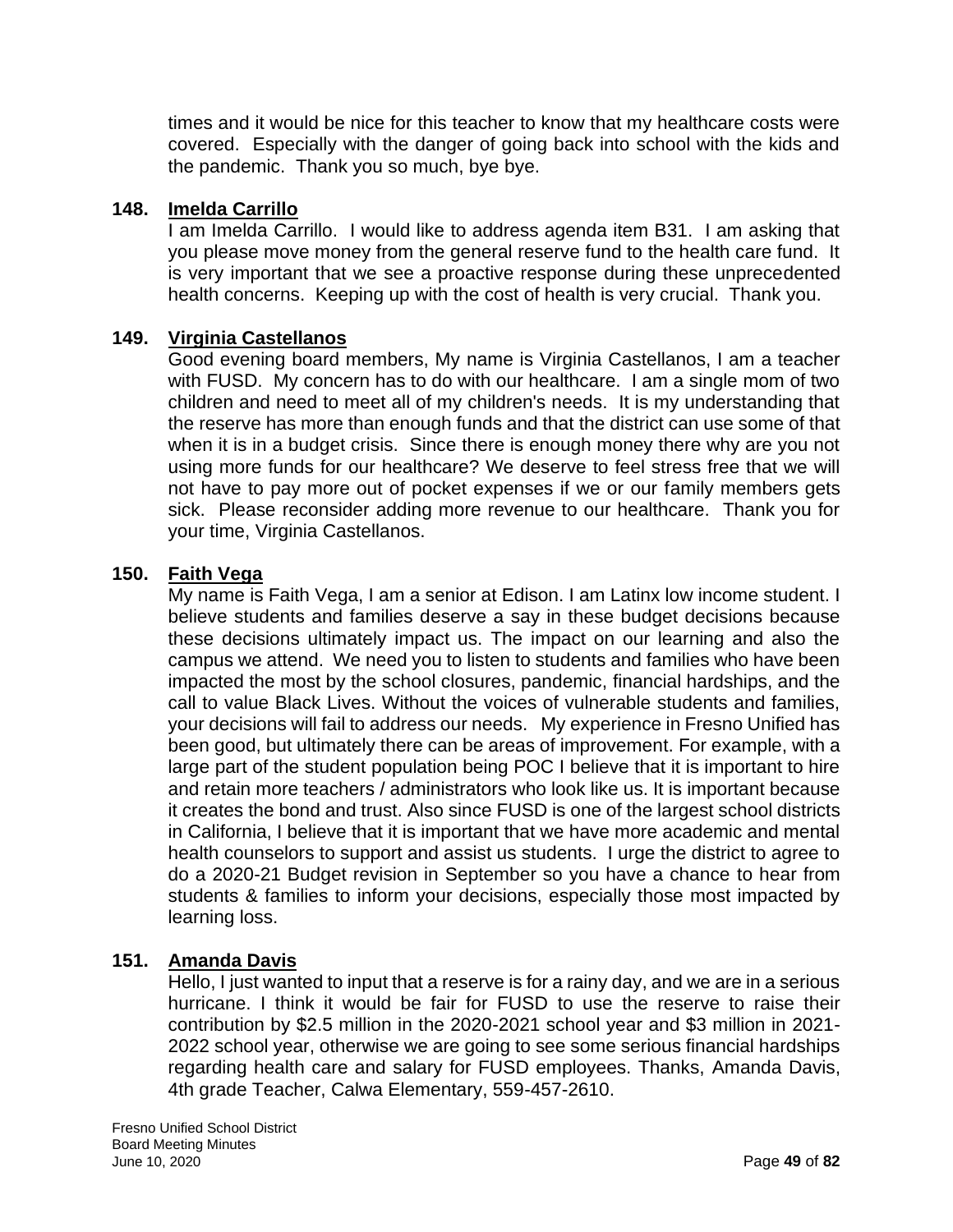# **152. Cristal Suarez**

Fresno needs more investment in our students and communities, not more funding for police. I support the protestors who are demanding action to protect our Black community members from police violence. Many of you have said that you believe Black Lives Matter - but those words mean nothing without action. I reach out to demand that funding is removed from SROs, SNROs, and ShotSpotter. Divest from police in our schools. Invest that money in our youth and develop better community-informed methods of supporting students on campus.

### **153. Maria Zuniga**

Dear Board Trustees, My name is Maria Zuniga and I am a student at Sunnyside high school (class of 2021), and a youth member in many coalitions regarding justice and the needs of youth in Fresno. I have heard and seen too many of my peers feel harassed or ciminalizatied by officers at school. Data has shown that having officers on campus funnels us students into the school-to-prison pipeline versus sending students to college and or other career paths. I am writing to ask the board to END all police contracts and relocate funding to mental health services and wellness centers for students. A great example of a solution is seen at Oakland High School where on site is a wellness center that "provides medical health, mental health, youth development, and academic support to Oakland High Scholars". We as students need a place where we feel that all services will be there and all are at our disposal. This does NOT include law enforcement. I countless have felt unsafe at my school even with the officers. Officers to me aren't helping our learning environment, yes I understand that police officers are there for our safety. But I have seen many fights/situations at my school where my school security guards or teachers get involved instead of the police officers where most of the time during lunch they just stand and watch when a fight breaks out. If there was a fight across the school and there was no officer or adult **(250-word limit reached)**.

### **154. Blair Campbell**

It is fiscally sound to prepare for the unforeseeable economic future, as well as the future of health care during a global pandemic. Let us remember that there is no cure for this disease, nor is there a vaccine, and cases continue to grow. What is the course for this disease? We must protect workers if there is a second or third wave of this illness. General reserve money must be moved to the health care reserve for the future protection of workers during a global pandemic.

### **155. Cynthia Piper**

From: Cynthia Piper, RE: Agenda Item B-31, June 10, 2020. Given our large general reserves of between 9.8 – 113. million, please consider:

1) Using a small portion of the vast general fund reserve to help the healthcare fund keep up with the impending healthcare coverage costs. If you maintain funding at the 2019-2020 level. the board would be lowering the amount of our healthcare reserves in future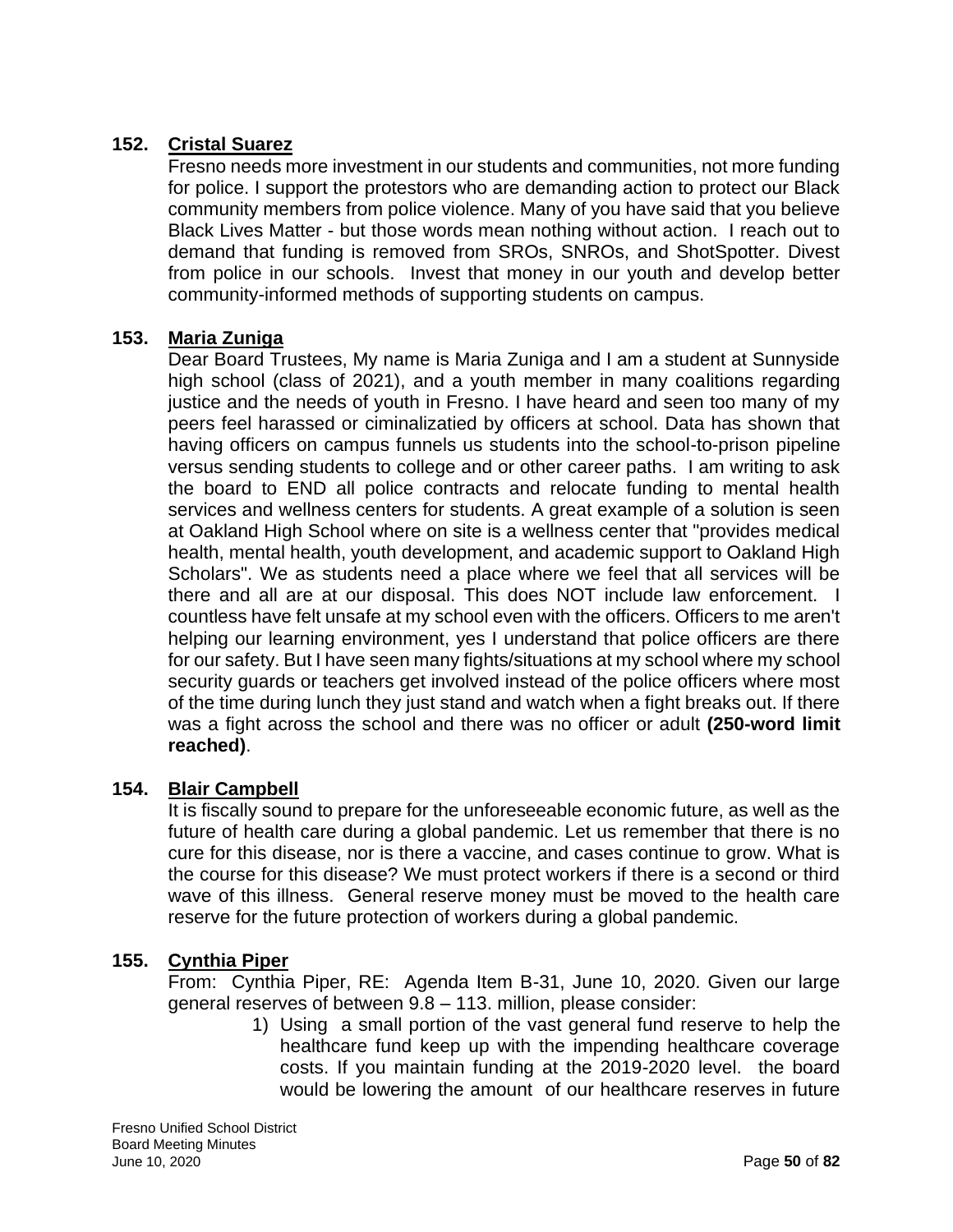years. Prior to this Covid health care crisis, on March 4, 2020, the board proposed adding 2.5 million to the health fund in 2020/21 and 3.0 million in 2021/22. At a minimum, honoring this proposed contribution, seems to both respect current health concerns and protect for future large deficits in our health funding that would result if we maintained district contribution at its current level.

- 2) Suspend any trigger language that would result in an automatic increase to healthcare premiums, deductibles and copays plus ensure there are now healthcare coverage cuts before June 30, 2020. and/or healthcare coverage costs
- 3) Finally, consider implementing the additional 6 schools who voted to become designated. This was voted on by staff and supported families and the SSC at those sites. Their school budgets were made based on the rules and funding in place at that time. Using the 2018/2019 school accountability data listed on each of these sites' web pages, these schools represent 4,261 students and 179 certificated staff. Thank you.

## **156. Christiana Lozano**

This is Fresno, we all know what the statistics look like. We know the expectations people have of our children; children from bad neighborhoods and poor families. Children deserve a place with positive reinforcement instead of armed police officers on campus to "handle" them with the expectation that things will go wrong. We absolutely need some type of security on campus, recent events have shown us that, but they have also shown us that a police officer's first reaction is to shoot now and ask questions later. The 2008 killing of a student at Roosevelt is proof of this. A police officer's presence used to give us a sense of security, now it invokes fear. Prevention should be our priority. Give them place to go, somebody that cares that will be a positive influence in their lives, an influence many don't have at home. My son is part of a CLASA at Fort Miller that makes him feel proud of who he is. It has given him activities to do that not only keep him busy but gets him excited to learn. His teacher is a blessing to him, his self-esteem, his academic achievement and more. I can say this club (not the police) has had a hand in what a great student he is and this club is EXTREMELY underfunded! Reward our children. Don't punish them. There is no reason why the police are receiving more money than our own classrooms and clubs. Do the right thing. Thank you **(250-word limit reached).**

### **157. Angela Herzog**

For the past few years , since our new superintendent, I have been proud of the relationship built between teachers and the district. Please do not let fear of the state not being able to replenish our reserve funds ruin it. Please invest and support us by using the money that is in our reserve today and pay into our insurance. We all hope the state will recover, but don't ruin today, for tomorrow's fear!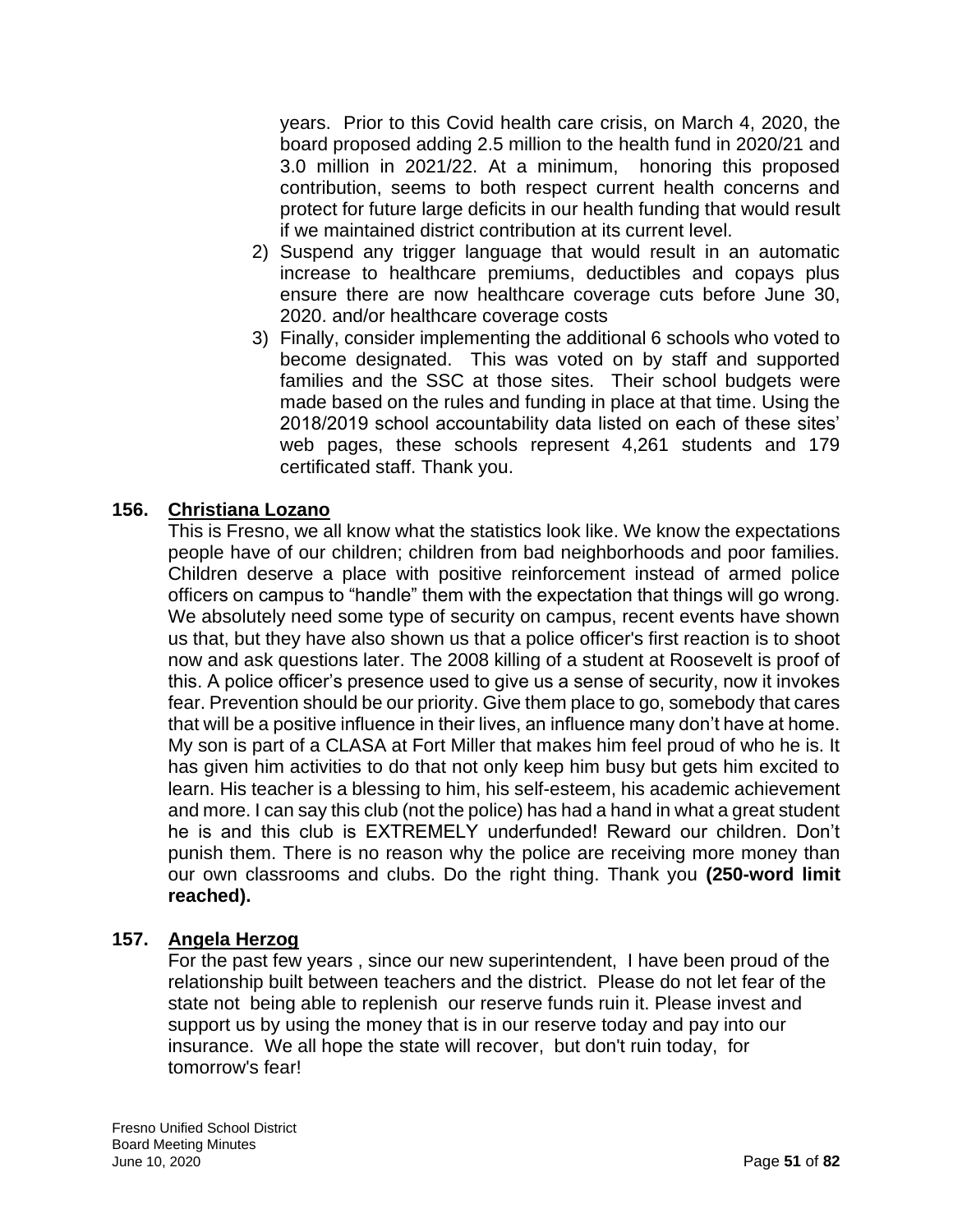### **158. Sheila Kelley**

My understanding is that FUSD was planning to add to their contribution to health care in 2020-2021 in the amount of \$2.5 million and \$3 million in 2021-2022. Now, FUSD is going to maintain the contributions to the health care, meaning FUSD will not contribute the extra \$2.5 million and \$3 million. There is such a large amount of money in FUSD's reserve. Why not use a very small portion of that reserve to contribute to health care as originally planned? If FUSD does not contribute the extra \$2.5 million and \$3 million, employees will have to pay higher premiums, deductibles, and copays due to rising health care costs. A reserve is for rainy days, we are in a storm. I think it would be fair of FUSD to use the reserve to raise their contribution by \$2.5 million in the 2020-2021 school year and \$3 million in 2021-2022 school year, as FUSD had originally planned.

# **159. Angela Hernandez – Voice Message (Transcribed)**

My name is Angela Hernandez and agenda item B dash 31 regarding the budget. I'm calling because we need more academic counselors, mental health professionals, peer support programs, wellness centers, culturally responsive behavioral health centers, arts and other programs over cops in schools. I would like to prioritize other funding from cops. Thank you.

### **160. Jose Magana**

I am a graduate of Fresno State, a former student of Roeding, Wilson elementary, and Fresno High. I identify as Hispanic/Latino. I worked for PB Loader as a Design Engineer located in the Fresno area. I am asking the district to divest from police and end contracts with the Fresno Police Department. As a student/community member, it is important that we center the needs of students and invest in their wellbeing. Safety DOES NOT mean continued police on campus. Safety means investments in mental health, wellness centers, counselors, arts, non-Eurocentric curriculum. True education and focus on non-discriminatory behavior. We need you to listen to students and families who have been impacted the most by the school closures, pandemic, financial hardships, and the call to value Black Lives. Without the voices of vulnerable students and families, your decisions will fail to address our needs. I was not aware of the funding the police received from the Fresno Unified School District. It is important that we take care of our students, take action, and serve the community that really needs it, not the police department. Our community is full of African American and Hispanic communities that deserve better. So we can invest the money in our future students. In my opinion, the police did nothing during my time I attended Fresno Unified school district. I see no value there. We voted earlier this year, now you know where to retrieve more money for teachers and new technology for students. Sincerely, Jose R **(250-word limit reached)**.

# **161. Rebecca McAlary**

School Board Trustees, It is unconscionable that you would even consider "maintaining" the current contribution to the JHMB fund instead of using the reserve funds to increase the amount according to the rising cost of healthcare.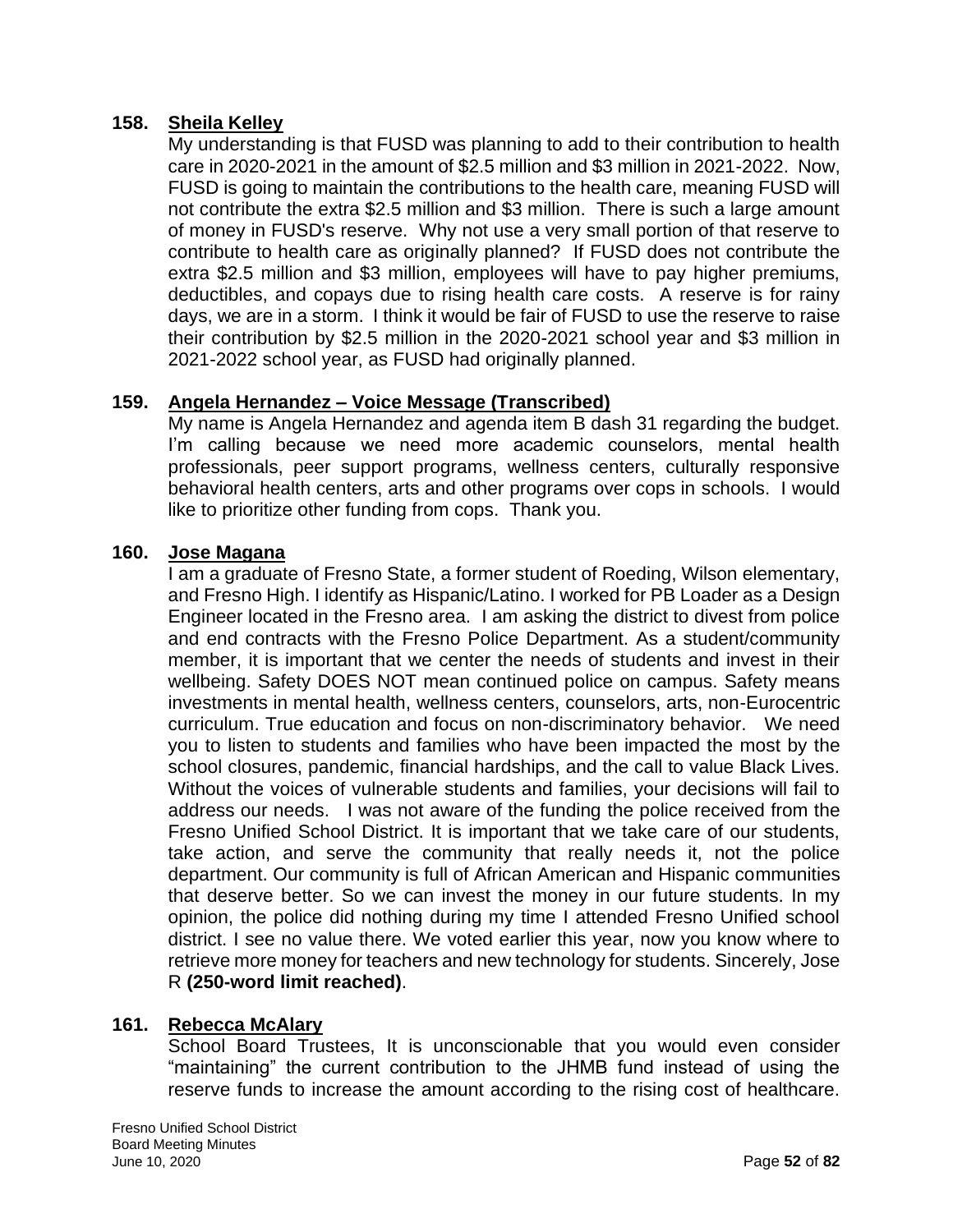Within two years the district will be in an awful mess. Reserve funds are required to be no less than 2%. FUSD policy says between 5-9%. If one takes into account the new line item (where FUSD shuffled unrestricted reserve money to hide it) plus the rest of the reserve it sits at \$113,756,708.56. FUSD is required to keep approximately \$25 million in its reserves. Why, in the name of all that is good, would FUSD and the school board put the cost onto its employees to make up the difference, especially during a global pandemic? Sincerely, Rebecca McAlary

### **162. Josh Cruzat**

I am a Duncan Poly HS Alumni and recent CSU Fresno Alumni and I'm asking the district to divest from police and end contracts with FPD/ and use the money from the dozens of SROs into counselors, adequate technology for students to use on campus and take home, paid job opportunities funded by FUSD, and programs outside of solely the great ROP ones for artistic diversity. Listen to the students and your families that will come to you that have been impacted especially by COVID this year. Try something new and move with the community to build a new vision for education.

#### **163. Amber Fargano**

We need to divest from and defund the police in our schools. Too much money goes to cops in our schools, and all this does is further traumatize our students. Instead, we need to invest in: art programs, food programs, mental health services, academic counselors, wellness centers, peer counseling programs, culturally responsive behavioral health centers, etc. Thank you for your time, I look forward to a better, safer future for our children.

#### **164. Camila Chavez**

My name is Camila Chavez, I am the Executive Director of the Dolores Huerta Foundation. We join the students, parents and community members of Fresno Unified School District in urging you as the board to take bold and necessary leadership to terminate your contract with the Fresno Police Department as other school districts have done throughout the nation. Instead, our public dollars should invest in programs that nurture and empower our children and youth to become tomorrow's leaders. Schools should not criminalize students. This is an opportunity to incrase preventative services such as mental health supports, academic counselors, nurses, social workers, after school programming, and tutoring. Decision makers and leaders like yourselves across the country are recognizing the necessary and long overdue changes, FUSD can implement restorative practices, culturally conscious pedagogy, and foster positive school environments that support students. Si Se Puede – It can be done!

#### **165. Lisa**

Board Members,

-Please use the Reserve money to offset -Please do not jeopardize Healtcare as COVID-19 continues to spread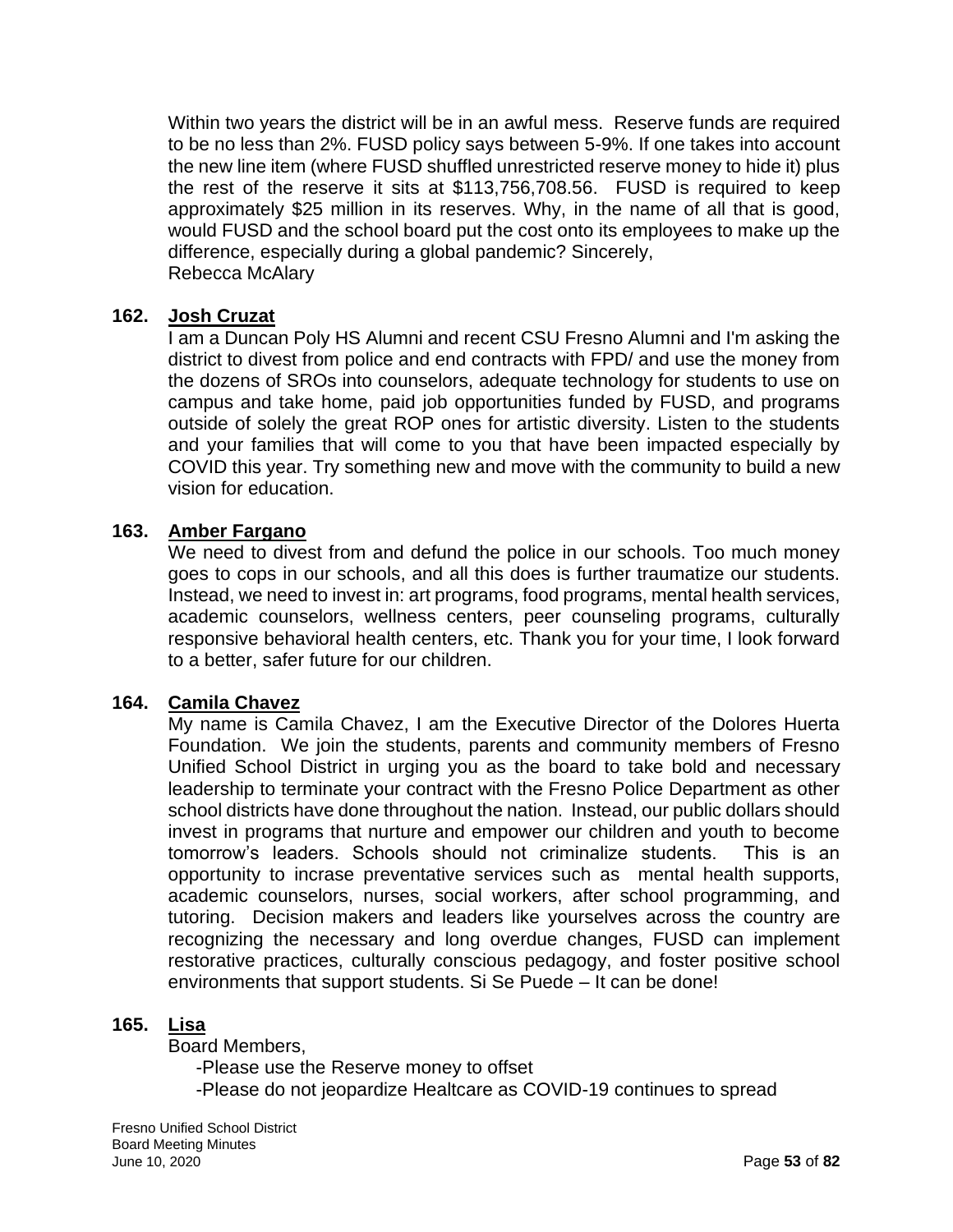-Union members NEED decent benefits more than ever

-Continue with plans to put money from reserve to JHMB the next three years as Union members will need it

Uncertainty, Lisa

## **166. Cory Cowan**

I am a white, female community member. I have lived in Fresno my whole life and I attended schools in Fresno Unified from K-12. I am asking the district to divest from police and end contracts with the Fresno Police Department. As a community member it is important that we center the needs of students and invest in their wellbeing. Safety DOES NOT mean continued police on campus. Safety means investments in counselors and wellness centers. We need you to listen to students and families who have been impacted the most by the school closures, pandemic, financial hardships, and the call to value Black Lives. Without the voices of vulnerable students and families, your decisions will fail to address our needs. I urge you to make student-centered decisions as you consider the budget. Best, Cory.

## **167. Isaiah Vega**

Isaiah Vega, 11th, Edison High. I am a low-income Hispanic Male. I believe students and families deserve a say in these budget decisions because student and communities' voices are value because we are impacted we are experiencing it all when the budget is impacted We need you to listen to students and families who have been impacted the most by the school closures, pandemic, financial hardships, and the call to value Black Lives. Without the voices of vulnerable students and families, your decisions will fail to address our needs. I feel like we need to spend value and time on the relationship of the students and staff because that is proven to be without a doubt a helpful way to increase scores and their mental health I urge the district to agree to do a 2020-21 Budget revision in September so you have a chance to hear from students & families to inform your decisions, especially those most impacted by learning loss.--

### **168. Lisa Carpenter**

I realize that this has been a very difficult time for all of us, but please don't make it more difficult by withholding the money for our health insurance. I understand having a rainy day fund. But there is more than enough in the reserves. None of us understand this decision.

### **169. Florence Mar**

Dear Bob Nelson and FUSD board members, I am gravely concerned and disappointed that FUSD Budget/ Option b is not planning to fund our Health Care Fund this year nor next year. "Maintaining" the Health Care fund really means you are not funding it for the 20-21 and 21-22 school years. FUSD is being shortsighted with the potential increase of health costs for its employees during a global pandemic and should instead be proactive by protecting our Health Fund going forward during our current economic downturn that is not projected to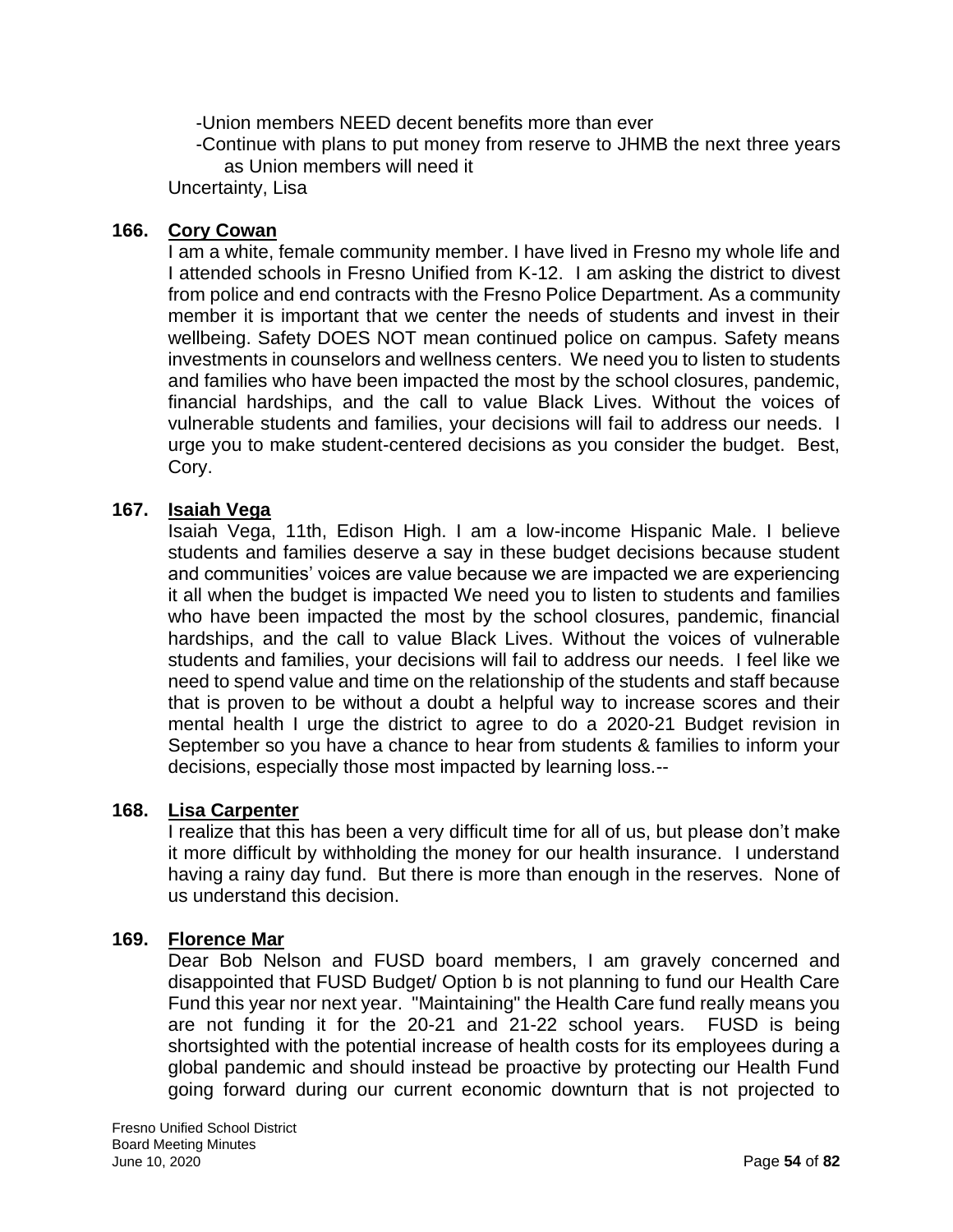improve in the next couple of years. Without continuing to fund the Health Care Fund, it will be overwhelmed with our members' health concerns and costs. I urge you to use the general reserve fund to continue to fund not simply "maintain" our Health Care fund for the 20-21 and 21-22 school years and protect the health of your FUSD employees. Without healthy employees you will not be able to educate the students of this district. Sincerely, Florence Mar.

### **170. Blanca Barajas**

My name is Blanca Barajas. While attending Computech Middle school, I noticed that there were not many counselors, and most of the time they were busy. I would like to see the district divest from the police and end their contracts with the Fresno Police Department. The money can go to an even more important need, which is mental health. Having police on campus is a waste of money. I do not see how having them can help me or my classmates in any way.

### **171. Amy Arlesa Ronhaar**

We need to divest from and defund police in our schools. We need to invest in academic counselors, mental health services, peer support programs, wellness centers, culturally responsive behavioral health services, arts programs and more! Thank you. A.A. Ronhaar.

## **172. Nataly Barajas**

My name is Nataly Barajas, and I am a former FUSD student that graduated from Edison High School in 2017. As the oldest of my siblings who attend FUSD schools, I am asking the district to end all contracts with the Fresno Police Department. While attending Edison, having police presence on campus made me feel constantly unsafe & uncomfortable. I do not want my younger siblings to be getting their education in this type of setting. I want to see the youth be able to thrive in an environment where their mental health and wellness is prioritized. The money that the district pays for the cops should be invested towards students instead!

### **173. Susana Tzintzun-Lopez**

My name is Susana and I am writing this email regarding Agenda item B-31. As a teacher who has an underlying health condition listed in the CDC's higher risk group, it would be detrimental for my family if I were to become exposed to COVID-19. If I were to become ill, I would not want to put an additional financial strain on my family if my healthcare coverage gets impacted in any way. I urge you, our district leaders, to consider preserving the healthcare reserves, suspend any trigger language that increases premiums and/or reduces coverage, and finally add additional sick days as we plan for the upcoming school year. In these times of uncertainty, I trust that you will consider these steps to ensure a less stressful return to school. Respectfully, Susana Tzintzun-Lopez.

### **174. Bryan Gracia**

Good afternoon, am Bryan A Sophomore at Edison High school I believe the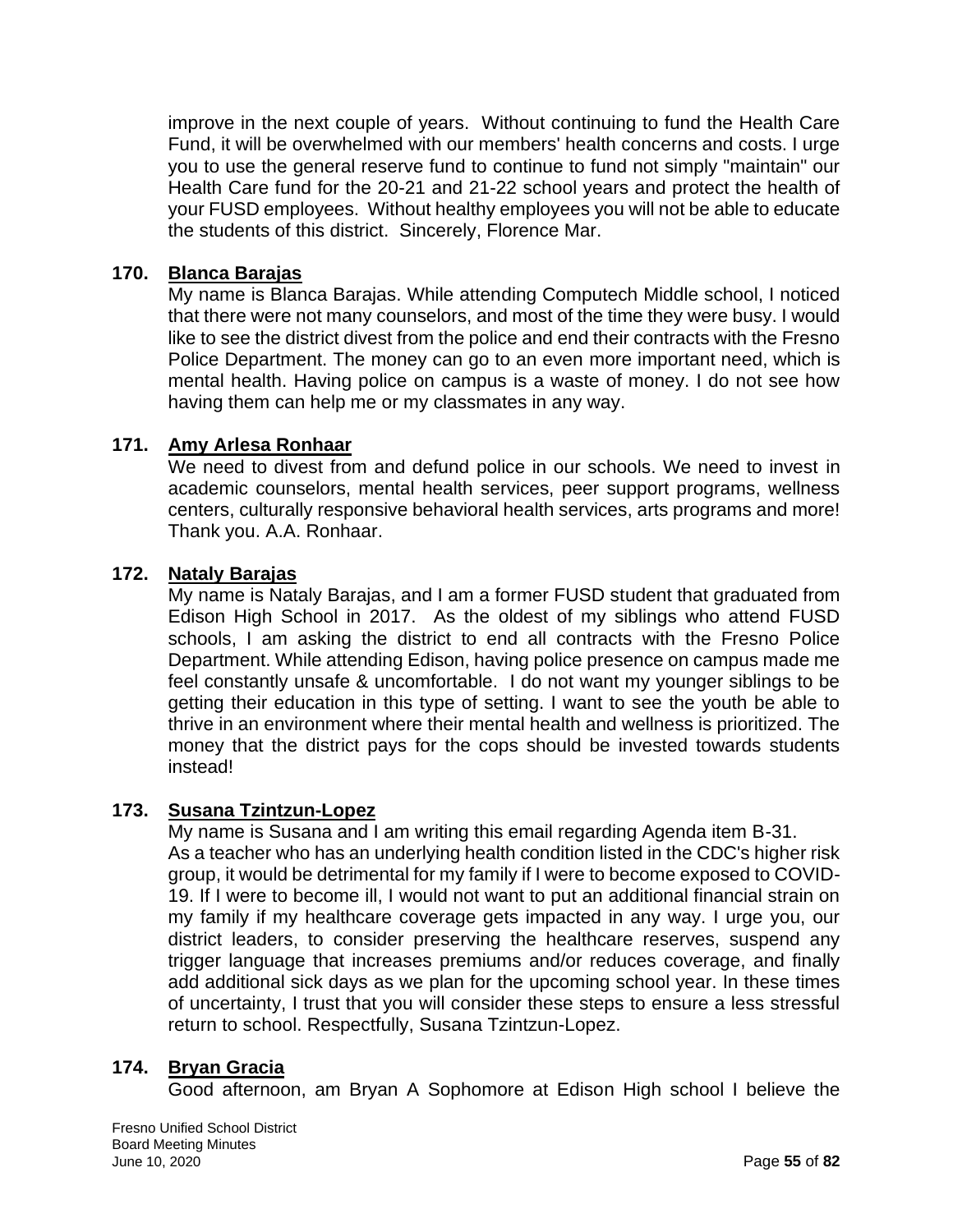budget for our school should go to Materials such as Computers for those who are unable to afford one, we can also use the budget to Clean the school. I believe that if SRO's are on our campus it would create a mood of unease and discomfort I do however recognize the reasoning to why this idea has come to light as it would provide protection to not just the students but the staff of our campus. I also know that this does not mean layoffs will be occurring, this will also affect future trips for students and events that the school would hold to help the community. Well I hope you give the budget cuts more thought and I trust that you a helpful decision will be made.

### **175. Jared Martin**

After reviewing the board agenda, I am really concerned about why the district is choosing not to touch the reserves to help with the health care fund especially in a time during this pandemic where our health and safety is a top priority. All I keep hearing from surrounding districts is that the reserves is what is going to keep these districts from taking a hit yet now our own district choosing to refuse to touch some of those reserves to keep their employees health care afloat. Thank you - Jared Martin.

## **176. Nicholas Lara**

Fresno School Board, Our youth in Fresno need to feel that their school is looking out for their health and wellbeing. Policing and criminalizing students is not the answer to that. We need less police on campus and more healthcare and wellness oriented staff to guide our youth. Police and security represent no guidance, but authority and discipline. Instead of creating a culture that is fear based and in alliance with the school to prison pipeline, we can invest our funds in mental health workers, wellness coaches, youth mentors, access to confidential clinics on campus. We can also take time to focus on physical and financial needs of students. If it is mandated for students to be sent to school, they should not be required to pay for their breakfast or lunch. Too many families struggle with food insecurity which detriments the wellness of our youth. Providing free school lunches and forgiving lunch debt is a great place to start. Can police solve these underlying concerns that have been overlooked by our school board? Given the culture that we are in and the communities you serve, take time to reflect on your funding allocations and see how it's impacting our youth. Listen to youth and take their voices seriously.

# **177. Vivian Hirayama**

My name is Vivian Hirayama and I would like to voice my thoughts on what teachers would like to see the board/district do:

Use a small portion of the vast general fund reserve to help the healthcare fund keep up with the impending healthcare coverage costs.

-Suspend any trigger language that would result in an automatic increase to healthcare premiums and/or healthcare coverage costs.

-Increase the annual number of sick days for all FUSD employees.

Thank you.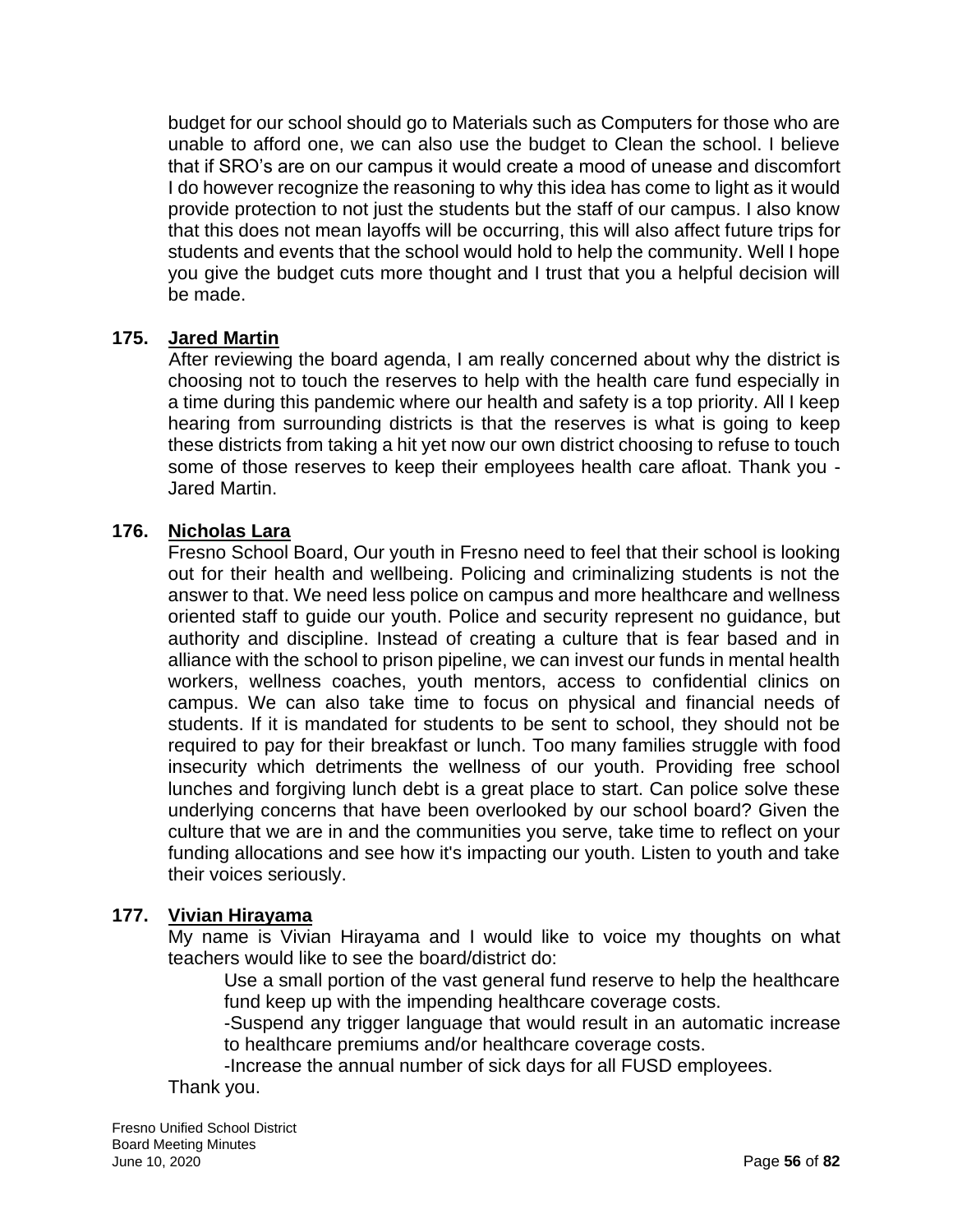# **178. Marcella Lopez-Schmidt – Voice Message (Transcribed)**

Hello, this is Marcella Lopez-Schmidt. I'm calling to leave a comment about item B-31 and the new school budget for next year. I would like to call in support of more counselors and less law enforcement on campus sites, elementary through high school, and other supportive programing like peer support and arts that we know has research that supports the benefits versus having law enforcement that increases the chances of our students going to juvenile detention. Please consider this when voting on the next year's budget. Thank you.

### **179. Rosita Figueroa**

Dear Fresno School Board, My name is Rosita Figueroa, and I am an alumni of FUSD. I can not express this enough! I am demanding you to end the contract with FPD. As a youth services worker, who has a close relationship with our youths Counselors, I can not believe that I am always introducing them for the first time! How do you expect our youth to thrive when there counselors do not even know who they are! As the aunt of a future FUSD student, I am hoping you start investing in the mental health of your students by providing more counselors, therapist, social workers! Listen to your students, they are the ones going to school everyday. In Community, Rosita Figueroa.

#### **180. Alejandro**

Please support teachers by helping with health benefits! If the teachers are well, the students will be well, too!

### **181. Krystal Morin**

I am a 25 year old bisexual Mexican-American woman with a niece and nephew in FUSD. The district needs to divest from police and end any and all contracts with the Fresno Police Department. It is important that we as a community center the needs of students and invest in their wellbeing. Safety DOES NOT include continued police presence on campuses. Safety means investing in after school programs, parent engagement programs, cultural responsive mental health services, art programs. You must listen to students and families who have been impacted the most by the school closures, pandemic, financial hardships and the call to value Black lives. Without the voices of vulnerable students and families, your decisions will not address our needs. Listen to our community and build a new vision for education in Fresno.--Krystal Joanna Morin

### **182. David Paredes**

We need to end the practice of policing our children by ridding the police from our schools. Growing up and attending Edison High, I never felt safe with the police on campus. Our police department gets a ridiculous amount of funding from our city and then we protect violent officers who kill our unarmed youth. There is no need for more funding nor to increase reforms. Neither that nor community policing which just leads to more of our taxpayer money being funneled to this oppressive system. We must think of our black and brown youth and create an environment where they are not criminalized from the start. Let's invest instead in wellness centers where children will have a safe space to be themselves and to learn with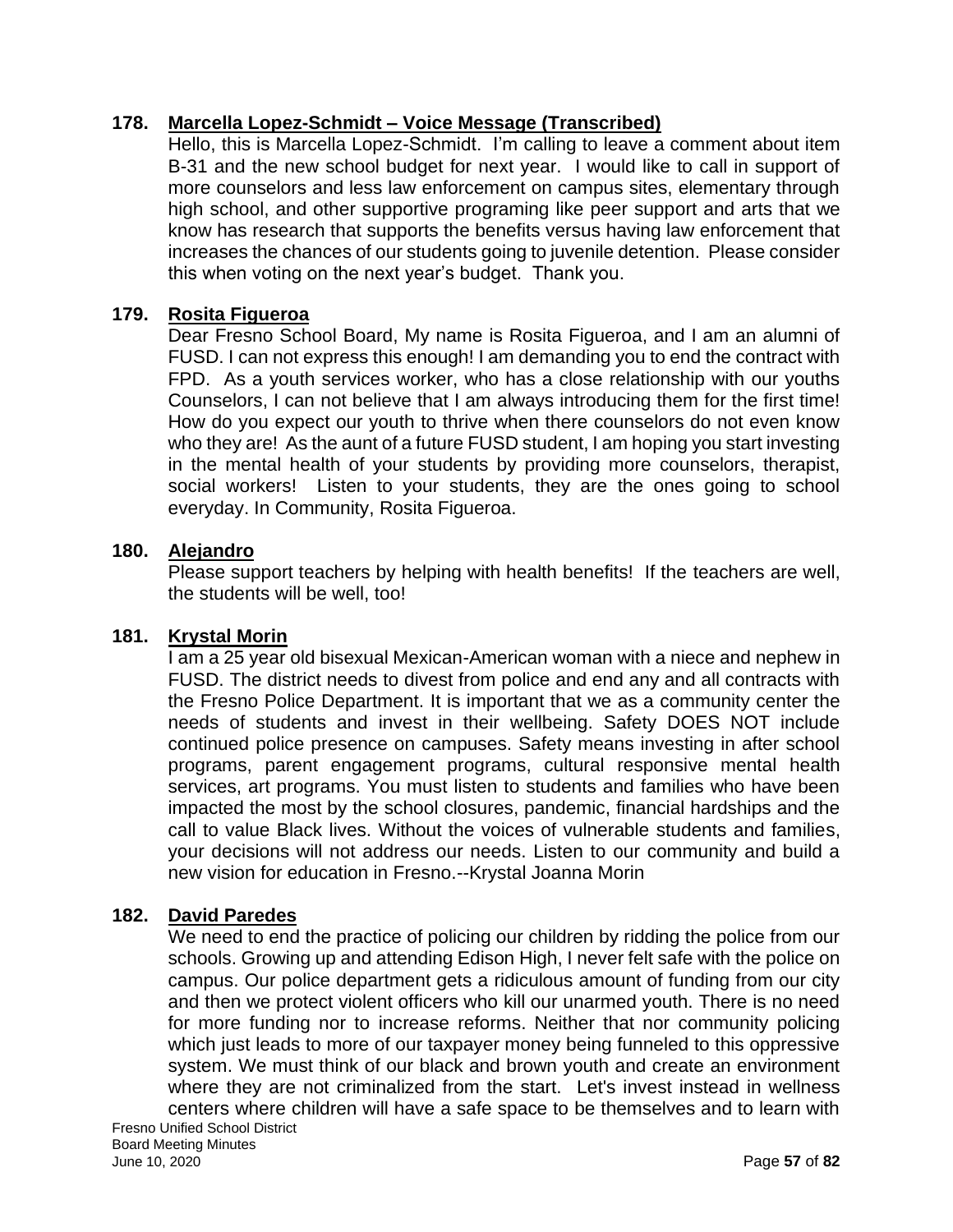dignity. This could also be used for therapy sessions instead of open office areas where students do not feel safe to express how they feel and to receive proper care. Thank you.

### **183. Elizabeth Musso**

Thank you for your leadership during this strange and difficult time. As a resident of Fresno and a certificated employee with Fresno Unified School District, I respectfully ask that you further ensure the health and well-being of FUSD employees in response to a pandemic that is expected to have several phases by:

- 1) Using general fund reserve monies to help the healthcare fund keep up with impending healthcare coverage costs.
- 2) Suspending any trigger language that would result in an automatic increase to healthcare premiums and/or a reduction in healthcare coverage itself.
- 3) Increasing the annual number of sick days for all FUSD employees.

I also thank you for the District's work alongside the Fresno Teachers Association and ask that you continue to do so at all phases in future. Thank you, Elizabeth Musso, Fresno Adult School.

### **184. Tracy Green**

My name is Tracy Green. I am a teacher in the district, and I would like to comment on agenda item B-31. First of all, I want to say how disappointed I am with our district leadership not working with FTA concerning the proposed budget. After listening to all of the facts presented, I am requesting that some of the reserve funds be moved to our Health Care fund, for the next two years. With healthcare rising and all of the uncertainty of our country at this time, I feel it is a crucial matter that we put aside money to insure that it is there if needed. I'm concerned with the wording of the message that Superintendent Nelson is presenting. It is misleading. Without confirmation that our healthcare plan would not change the next two years, other options should be looked at to preserve our healthcare plan. Concerned teacher, Tracy Green

#### **185. Dana Buel**

My name is Dana Buel, I'm a teacher at Malloch. I'm writing re: agenda item B31. I demand that you preserve the healthcare reserves, suspend any trigger language that increases premiums and/or reduces healthcare coverage, and add additional sick days for employees as we attempt to re-open schools. The rainy day has come so we need to use that reserve money and/or cut designated schools. Thank you.

#### **186. Deshae Lee**

Hello, I am submitting the following public comment on behalf of a student: My name is Deshae Lee, I'm a Freshman at Fresno City College. I identify as an African American woman. I believe students and families deserve a say in these budget decisions because we are directly affected by what you may be cutting out of our budget. You may be cutting something out that we actually benefit from or you may keep something we don't need. Instead of putting funds into police at our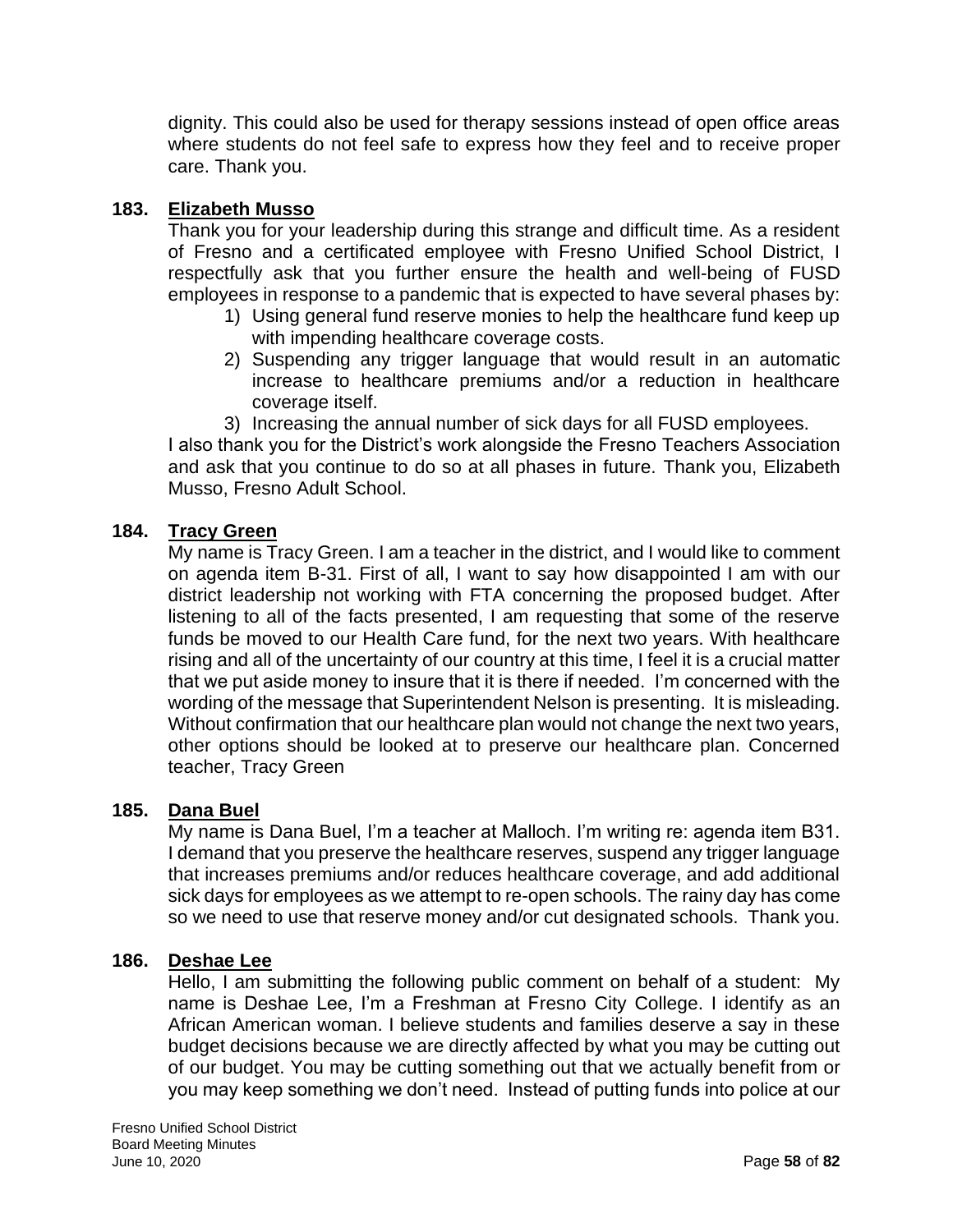schools, I believe you should put funds into restorative justice teachers. At my school, the restorative justice teacher was also the cheer coach. It seems to me that she is more dedicated to cheerleaders than solving student conflict. If we were to put more funds into professional restorative teachers then we probably wouldn't even need police officers at our school. We also need to put more funding in hiring black and brown teachers because the black and brown teachers are more understanding and it would just be better to learn from someone that looks like you. Having white teachers are not bad but some have had it easier than the students and from a students perspective I feel like I have to compare to them. Black and brown teachers will be straight forward and tell you that life is hard and there are times you may struggle but you will succeed if you push through. That's the type of motivation that me and many **(250-word limit reached)**.

## **187. Julian George**

Hello, I am submitting the following public comment on behalf of a student: "Hi, I am Julian George, an African American student in the 12th Grade at Roosevelt High School. My first language I learned is English and I am a current Intern with Californians For Justice. I believe students and families deserve a say in these budget decisions because many families all around the World are struggling with living in quarantine with rent, food, education, etc... We need you to listen to students and families who have been impacted the most by the school closures, pandemic, financial hardships, and the call to value Black Lives. Without the voices of vulnerable students and families, your decisions will fail to address our needs. I've been feeling fear and worries about our society with the COVID-19 Pandemic outbreak & Police Brutality which still exist to this day. I feel during this time all families in need of support from this very difficult and tragic time period should be listened too and helped as soon as possible. Me, I am have many friends and families which I cannot see during this time that are have daily struggles Financially and Educationally. I urge the district to agree to do a 2020-21 Budget revision in September so you have a chance to hear from students & families to inform your decisions, especially those most impacted by learning loss. I wish the best for me and everybody else's family to go through this together with the **(250-word limit reached)**.

# **188. Belen Delgado – Voice Message (Transcribed)**

Hi, Hello, my name is Belen Delgado I am calling in regards to item B-31 the 2020/21 budget. I am a community member. I am asking the district to divest from police and end contracts with the Fresno police department. As a community member it is important that we serve the needs of students and invest in their wellbeing. Safety does not mean continued police on campus. Safety means investment in non-Eurocentric curriculum for me. We need you to listen to students and families who have been impacted the most by the school closures, pandemic, financial hardships and the call to value black lives. Without the voices of vulnerable students and families, your decisions will fail to address our needs. It's time to invest in student not cops. We urge you to work with the community to move forward and build a new vision for education. Thank you.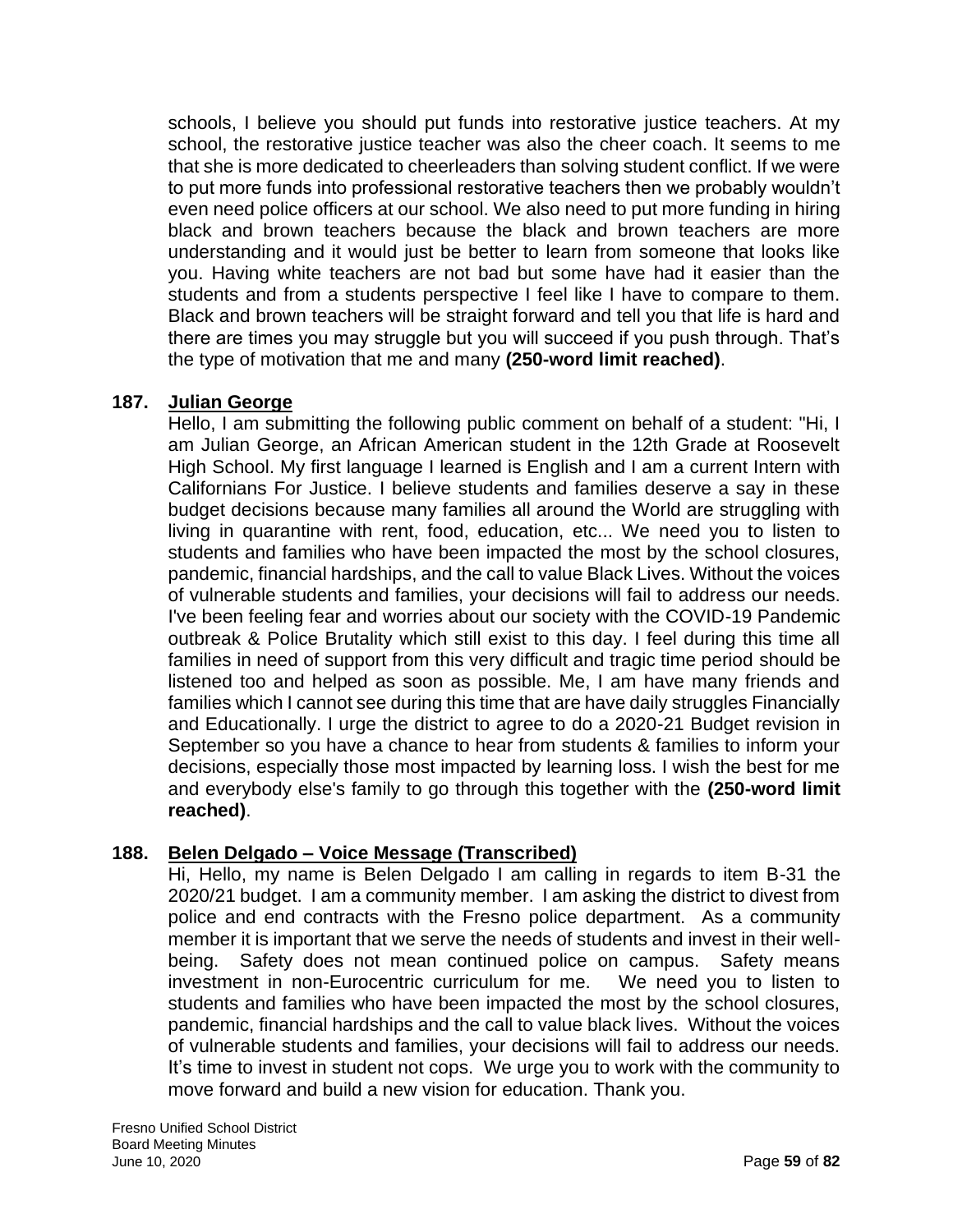### **189. Laurie McCloskey**

Please do not consider leaving the Fresno Unified healthcare fund as is for the next three years. The chances of teachers and staff contacting COVID-19 will greatly increase when school resumes in the fall. We all know how resilient children are and they WILL bring the COVID germs to schools before they show signs of illness. This means you and your family also will have a greater chance of getting sick this fall. This pandemic is not going away anytime soon. We will all be dealing with COVID-19 for years to come. Risking everyone's healthcare (including yours) is not smart, economical, or humane. Thank you, Laurie McCloskey, FUSD teacher and parent of 3 (two graduated from FUSD schools and one will be a senior at Bullard High School this year).

## **190. Dr. Laura Gonzalez**

To Whom it May Concern, As an a parent of two children who attend Fresno Unified Schools I demand that the school district terminate their contract with the Fresno Police Department. We talk about investing in the college access pipeline but this type of spending does nothing but pay officers to perpetuate the school to prison pipeline. Instead this money should be redirected towards social workers and other social services. Let's not just talk the talk let's show our community that we can also walk the walk. Blessings, Dr. Laura Gonzalez.

#### **191. Jacquelyn Pearson**

I am a former student, former full-time teacher, and current substitute teacher for Fresno Unified School District. I am asking the district to divest from place and end contracts with the Fresno Police Department. As a community member it is important that we center the needs of students and invest in their wellbeing. Safety DOES NOT mean continued police on campus. Safety means investments in counselors, Goal 2 activities, designation of schools, after school programs and activities, non-Eurocentric curriculum, support for immigrant and migrant students, and overall holistic care. We need you to listen to students and families who have been impacted the most by the school closures, pandemic, financial hardships, and the call to value Black lives. Without the voices of vulnerable students and families, your decisions will fail to address our needs. I currently tutor an elementary English Learner in my spare time, and he has not had access to additional English-learning opportunities after school. We urge you to work with the community to move forward and build a new vision for education. Jacquelyn Pearson, Credentialed Substitute Teacher.

### **192. Felipe Lemus**

Fresno Unified Board and Superintendent Bob Nelson, I want you to know that this is my first written public comment that I have written to the FUSD Board in my 23 years of working for the district. I am heartbroken to know that your words and comments made publicly are empty words. You say you appreciate us. Yet, we are in the middle a health pandemic and you refuse to contribute to the only program that we benefit from...our Joint Health Management Board. With this pandemic sweeping across the world and killing hundreds of thousands of people and you do not want to contribute to our "Joint" health plan. How can we continue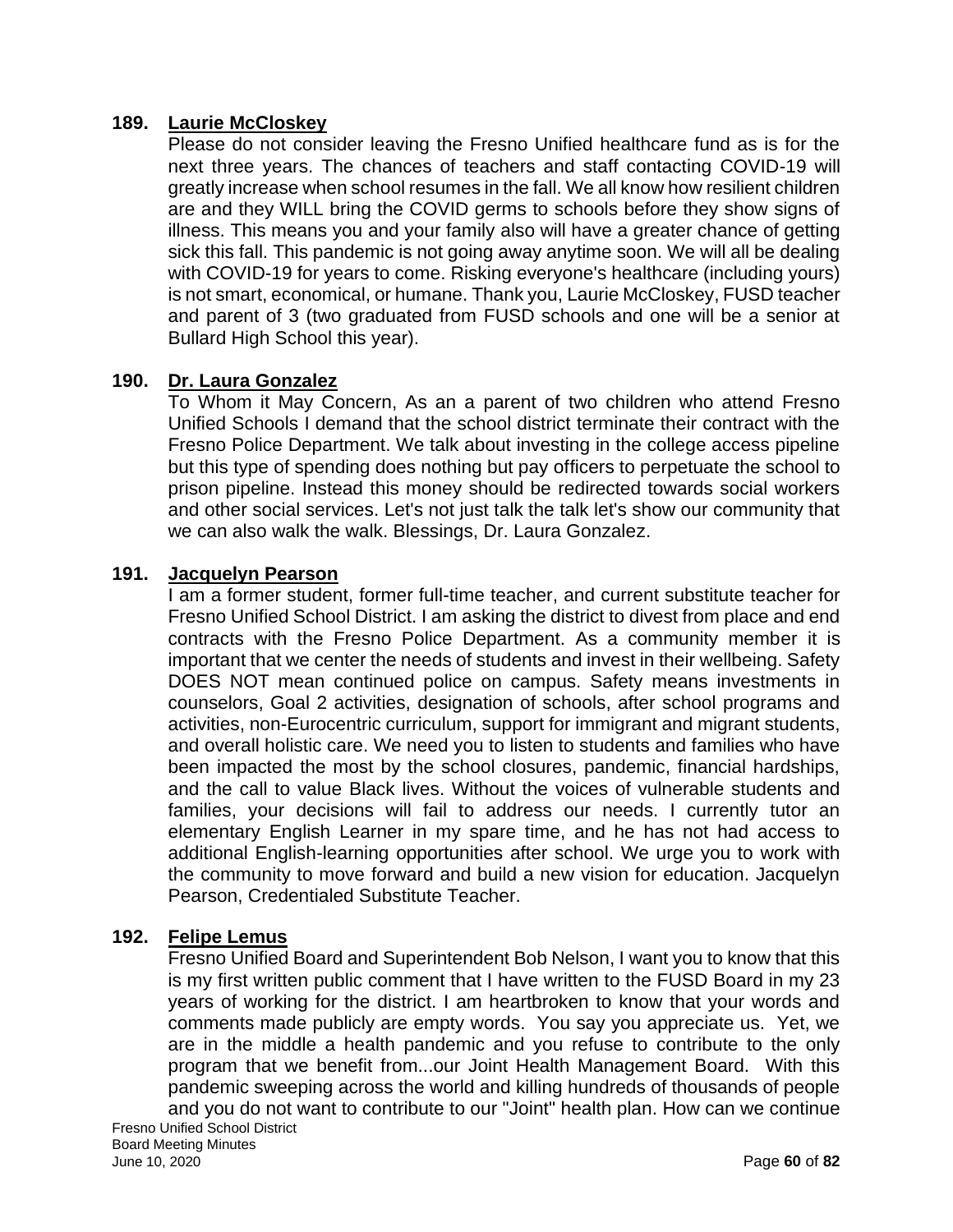to be there for our students if we are not healthy? I could understand if the district had no money in its budget, but the district has 113.7 million dollars in its reserves. That is way above the amount required by law. FUSD is perhaps the healthiest district economically in the state, or perhaps in the nation! But you do not want to help the ones that work directly with students, daily. Can you please reconsider contributing to our health plan so we can continue to help our students? Thank you.

# **193. Francine Bogosian**

I am writing to you today in response to the budget proposal for the 2020 -2021 school year. I realize that we face some difficult times for our district budget in the coming years. However, I feel that we should not compound the difficult situation with choices that will cause further hardship to the teachers and thus the students. Below are some ideas I propose we try:

- Use a small amount of the general fund reserve to help the healthcare fund keep up with healthcare coverage costs.
- Suspend any trigger language that would result in an automatic increase to healthcare premiums and/or healthcare coverage costs.
- Suspend all designated schools for the 2020-2021 & 2021-2022 school years.

Having taught classes through the school closure (holding class meetings 4 days a week) & now teaching summer school, I know the challenges that we face in getting students to participate. I do not see how distance learning would effectively work in the designated school model. Thank you for your time. Respectfully, Francine Bogosian, Teacher- Malloch Elementary.

### **194. Hannah Esqueda**

Dear Fresno Unified School Board, My name is Hannah Esqueda Freeman and I am a lifelong resident of Fresno, proud alumnus of Fresno Unified public schools and plan to be a FUSD parent. I am writing today as a concerned community member because I don't see FUSD doing enough to uplift and reflect upon the voices of students and families in its budget decisions. I believe students and families deserve a say in how the district's money is spent because they are directly impacted by these decisions. I urge you to listen to students and families who have been impacted the most by the school closures, pandemic, financial hardships, and the call to value Black Lives. Without the voices of vulnerable students and families, your decisions will fail to address the real needs in our communities. I'm asking the district to agree to do a 2020-21 Budget revision in September so you have a real chance to hear from students & families and let their voices inform your decisions.

### **195. Brandi Capuchino**

Brandi Mendoza, Health Care Fund Support. Is it possible to move the allocated reserves funds into our healthcare now? With this transfer we can prevent increased premiums, deductibles, and copays plus ensure that there are no healthcare coverage cute before the end of June 2020. We should allocate funds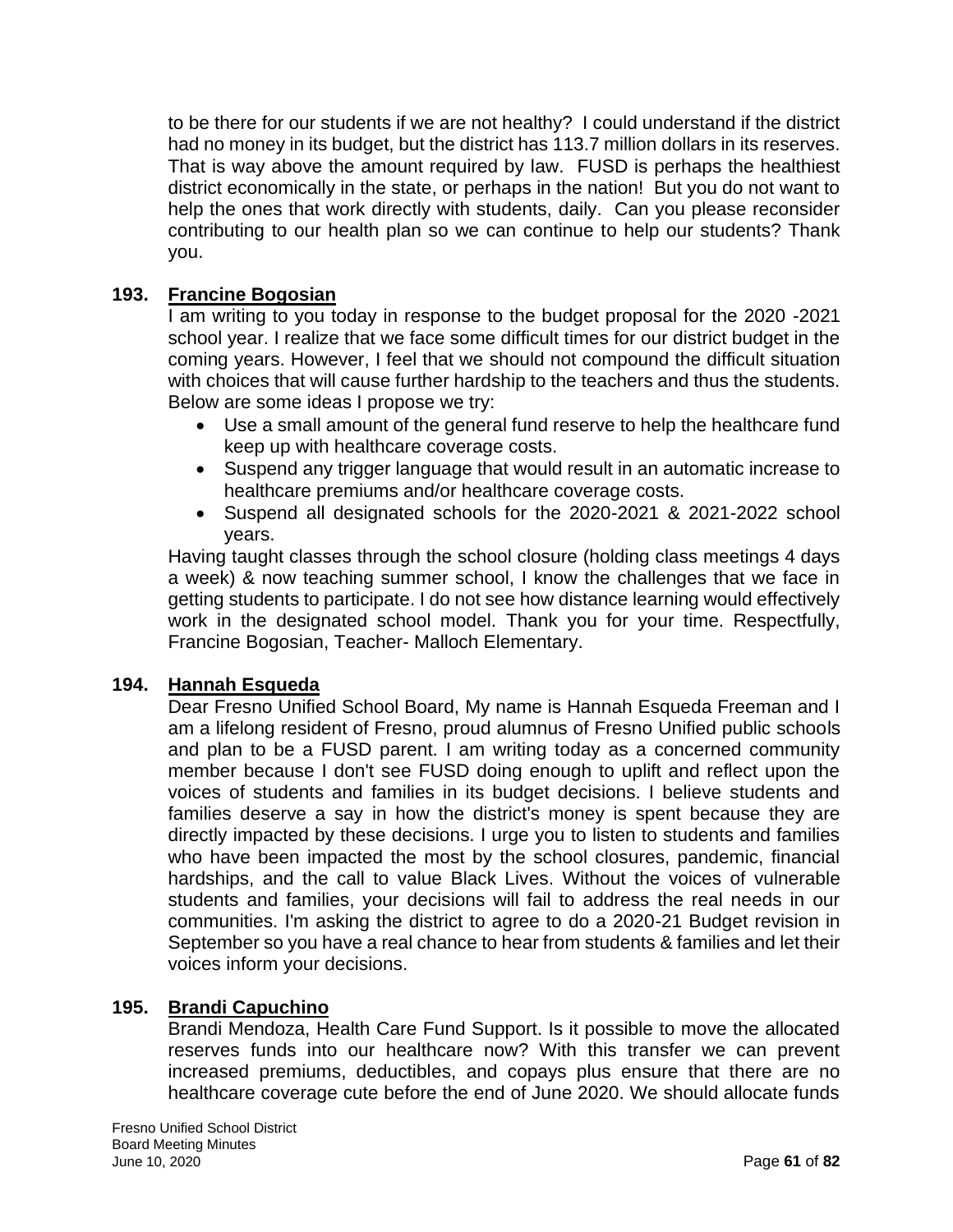to maintain the healthcare funds now and not wait until year 2020.

### **196. Perla Salvador**

Dear Board, I am writing to ask that you keep in mind our healthcare fund as you make a decision for our future. I am an elementary teacher and often get sick, and now with COVID 19 we need to make sure our health is taken care of. Please make the right decision. Kindly, Perla Salvador.

#### **197. Cesilia Acevedo**

My name is Cesilia Acevedo and I am a FUSD community member. I am asking the district to divest from police and end contracts with the Fresno Police Department. As a community member it is important that we center the needs of students and invest in their wellbeing. Safety means Investing in our youth by having school staff that are trained to ensure safe and positive school climates like counselors, behavior interventionists, schools aids and other support staff. Staff who prevent and address safety concerns and conflicts while also addressing root causes of conflict and disruptive behavior using holistic and restorative approaches. School safety does not mean we need to have cops on our campuses. We need to invest in the development of our Youth not their policing. Thank you.

#### **198. Samantha Avetisyan**

Dear Board Trustees, My name is Samantha Avetisyan. I am a low-income, first generation, university student that has attended Fresno schools from K-12. I am asking the district to divest from the Fresno Police Department and focus on the resources to better shape our community. As a student and member of the community, it is crucial that we center the needs of students and children and invest in their wellbeing. Safety does NOT mean continued or increased police presence on campus. Safety and well-being means investing in better resources for our schools and making mental health care more accessible and affordable for both children and adults. Children deserve to have more counselors, psychologists, and resources such as food, textbooks, and iPad/laptop rentals. Mental health services should be more accessible and affordable as well, guidance is needed during all walks of life. We need you to listen to students and families who have been impacted the most by school closures, pandemic, financial hardships, and the call to the value of Black lives. Without the voices of vulnerable students and families, your decisions will fail to address the needs of the community. Hundreds of children in Fresno County depend on school lunches to be able to eat. We must make sure the children of our communities do not go hungry even when there is not a health pandemic. We must make sure that children do not fall behind on their academic journeys due to lack of resources available at home. We must (250-word limit reached).

### **199. Eloisa Arellano**

To Whom It May Concern, I am writing this email to express my concerns about our healthcare benefits. I ask the board to preserve the healthcare reserves,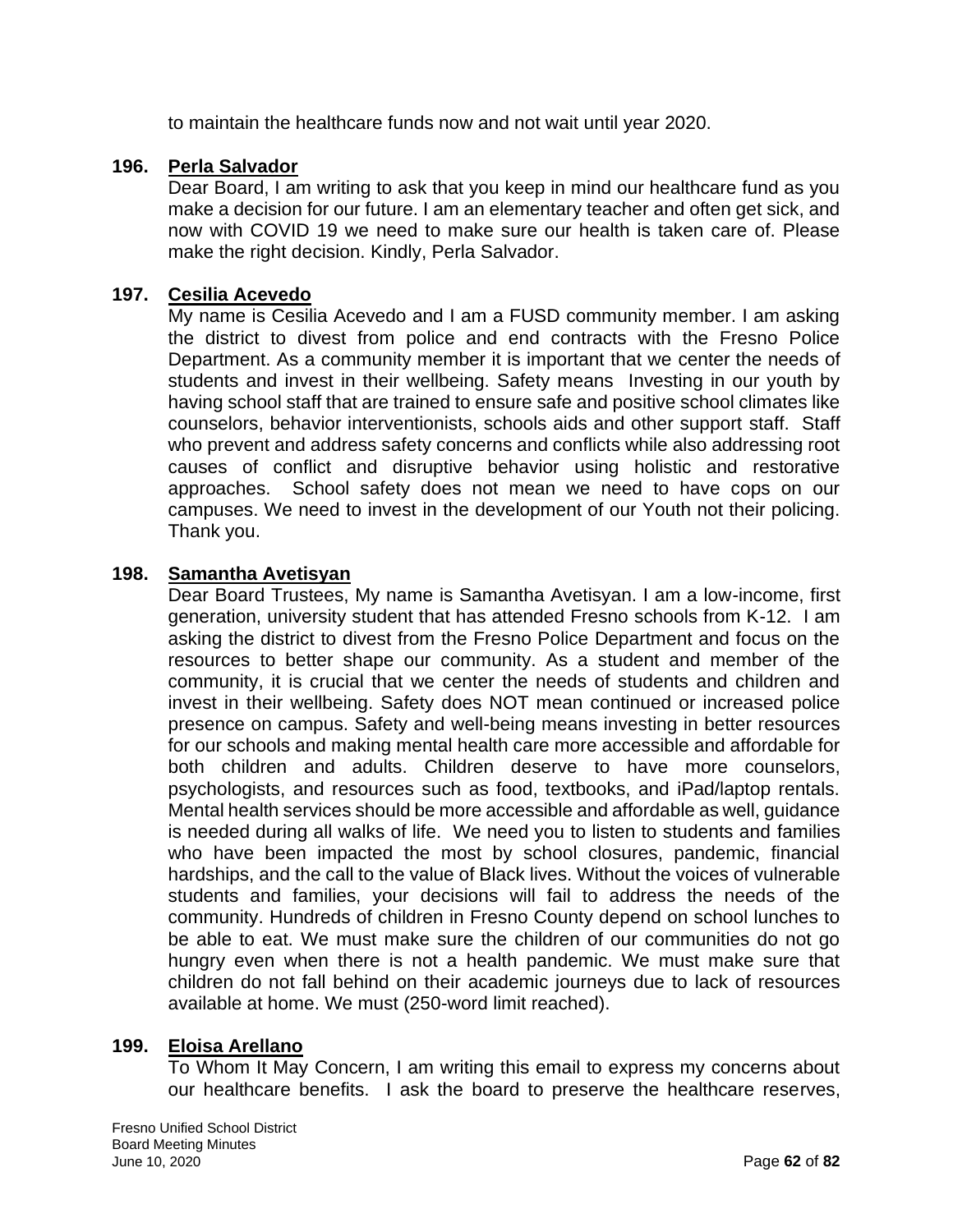suspend any trigger language that increases premiums and/or reduces healthcare coverage, and add additional sick days for employees as we attempt to re-open schools. It is critical to keep teachers healthy and safe. Healthcare should be our priority because, in August, when we return to school, teachers are and will be at a higher risk of being diagnosed with COVID-19. Thank you in advance for your commitment to provide teachers and the community with equitable budget approaches. Sincerely, Eloisa Arellano.

## **200. Zenaida Urena**

Good afternoon, My name is Zenaida Urena, a recent high school graduate. I am writing to you today because my family will still be affected by your decisions on where to put the fundings. Throughout schooling, I have never seen SROs until high school. I understand you think they are providing a safe environment, but in reality it has embedded fear in students minds. Schools were doing fine with security guards. Fresno high has its fair share of fights and school shooting threats but not ONCE have I or others felt safe with the SRO on campus. People still fear the police . There is no rightful change happening on campus. What is the point of funding SROs on campus when they don't do much? Many of the kids have been taught not to trust police, and you are finding them to have them on campus. The school is supposed to be a SAFE space, yet you hire SROs to roam the campus. The kids fear they are going to get arrested and especially now, when these kids go back to school, they will be afraid. They will be afraid to speak their mind. They will be afraid that they will be attacked next. They will be AFRAID of coming to school in fear of being attacked. Due to recent events, police officials are not in the limelight. It is dangerous to have on campus. Please do not fund SROs because you are not making the environment safe on campus **(250-word limit reached).**

# **201. Ricardo Gonzalez Marmolejo**

My name is Ricardo Gonzalez Marmolejo, and I am a Fresno community member. I am asking the district to divest from police and end contracts with the Fresno Police Department. As a community member it is important that we center the needs of students and invest in their wellbeing. Safety means investing in our youth by having school staff that are trained to ensure safe and positive school climates through counselors, behavior interventionists, schools aids and other support staff. Additionally, staff who are trained to prevent and address safety concerns and conflicts while also addressing root causes of conflict and disruptive behavior using holistic and restorative approaches. School safety does not mean we need to have police on our campuses. We need to invest in the development of our Youth not their policing. Thank you.

### **202. Denise Barajas**

Fresno Unified Board Trustees, I'm writing to you again to say that I implore you - LISTEN - to the calls of the people from across the WORLD. We are no longer asking, we are DEMANDING change! Follow the example of the Minneapolis Public School Board - cancel your contract with police and prioritize investments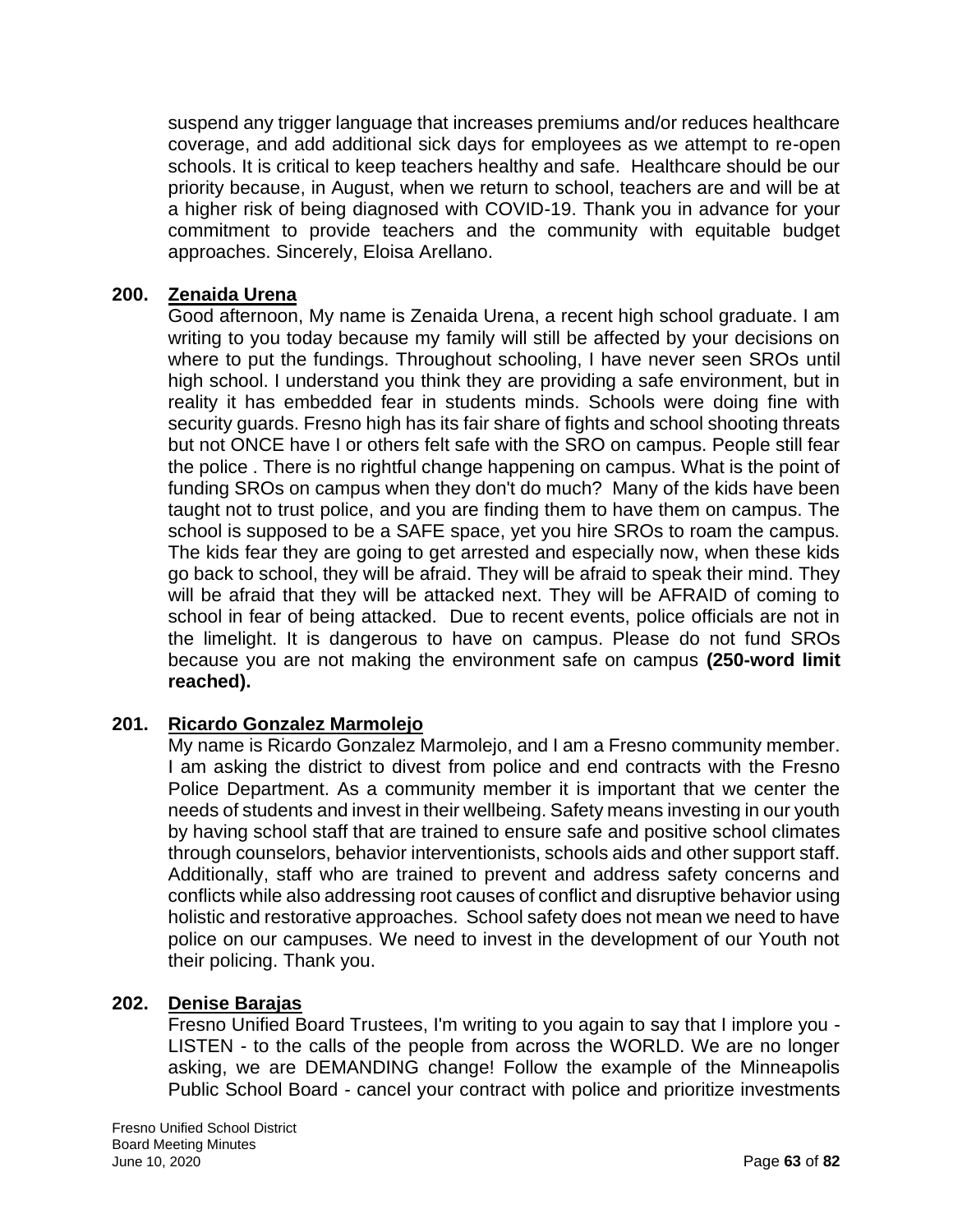in youth instead. If you truly care about the well being of our youth and of this city, you'll realize what we have in place right now is antiquated, inadequate and more damaging than it is helpful. I challenge you to re-imagine with community how much better our schools could be if only we invested in them rather than in law enforcement. In Community, Denise Barajas, 93702.

# **203. Kiel Lopez-Schmidt**

Fresno Unified Board Trustees, I write to you as a product of Fresno Unified schools from Kindergarten to high school. I graduated from Edison in the class of 2000. Looking back on that time period, I realize that it was a period of increasing security and police presence on campuses. Fast forward 20 years and the result of the increased policing of our student body and a decrease in other essential services is evident. It comes at a huge toll financially, culturally, and individually. In my time at Edison HS, I was witness to racial profiling and disproportionate punishment of my black classmates. This has continued, but can not stand any longer. I implore you to increase funding to counseling, peer support programing, and the arts that research shows an increase in outcomes for students. I also ask now that you sever ties with all police agencies and specifically the Fresno Police Department that has shown a track record of racial bias, violence, and ineffectiveness. Thank you, Kiel Lopez-Schmidt.

## **204. Patsy Mejia**

Good evening, I am a student and a member of the Fresno community. I am asking the district to divest from police and end contracts with the Fresno Police Department. As a student/community member it is necessary that we center the needs of students and invest in their wellbeing. Safety DOES NOT mean continued police on campus. Safety means investment in student-center programs emphasizing adequate counseling and support for students through building relationships and fostering a sense of community within school grounds. We need you to listen to students and families who have been impacted the most by the school closures, pandemic, financial hardships, and the call to value Black Lives. Without the voice of vulnerable students and families, your decisions will fail to address our needs. Students need to feel the support and advocacy of their school district and know that their needs are always the center of decisions being made. We urge you to work with community to move forward and build a new vision for education. Regards, Patsy Mejía.

# **205. Marinarde Soto**

Board trustees, My name is Marinarde Soto, I'm a FUSD Alumni McLane 2016. My son and two siblings currently attend Yokomi Elementary. I am writing to urge you to end your contract with the Fresno Police Department. Our students do not need more policing on campus. Students need more teachers, nurses, school counselors, professional development, extracurricular activities, better access to technology. Special education students and english learners need more teachers and in school staff support. This could all be made possible if we reallocated the \$2.5M spent on police and shotspotter. Our students don't need to be policed on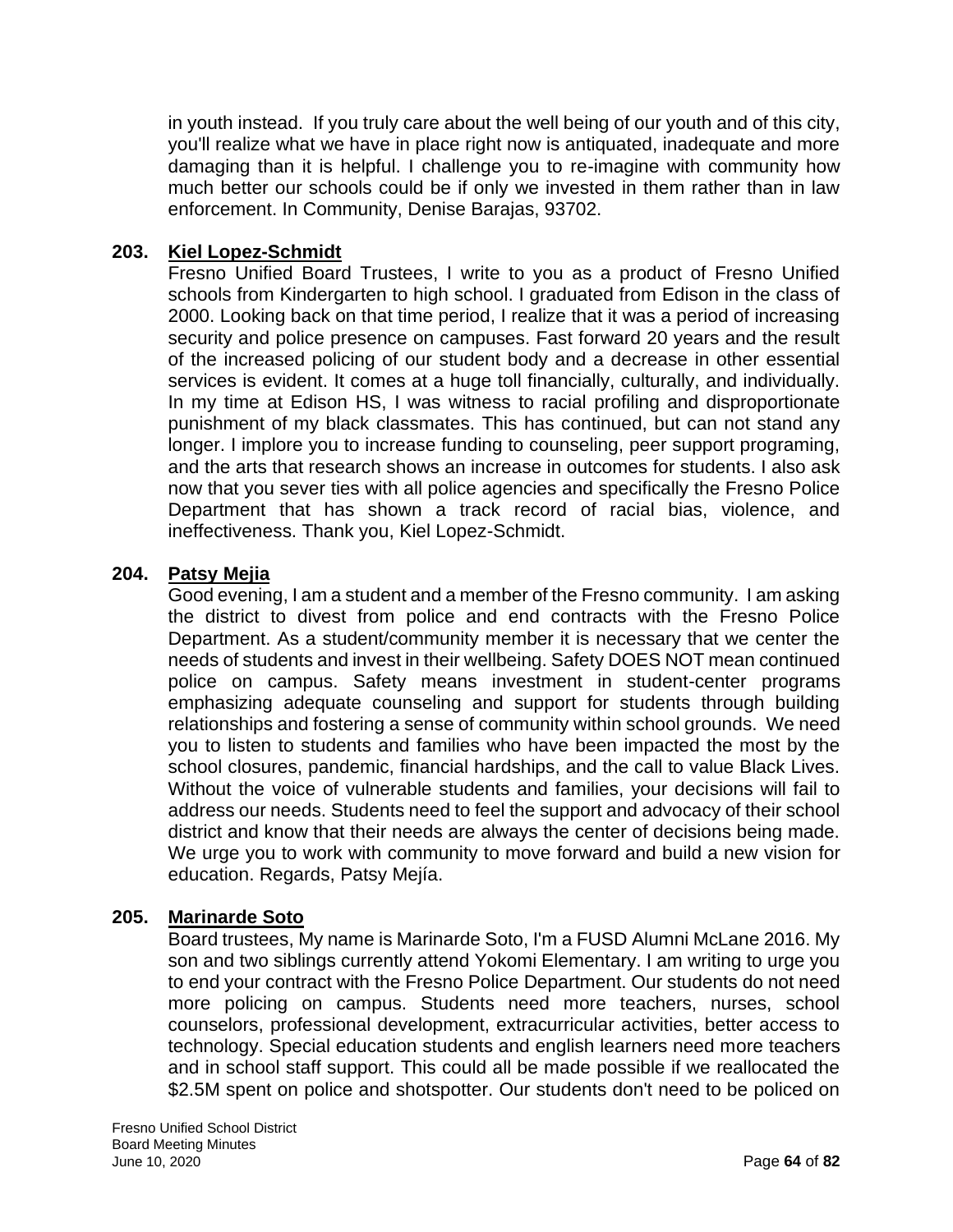campus. Working with Fresno Barrios Unidos and GSA Network I've countlessly heard from students that police in schools do not make them feel safe. it's time we rethink safety! Let's truly invest in youth and move away from police on campuses. -- With love and unity, Marinarde Soto(She.Her.)

## **206. Michelle Chavez**

June 8, 2020, Dear School Board Members: (All, in particular, Valerie Davis) My name is Michelle Chavez. I am an elementary teacher at Storey Elementary, a newly voted Designated School for next year. I would like the board to consider continuing funding for Designated Schools. I am writing to you because there have been recent discussions about the possibility of eliminating Designated Schools and/or Teachers on Special Assignment (TSAs) to offset the deficit in the projected budget for the next three years, and I want to express my support in continuing to fund Designated Schools and subsequently designated TSAs. I have worked at non-designated and designated schools. I have been with the district for 8 years. In all my years, I have worked at schools with underserved populations, students who are at-risk, impoverished, second language learners, and with various ethnic backgrounds. In my experience, our students have high needs, both academically and social emotionally. There is never enough hours in the day to thoughtfully and strategically plan high quality, rigorous instruction for our students. With the Designated School hours, it has been a blessing to have the extra hours to be able to do that. Furthermore, embracing DuFour's model of a true PLC, our teachers are able to meet on a regular, consistent basis to be able to have deep discussions around the work we do, what kind of interventions we can offer, and have an alignment not just within grade levels but a vertical alignment from grades below and **(250-word limit reached).**

### **207. Rogelio Hernandez**

To whom it may concern, I am writing this email to express my concerns about our health care benefits. I asked the board to preserve the health care reserves, suspend any trigger language that increases premiums and or reduce health care coverage, and add additional sick days for employees as we attempt to re-open schools. It is critical to keep teachers healthy and safe. Healthcare should be our priority because, in August, when we return to school, teachers are in will be at higher risk of being diagnosed with COVID-19. Thank you in advance for your commitment to provide teachers and the community with equitable budget approaches. Sincerely, Rogelio Hernandez.

### **208. Marisa Moraza**

I am writing today as a Fresno resident and youth advocate. I urge the board to divest from police, terminate contracts with Fresno PD, and to invest in students and their wellbeing. Students and community have been calling on the school board for years to remove Fresno PD and ShotSpotter from campuses. Police on campus perpetuate the school to prison pipeline and DO NOT promote safety. Prioritizing SRO/SNROs instead continue the criminalization of Black and brown youth and fail our most vulnerable students. The \$2.5 MILLION dollars for police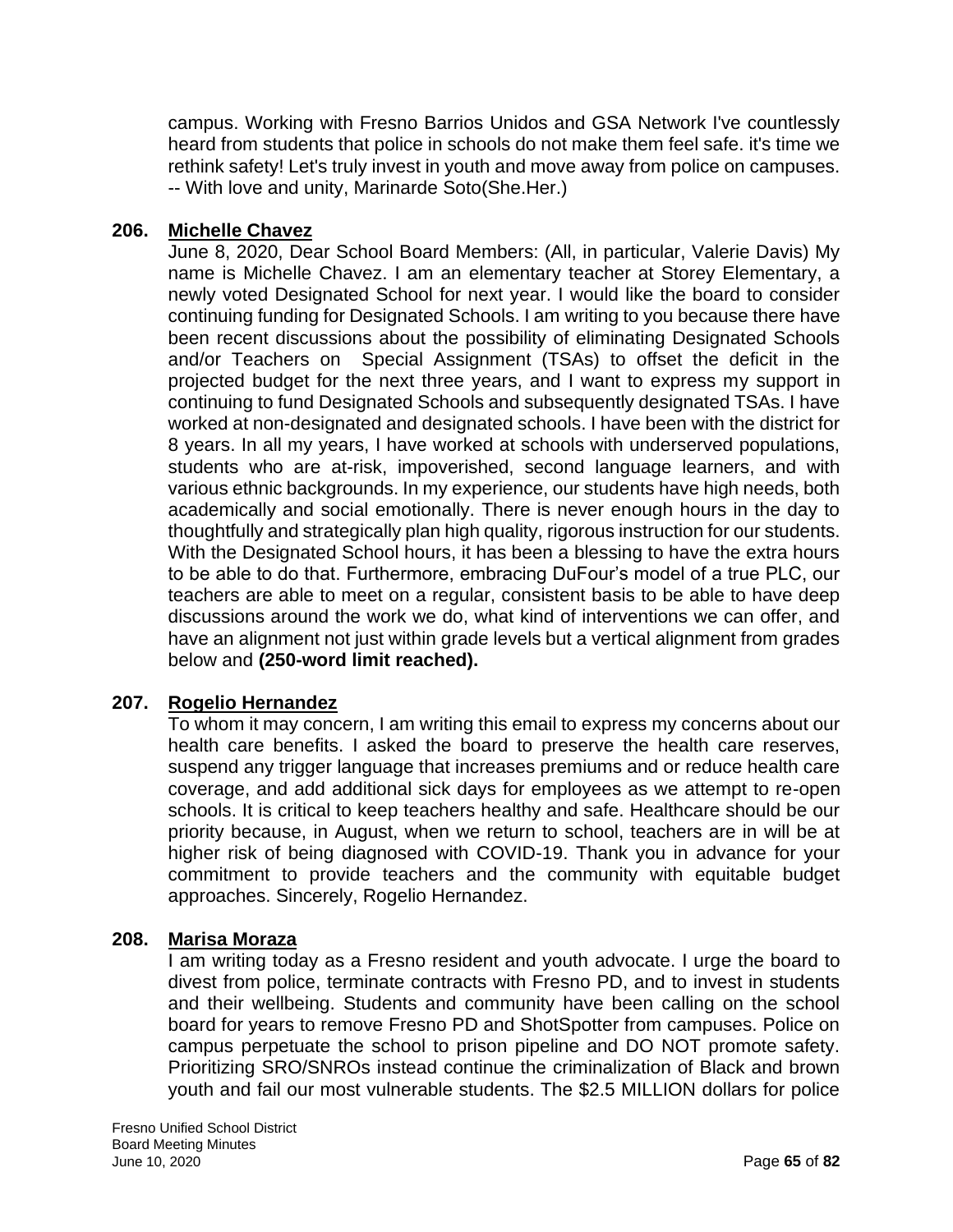and ShotSpotter on campuses should instead be invested in evidence-based programs and services such as comprehensive wellness services, peer support groups, restorative justice practices, culturally responsive and age appropriate substance use programs, and more! We need to move toward equitable and community driven decision making. As a board member, how are you showing up for your constituents? How are you ensuring students and families, who have been oppressed by systemic racism in education, are able to thrive? You represent your constituents, not the police. It is disappointing and irresponsible that there is not an open community process to engage community in this budget hearing. This is not a public budget hearing. This is performative engagement. Community MUST be engaged throughout this process and all comments must be heard. We are not a vocal minority that can be dismissed. I urge the board to listen to community and students and to move forward in this process centering equity.

## **209. Susan Alstrom**

RE: B31 Agenda Item, Dear Fresno Unified Board Members, I urge all members of the Fresno Unified Board to vote to move the general reserve funds over to the healthcare reserve fund this year and next year instead of maintaining the 2019/2020 health care funding amount, as this will not cover the next two years increase in costs, which will impact all members negatively in a time when a Pandemic is threatening and costs are increasing. We maintain these reserves "for a rainy day" and right now we are in a HURRICANE! Respectfully, Susan Alstrom, TSA.

# **210. Elizabeth Diaz**

I am Elizabeth Diaz, a community member, I identify as a Chicana/ indigenous woman and have a been a resident of Fresno for about twenty five years. I went through the Fresno Unified school district in my youth and graduated from Fresno Unified as well. I am asking the district divest from police and end contracts with the Fresno Police Department. As community member it is important that we center the needs of students and invest in their wellbeing and provide them with the necessary services and tools in order to truly give them a fair opportunity to thrive in their academic experience and community. Safety DOES NOT.

# **211. Kathy Eastwood**

School Board members, I am writing to you about the 20/21 budget you will be drafting tonight. Item B31 addresses the healthcare plan and I believe part of the general reserve (that is used for times of need and emergency) be used to keep the medical/health insurance in good shape without depleting and decreasing the health fund. We are in uncertain times and Covid - although waning - can come back and hit us hard. I am a FUSD teacher and our health insurance is of the utmost importance. It is one of the factors that helps us keep quality teachers here in Fresno. Please consider the use of the reserve to keep the health insurance healthy. Kathy Eastwood ,FUSD teacher.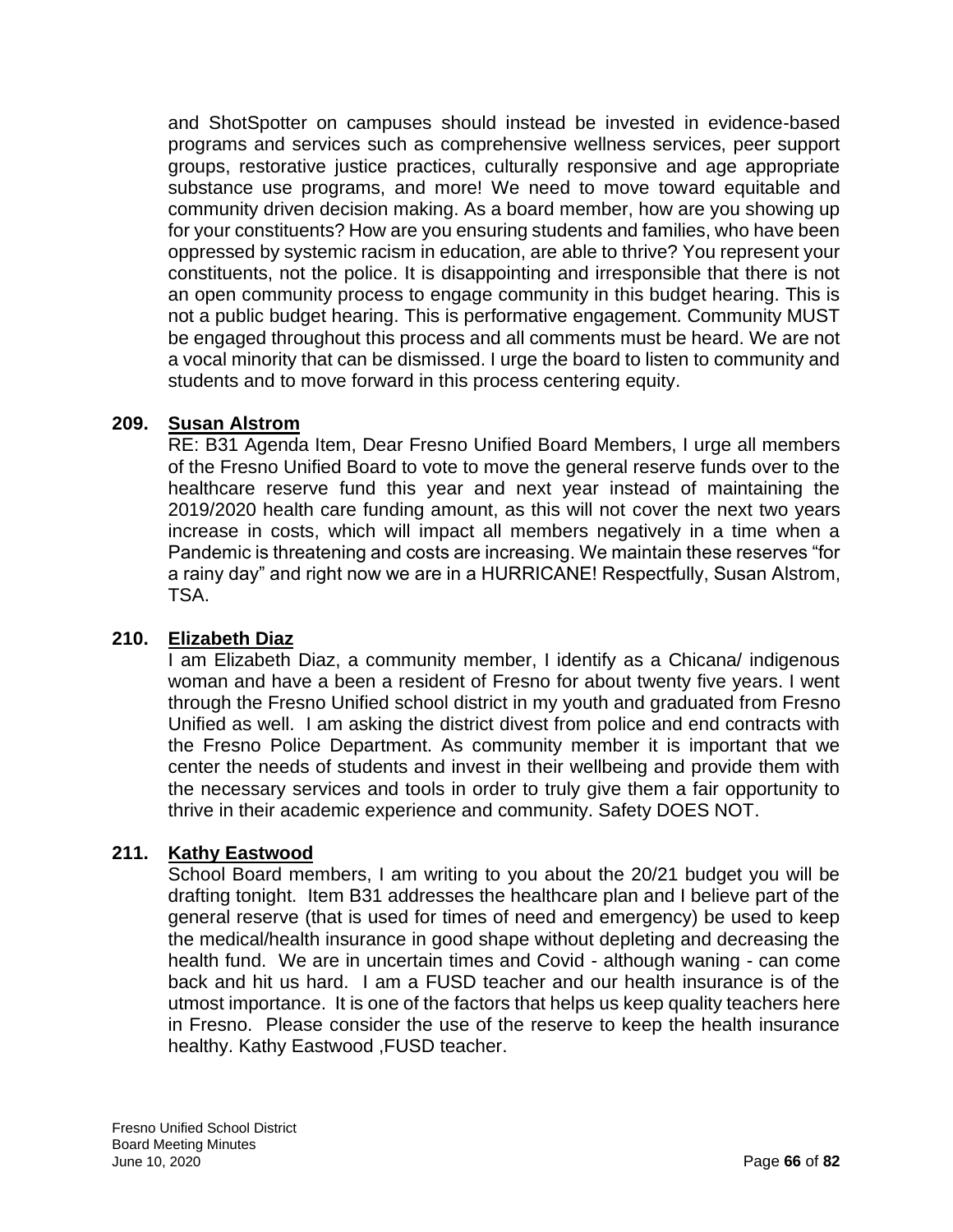## **212. Dominique Quigley**

To whom it may concern: I am asking you to remove or reduce the use of law enforcement officers in Fresno Unified Schools. Schools should be a place for children to learn not only traditional school subjects but life lessons about compassion and human nature. Having police presence disrupts the learning environment and has a negative and disparate impact on the many students of color who attend FUSD campuses. This money could be better used for more nurses, counselors, psychologists, and programming. Thank you for your time and consideration. Dominique Quigley.

### **213. Stacey Caha**

It is imperative that our healthcare not be impacted by the budgetary cuts, especially as our country is in a pandemic. As educators, We work hard for the benefits that we have and we need to secure them.

### **214. Rebecca Saechao**

Dear FUSD Board and Trustees,My name is Rebecca Saechao and I am responding to agenda item B-31. As an early educator and FUSD employee, I am calling on Superintendent Nelson and the school board to do the following:

- 1) Use a small portion of the vast general fund reserve to help the healthcare fund keep up with the impending healthcare coverage costs.
- 2) Suspend any trigger language that would result in an automatic increase to healthcare premiums and/or healthcare coverage costs.
- 3) Increase the annual number of sick days for all FUSD employees.

### **215. Jerome Rice**

Dear Honorable School Board Members and FUSD Leadership, FUSD always plays many crucial roles within Fresno. Along with education, FUSD plays a vital role in the economy as well. In "normal" years, financial reserves can be argued as a part of a smart budgetary plan. During desperate times as we're currently in, for FUSD to be growing general financial reserves for "rainy" days is counterproductive. There is not much difference from refusing to use funds you have during bad times, and never having received those funds in the first place. During this pandemic to not adequately take care of employees' healthcare needs, when they will likely need healthcare the most, is poor leadership. The District's budget should reflect higher potential health care increases due to COVID-19 and the related healthcare it generates. Please be good stewards of your mission and consider taking an additional \$3.5 million of general reserve funds and moving it to the health fund to proactively demonstrate you care about the health of district employees. As always, put the funds entrusted you to good use. Funds sitting around idle will do nothing to help our students, the employees, or our community emerge from this pandemic and the current economic recession we all face right now. Thank you, Jerome Rice.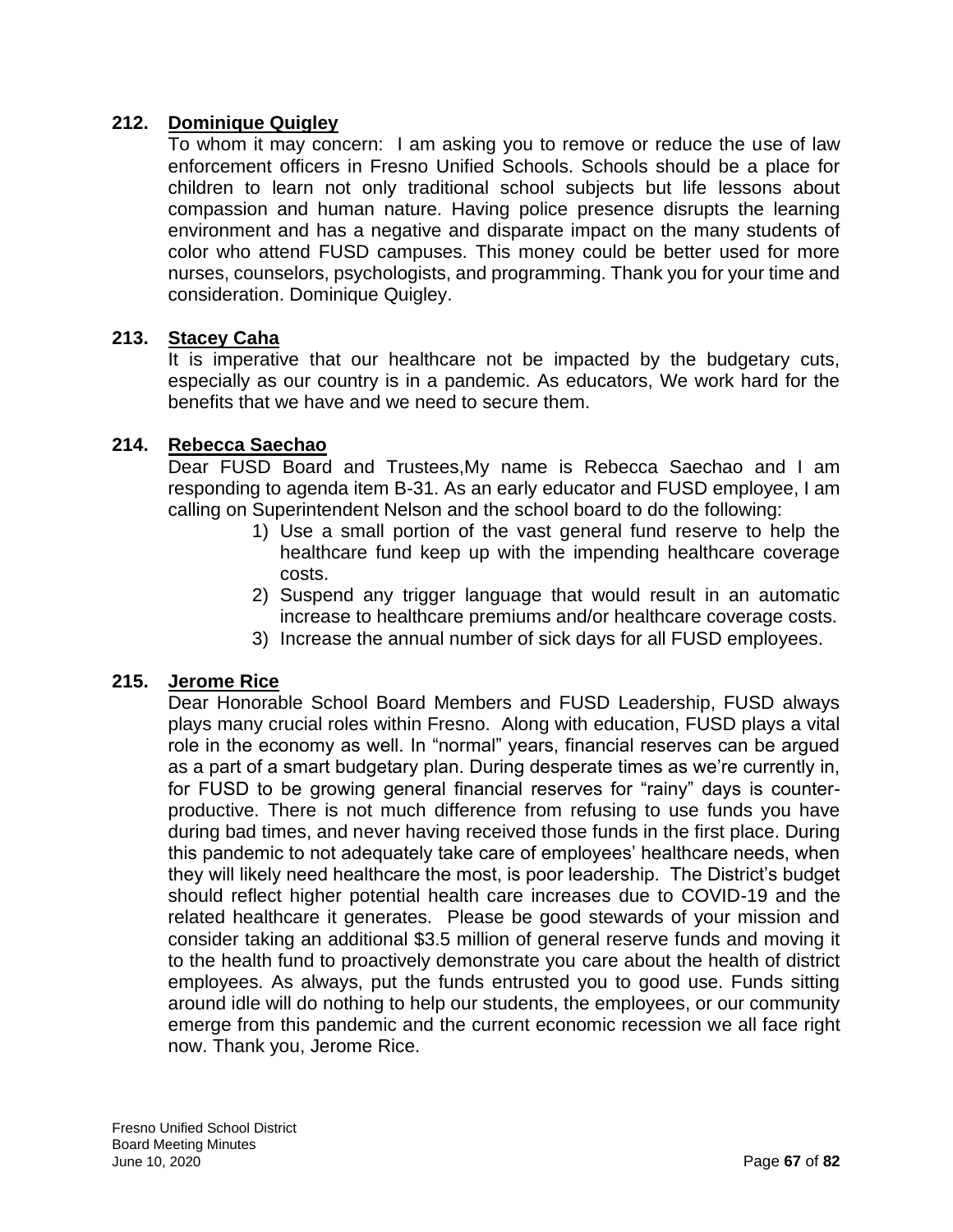## **216. Elizabeth Diaz**

I am Elizabeth Diaz, a community member, I identify as a Chicana/ indigenous woman and have been a resident of Fresno for about twenty five years. I went through the Fresno Unified school district in my youth and graduated from Fresno Unified as well. I am asking the district divest from police and end contracts with the Fresno Police Department. As community members it is important that we center the needs of students and invest in their wellbeing and provide them with the necessary services and tools in order to truly give them a fair opportunity to thrive in their academic experience and community.

Safety DOES NOT mean continued police on campus. Safety means investment in funding professionals to provide the greatly needed services for our youth/students. We need to see the investment go towards social workers, counselors, mental health professionals, non-eurocentric curriculum as well as investing in black and brown professionals to carry out these services to our student population. We need you to listen to students and families who have been impacted the most by the school closures, pandemic, financial hardships, and the call to value Black Lives. Without the voices of vulnerable students and families, your decisions will fail to address our needs. As a community member and Social Worker, in working with youth and families I have heard and witnessed how destructive the effects of having police on school campuses is. We know (research) that having police officers intervene the way they do from a 'punishment **(250-word limit reached)**.

### **217. Jeanette Gomez**

Good evening, My name is Jeanette Gomez and I am an Alumni from UC Merced where I received a B.S. in Psychology and I am currently in the Ed.S. in School Psychology program at Fresno State. Additionally, I have been a substitute teacher in both the FUSD and Clovis Unified School District for approximately two years. I'd like to take the opportunity to share some of my experience in serving both districts. Perhaps some of the most outstanding things I observed are the substantial differences in resources available to students in each of these neighboring districts. I'd like to recommend that the leaders of FUSD and the budget council explore alternative methods of supporting the academic and personal development of our young adults. The partnership with our police department allows for school personnel/staff that are not as vested in ensuring the success of our students to rely on officers to deal with "difficult" students, leaving the entire responsibility of addressing "difficult behaviors" to police officers who do not have the training to positively impact these students. Police interfering in difficult situations and behaviors with students result in short term solutions rather than having more positive and beneficial outcomes for students and their families. It is with much respect that I challenge the budget committee to reevaluate the current annual allocated funds for FUSD contracts with the Fresno Police Department and redirect those funds to providing more mental health professionals on campuses. School Psychologists and Counselors are not only educational and **(250-word limit reached)**.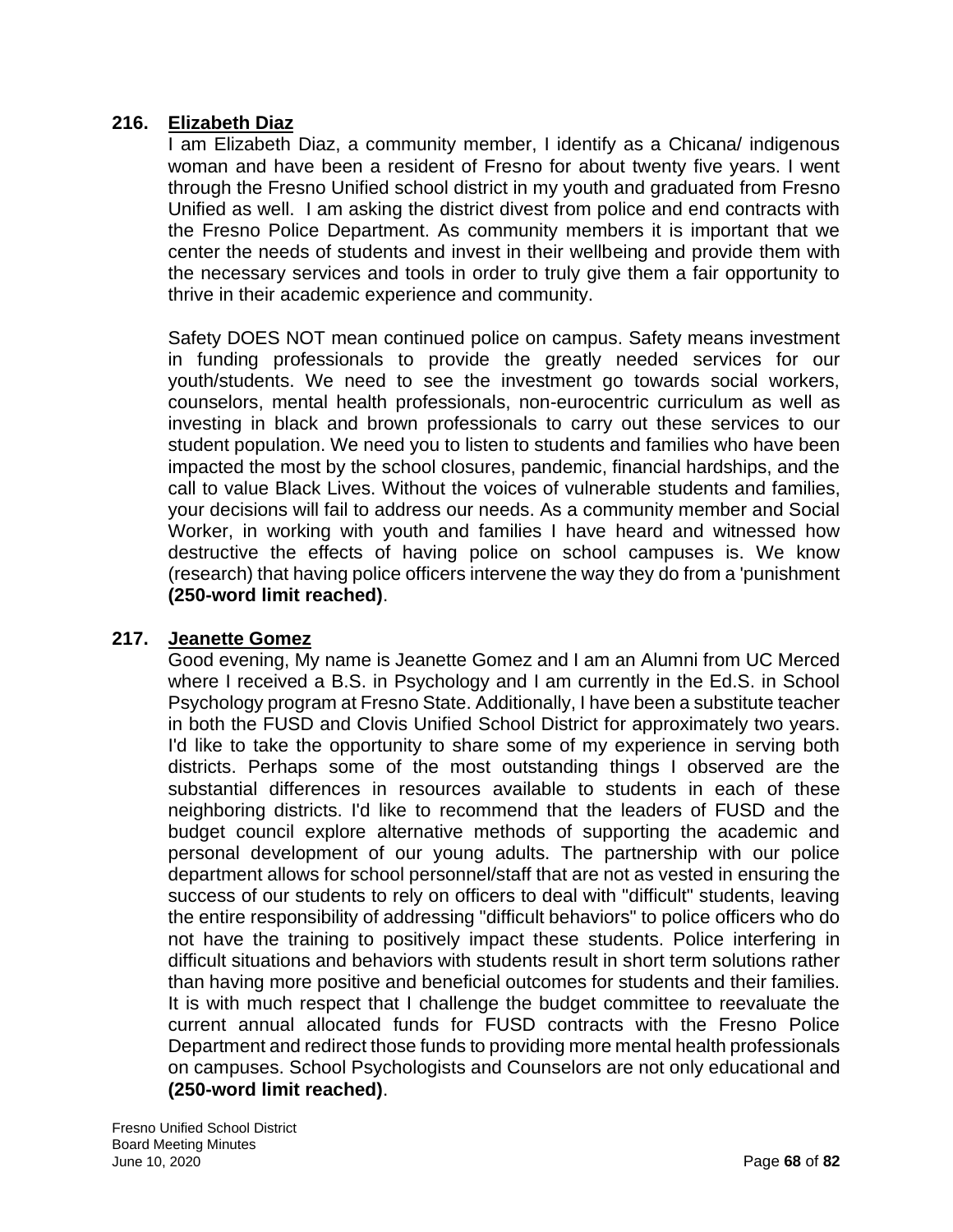## **218. Kristin Cappelli**

I am writing to you today as a teacher in FUSD regarding Agenda Item B-31. I am concerned about the district administration's and school board's considerations for the use of our district's reserves in the proposed budget. Our CBA has language that says when JHMB expenditures exceed revenues by 3% or more, this will trigger higher employee contributions/assessments (premiums) and a reduction in the health plan coverage. (Refer to Article 18, Sections 4.3 and 4.4). With an ample reserve of \$113 million, FUSD now plans to underfund the JHMB by not increasing its contributions in the 2020-2021 and 2021-2022 school years as previously agreed, to the tune of \$2.5 and \$3 million, respectively. Please do the right thing and restore FUSD's contribution to the health fund back to the 2.29% increase for 2020-2021, from the 0% increase currently being proposed, to preserve our health benefits and premiums at the current level. If you do not, you will deplete the health fund reserve, and the immediate action called for in the contract - reducing benefits and charging all employees more - will happen. The current proposal is especially concerning during this unprecedented time in our history, the era of COVID-19, when we have no effective vaccination against or time-tested "cure" for the disease. We, as a staff serving our students, want to do so as healthy persons, not those afraid to go to the doctor. Thank you, Kristin Cappelli.

### **219. Lisa Pierce**

Members of the Board, I am a teacher a Columbia Elementary. I have concerns with, and potential solutions to, the district's budget proposal. My primary concern is the potential underfunding of our healthcare plan during a global pandemic. My solution:

- 1) Use a small portion of the vast general fund reserve to help the healthcare fund keep up with the impending healthcare coverage costs.
- 2) Suspend any trigger language that would result in an automatic increase to healthcare premiums or coverage.
- 3) Return TSAs who are NOT placed at a school site to regular classroom positions.
- 4) Return instructional coaches to a regular classroom position.

Teachers who have personal contact with our students make the most impact. TSAs and coaches placed at the district office have less of an impact. Please keep your eyes on the students and do what is best for them when making budget cuts. Respectfully, Lisa Pierce.

### **220. Enrica Torres**

Good Evening~My name is Enrica Torres, I'm an RSP Teacher at Leavenworth. I'm writing this email today because I'm worried about the possibility of our health benefits being compromised and the long-term effects it will have on all of us. I want to convey that we work hard for our health benefits and that we deserve to continue to have the coverage that we currently have. I'm asking you to please seek other cuts but don't cut the teachers' salaries/benefits. I'm under the impression that the reserve fund is for catastrophes such as the Covid-19. While no one could have anticipated this pandemic, it's crucial that we band together for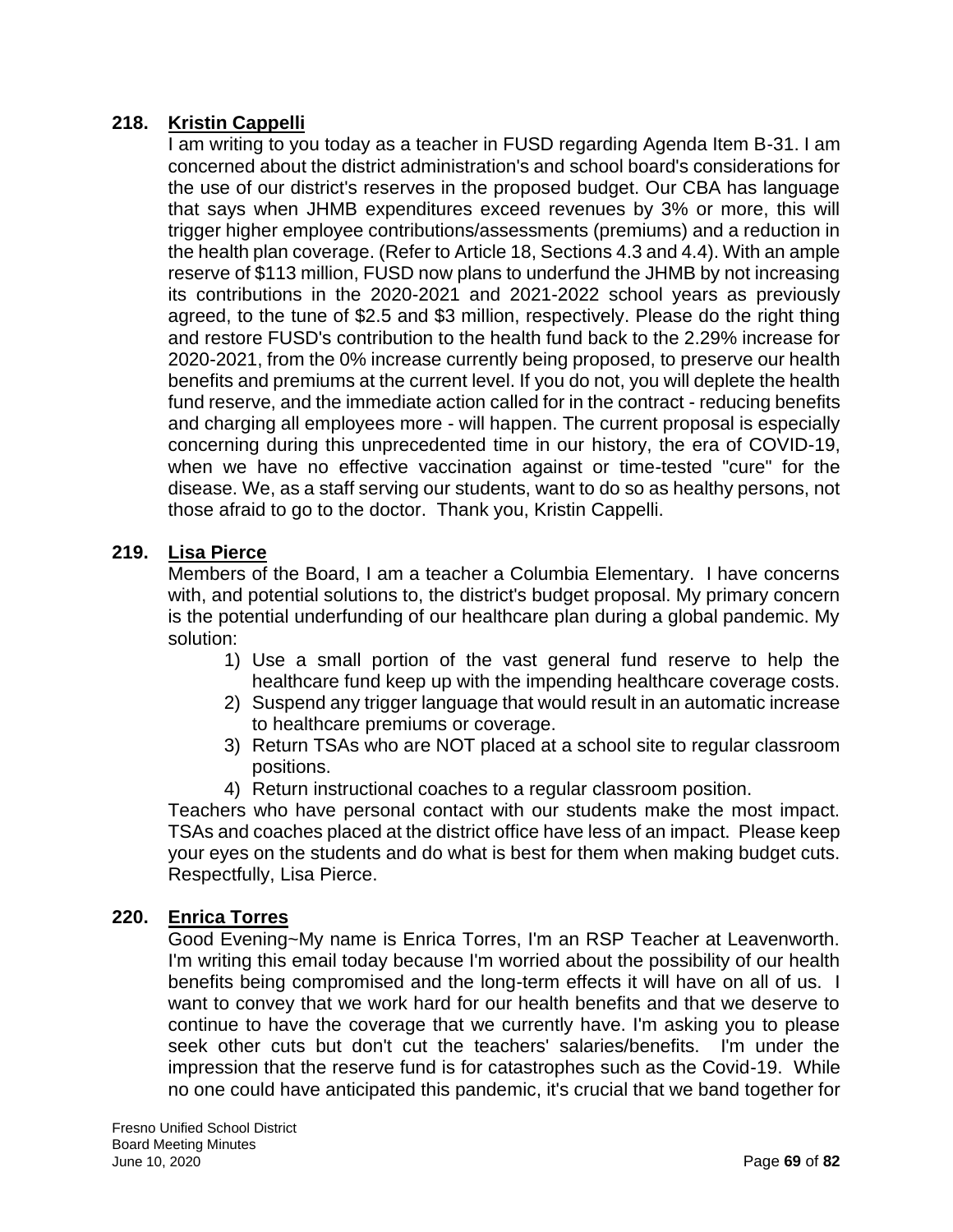the well-being of everyone in the district. As a united profession, we should not have to worry about whether we can afford to receive health care. The costs are already so expensive that any extra costs would be detrimental financially. Most of us go to work when we're sick because we're dedicated to our students, what happens if god forbid, we contract this disease and cannot afford to pay the extra co-pays and deductibles? We cannot foresee who may or may not get sick, and we certainly shouldn't be worried if we do! Covid-19 hit home for myself and my family when we lost an uncle and a cousin to the disease. I am immunocompromised and my husband has a heart condition and diabetes which puts us in the high-risk category. If something were to happen, I would hope that **(250-word limit reached)**.

## **221. No Name – Voice Message (No Transcription Due to Anonymity)**

#### **222. Michael Gonzalez**

Dear School Board Trustees, As a Fresno resident, I urge you to end contract with the Fresno Police Department and invest in services and programs that support the growth and wellbeing of students. Our district pays \$2.5 million in contracts for SROs, SNROs and ShotSpotter. This money should instead be allocated to academic counselors, mental health services, and inclusive curriculum.Safety does not mean prioritizing policing on campus. Safety is ensuring our students' basic needs are met. Safety is ensuring our students have the tools and resources to learn, be creative, and thrive. I urge the district to make equitable decisions and to engage community in this budget process. I urge the district to agree to do a 2020-21 Budget revision in September so you have a chance to hear from students & families to inform your decisions, especially those most impacted by learning loss.

### **223. Teri Harper**

The Healthcare fund must be protected!

- We need to use a small amount of the general fund reserve to help the healthcare fund keep up with the healthcare coverage costs.
- We need to suspend any trigger language that would result in an automatic increase to healthcare premiums and/or healthcare coverage.
- We need an increased annual number of sick days for all FUSD employees.

Healthcare is TOO important not to fund!! Respectfully, Teri Harper.

#### **224. Jennifer Arellano**

My name is Jennifer Arellano and I am urging the removal of police officers from all FUSD Middle Schools and High schools. As part of my prior employment, I was in schools in which I witnessed with my own eyes the criminalization of a student who was escalated by their own teacher. The student was held in a "restraint," and was criminalized by the "Student Resource Officers." While the middle school student cried in pain, one of the school officials threatened to put him in handcuffs. This incident took place at Gaston Middle School which is an area that is known to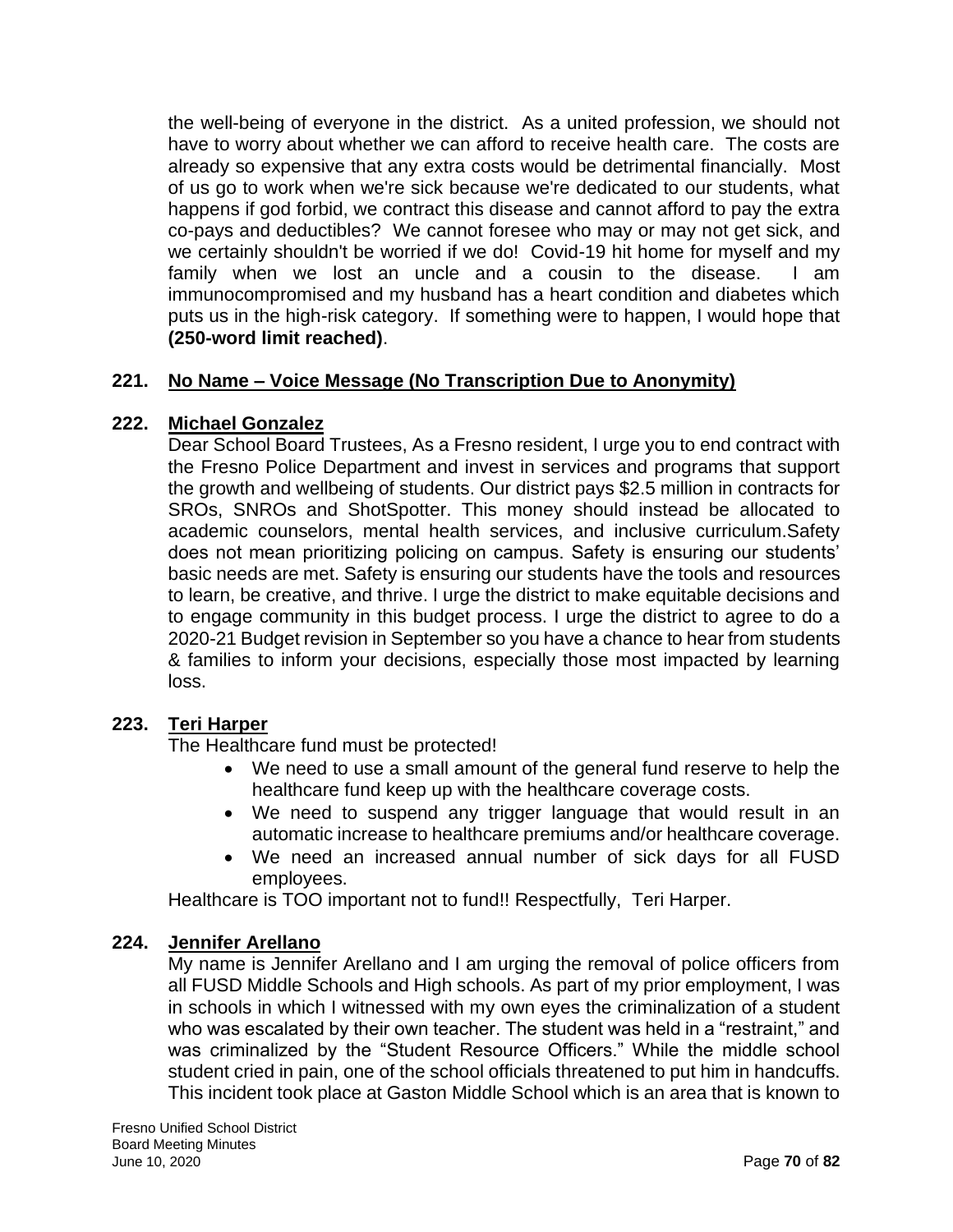be over-policed and predominantly home to persons of color. That incident I witnessed was traumatic to the student and not handled in the students' best interest or safety. Police officers receive 120 hours of training using force for every 8 hours in conflict resolution. Children experience trauma everyday in their homes, in their neighborhoods and in their schools. They need a person who is going to help them with conflict resolution which is something that will help them during their everlasting struggles of life. Our children need COUNSELORS NOT COPS. They need emotional support, not verbal harassment. They need love, not hands on them. They need coping tools, not handcuffs. I hope that you take a close look at the evidence and data that supports these claims and that you listen to our students' needs for the sake of their safety.

## **225. Oscar Arellano**

I am a gay Latino. I am asking the district to divest from police and end contracts with the Fresno Police Department. As a student member, it is important that we center the needs of students and invest in their wellbeing. Safely DOES NOT mean continued police on campus. Safely means investment in the arts. We need you to listen to students and families who have been impacted the most by the school closures, pandemic, financial hardships, and the call to value Black Lives. Without the voices of vulnerable students and families, your decisions will fail to address our needs. We are sick and tired of being sick and tired. We urge you to work with the community to move forward and build a new vision for education.

### **226. Yolanda Arellano**

Dear FUSD District Members, I am requesting that you seriously consider the future shortfall of our health care benefits. Please do not put us and our families in jeopardy by having to pay more for healthcare. We as a community are enduring the fear of too many unknowns as we put our health at risk to educate our children in our communities. A challenge that we know is necessary. Please do not leave us at risk. Show that you value and fully support us as professionals by allocating the necessary funds into our future health budget. Thank you for all you do for FUSD and your continuing support. Sincerely, Yolanda Arellano.

### **227. Lorena Munguia**

I am an educator who comes from a low income community. I am asking the district to divest from police and end contracts with the Fresno Police Department. As community member it is important that we center the needs of the students and invest in their well being. Safety does not mean continued police on campus. Safety means investments in school counselors, teacher resources, and for after school programs which are widely used by low income families. We need you to listen to students and families who have been impacted the most by the school closures, pandemic, financial hardships, and the call to honor Black lives. Without the voices of vulnerable students and families your decisions will fail to address our needs.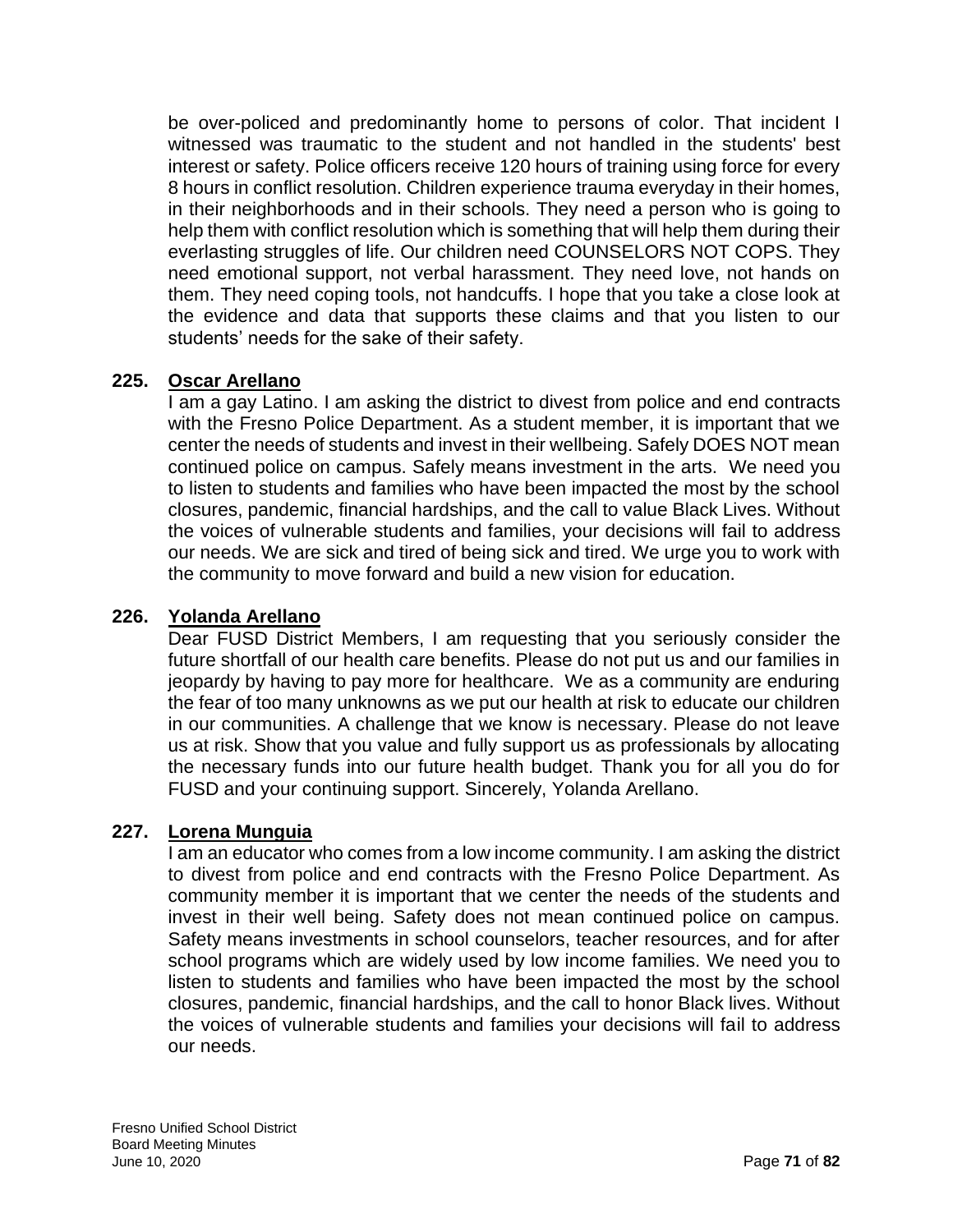### **228. Ene Viveros**

I understand that a proposal will be presented to the school board that includes teacher's health fund reserve will be reduced by tens of millions of dollars in a few years making it likely that all FUSD employees will face healthcare premium increases and/or healthcare cuts. This proposal is very troubling since the proposed budget does not include spending one dollar of the projected \$113 million reserve. In the middle of this global pandemic, this proposal does not protect our (teachers) healthcare reserves, in fact it will deplete the healthcare reserves. My plea, as a FUSD employee is that the district preserve the healthcare reserves, while carefully suspending any trigger words/and or that reduces healthcare coverage. I am a dedicated teacher and urge you to find a way to protect our healthcare reserves. Ena Viveros.

## **229. James Eastwood**

Board Members, Thank you for your leadership in these difficult times. Your sacrifice is very much appreciated! It has come to my attention that district administration will recommend that you hold back the scheduled increase in our healthcare contribution. Although they can say accurately that this isn't a cut, they must admit that healthcare costs go up significantly every year. So, while not a literal cut, I can expect less medical coverage, with more out of pocket expense; those will both feel like big cuts to our family budget. Simultaneously, you have a healthy, approximately 113-million dollar reserve. Thank you for that prior fiscal planning! Yet administration is proposing to sit on that rainy day fund while we are drowning in the Covid-19 deluge. What better way is there to use a little of the reserve than to safeguard our healthcare? What better time than now? Please take this suggestion to heart and include 3-million per year of the reserve into a real non-cut of healthcare! Almost immediately following this you will be focused on reopening, putting our district employees in Covid-19s path. I know you can't guarantee my safety, but you can give me the peace of mind that comes from a fully funded healthcare plan. Thank you for your kind attention in this matter!

### **230. Linda Garcia**

I'm emailing to express my support for FUSD teachers and to encourage board members to focus resources on reducing class sizes, increasing academic counselors and mental health resources, developing wellness centers, and increasing mentoring opportunities for new teachers. I'm an academic counselor at a Fresno County community college, and I often see students coming from high school unprepared for college. At the community college level, it is easier for us to address academic shortcomings than it is for us to rebuild a student's trust in the educational system, teach the social skills needed to participate in challenging class discussions, or instill into students the belief in themselves that they can be successful in college. The relationships young students develop with their teachers set the tone for how they feel about education, and these relationships cannot develop in large classrooms, they also do not develop only through academic instruction. The social skills students can learn at the primary and secondary school levels will continue to impact them as they continue to higher education or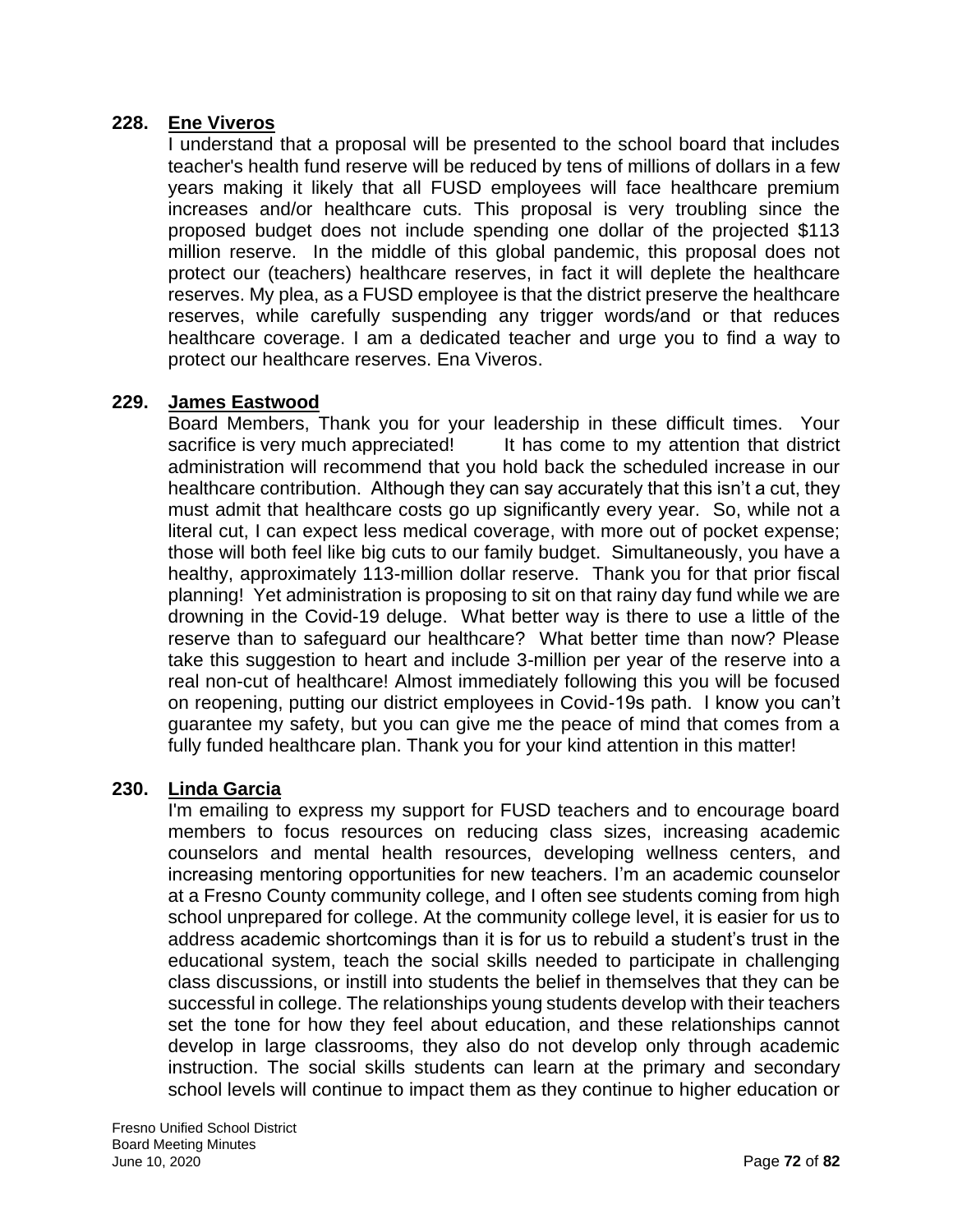future employment. Please consider reducing class sizes and funding student support services. Thank you for your time, Linda Garcia, area #5.

### **231. Ben Weemes**

Hi, my name is Ben Weemes, I teach at computech. I have my 3rd baby on the way and I really need good and affordable health insurance as I am the sole breadwinner for my family. Please consider dipping into the reserve fund to keep our healthcare costs consistent! Please.

### **232. Ariel Lopez**

I am a community member and former FUSD student. I am asking the district to divest funds from the police and end contracts with the Fresno Police Department. We must center the needs of students and invest in their wellbeing. Safety DOES NOT mean continued police on campus. Safety means investments in our students, teachers, counselors, and classes that teach students their history. We need you to listen to students and parents who have been impacted the most by COVID-19, the subsequent school closures, and by the social unrest gripping the nation. Without their voices, your decisions will fail to address our needs as a community and Superintendent Nelson's call that the district will, "show you our anti-racism through action, not words" will ring hollow. Our students deserve better. Black Lives Matter!

### **233. Lucia Perez Martin**

To Whom It May Concern, The purpose of this email is to convey to you my concerns about the current health care benefits proposed by Fresno Unified. I ask the board to preserve the heathcare reserves, suspend any trigger language that would result in an automatic increase to healthcare premiums and/or healthcare coverage costs, and add additional sick days for staff as we reopen schools. There is an huge risk for staff upon our return in the new school year. As an educator, I am concerned about not having the annual alloted sick days if I were to get sick. Thank you for your time in this matter. As a teacher I value the time you have invested in providing the equitable budget resolutions. Sincerely, Lucia Perez Martin.

### **234. Melinda Galaviz**

It is troubling to know that the district is not planning to spend one cent from its projected \$113 million reserve. The district can't have it both ways: it wants to protect its vast reserves while forcing employees to deplete their healthcare reserves in the middle of a global pandemic. As a teacher of FUSD, I am calling to action that the school district preserve the healthcare reserves, suspend any trigger language that increases premiums and/or reduces healthcare coverage, and add additional sick days for employees as we attempt to re-open schools. Please be open and transparent in all decisions being made. Thank you, Melinda Galaviz.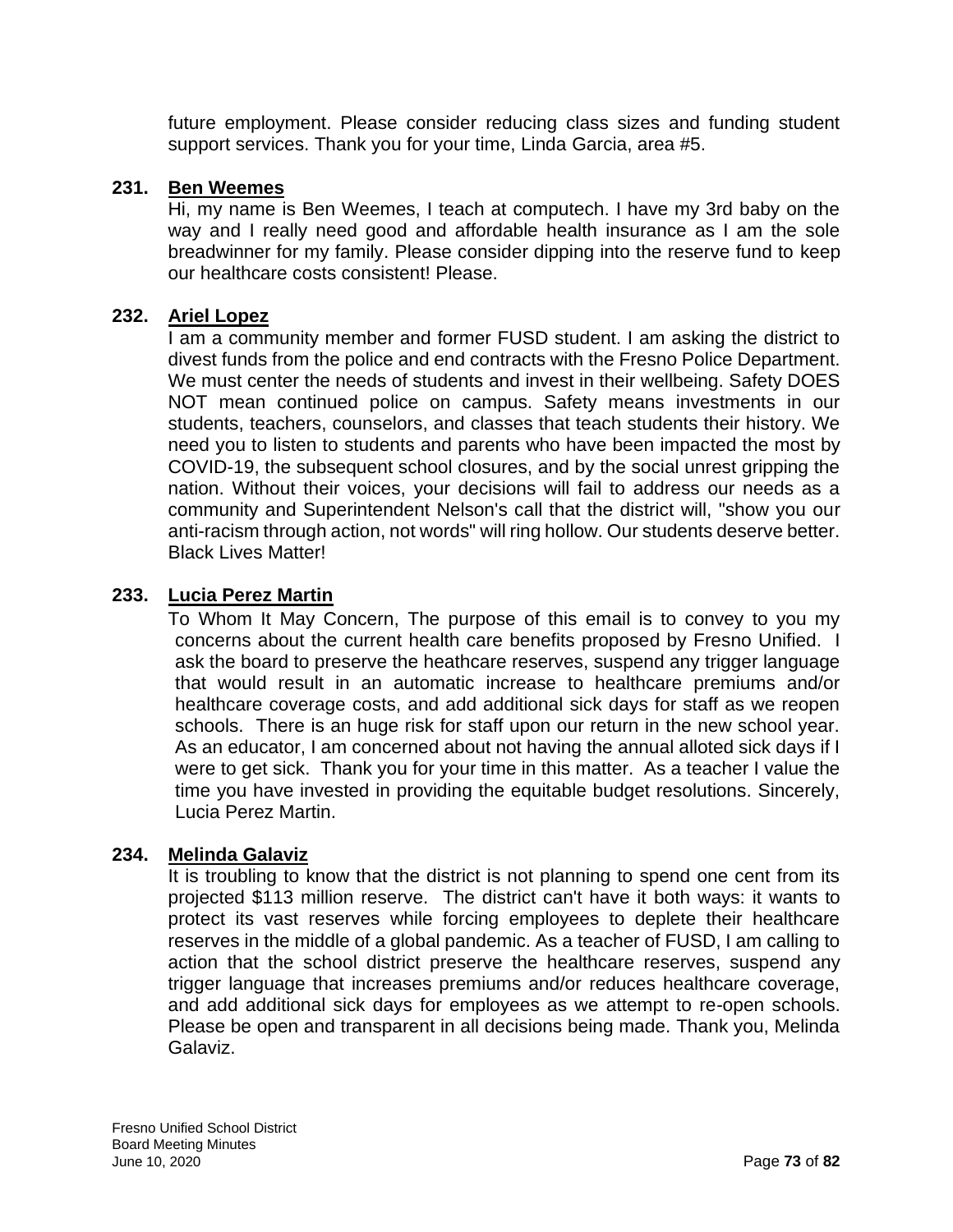### **235. Carolina Cervantes-Ruiz**

Fresno Unified needs to be proactive and ensure our health fund is not compromised this year or in the near future. Fresno County has not flattened the curve with Covid-19. Invest now to reduce any financial impact to our families beyond 2020-21. Carolina Cervantes-Ruiz, FUSD Teacher, Kratt Elementary School.

### **236. Virginia Rivera**

(Revised/Edited from the first one I sent) Dear Fresno Unified Board, I want to express my gratitude for the proposed budget. I urge the board to pass it. I am amazed that this budget has managed to keep the majority of cuts away from our classroom and students! Thank you for your dedication to our students and the amazing educators as well as support staff that serve the Fresno Unified Community. I am well aware that many school districts are making severe cuts to student programs and to staff salaries. I am grateful for the years of fiscal responsibility that have enabled our district to continue to function without severe cuts to programs that serve our students and families-even in the midst of all that has happened. I have been a teacher with Fresno Unified for 30 years. You have my respect and genuine gratitude. I urge the board to pass the budget as it is. Today, the FTA leadership urged its members to reach out and demand that teacher's health care benefits be protected from any cuts or shortages in the future.I find it shameful that any educator would complain at a time such as this when so many are suffering financial hardship. I apologize for my colleagues that may have sent demands for an improved budget-one that promises no sacrifices will come to any teacher. I cringe at the thought of making demands for 100% protection from financial hardship at a time when nearly 40 million people have **(250-word limit reached)**.

# **237. Claire Martineau**

Dear FUSD Board, I am a community member and educator in Fresno Unified. I am writing to ask the district to divest from police and end contacts with the Fresno Police Department. As an educator it is important that we center the needs of students and invest in their wellbeing. Safety DOES NOT mean police on campus. Safety means providing access to mental health services on campus, creating safe spaces where students will be taught how to make healthy decisions and learn to take their futures into their own hands. Safety is investing in outlets for students on school campuses; things like arts, electives, and activities both during and after school hours. We need you to listen to students and families who have been impacted the most by the school closures, pandemic, financial hardships, and the call to value Black Lives. Without the voices of vulnerable students and families, your decisions will fail to address our needs. There is beauty in the community of Fresno and we are cable of much more than we've been. Centering in on our community and creating equity in Fresno will help our community not only heal but thrive. Investing in youth is something that should always be prioritized; after all they are the ones we are leaving this place to when we are gone. Start investing now in a better Fresno, work with your community, build a new vision for education. In community, -- Claire Martineau.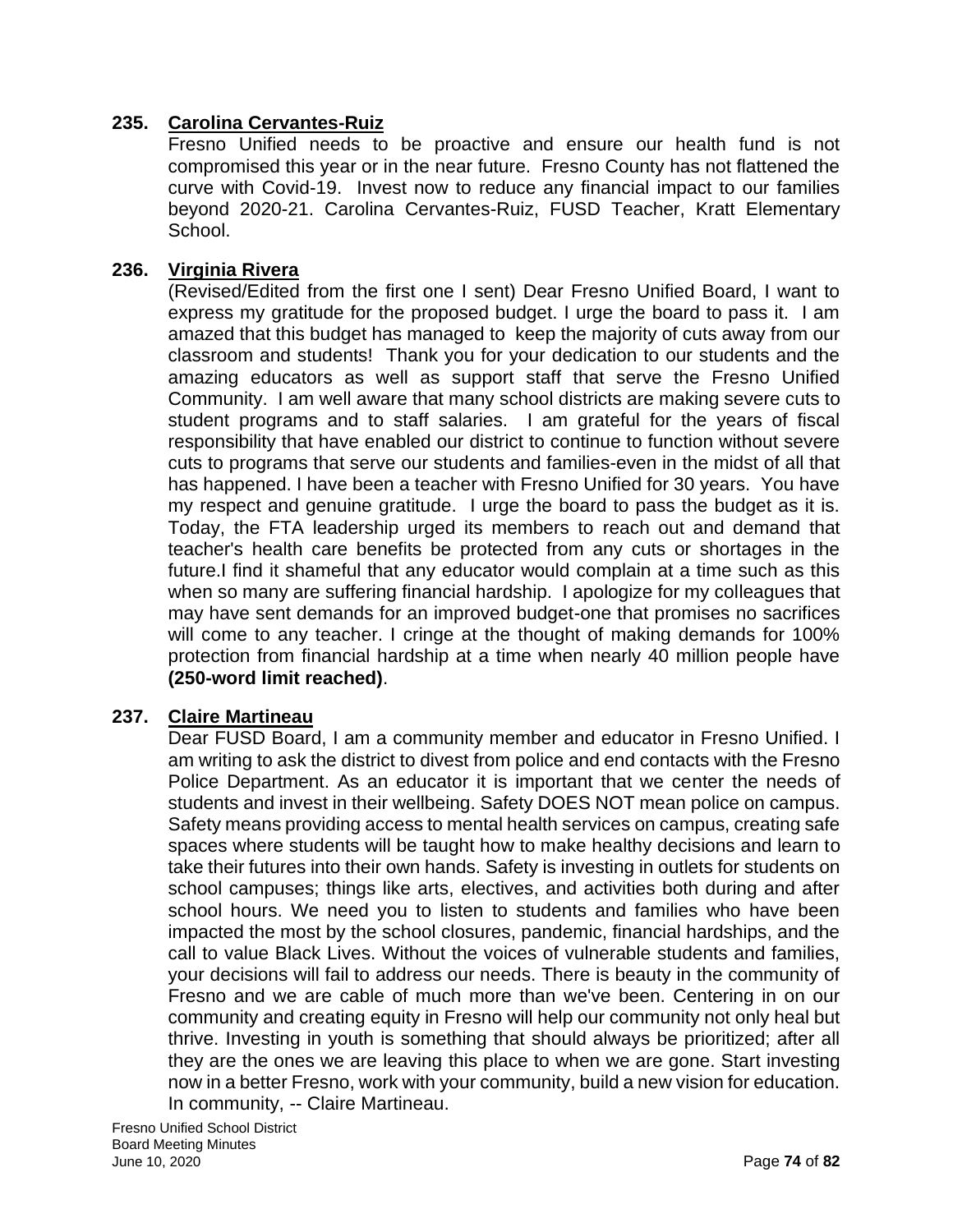### **238. Maria Ortega**

My apologies, I sent that comment prematurely. The comment below is the one I would like ot submit for public comment. "My name is Maria Ortega and I am the lead organizer with Californians for Justice, Fresno and am also an Edison alumna. These are some very challenging times for the entire country and we know Black, Brown, and Indigenous communities are disproportionately affected. This is true both in terms of the impact of COVID-19 as well as the historical over-policing of neighborhoods where a majority of people of color reside. It is because of this that we include the feedback from these communities in the budget process. Therefore, we urge you to create a process that meaningfully engages students and families in the budget process, especially hearing from our Black community. I also urge the Board to begin taking steps to divest from police in schools. Years of research show that policing does not work in our schools or communities. Rather, police act as an arm of the state that hides, rather than remedies, deeper social ills. For example, we know that having a caring adult on campus does more good for students than using punitive disciplinary measures. This means we must answer the need to invest in mental health, social-emotional learning while placing an emphasis on equity. Although difficult, this moment has given us a beautiful opportunity to positively impact the future of thousands of young people. It is our moral duty to learn, unlearn, and do better. **(250-word limit reached)**.

### **239. Jessica Vierra – Voice Message (Transcribed)**

Hi, my name is Jessica Vera and I am calling I'm a Fresno Unified teacher calling in response to agenda item B31 school budget. I do want schools to open because I think it's important for students to be back in the classroom, but I'm concerned about my health and the health of my co-workers when returning to school, as well as the health of our students. I would like you to increase the annual number of sick days for all Fresno Unified employees and use a small amount of the general fund reserve to help healthcare funds and to keep up with healthcare coverage costs. And then also suspend any trigger language that would result in an automatic increase to healthcare premiums or healthcare coverage costs. This would really benefit all the teachers in Fresno Unified. Thank you very much.

### **240. Vivian Montijo**

I am an LGBTQ Latinx student and Fresno resident. I am asking the district to divest from police and end contracts with the Fresno Police Department. As a student/community member it is important that we center the needs of students and invest in their wellbeing. Safety DOES NOT mean continued police on campus. Safety means investment in counseling, support and wellness groups/centers, and a non-Eurocentric curriculum. We also need investments in better transportation and food provision for struggling students. We need you to listen to students and families who have been impacted the most by school closures, pandemic, financial hardship, and the call to value Black Lives. Without the voices of vulnerable students and families, your decisions will fail to address our needs. We urge you to work with community to move forward and build a new vision for education.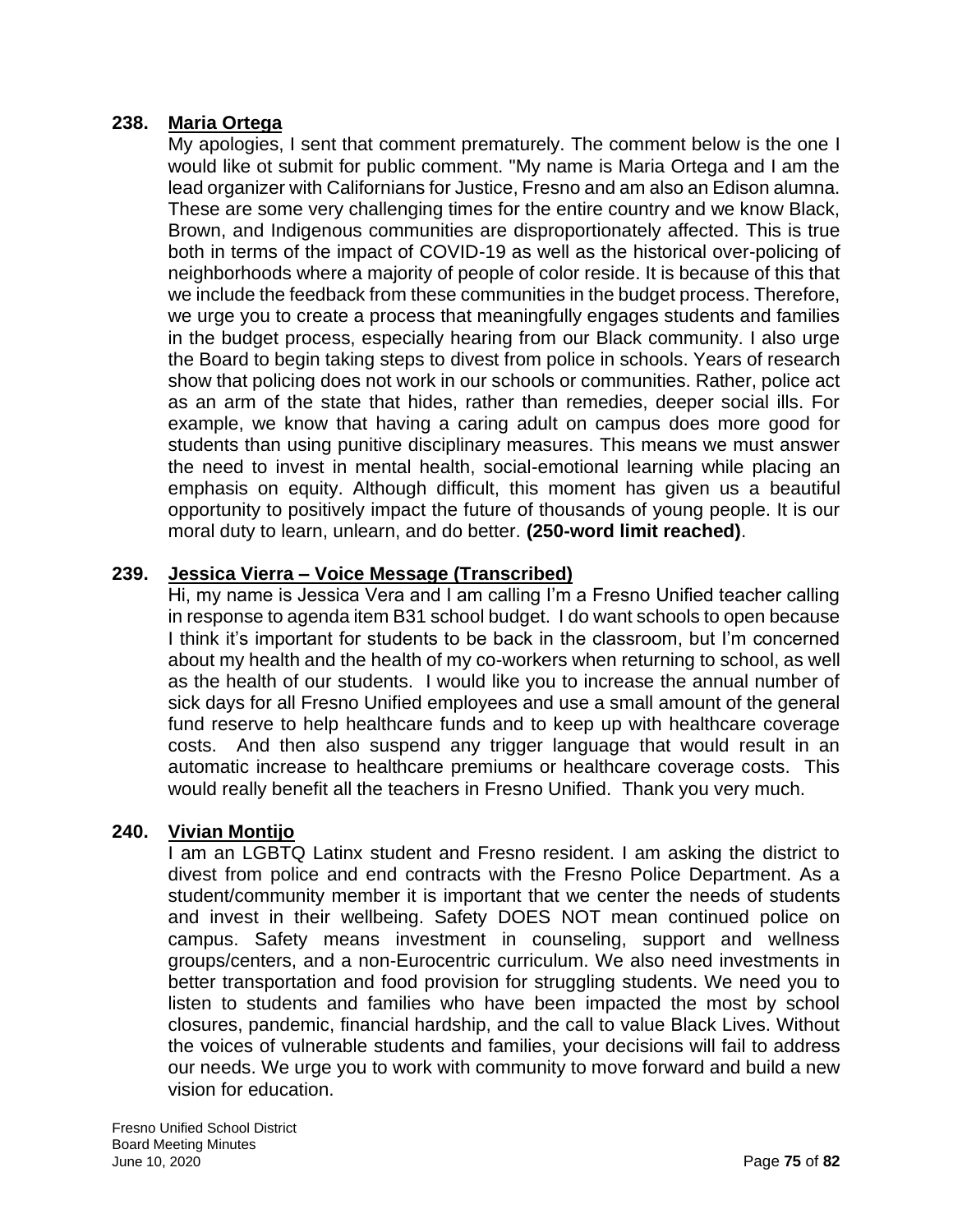# **241. Kevin Solis – Voice Message (Transcribed)**

Hi, my name is Kenneth Solis and I'm calling, I'm a teacher in Fresno Unified and I'm calling about agenda item B31. I'm calling to ensure that we use a small amount of our general fund to cover the expanding cost of healthcare and to make sure we get the health coverage we need for Fresno Unified teachers to maintain a healthy and safe work environment, suspend any trigger language that would result in an automatic increase to health premiums and healthcare coverage costs, and increase the annual number of sick days for all Fresno Unified School District. In Fresno Unified we serve thousands of students and if one teacher gets exposed to the virus it can lead to a quick contamination to an entire school site and result in a school closure. I believe school sick days for a teacher is mandatory, especially during an event of a pandemic. Thank you very much have a good day.

### **242. Anai Figueroa**

Fresno Unified School Board, My name is Anai Figueroa and I am an alumnus of Duncan Polytechnical. I graduated in 2018, and since then I have taken more time to learn about the inequities that many marginalized and low-income communities face and how these communities can be better supported. A large majority of the student population across all FUSD schools belong to the groups previously mentioned, and because of that, I think it's important that children and the youth served by the district are receiving adequate resources. As a low- income, English learner who went through the K-12 system entirely through FUSD, I take pride in what the district was able to do for me and other students like myself. However, there were many times when I did notice the lack of resources to better support the needs of students. I believe that rather than investing in police officers to send to school campuses across the district, funds would be better spent and more beneficial to students and the community if they were used towards hiring more school counselors, psychologists, social workers and nurses. Students deserve to feel heard, seen, and cared for, and having cops on campus does the opposite. I urge you to work with and for the community and not against it, and to build a new vision for education. In community, Anai Figueroa.

### **243. Dominic Samaniego**

I am Dominic Samaniego. I am a seventeen year old latinx student from Edison High School. I am also a very involved community member and identify as LGBTQ+. I am asking the district to divest from police and end contracts with the Fresno Police Department. As a former student of FUSD/community member it is important that we center the needs of students and invest in their well being rather than in police officers. Studies have shown that students of color have increased chances of being funneled into the school to prison pipeline with an increased presence of police officers on campus. Studies have also shown that with an increase in police officers on campus there is also an increase in conflict between students of color, especially black students, and the police officers and the students. It is the police officers that have often provoked this kind of conflict. This must end. Safety does NOT mean continued police officers on campus. Instead, safety means investments in MORE and BETTER mental health resources and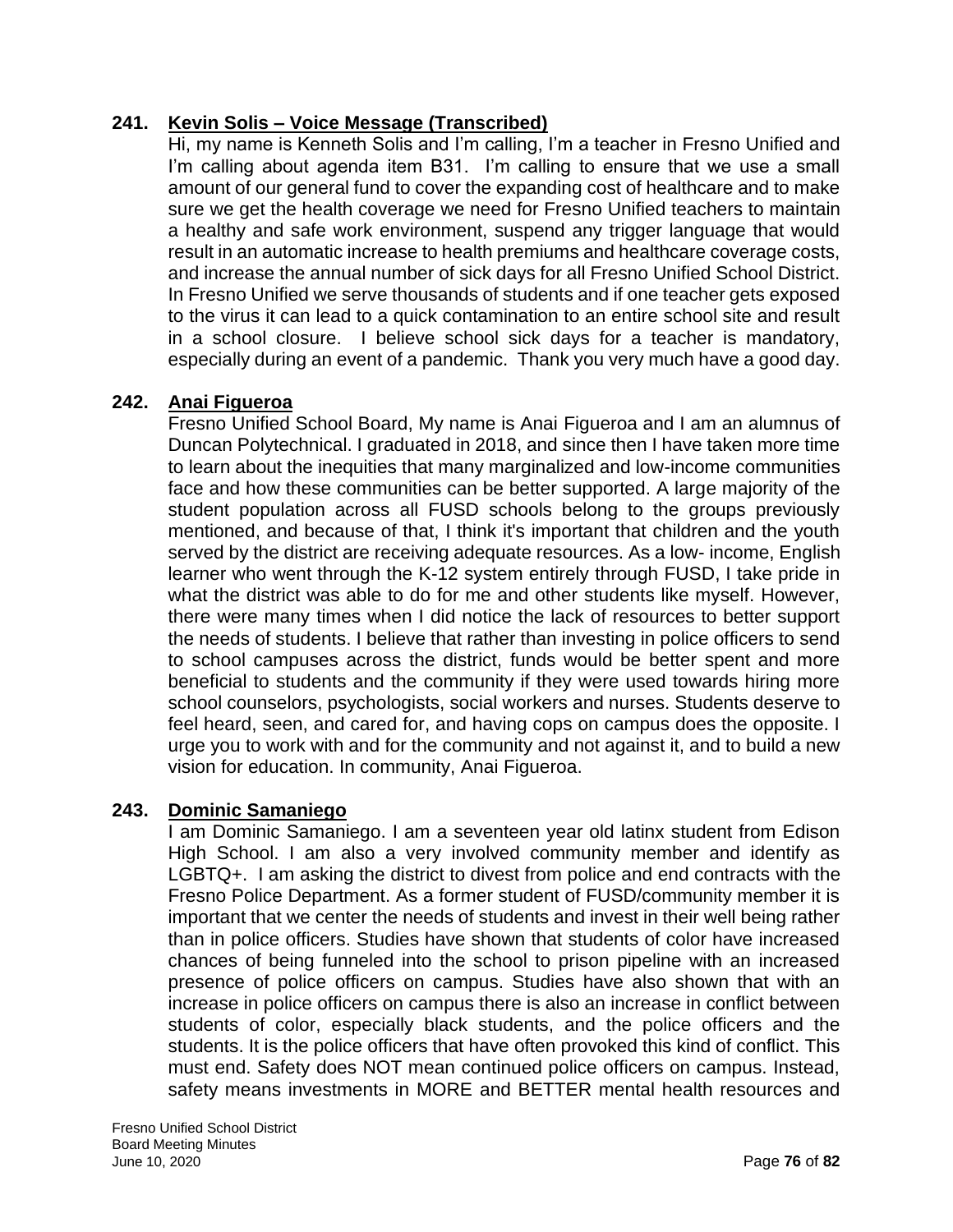counseling for students on campus. Rather than having a police officer in hand to discipline a student there needs to be more behavioral and mental health counselors on hand who will work towards getting to the root of the problem. Often at times students of color are punished for their actions with no real follow up. They are detained by the police and have no one to understand them or their needs. This will only continue the cycle **(250-word limit reached)**.

### **244. Jose Mendoza**

I am an educator who comes from a low income community. I am asking the district to divest from police and end contracts with the Fresno Police Department. As community member it is important that we center the needs of the students and invest in their well being. Safety does not mean continued police on campus. Schools should not be treated as a prison. Students should not be harassed, nor should their rights be taken away by an on campus officer. That is not what parents and communities get taxed for. Safety means investments in school counselors, teacher resources, and for after school programs which are widely used by low income families. We need you to listen to students and families who have been impacted the most by the school closures, pandemic, financial hardships, and the call to honor Black lives. Without the voices of vulnerable students and families your decisions will fail to address our needs. I hope you listen to the voices of the community that pay our salaries. Schools should be in better communication with the communities around them, especially low income communities. Communities all have a voice and their voice matters.

### **245. Ana Bustos**

Dear Fresno Unified School District Board of Education & Superintendent Bob Nelson:

We would like to express our concerns regarding Budget cuts decisions taking place at the Board of Education meetings today and during the next few days which will impact the 2020-2021 school year.

We are in support of maintaining Designated Schools in the District. Our school, Burroughs Elementary has made noticeable and significant academic progress in the 2019 CAASPP, California Assessment of Student Performance and Progress annual state assessment scoring 39.7% in English Language Arts and 34.2% in Math. In May 2020, our iReady Data currently are 48% in ELA and 46% in Math as one of the top schools Districtwide which includes our Dual Immersion Program students. Burroughs Elementary is one of the top 2 schools in Assessments Data results Districtwide. Our Principal, Dr. Miguel Naranjo and Staff collaborate in the best interest of students with 80 hours above the average school and the Data supports that.

Our Burroughs community that we serve is an economically disadvantaged community. They depend on these additional hours to have an equitable education social emotionally and academically in comparison to schools in North Fresno. We strongly hope that you will continue to provide equity and access to our Burroughs Elementary students and all Designated Schools in Fresno Unified.

Respectfully, Burroughs Elementary Teachers and Support Staff Electronic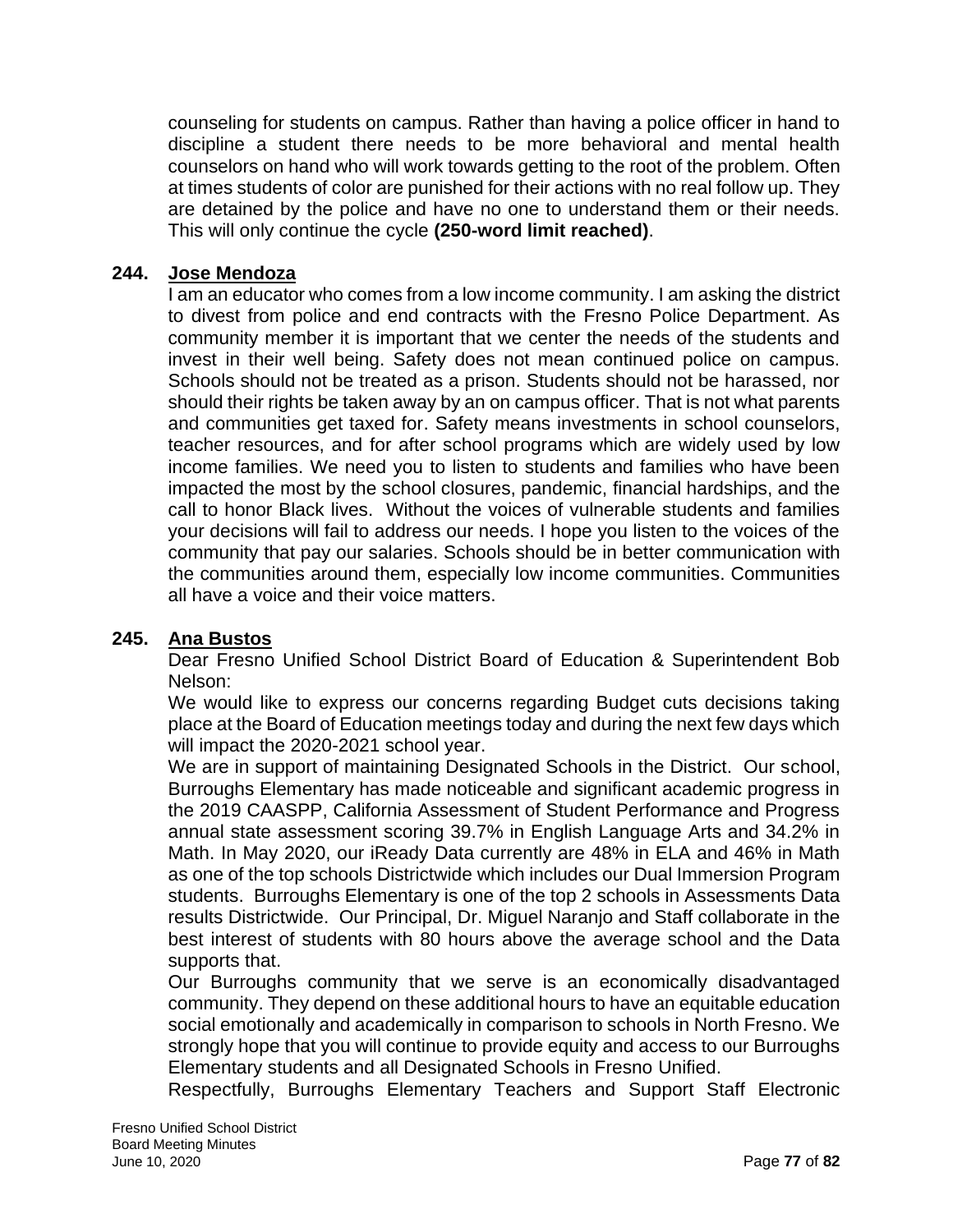### **Sinatures**

- 1. Ana Bustos
- 2. Lori Naranjo
- 3. Jeannete Marroquin
- 4. Lori Gobelli
- 5. Donna Haught
- 6. Phalla Moreno
- 7. Denise Brown
- 8. Melissa Yeverino

# **246. Harmony Drumm Mendez**

Dear FUSD School Board, With regards to agenda item (B-31 School Budget), I am requesting to preserve the healthcare reserves, suspend any trigger language that increases premiums and /or reduced healthcare coverage, and add additional sick days for employees as we attempt to re-open schools. This year was my sixth year of teaching and it was the only year I had to call out for 3 straight days due to a stomach and cold flu. With extra heath concerns due to the pandemic, teachers need their healthcare preserved and additional sick days. If the health of teachers is taken care of then they can focus of their students where their attention should be. Sincerely, Harmony Drumm Mendez.

### **247. Carmen Solis – Voice Message (Transcribed)**

Good Evening, my name is Carmen Solis. I am a concerned citizen calling regarding agenda item B31. Teachers need decent healthcare during this national emergency. Please use your massive reserves to maintain and increase the health fund. Increase their sick days. Their health is important for our future and for our kids our students. Thank you.

### **248. Cindy Kouyate**

My name is Cindy, and I am a community member. I am asking the district to divest from the police and end contracts with the Fresno Police Department. As a community member, it is important that we center the needs of students and invest in their well-being. Safety DOES NOT mean continued police on campus. Safety means investment in counselors, arts, and wellness centers. We need you to listen to students and families who have been impacted the most by school closures, pandemic, financial hardships, and the call to value Blakc Lives. Without the voice of vulnerable students and families, your decisions will fail to address our needs. We urge you to work with our community to move forward and build a new vision for education. Best Wishes, Cindy Kouyate.

### **249. Laura Jelmini – Voice Message (Transcribed)**

Hi, my name is Laura Jelmini, I'm a first grade teacher at Bakman Elementary, and I am calling regarding agenda item B dash 31 the school budget. I am calling to ask you to please preserve the healthcare reserves, suspend any trigger language that increase premiums or reduces healthcare coverage. Thank you.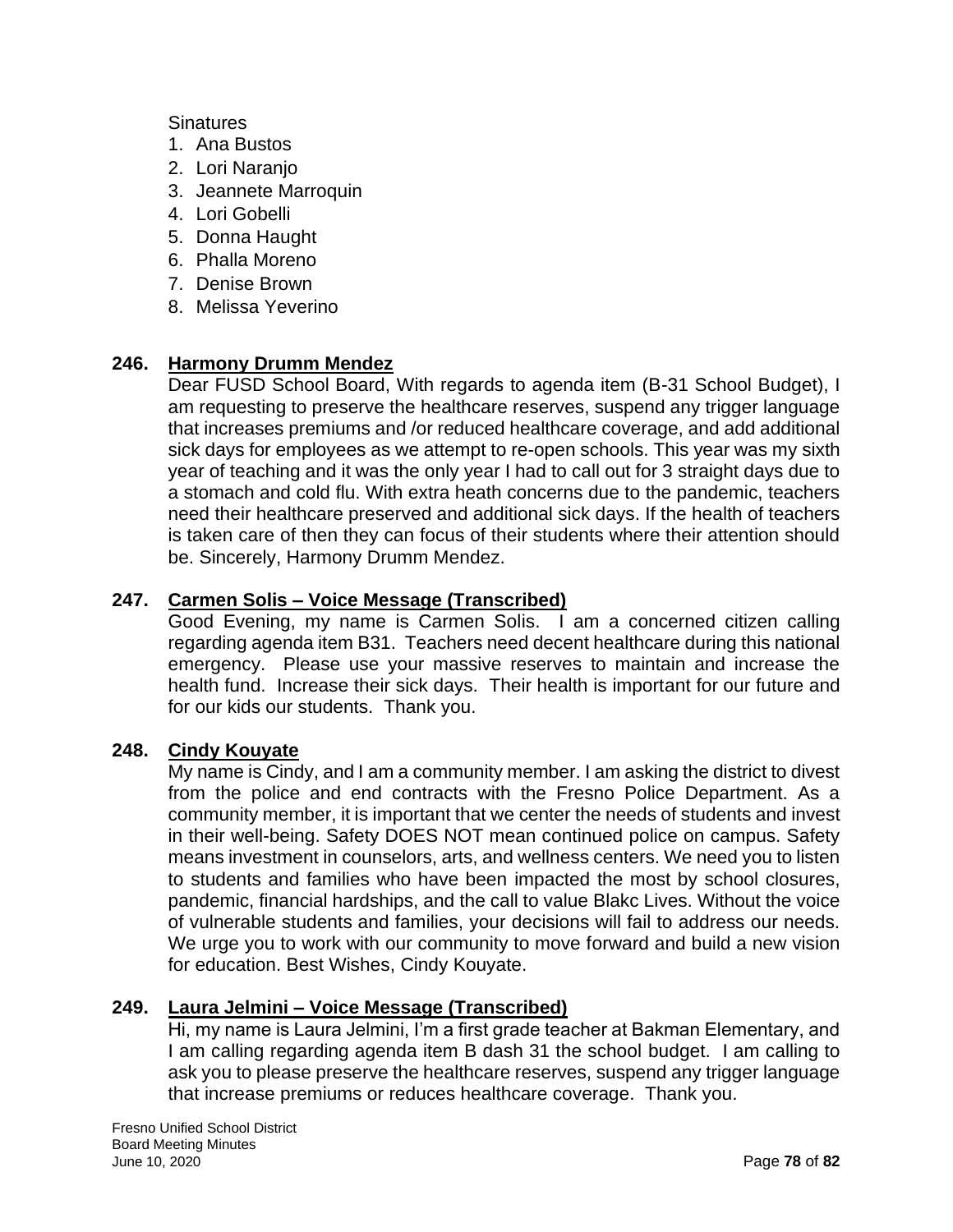### **250. Tommie Martinez**

I am greatly concerned over the proposed and recommended budget to only "maintain" the contribution by FUSD towards our healthcare. I am concerned that amidst this healthcare crisis, FUSD is recommending to only contribute last year's contribution and not continue with the contractual ongoing increase. We know healthcare costs continue to rise, but with only contributing the minimum, where will that leave us? Will all of us, you and I, be subject to pay for those shortfalls? Isn't this a missed opportunity to put money into the healthcare fund for all of us? Can you explain why the district has recommended and chosen not use any money from the reserve? It appears the district has established a secondary reserve fund where the monies will be shifted to. With that, it appears our reserves will have decreased, but they will have actually increased. Is this correct? Can this be explained further? Respectfully, Tommie M. Martinez.

### **251. Jaime Chavez**

Fresno School Board, My name is Jaime Chavez and I am a community member and Fresno State Alumna concerned about the future of Fresno. I am strongly urging you to not have police officers at school. I constantly hear students express their discomfort with seeing police at school. They shouldn't be intimidated.I am asking the district to divest from police and end contracts with the Fresno Police Department. As a community member it is important that we center the needs of students and invest in their wellbeing. Safety DOES NOT mean continued police on campus. Safety means investments in counselors, wellness centers, arts, more field trips so they can learn outside of school and in community involvement. We need you to listen to students and families who have been impacted the most by the school closures, pandemic, financial hardships, and the call to value Black Lives. Without the voices of vulnerable students and families, your decisions will fail to address our needs. It is time we help our students by really investing in their future. Public Education is under attack and we need to use every resource to accomplish this goal. Lets start by cutting the contract with Fresno PD. Best regards, Jaime, 93722.

### **252. Kenneth Solis – Voice Message (Transcribed)**

Yes, my name is Kenneth Solis and I am a concerned citizen calling in regards to agenda item B31. Teachers need decent health during a national emergency. Please use your massive l reserve money to maintain or increase their health fund and increase sick days. Their health is important for the future of the future of the students. Thank you.

### **253. Ana Sepulveda**

I'm a single mother of 3 toddlers, a 4 year old, a 3 year old and 1 year old. Our health insurance is very important to my family. My kids tend to get sick often at a young age. I would not want to have an increase in our health care in 2022. I would really appreciate if the district can use the reserve money to help this problem. Thank you, Ana Sepulveda.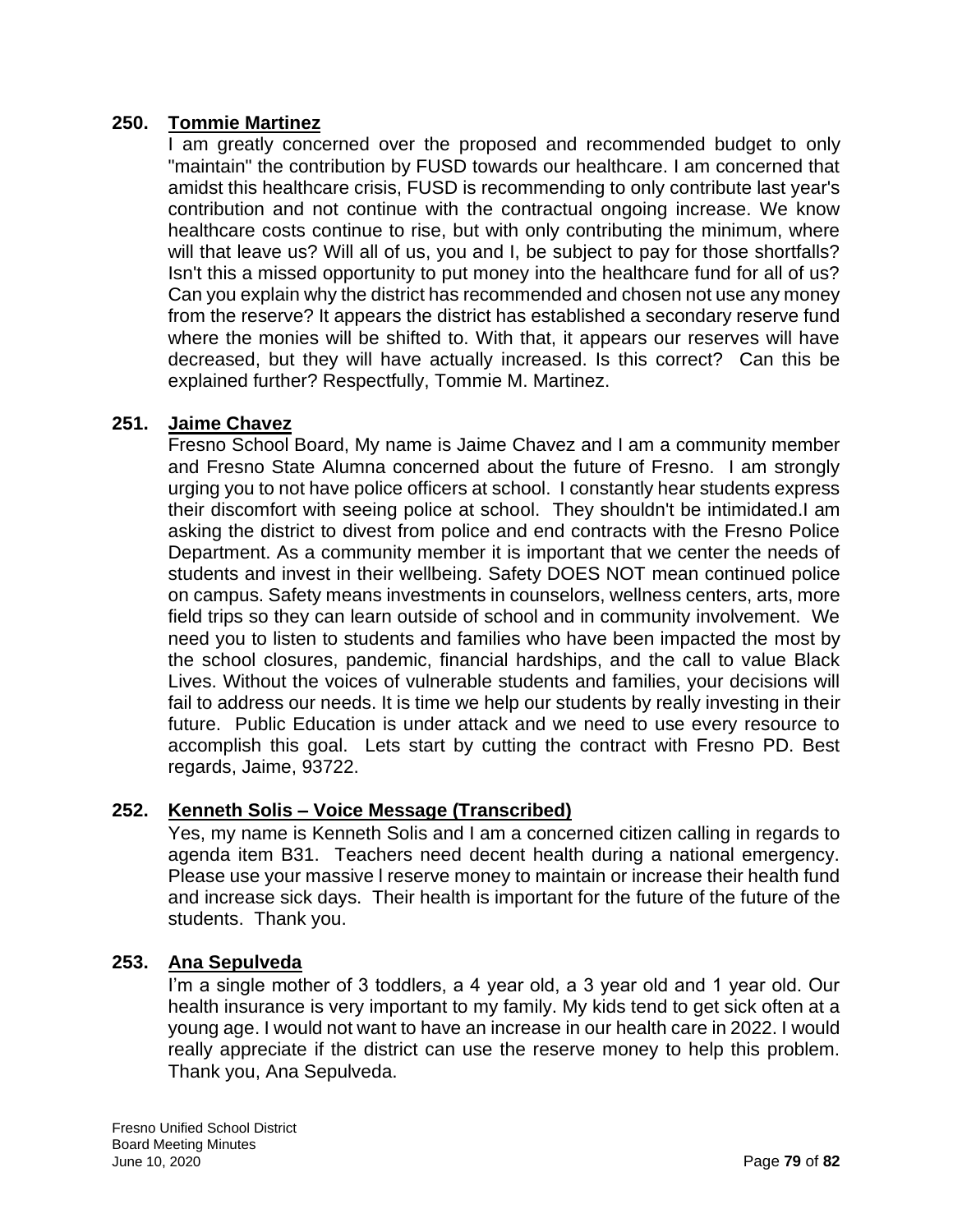### **254. Rosa Montes**

To Whom It May Concern, I am writing this email to express my concerns about our health care benefits. I ask the Boat to preserve the health care reserves, suspend any trigger language that increases premiums, and or reduce health care coverage, and add additional sick days for employees as we attempt to re-open schools. Is is critical to keep teachers healthy and safe. Healthcare should've be our priority because in August, when we return to school, teachers will be at a higher risk of being diagnosed with COVID-19. Thank you for your commitment to provide teachers and the community with equitable budget approaches. Rosa Montes.

For the record, there were questions/comments from Board Members to address Agenda Item B-31. A summary is as follows: Requested clarity pertaining to how long the district will be in a position of deficient spending. Requested clarity on unspent/vacant positions. Requested clarity pertaining to health fund contributions. Commented on the use of the Unrestricted General Fund. Commented the Health Fund has a significant reserve, nothing done to adversely impact, and will continue contributions called for with bargaining units. Board trying their best to make cuts as far away from students and campuses as possible. Requested clarity pertaining to reduction of reserve level and where resources will be used. Requested clarity on spend down resources of approximately \$40 million. Requested clarity on Early Learning FTE. Requested clarity pertaining to STERS and PERS and impacts to the budget. Requested clarity pertaining to the After-School Program contracts with Fresno County. Requested clarity pertaining to \$2.4 million one-time grant reduction in special education budget, what would grant be used for and should the district back-fill. Requested clarity pertaining to how many total school psychologists are now on staff within the district. Requested clarity on personal health care equipment made by district healthcare staff. Asked if the budget reflected a reduction in the contract with Fresno Police Department. Concerned that district is losing FTEs directly in support of students but paying for services not received while campuses are closed. Would like to see payment for services rendered. Requested clarity regarding if budget reflected the six new Designated Schools planning to onboard. Requested Superintendent Nelson to take formal action to resolve contract concerns with Fresno Police Department. Requested clarity as to the difference between Designated Schools services vs Fresno Police Department services. Comment made that budget reserves may be needed as far out as three or four years.

On a motion by Board Clerk Davis, seconded by Board Member Islas, Board Members approved to extend the Board Meeting by 30 minutes to 11:00 p.m., on a roll call vote of 7-0-0-0 as follows: AYES: Board Members Davis, Cazares, Islas, Jonasson Rosas, Mills, Major Slatic, and Board President Thomas.

Comments and questions continued from Board Members to address Board Agenda Item B-31 continued. A summary is as follows: Requested clarity pertaining to time in advance needed to notify staff if Designated Schools no longer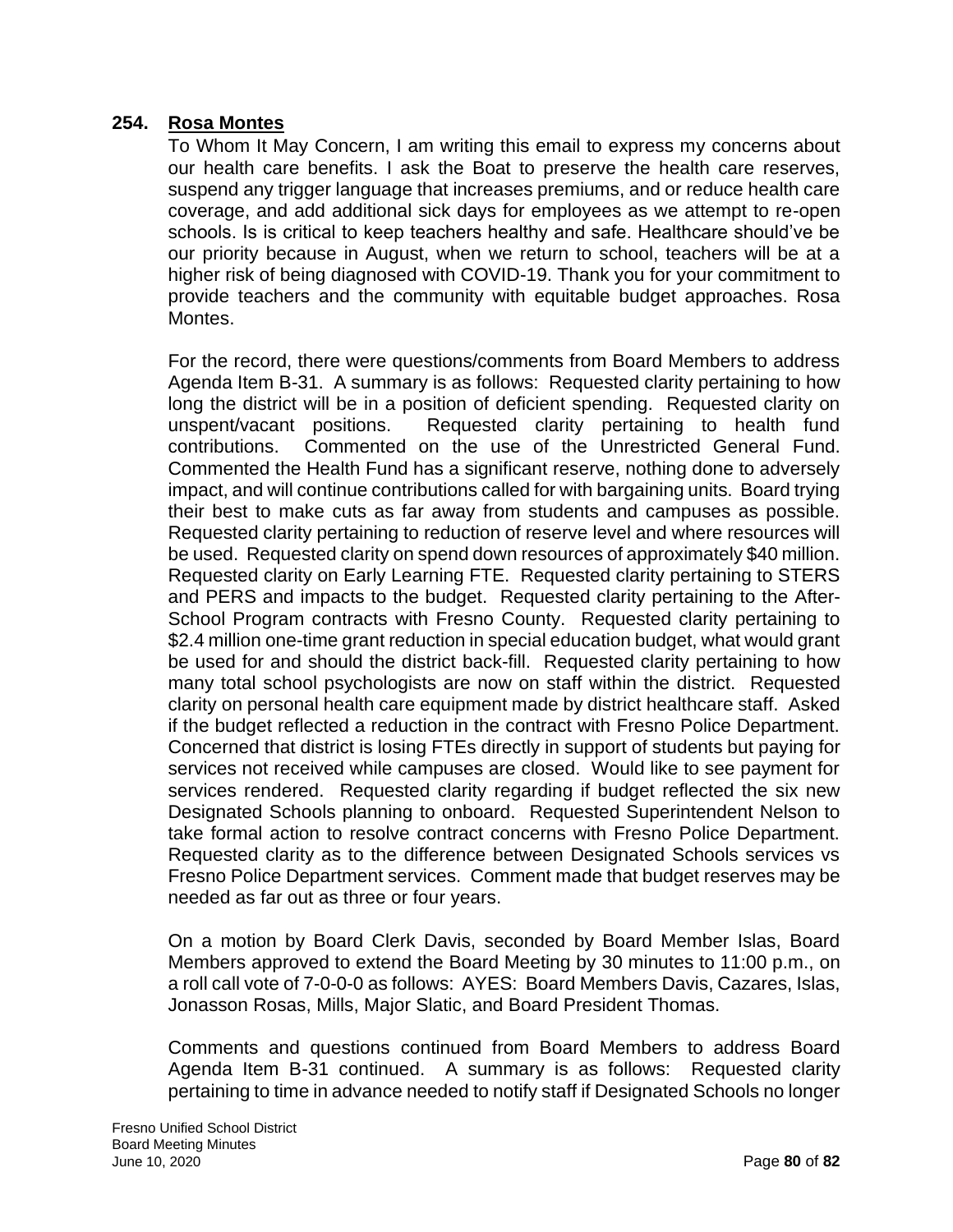continue. Requested the City Liaison Committee be reconvened. Requested information on plan for the \$13.4 million and plan on how reassigned staff will be used. Deputy Superintendent/CFO Ruth F. Quinto, Superintendent Nelson, and Chief Operations Officer Karin Temple, Chief Human Resources/LR Officer Paul Idsvoog, and Chief Academic Officer Kim Mecum were available to provide clarity.

On a motion by Board Clerk Davis, seconded by Board Member Mills, Agenda Item B-31 was adopted by a roll call vote of 5-2-0-0 as follows: AYES: Board Members: Jonasson Rosas, Mills, Major Slatic, Davis, and Board President Thomas. NOES: Board Members: Cazares and Islas.

**B-32, DISCUSS and APPROVE the 2020/21 School Plans for Student Achievement** Approval is requested for the 2020/21 School Plans for Student Achievement (SPSA). The development of the SPSA is a collaborative process involving staff, students, parents and community in the analysis of data to identify the needs of students, as well as an analysis of the effectiveness of practices and programs at the school. A copy of each SPSA is available upon request to the Board Office, as well as to each individual school site.

### **OPPROTUNITY FOR PUBLIC COMMENT ON AGENDA ITEM B-32**

For the record there were no public comments to address Agenda Item B-32.

On a motion by Board Member Mills, seconded by Board Clerk Davis, Agenda Item B-32 was approved by a roll call vote of 7-0-0-0 as follows: AYES: Cazares, Davis, Islas, Jonasson Rosas, Mills, Major Slatic, and Board President Thomas.

### **B-33**, **CONDUCT Public Hearing and ADOPT Resolution 19-41 Authorizing the Increase of Level I School Facility (Development) Fees on Residential and Commercial/Industrial Construction Projects**

On a motion by Member Major Slatic, seconded by Board Member Mills it was approved to move Agenda Item B-33 to the June 17 meeting by a roll call vote of 7-0-0-0 as follows: AYES: Board Members: Cazares, Islas, Jonasson Rosas, Mills, Major Slatic, Davis, and Board President Thomas.

### **B-34, DISCUSS and PROVIDE DIRECTION on Board Member Requests**

The purpose of this item is to give the board an opportunity to provide direction to staff on board member requests and "determine if time should be spent acting upon the Board member's request." (Board Bylaw 9005) Included in the Board binders is a list of current request(s).

### **OPPROTUNITY FOR PUBLIC COMMENT ON AGENDA ITEM B-34**

For the record there were no public comments to address Agenda Item B-34.

For the record, there were questions/comments from Board Members to address Agenda Item B-34. A summary is as follows: Expressed reservations about this